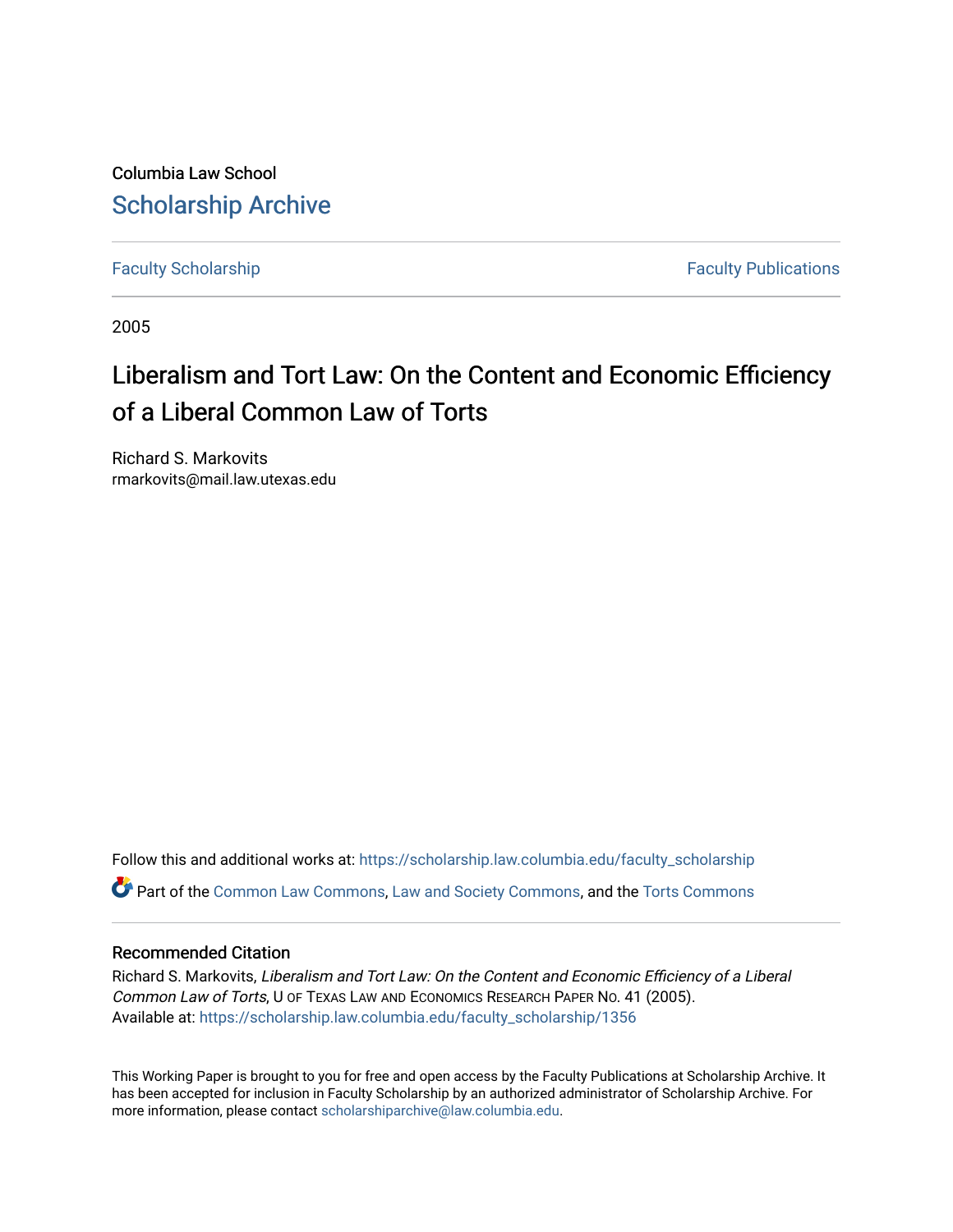# **THE UNIVERSITY OF TEXAS SCHOOL OF LAW**

Law and Economics Working Paper No. 41 February 2005



## LIBERALISM AND TORT LAW: ON THE CONTENT AND ECONOMIC EFFICIENCY OF A LIBERAL COMMON LAW OF TORTS

*Richard S. Markovits* 

The University of Texas School of Law

This paper can be downloaded without charge from the Social Science Research Network Electronic Paper Collection: http://ssrn.com/[abstract=670163](http://www.ssrn.com/index.html)

An index to the working papers in The University of Texas School of Law Working Paper Series is located at <http://www.utexas.edu/law/>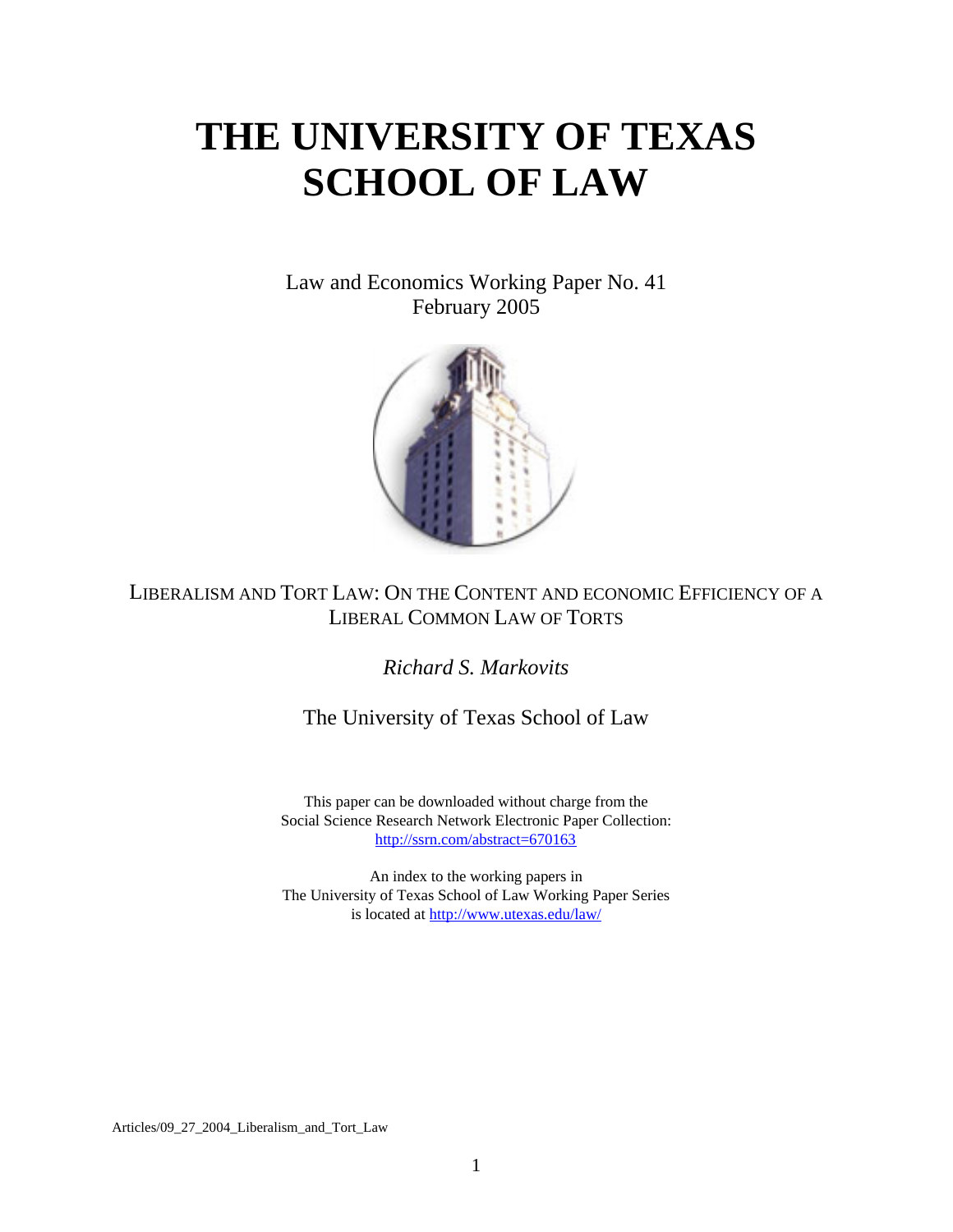#### LIBERALISM AND TORT LAW: ON THE CONTENT AND ECONOMIC EFFICIENCY OF A LIBERAL COMMON LAW OF TORTS

© 2005 Richard S. Markovits

### **ABSTRACT**

This Article has three parts. Part I begins by delineating the protocol one should use to determine whether a society is an immoral society, an amoral society, a goal-based society of moral integrity, or a rights-based society of moral integrity (i.e., a society that engages in a bifurcated prescriptive-moral practice that strongly distinguishes moral-rights claims [about the just] from moral-ought claims [about the good], that is committed to the lexical priority of the just over the good, and that fulfills its commitments to some hard-to-specify, requisite extent). Part I then proceeds to outline the protocol one should use to determine the moral norm that any particular rights-based society is committed to using to derive moral-rights conclusions. It next provides an account of the liberal moral norm that I think our rights-based society is committed to instantiating. It argues that this norm commits us to treating all creatures that have the neurological prerequisites to lead a life of moral integrity (to take their moral obligations seriously and to take seriously as well the dialectical task of choosing a conception of the good and leading a life that is consonant with that conception) with appropriate, equal respect and to showing appropriate, equal concern for such creatures, in part for their welfare as economists understand that concept but primarily for their having a meaningful opportunity to lead a life of moral integrity. Part I concludes by examining the implications of our society's liberal commitments for (1) the tort-related moral duties and rights of its members and participants and (2) the general tort-related duties of its governments and the more specific duties of our society's courts when adjudicating common-law tort cases. This account proceeds from a premise uncongenial to economics that, from the perspective of liberalism, not all effects are commensurable - viz., that any tendency of a choice to deprive moral-rights holders on balance of a meaningful opportunity to lead a life of moral integrity by killing them, depriving them of the neurological prerequisites for leading a life of moral integrity, subjecting them to lifedominating pain, or (perhaps) treating them in ways that substantially undercut their perception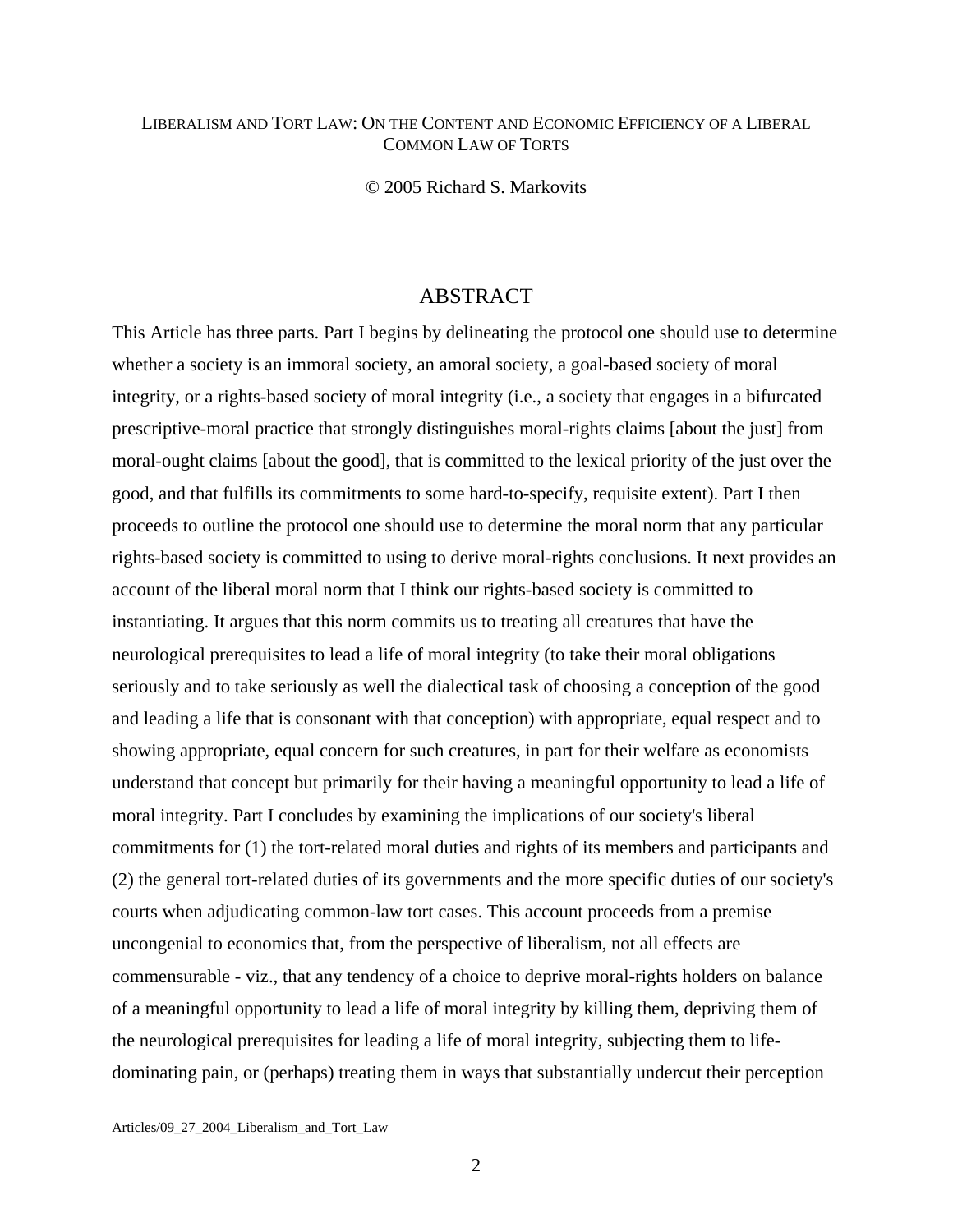that they are the authors of their own lives cannot be offset by any tendency the choice has to increase "mere utility" or "welfare" as economists understand that term. Part I argues inter alia that (1) its claim that ours is a liberal, rights-based society and (2) its account of the implications of that fact for the obligations of our society's members, participants, and common-law judges provide a normative grounding both for something like the Hand formula for negligence and for the common law's treatment of ultrahazardous activities. More specifically, Part 1 argues that liberalism implies that (1) something like the Hand formula for negligence is the appropriate standard for determining tort liability for possibly-tortious choices made by individuals who knew or should have known that their choices should be expected to impose net equivalent-dollar losses on others that reflect "mere-utility losses" the relevant victims sustained and (2) individuals who made possibly-tortious choices they knew or should have known should be expected to disserve the interests of some others in having a meaningful opportunity to lead a life of moral integrity are liable in tort unless their choices served the on-balance interests of the society's members and participants in having an opportunity to lead such a life.

Part 2 then examines whether a common law of torts that seeks solely to secure liberal corrective-justice rights will be economically efficient. More specifically, Part 2 delineates and explores twelve reasons why the correct resolution of a liberal corrective-justice claim may not be economically efficient.

Finally, Part 3 identifies and analyzes the moral status (*inter alia*, the moral legitimacy) and likely generic desirability (moral-rights considerations aside) of the various possible noncommon-law components of the positive tort law of a liberal, rights-based State—*i.e.*, of its relevant constitutional law, statutory law, administrative regulations, and truly-judge-made law.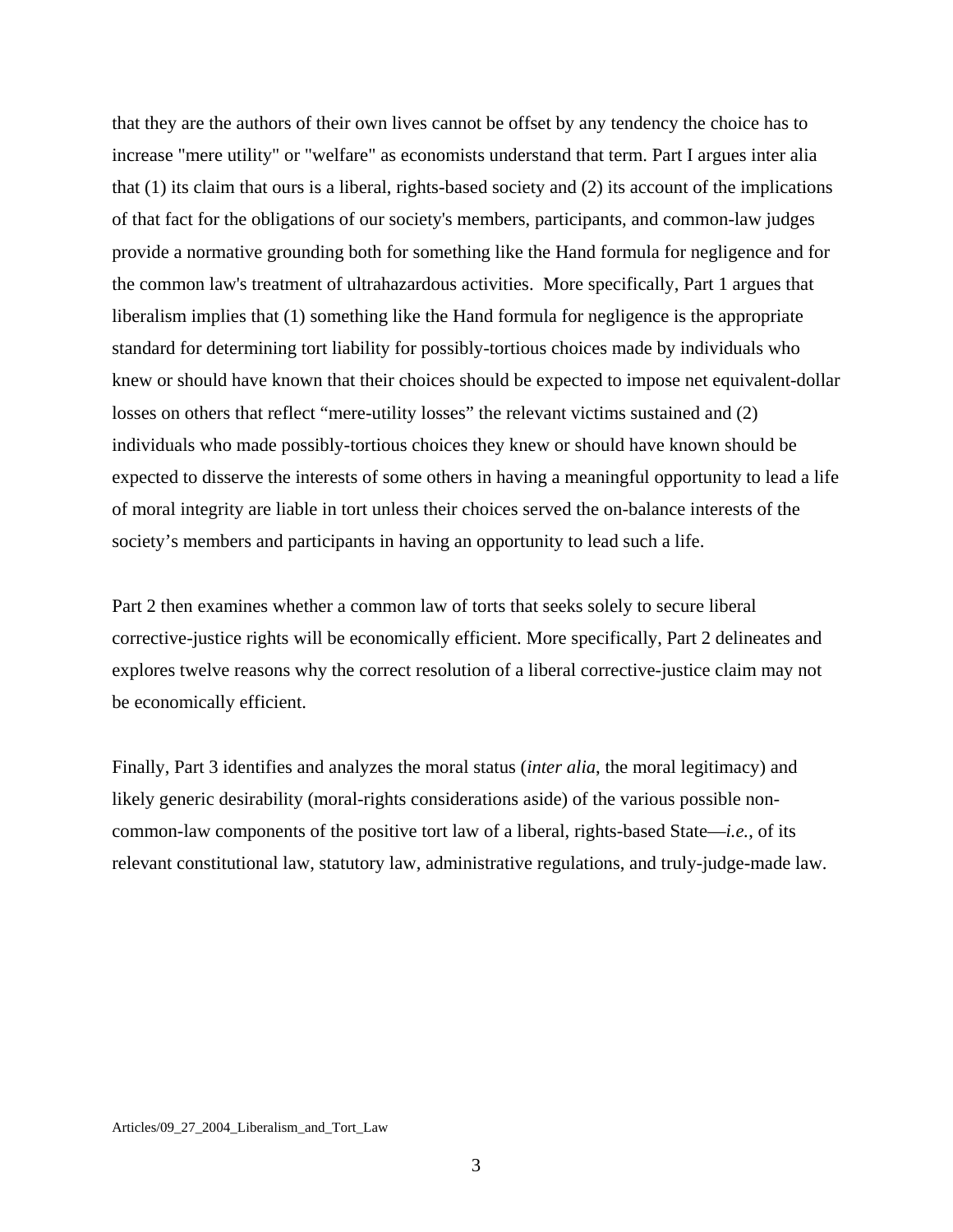#### LIBERALISM AND TORT LAW: ON THE CONTENT AND ECONOMIC EFFICIENCY OF A LIBERAL COMMON LAW OF TORTS

#### © 2005 Richard S. Markovits

#### This Article analyzes

- (1) the proper way to determine the general moral character, the general moral type, and the specific moral commitments of any society;
- (2) the general content of liberal moral commitments;
- (3) the tort-law-related corollaries of a liberal, rights-based society's commitments *i.e.*, the implications of liberalism for the moral and legal tort-related rights and/or obligations of a liberal, rights-based society's members, participants, and governments,
- (4) the reasons why judges in those liberal, rights-based societies that have a common law of torts are obligated to resolve common-law tort cases in favor of a plaintiff if and only if he has a corrective[-](#page-4-0)justice<sup>1</sup>-based right of redress against the defendant (who had harmed him wrongfully by making a tortious choice that violated the defendant's liberal moral obligations to the plaintiff);
- (5) the economic efficiency of the common law of torts of a liberal, rights-based society; and
- (6) the moral status from a liberal perspective and the generic desirability (moralrights considerations aside) of the various possible non-common-law components of the tort law of a liberal, rights-based society.

 The Article has three parts. Part 1 focuses on the first four issues in the preceding list. Part 2 delineates and explains twelve reasons why a body of tort law that is exclusively oriented toward securing wronged tort victims' corrective-justice tort rights may not be economically efficient. And Part 3 analyzes the relationship between the possible constitutional, statutory,

<span id="page-4-0"></span> $\overline{a}$ In standard usage, "corrective justice" requires that "individuals who are responsible for the wrongful losses of others have a duty to repair the losses." See Jules Coleman, *Tort Law and Tort Theory: Preliminary Reflections on Method in Philosophy and the Law of Torts* (Gerald Postema, ed.) 183, 184 (2001). In this study, I will use the expression "corrective-justice-related" duties to refer not only to this duty of repair but also to the duty of members of a rights-based State not to commit the wrongs that can give rise to a corrective-justice duty of repair and to the duties of the government(s) of a rights-based State to prevent such wrongs, to secure compensation for victims of such wrongs, and perhaps to prevent those who have committed such wrongs from profiting from them.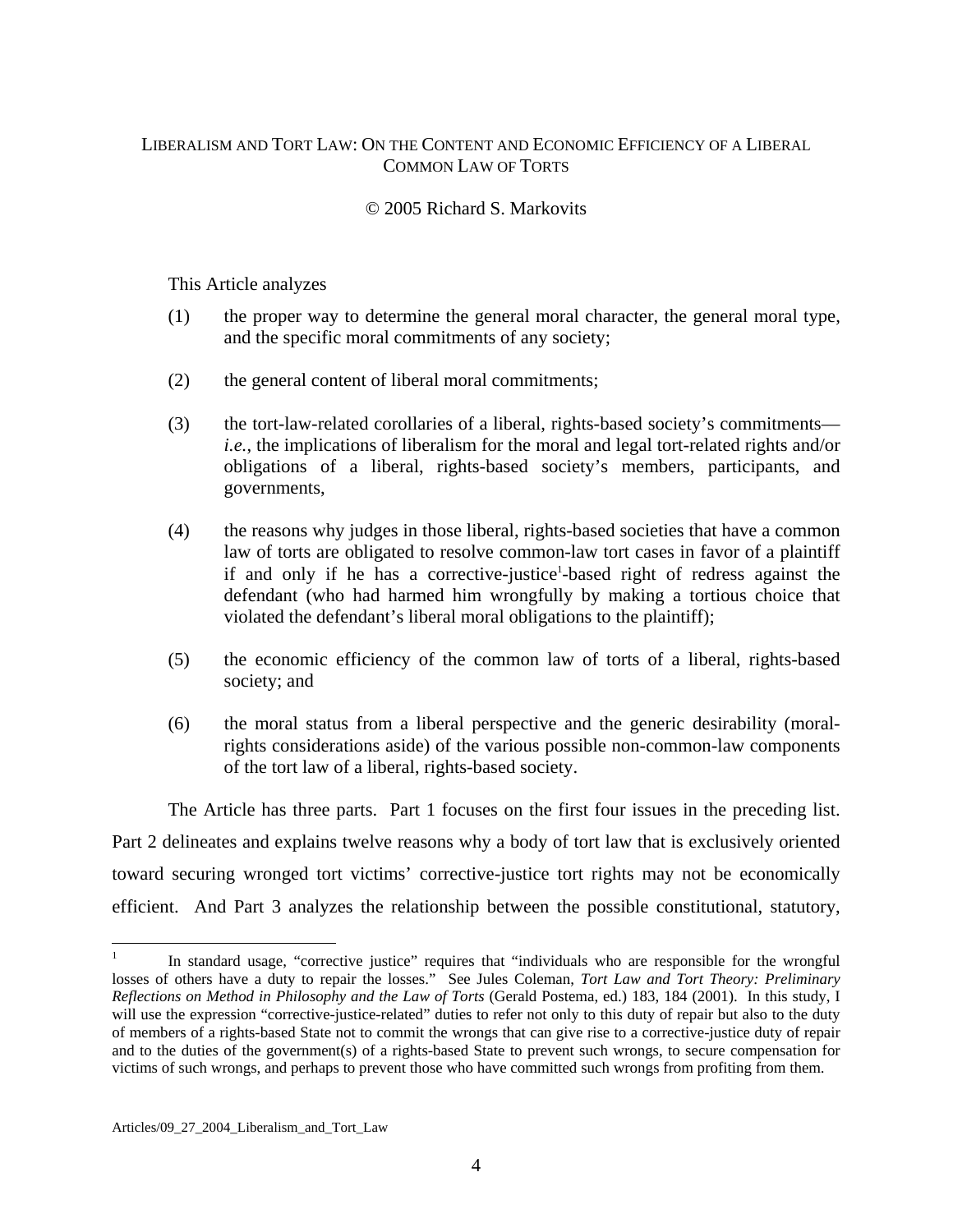administrative-regulation, and judicially-legislated components of the positive tort law of a liberal, rights-based society and that society's moral commitments and offers some brief comments on the relative generic attractiveness (rights-consideration aside) of the noncorrective-justice-oriented legislation that legislatures, administrative agencies, and judges are likely to create.

 Before proceeding, I want to make four preliminary observations. First, many philosophically-oriented analyses of tort law focus on formal elements of corrective justice without ever discussing the grounding or content of the substantive moral right whose violation gives rise to a concrete corrective-justice claim. This Article focuses primarily on the grounding and content of the moral rights whose existence corrective-justice claims presuppose.

 Second, although the moral and possible legal tort-related corollaries of liberalism will clearly be of more interest if, as I claim, ours is a liberal, rights-based society, one might be interested in liberalism's tort-related implications even if no actual society were a liberal, rightsbased society. Readers who reject my conclusions about our society's general moral type, general moral character, and specific moral commitments and/or my claims about those conclusions' implications for the internally-right answer to some legal-rights questions may therefore still be interested in the Article's analyses of (1) the implications of liberalism for the way in which private actors should behave in situations in which their choices might be tortious, (2) the implications of liberalism for the choices that common-law judges and other officials of a liberal, rights-based State are obligated to make, and (3) the reasons why the tort-related private and State choices that liberalism recommends may not be allocatively efficient.

<span id="page-5-0"></span> Third, some readers may understandably be troubled by my handling of the various fits and non-fits between (1) my accounts of (A) liberalism and (B) its tort-related corollaries on the onehand and  $(2)(A)$  the positive common law of torts in the United States<sup>2</sup> and  $(B)$  various normative positions at least some Americans take on related issues on the other hand. Such readers may complain that I am trying to have it both ways. Thus, in the one direction, I proudly announce the fact that my account of liberalism fits various legal doctrines and social beliefs. For example, I trumpet the fact that my account of liberalism's implications for the moral obligations of potential injurers in a liberal, rights-based society who are considering choices that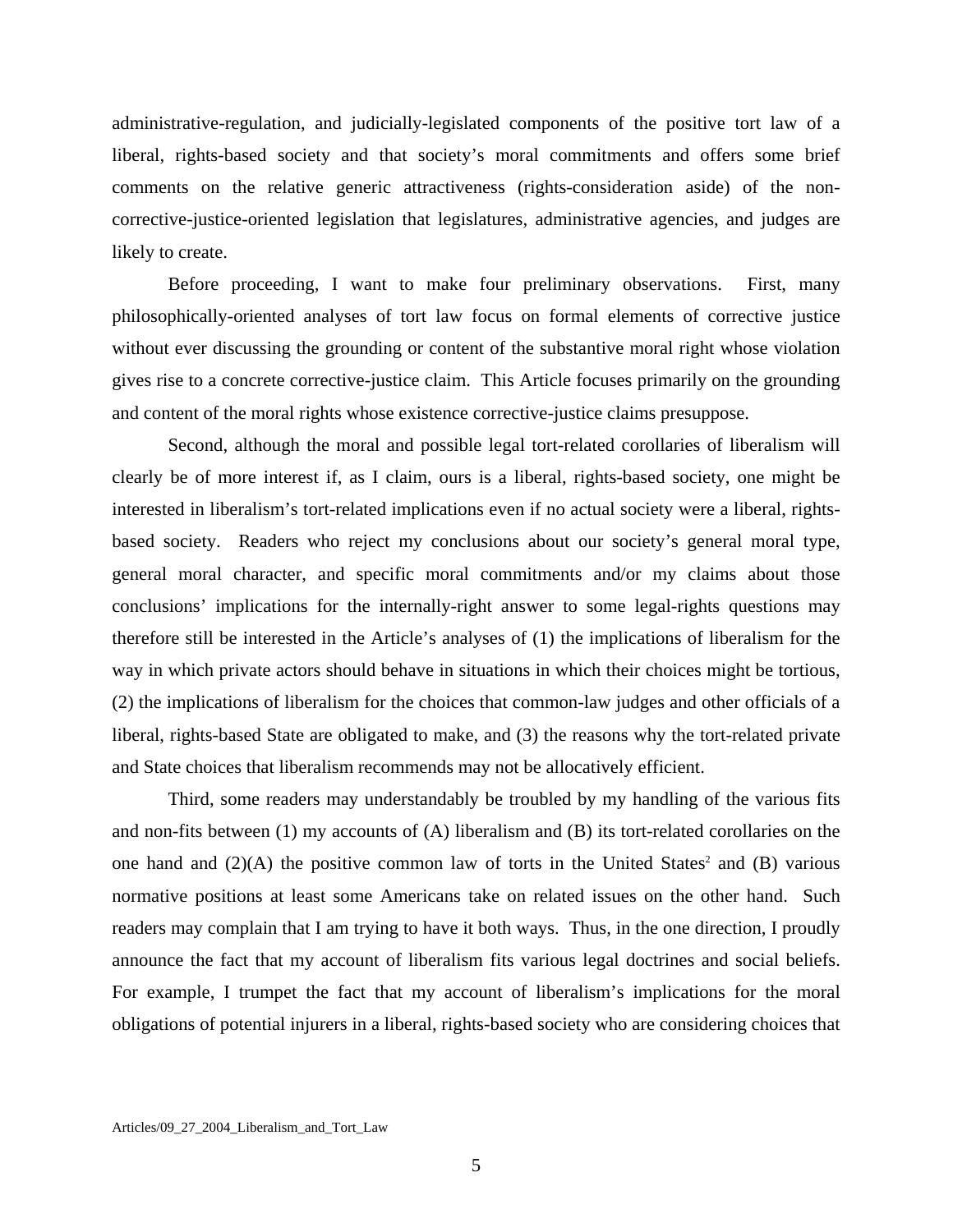may harm others in ways that do not deprive them of a meaningful opportunity to lead a life of moral integrity (that may impose what I will call "mere utility" losses on them) not only fits (at least a cleaned-up version of) the Hand formula for negligence but provides a moral grounding for that legal doctrine. Similarly, I take some pride in the fact that my account of liberalism's implications for the moral obligations of potential injurers who are considering choices that may harm others in ways that would deprive them of a meaningful opportunity to lead a life of moral integrity would provide a normative justification for the RESTATEMENT (SECOND'S) conclusion about the liability of owners of "ultrahazardous activities." At least, my account of liberalism will ground this RESTATEMENT conclusion if the key expressions in the relevant RESTATEMENT provisions ("abnormally dangerous" and "low value" to the community) were given plausible though non-standard interpretations—*i.e.*, if the RESTATEMENT provision is read to state that injurers whose (ultrahazardous) activities are "abnormally dangerous" in the sense of creating a risk that they may deprive someone of the opportunity to lead a life of moral integrity are liable for the losses such activities cause even if their avoidance-move rejections would not be deemed negligent by the conventional Hand formula unless their choices did not on balance disserve the interest of the relevant population in having such an opportunity (were otherwise of sufficiently "high value" to the community in the sense of promoting such opportunities in other ways to make them morally desirable when evaluated through the application of such an opportunity-tolead-a-life-of-moral-integrity metric). And again, I take some comfort in the fact that the selfconception-oriented corollary of liberalism I articulate (which focuses on the importance of individuals' feeling that they are the authors of their own lives) provides a liberal justification for at least some libertarian conclusions about the liberty rights of moral-rights holders.

 In the other direction, some readers may feel that I am insufficiently intellectually disturbed by various non-fits between my account of the legal implications of liberalism and our positive law of torts or the more general way in which the governments of our society have responded to tort contingencies. If anything, such readers might claim, I treat these non-fits not as evidence against my conclusions about our society's moral commitments and/or their common-law-of-torts corollaries but as evidence of these conclusions' practical importance *i.e.*, argue that the existence of such non-fits enhances the value of my analysis by creating the

 $\overline{c}$ 

Yes, I know that the law of torts varies from state to state.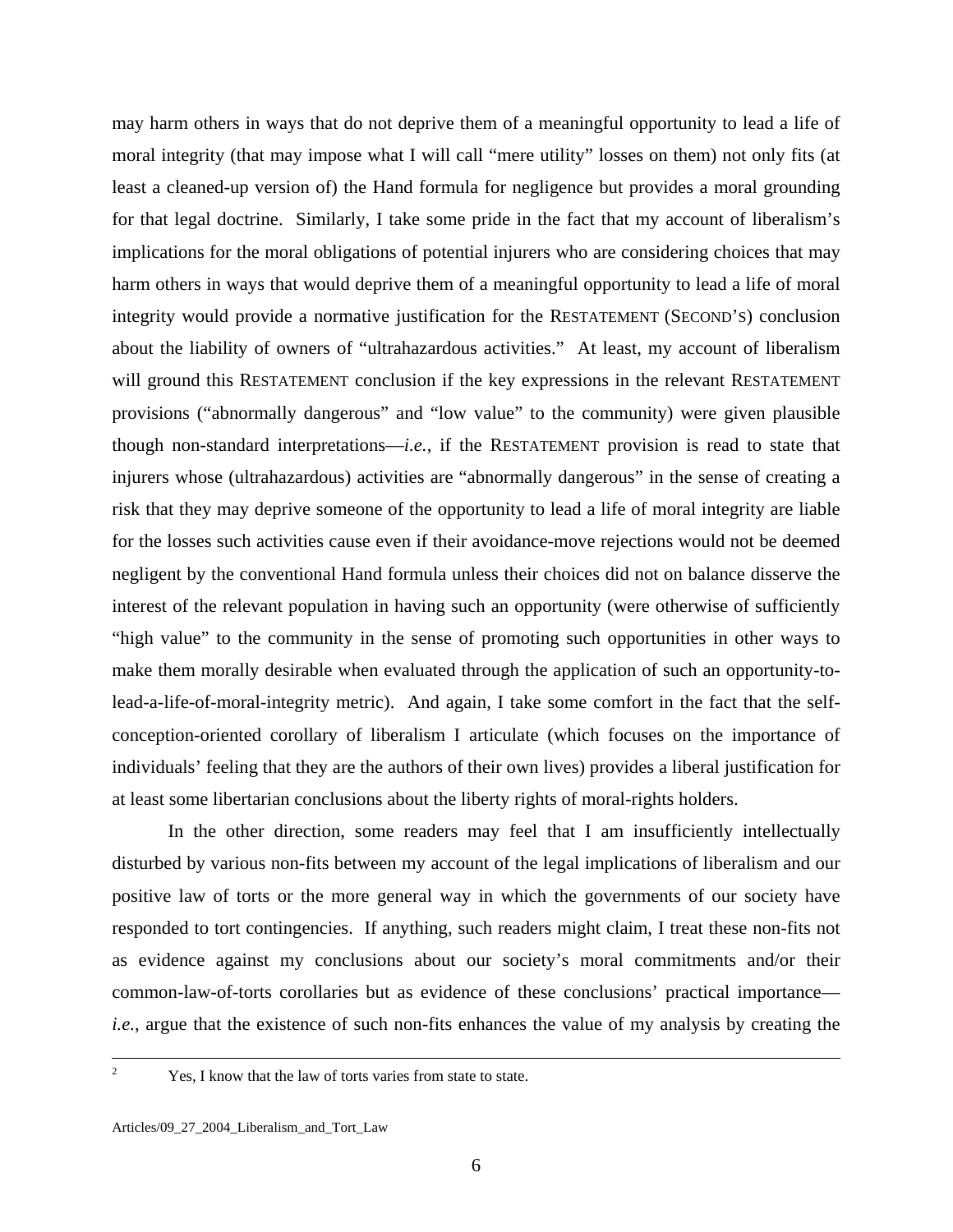possibility that it might lead to improvements in our society's conduct. Although there is something to this accusation, it tells only part of the story. In fact, I do regret these non-fits (1) not just because, as a liberal, I regret the reality they manifest (our society's failure to instantiate liberal norms) but also (2) because I recognize that their existence disfavors either or both my conclusion that our society is a liberal, rights-based society and/or my conclusions about the content of the common law of torts of a liberal, rights-based State and the more general tortrelated obligations of the governments of a liberal, rights-based State.

 However, I admit that I find the relevant non-fits less damaging to my position than many readers might, at least on first thought, consider them to be. In part, my assessment of the significance of such non-fits reflects my conclusion that, to be justified, my conclusions about the moral type, moral character, and specific moral commitments of our society need not fit the conduct, beliefs, and perceptions of our society's members and governments perfectly. They need only (1) discounted-fit these facts better than do any alternative conclusions about our society's moral character and specific moral commitments (where the weight of a non-fit is discounted by its explicability—see below) and (2) discounted-fit these facts well enough to justify the conclusion that our society has moral integrity (is a society that has commitments that deserve to be called "moral" and fulfills these commitments well enough to deserve to be called "a society of moral integrity"—see below again). And, in part, my assessment of the damage these non-fits do to my position reflects my conclusion that, although legal realities are relevant to the "empirical" analyses of "discounted fit" on which conclusions about a society's moral type, moral character, and specific moral commitments must be based, such data form only a tiny percentage of the social facts from which such conclusions should be derived. Most of the relevant data relates to the prescriptive-moral claims, arguments, conclusions, perceptions, and conduct that people make, reach, have, and engage in outside of legal fora, frequently when—for transaction-cost-related or other reasons—there is no possibility that a legal claim will ever be made. Legal academics are far too inclined to believe that only arguments and decisions that are made in courts or legislatures are relevant to determining the internally-right answer to a legalrights issue. This Article both argues for and proceeds from a contrary conclusion.

 The fourth and final observation I want to make at this juncture relates to the extent of the changes that I think our liberal commitments require us to make in our tort-related conduct. In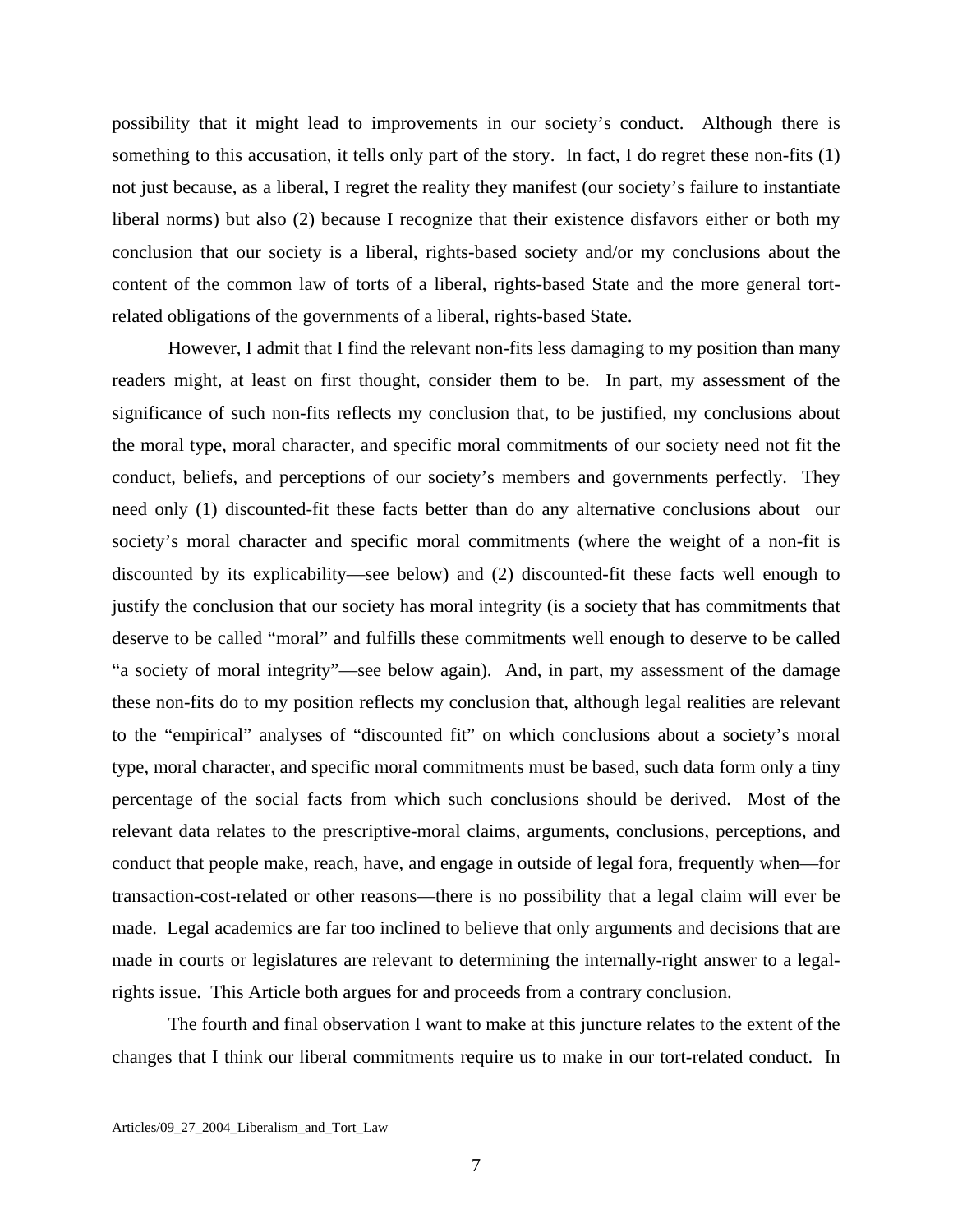the one direction, I want to point out that—to my mind—our liberal commitments do obligate us to change a good deal not only of our tort law but also of our tort-related conduct. Think, for example, of the number of contemporary decisions that violate the corollary of liberalism (see below) that choices that create the possibility that some member of or participant in our society may lose the opportunity to lead a life of moral integrity (by creating a risk that he may be killed, deprived of the neurological prerequisites for acting as a moral agent, subjected to lifedominating pain, or perhaps induced to reject the belief that he is the author of [and hence is responsible for] his own life) are moral-rights-violative unless the chooser can demonstrate that *ex ante* he reasonably believed that his choice would not disserve on balance the interest of the relevant creatures in having such an opportunity. More particularly, I want to point out the "radical" implications of liberalism to counter the frequently-made claim that moral arguments that focus on the existing commitments of the society or individuals to which they apply are conservative in that they support the *status quo* in the special sense of demanding no change in conduct: although that argument would be correct if all individuals and societies lived up to their moral commitments perfectly or (somewhat relatedly) if moral commitments had to be inferred from conduct and were isolated in the sense of not being interconnected, it will not be correct if either (1) moral commitments can be derived through foundationalist argument (see below) and are not always fulfilled or (2) moral commitments are derived from highly-qualified conventionalist argument (see below) that is designed to identify the moral norm that best discounted-fits the relevant empirical realities—a procedure that can yield determinant conclusions in the realistic case in which the relevant data does not perfectly fit the moral norm that it best discounted-fits.

 In the other direction, I want to counter the contention of some readers that the corollary of liberalism just articulated would require us to return to a pre-industrial-revolution agricultural society (to abandon all or virtually all technology and revert to some imagined eighteenthcentury village life). For two reasons, this contention is completely unjustified. The first and less important is that it implicitly underestimates the dangerousness of even "pre-industrialrevolution" agricultural labor and the toxicity of even pre-industrial fertilizer and agricultural run-offs. The second and more important reason is that it ignores the fact that a great deal of economic product is required to provide our society's members and participants with the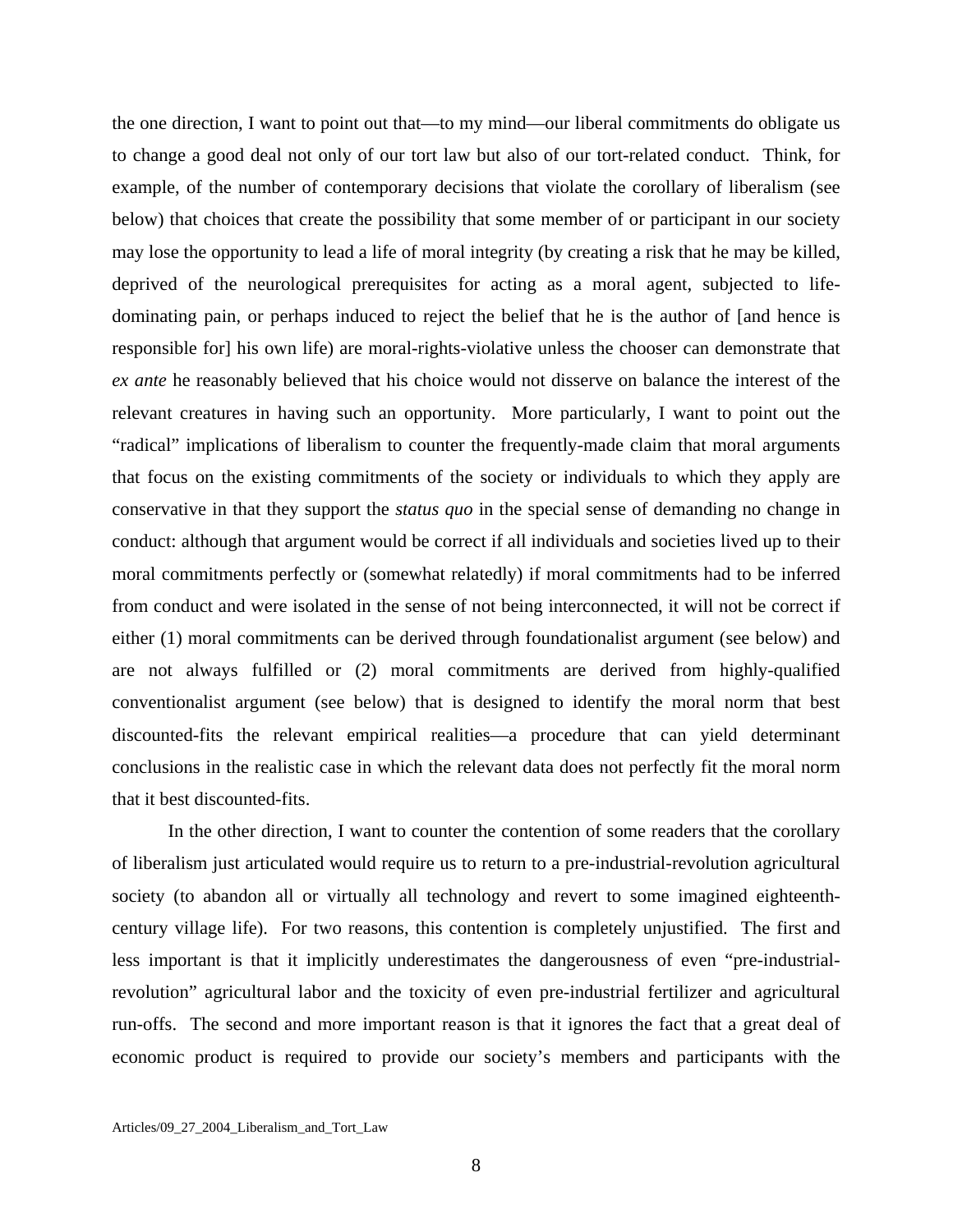nutrition, clothing, housing, medical care, and education that they need to live as long lives as they might under conditions that would give them an opportunity to take their lives morally seriously. Certainly, a significant portion of contemporary Americans do not have the nutrition, clothing, housing, health care, formal education, range of experiences, and other sorts of opportunities with which I think our society's liberal commitments entitle them to be supplied (if it is technologically and economically possible to do so). I am optimistic that we could fulfill this basic obligation of a liberal, rights-based society by redistributing resources and opportunities to the poor and, most importantly, to the children of the poor—that our total product would suffice for this purpose even if it were reduced in the short and medium run (*i.e.*, before the relevant redistributions increased the productivity of the children of the poor and their descendants) by the incentive-effects of the required redistribution. However, I doubt that we could fulfill this obligation without engaging in industrial activities that would put at risk the opportunity of some to lead a life of moral integrity, perhaps regardless of the way in which they were carried out but certainly given the way in which they would be carried out despite the State's efforts to prevent their wrongful execution. It should be noted that this line of argument may legitimate not only economic activities that directly produce the goods and services that significantly contribute to individuals' having a meaningful opportunity to lead a life of moral integrity but also economic activities that produce other goods and services whose availability provides the members of and participants in the society in question with an incentive to produce life-of-moral-integrity-related goods and services. This point is made salient *inter alia* by the postulate of liberal idealism, which (in the version I will be referencing) asserts that when acting in non-political capacities the members of a liberal, rights-based society do not in general have an obligation to provide others with goods and services that their governments are obligated to secure for them.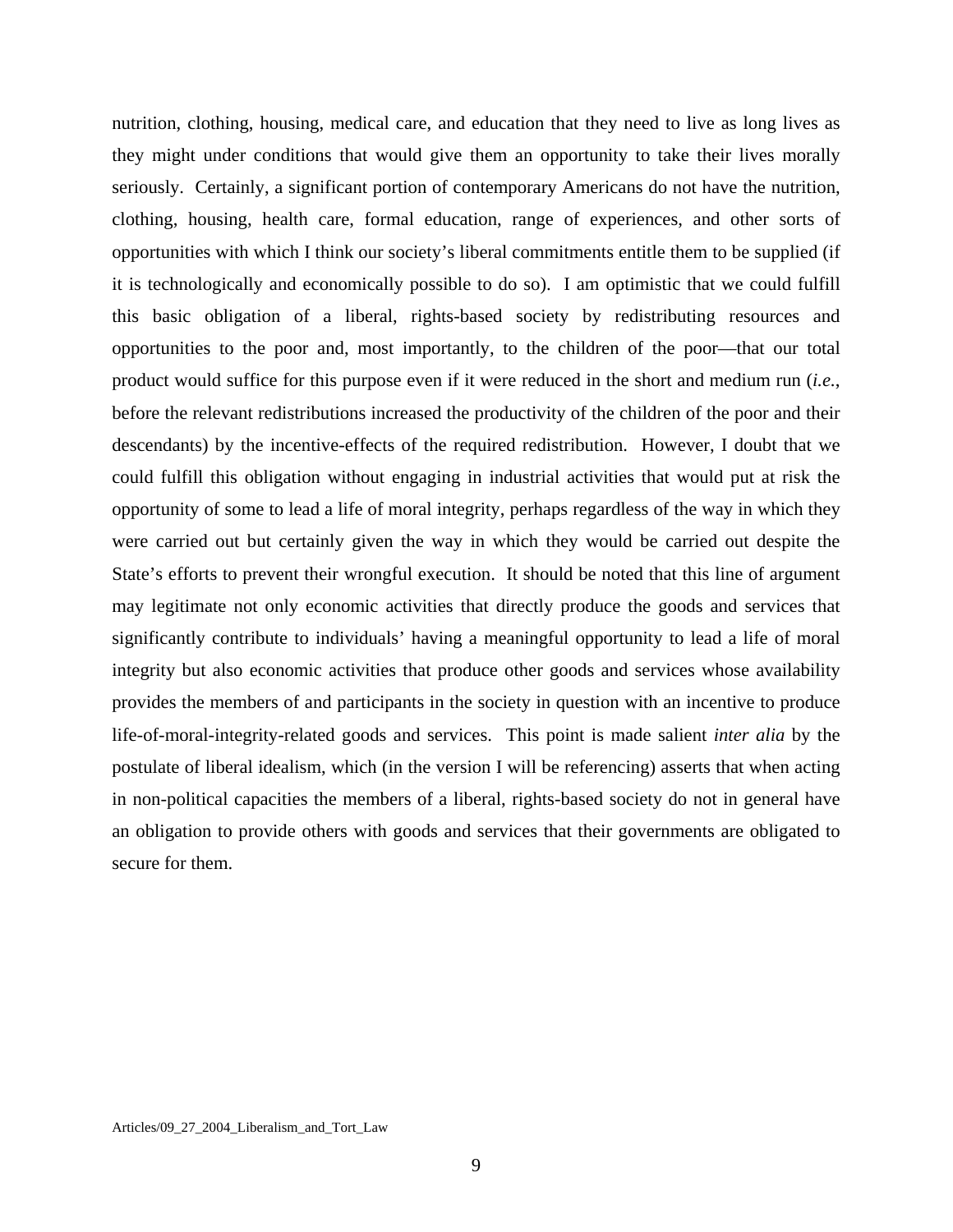1. The Morally-Legitimate, Internally-Correct Answer to Any Common-Law Legal-Rights Question in the United States

Part 1 argues that (with one possible exception<sup>3</sup>[\)](#page-10-0) the internally-correct answer to any legal issue that arises in a "common law of torts" case in the United States (the answer that is correct as a matter of American law) is the answer warranted by a liberal conception of corrective justice and explains in some detail the content of that conception of corrective justice. The following argument explains the relationship between the morally-legitimate, internally-right answer to common-law torts-questions in the United States and the liberal conception of torts-related corrective-justice entitlements:

- (1) to be morally legitimate, the use of an argument to resolve a legal-rights question or the answer given to a legal-rights question must be consistent with the moral commitments of the society in which the legal analysis is being executed;
- (2) except to the extent that a contrary conclusion is warranted by the fact that the relevant society's constitution contains text that is inconsistent with its moral commitments and whose import was properly understood by its ratifiers at the time of ratification, no argument whose use is inconsistent with the moral commitments of a society of moral integrity can ever be legally valid—*i.e.*, can ever count in disputes about the internally-correct resolution of a legal-rights question in that society in a way that is inconsistent with that society's moral commitments—and no answer to a legal-rights question that is inconsistent with such a society's moral commitments can ever be internally correct;
- (3) the United States is a liberal, rights-based society of moral integrity;
- (4) neither the contemporary Constitution of the United States nor the constitution of any individual state contains text that is relevant to the resolution of any moralrights-related tort-law issue that is inconsistent with our society's moral commitments;

<span id="page-10-0"></span> $\overline{a}$ 3 The possible exception relates to cases in which a liberal, rights-based State may be obligated to provide a legal entitlement to a victim who cannot establish that, more probably than not, any specific wrongdoer has been a but-for course of his loss to recover some or all of his loss from wrongdoers who may have wrongfully caused his loss and did wrongfully cause someone to suffer the type of loss he suffered. This possibility is explored in the paper on the causation-element of corrective-justice claims to which I have already referred. The issue has arisen in pharmaceutical cases in which the consumer cannot identify the specific company from which he bought a drug that caused him harm that materialized long after his purchase, in some asbestositis cases, in at least one case involving petroleum derivatives, and in a few hand-gun cases. In some of these cases, courts have dealt with this issue by imposing market-share liability on each putative injurer. For a clear presentation of the case-law, see DAN V. DOBBS, THE LAW OF TORTS § 176 at 430-32 (2000).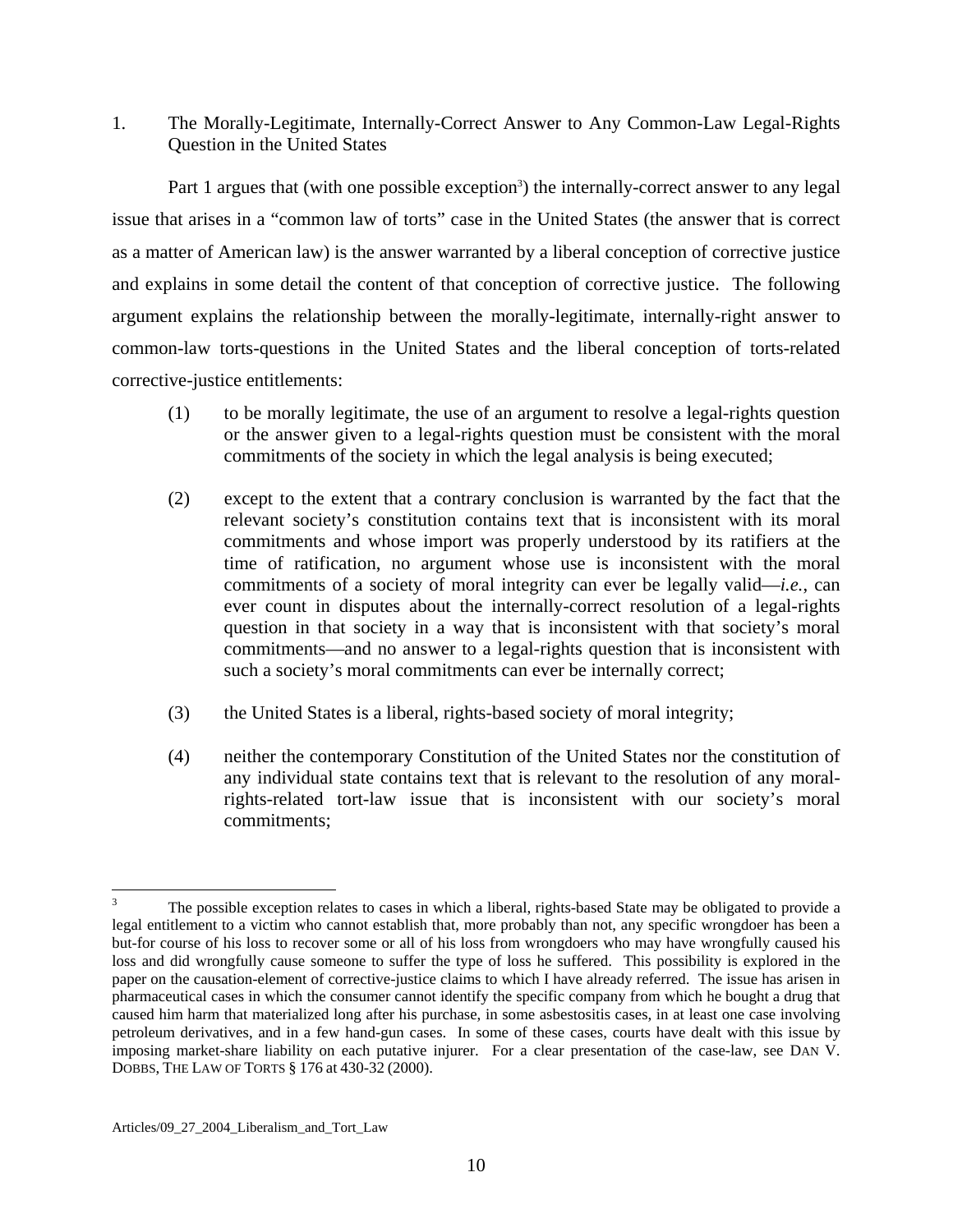- (5) the governments of rights-based societies are morally obligated to enforce the moral rights of those for whom they are responsible whenever they can do so without sacrificing the on-balance rights-related interests of those for whom they are responsible;
- (6) the governments of the United States need not sacrifice any rights-related interests to enforce the corrective-justice tort-related moral rights of those for whom they are responsible; therefore,
- (7) to the extent that the governments of the United States have chosen to fulfill their obligations to secure the corrective-justice rights of the society's members and participants by creating common-law courts that are authorized to discover and legally enforce the corrective-justice-related moral rights of their society's members and participants, those courts are obligated to base their conclusions in common-law cases (including common-law tort cases) in which the parties are asserting moral-rights-related legal rights on moral-rights arguments (on arguments of moral principle) and to reach conclusions in those cases that are consistent with the State's obligation to secure the corrective-justice-related moral rights of the parties[.4](#page-11-0)
- A. The Moral Type, Moral Character, and Basic Moral-Rights Commitment of the United **States**

 The preceding discussion clearly implies that the moral character, moral type, and moral commitments of the United States determine both (1) the set of arguments that can be legitimately and validly used to determine the content of the common law of torts in the United States and (2) the content of that law. I will now delineate and explain the basis of my conclusions about these issues.

 Societies can be placed into three, broad moral-character categories. Some societies are amoral (have no moral commitments); some are immoral (are committed to effectuating some standard or achieving some goal whose effectuation or achievement is immoral—*i.e.*, violates

<span id="page-11-0"></span><sup>4</sup> This conclusion is consistent with the conclusion that it would be morally legitimate (*i.e.*, consistent with the relevant society's moral commitments) for the legislature of a liberal, rights-based State to authorize courts that also have common-law jurisdiction to apply tort legislation it passed that did not violate the corrective-justicerelated rights of any member of or participant in the society in question. Part III will explore *inter alia* the moral legitimacy of the legislature of such a State's authorizing courts to enact such tort legislation on their own. At this juncture, I will confine myself to the following observation: even if it would be consistent with such a society's moral commitments for a legislature to authorize courts to enact legislation that would be applied only prospectively, it would clearly be morally impermissible for such a legislature to enact such legislation and apply it retrospectively (or for courts to enact and apply such legislation retrospectively without legislative authorization).

Articles/09\_27\_2004\_Liberalism\_and\_Tort\_Law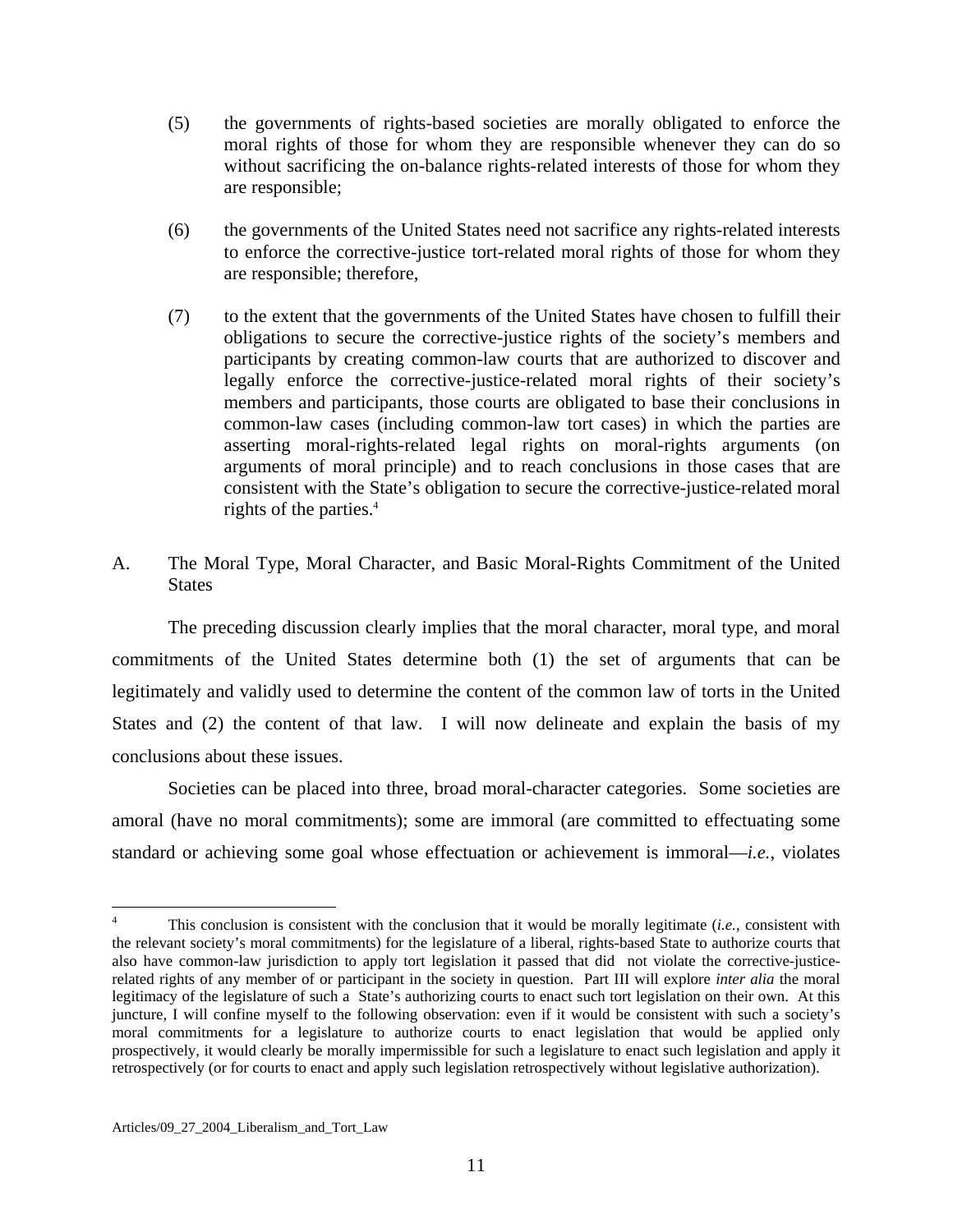some ineliminable, universally-applicable tenet of morality); and some have moral integrity (are committed to a purported moral norm that is in fact moral and fulfill that commitment to some hard-to-specify, requisite extent). In order to determine whether a particular society is amoral, is immoral, or has moral integrity, it is necessary (1) to identify the decision-standard(s) it purports to use or seems implicitly to use to resolve various issues, (2) to determine whether the identified decision-standards are moral, immoral, or non-moral, and (3) to assess the extent to which its members' and governments' conduct is consistent with the decision-standards they claim to be using or the decision-standards their discourse, perceptions, and conduct imply they are using.

 Societies of moral integrity can themselves be divided into two types—rights-based societiesand goal-based societies.<sup>5</sup> The statement that a given culture is rights-based has two predicates. First, members of a rights-based culture engage in two kinds of prescriptive-moral discourse—moral-ought discourse about what an individual or the State *morally-ought* to do and moral-rights discourse about what an individual or the State is *morally obligated* to do. Second, in a rights-based culture, an individual cannot excuse or justicize (establish the justness of) a choice that violates someone's moral rights by demonstrating that it was consistent with the personal ultimate values to which the individual subscribed, and the State cannot justicize a choice that violates someone's moral rights by demonstrating that it helped the State achieve one or more goals the State is authorized to pursue. In other words, in a rights-based culture, moralrights claims are strongly distinguished from moral-ought claims, and moral-rights conclusions (and the moral norms on which they are based—hereinafter "moral principles") trump (are lexically prior to) moral-ought conclusions and the moral norms from which they are derived (hereinafter "personal ultimate values"). Of course, nothing in the preceding account of rightsbased cultures denies the reality that most individual and State choices in rights-based cultures do not implicate the moral rights of the non-chooser—that even in rights-based cultures, the only moral issue raised by most choices that have a moral dimension is what the relevant chooser morally-ought to do.

<span id="page-12-0"></span><sup>5</sup> Although some would argue that ideal-based societies should be distinguished from goal-based societies and rights-based societies, I would classify ideal-based societies as a subtype of goal-based societies. Similarly, although some would claim that religious-duty-based societies should be classified separately from goal-based societies and rights-based societies, I would classify such societies as a variant of rights-based societies since their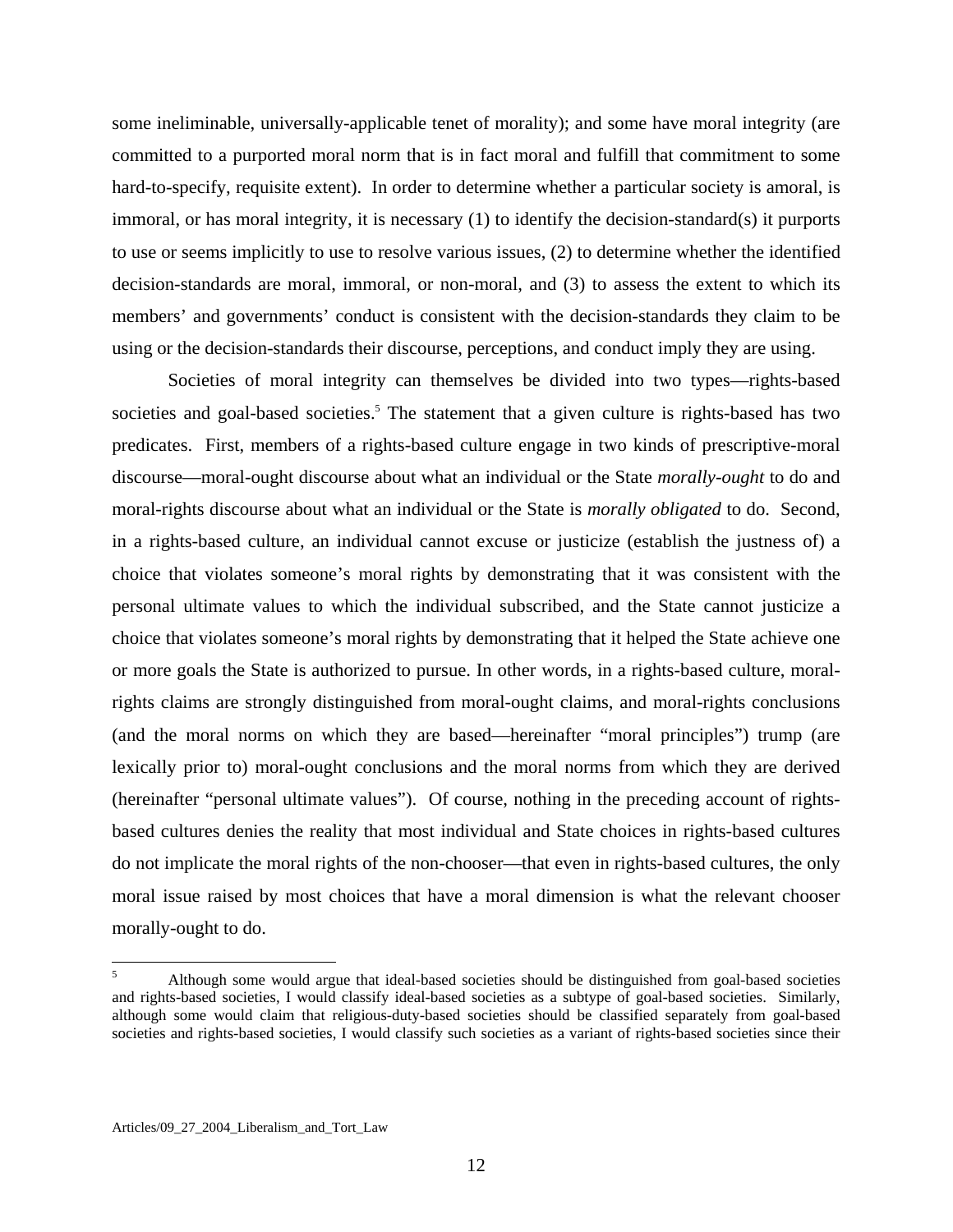The statement that a society of moral integrity is goal-based implies that its members do not draw a strong distinction between moral-ought discourse and moral-rights discourse. Although members of a goal-based society may sometimes use moral-rights language, they do so simply to communicate the strength or certainty of their view about what they think morallyought to be done. Correlatively, although goal-based societies may have a category "constitutional rights," these rights are enforced only when doing so enables the State to achieve its preferred goals—*i.e.*, in goal-based societies, goals trump what they (to my mind, misleadingly) call "rights" when the goals and "rights" favor different courses of conduct.

 To determine whether a given society of moral integrity is goal-based or rights-based, one must observe its members' prescriptive-moral conduct and discourse and determine

- (1) whether they draw a strong distinction between moral-rights claims and moralought claims,
- (2) whether they conclude that, when the answer to something they may refer to as a "moral-rights claim" conflicts with the answer that the evaluator would give to the question "what morally-ought to de done," the moral-rights conclusion trumps the moral-ought conclusion, and
- (3) whether (relatedly) any individual who (government that) violates what is sometimes called his (its) moral obligations because of his (its) sincere commitment to a particular personal ultimate value (to achieving some goal) is subjected to weighty moral censure on that account.

 I assume that there is no single, objectively-true, universally-applicable moral norm on which rights-based societies of moral integrity must be committed to grounding their moralrights-related conduct (or, for that matter, to which goal-based societies of moral integrity must beexclusively committed). Since I believe that an appropriate "empirical" analysis<sup>6</sup> would

<u>.</u>

members, like those of rights-based societies, strongly distinguish the right from the good and lexically order the right over the good.

<span id="page-13-0"></span><sup>6</sup> As the text implies, my approach to determining the moral commitments of a given society is "highlyqualified" conventionalist. I enquoted the word "empirical" because the highly-qualified conventionalist approach I deem appropriate incorporates particular views about the nature and domain of moral norms—*e.g.*, (1) that certain purported decision-standards do not qualify as "moral norms" (*i.e.*, that a decision-standard must have certain attributes or cannot have other attributes if it is to qualify as a moral norm), (2) that a society of moral integrity must have consistent commitments across its various domains of decisionmaking, *etc*. I want to indicate that, although I have never been convinced by any purely-conceptual argument for the "objective truth" of a particular norm of justice, I do not reject the possibility that some such foundationalist argument could succeed. For an account of the various types of foundationalist approaches that have been used to identify the universally-applicable norm of justice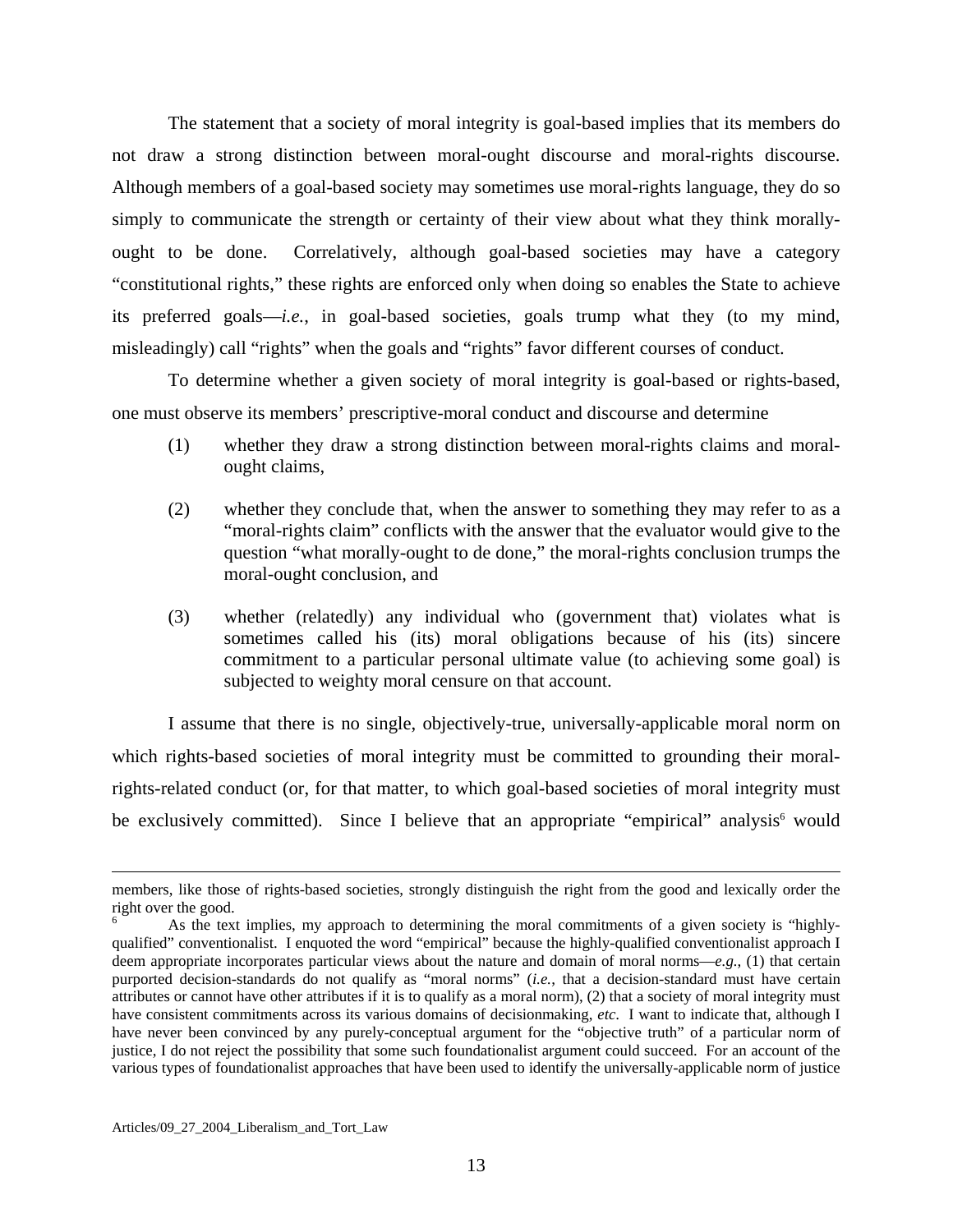reveal that the United States is a rights-based society of moral integrity, I will focus on the protocol one should follow to identify the moral principle or moral-principle combination to which a rights-based society is committed.

 I think that two criteria must be used to evaluate the various possible candidates for a given rights-based society's "basic moral principle" title. The first relevant criterion is how closely the post-dictions and predictions of various "candidates" for the "basic moral principle" title fit the following facts: (A) the prescriptive-moral conduct of the members of the society and their governments, (B) the moral-rights claims that its members, participants, and governments made and did not make, (C) the arguments that were made and not made in support of the claims in question both by the disputants and by those who evaluated their claims, (D) the conclusions that were reached about the claims in question, (E) how close the "cases" in question were perceived to be, and (F) how certain members of the relevant society were about the proper resolution of the claims in question. The second relevant criterion is the extent to which the nonfits associated with each principle-candidate are explicable in terms that reduce the damage the non-fits do to its candidacy—*viz*., the extent to which the non-fits can be explained by (A) the greater power of the non-fits' beneficiaries, (B) the presence of mechanical transaction costs or other types of costs that made it unattractive for parties to pursue justified claims or attractive for parties to pursue unjustified claims, (C) the fact that the relevant individuals did not adequately consider the arguments they made, the conclusions they reached, or the conduct in which they engaged, (D) conceptual intellectual errors that the relevant actors might very well have committed, and/or (E) other sorts of errors that may have been committed by moral-right holders or obligors or have been or might be committed by deciders of moral-rights disputes or moralrights-related legal-rights disputes. In brief, in my view, the basic moral principle of a rightsbased society is the moral norm that best discounted-fits its members' and governments' relevant conduct, discourse, and perceptions where the non-fits associated with each "candidate" are discounted by their discount-justifying explicability.

and the various types of conventionalist approaches that have been used to determine whether a given society is moral, immoral, or amoral, to determine whether a given society of moral integrity is rights-based or goal-based, and to identify the particular moral norm that a society of moral integrity is committed to instantiating, see Richard S. Markovits, *On the Relevance of Economic-Efficiency Conclusions*, 29 FLA. ST. L. REV. 1, 50-54 (2001).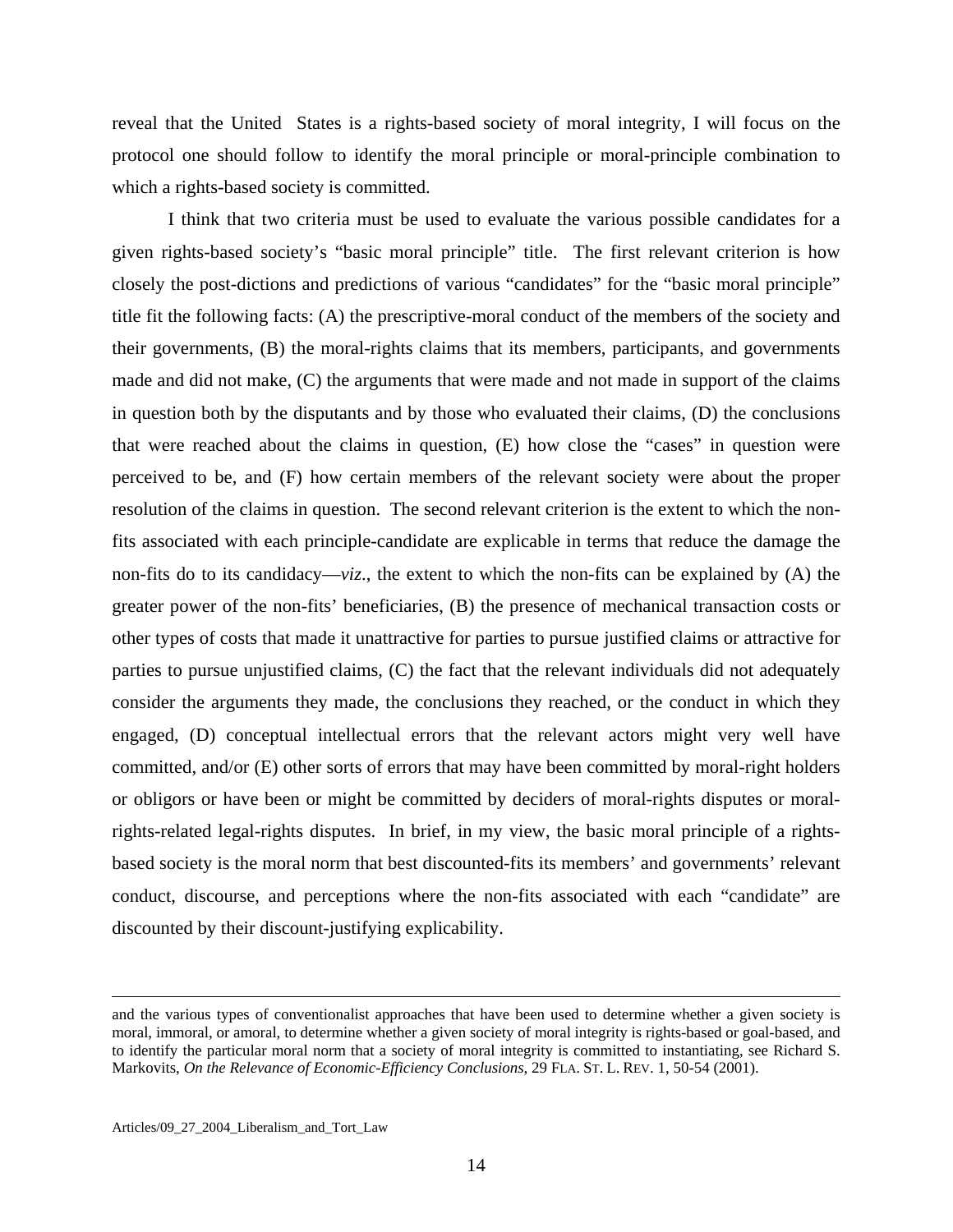I believe that the application of these criteria to the results of an acceptably-thorough analysis of the prescriptive-moral discourse, perceptions, and conduct of members of our culture would lead to the conclusion that ours is a *liberal*, rights-based society of moral integrity. More specifically, such an investigation would yield the conclusion that ours is a rights-based culture whose members and government(s) are obligated to show appropriate, equal respect and concern for all moral-rights holders for whom they are or it is responsible. The liberal duty of appropriate, equal concern covers concern both (1) for the "welfare" of other members of the society in the sense in which economists conceptualize "welfare" (see below) but pre-eminently (2) for these creatures' having the opportunity to actualize their potential to become and remain persons of moral integrity by taking their obligations seriously and striving to establish a reflective equilibrium between their personal value-convictions and their conduct. This conclusion reflects the fact that liberalism values lives of moral integrity more highly than anything else. Although the required "empirical investigation" would take into account official acts by government employees, political acts by private members of our culture when performing political roles, and the conduct of various participants in adjudicatory proceedings, it would primarily focus on the prescriptive-moral discourse, perceptions, and conduct of members of our culture outside of governmental fora or electoral processes.

#### B. The Tort-Related Corrective-Justice-Related Obligations of the Members and Governments of a Liberal, Rights-Based State

 This section analyzes the implications of a liberal, rights-based society's generic commitment to showing appropriate, equal respect and concern for all moral-rights holders for whom it is responsible for (1) the tort-related moral obligations and rights of its members and participants and (2) the obligations of its governments to secure the tort-related moral-rightsrelated interests of those for whom it is responsible. I want to reiterate that these issues are not the types of issues with which many legal philosophers who have focused on the law of torts have been concerned. Admittedly, a few philosophical analyses of tort law have tried to analyze the implications of a particular value (say, libertarianism<sup>7</sup>[\)](#page-15-0) for the content of tort law in a State that is committed to that value (without ever establishing that any particular society is committed

<span id="page-15-0"></span>-<br>7

See Richard Epstein, *A Theory of Strict Liability*, 2 J. LEG. STUD. 151 (1973).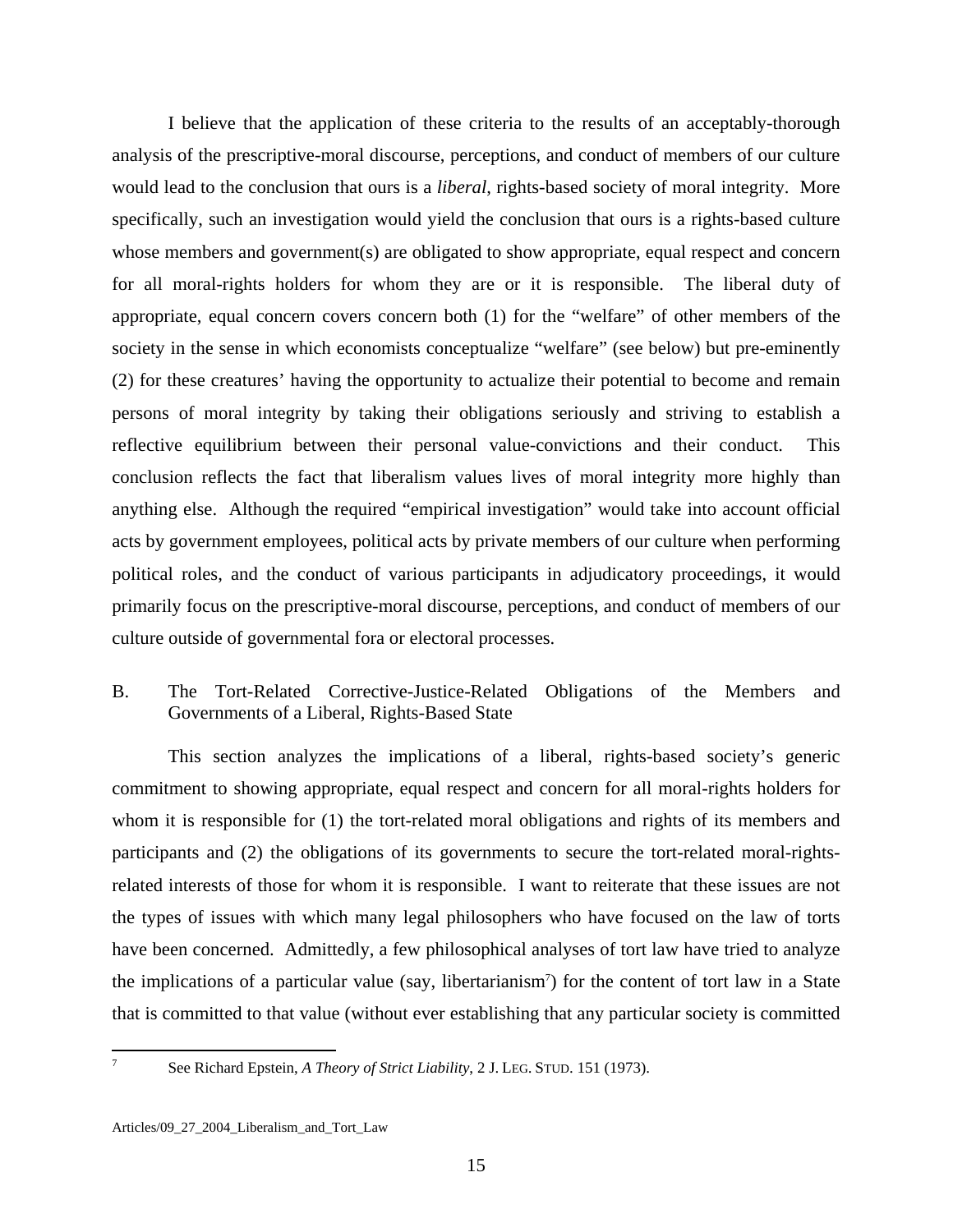to the value in question). However, most tort-law-focused philosophical analyses are not "top-down"<sup>[8](#page-16-0)</sup> in the sense of starting with the value rather than with the law. In particular, most tortlaw-focused philosophical analyses start with the law and try to devise the "best" philosophical (*i.e.*, most-morally-attractive) account that can be given of our actual tort-law practice. This orientation may well reflect the relevant authors' subscription to the positivist position that legal practice is self-validating and perhaps self-legitimating. Although I agree that a society's legal practice constitutes part of the universe of prescriptive-moral conduct, perceptions, and discourse on which conclusions about a society's moral character and commitments must be based, I believe that legal practice constitutes only a small percentage of the relevant data and that individual elements of and sometimes broad subsets of a society's legal practice may be inconsistent with its moral commitments and, therefore, internally incorrect. In any event, that is why my philosophical analysis of tort law starts with our society's moral commitments (examines the implications for the common law of torts of my conclusion about our society's moral commitments) rather than with our society's tort law (rather than trying to develop the "best" philosophical account of our common-law-of-torts practice).

 I also want to emphasize at the outset that—although the suggestions that follow are more than casual ruminations—I recognize that several are contestable and may well be wrong. I am particularly concerned about the third, "self-conception-related" corollary of liberalism, which asserts that liberalism is specially concerned not only with losses that preclude people from leading lives of moral integrity but also with losses that militate against their leading such lives by affecting their self-conceptions in ways that make it less likely that they will take their moral agency and hence their moral lives seriously. More specifically, my concern about this suggestion is less that it may be false but more that the specific types of losses and constraints that undermine our self-respect in the relevant way may vary from society to society and from group to group or individual to individual within a given society and that the resulting "squishiness" of this category of losses may undermine the practicability of the liberal approach to tort law as a whole.

 For somewhat different reasons, I am also troubled by the "non-uniqueness" qualification to the basic liberal duty to rescue that I suggest liberalism may warrant. At least in part, I have

<span id="page-16-0"></span>See Coleman, *op. cit. supra* note 1 at 184.

8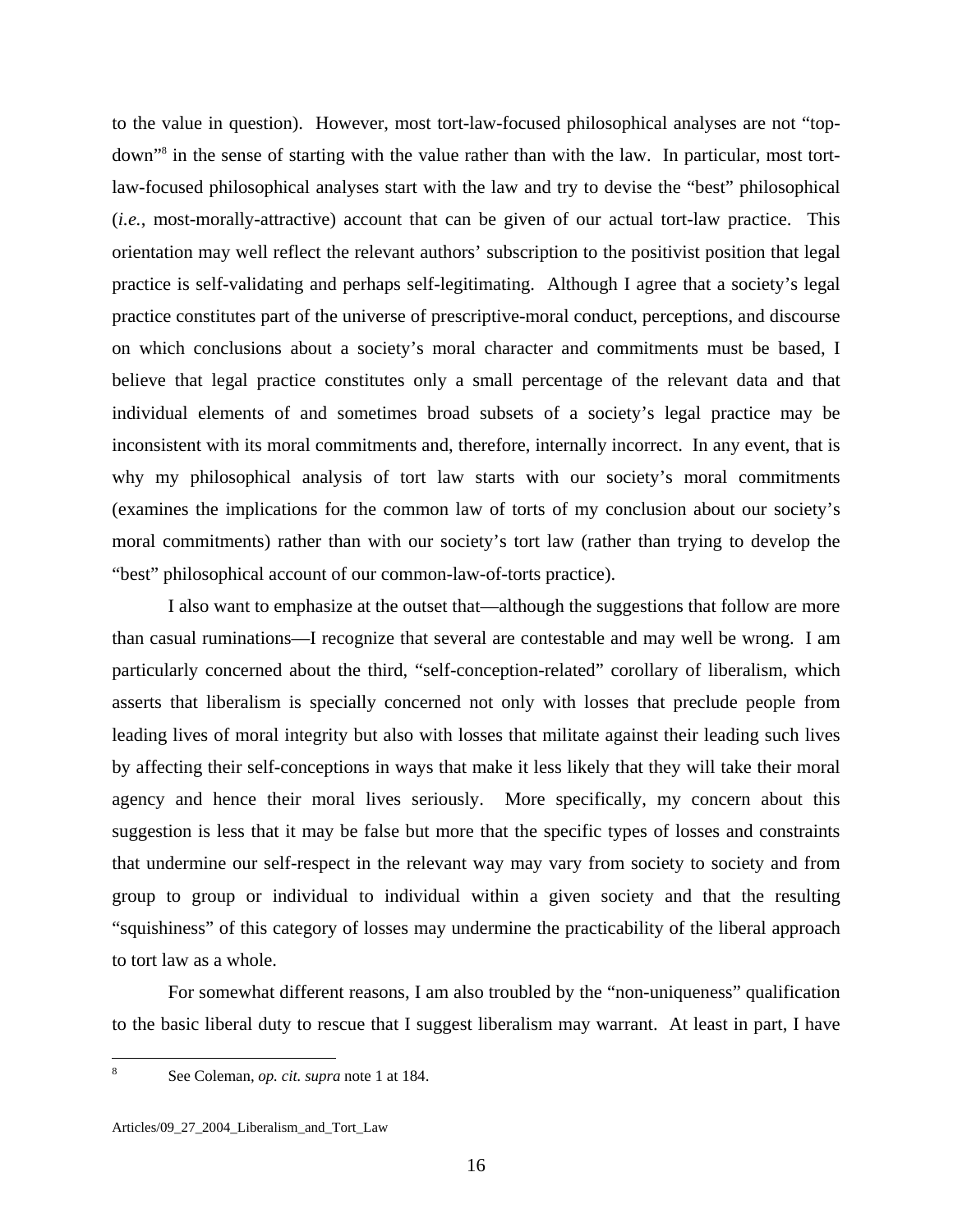been led to propose this qualification to render compatible with liberalism some of our legal system's failure to recognize duties to rescue that one would otherwise conclude liberalism would impose. Although I do think that my discussion of this qualification is relevant and worth considering, I cannot say that I find it thoroughly convincing.

 In any event, even if in the end you conclude that one or more of what I claim are tortrelated corollaries of liberalism cannot be said to be so, I hope that my discussion of them will make a contribution by stimulating constructive criticism and the articulation of superior alternatives. If the tone of the rest of Part I is confident, the author is not.

#### (1) The Tort-Related Obligations of the Members of a Liberal, Rights-Based Society

 My tentative view is that the concrete tort-duty implications of the generic liberal duty of appropriate, equal respect and concern is captured by seven corollaries of liberalism or related sets of such corollaries. Before discussing these corollaries, I want to point out a presupposition of the first five that economists will find uncongenial—*viz*., that, from the relevant, liberal perspective, not all benefits and harms are commensurable. Economists (or perhaps I should say the overwhelming majority of economists who believe that it is always desirable to make the choice that maximizes "welfare" in the sense of maximizing utility, pleasure, satisfaction, or the kind of "well-being" that is connected with such concepts and the minority of economists who admit that at least some members of our society are committed to a coherent value that implies that the desirability of a choice depends in whole or in part on its impact on the distribution of such "welfare") implicitly assume that all effects of any choice are commensurable. More specifically, in their view, all effects of any choice can be measured in units of utility or pleasure. I doubt that the assumption of commensurability would be justified even if all evaluations should focus exclusively on the kind of well-being with which most economists seem to be exclusively concerned. In particular, I doubt that a single metric can be used to measure such varied psychic experiences as pleasure, satisfaction, ecstasy, unease, unhappiness, terror, *etc*. However, even if all effects of a choice were commensurable from the perspective of any value that focuses exclusively on such well-being, various effects of choices would not be commensurable from the perspective of the liberal norm on which corrective-justice conclusions must be based in our society.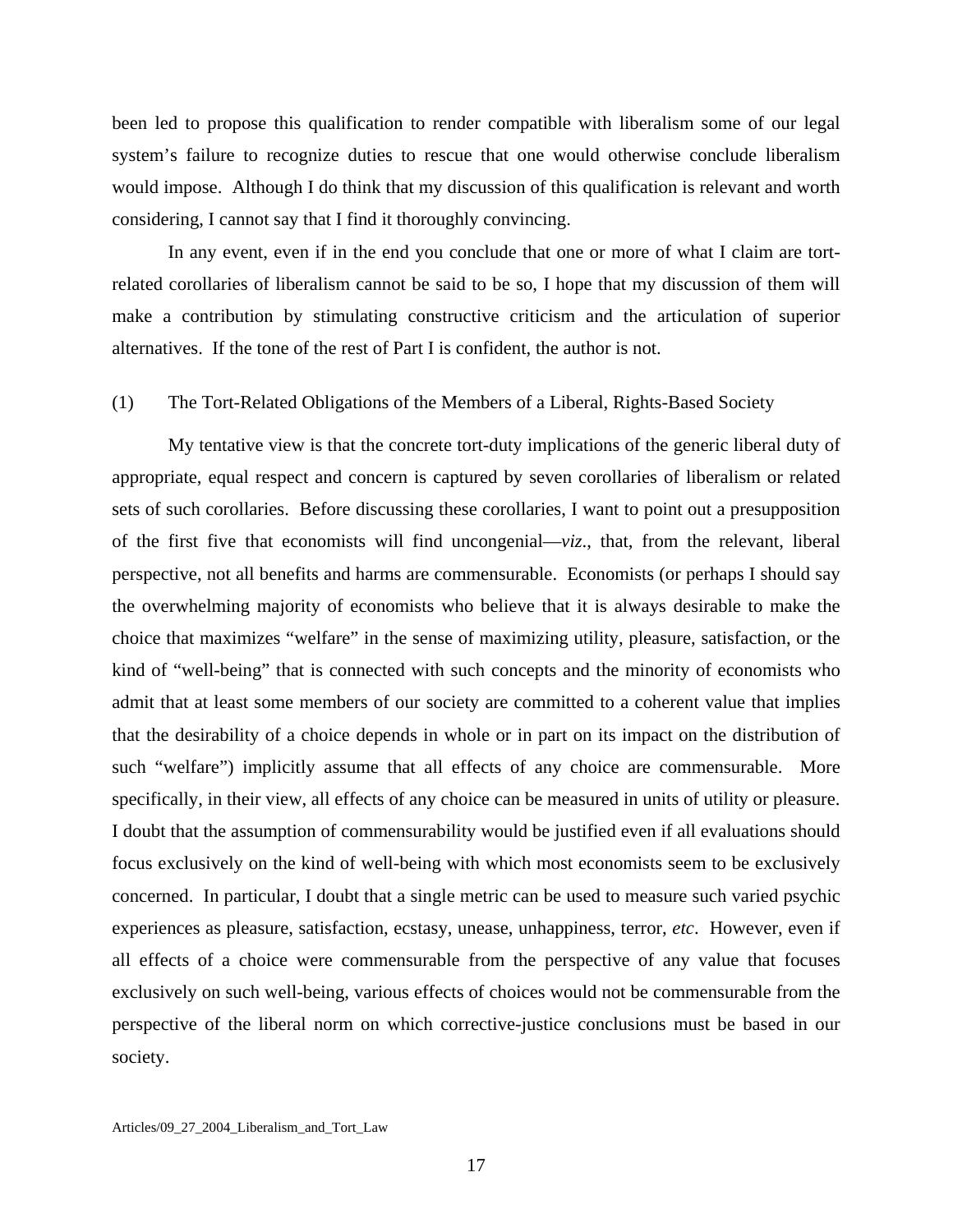Thus, as the first corollary of liberalism I will discuss asserts, from a liberal perspective, any pleasure or satisfaction that an actor obtains by inflicting otherwise-unjusticized pain on, degrading, or controlling another does not count the same for a liberal as the other sorts of pleasures that a choice can confer on the actor. And as all the remaining corollaries of liberalism I will delineate manifest, from a liberal perspective, the conventional pleasures that a choice yields are not commensurable with the loss an individual sustains when a private or governmental choice deprives him of the opportunity to lead a life of moral integrity by killing him, depriving him of the neurological prerequisites for acting as a moral agent, or perhaps subjecting him to life-dominating pain or when a private or governmental choice strongly militates against his seizing the opportunity to lead a life of moral integrity by inflicting losses on him that in the circumstances in question cause him to doubt his authorship of his own life and hence to question his moral responsibility for his actions.

 Because the point of the preceding paragraph is critical, I want to restate it somewhat differently. Economists who are concerned exclusively with the maximization or distribution of welfare or utility as they understand those concepts value protecting moral-rights holders' lives, neurological prerequisites for leading a life of moral integrity, privacy, and psychological capacity to lead a life of moral integrity to the extent that the relevant protections increase the utility of their direct beneficiaries and any others they affect. Liberalism values the promotion of lives of moral integrity not primarily because the promotion of such lives increases utility but because it values such lives in themselves. Indeed, liberalism considers promoting lives of moral integrity to be a higher-order value than increasing mere utility. In the current context, this conclusion is salient because it implies that the fact that a choice maximizes utility as economists understand this concept cannot justicize it if it deprives people of the opportunity to lead a life of moral integrity or militates against moral-rights holders' seizing this opportunity by undermining theirsense of being the authors of their own lives.<sup>9</sup> The second through seventh corollaries of liberalism I will discuss all reflect this fact.

<span id="page-18-0"></span><sup>9</sup> Another corollary of the fact that liberals value the opportunity to lead a life of moral integrity in itself is that liberals would not base their assessment of the value of this opportunity or of the privacy and self-ownership whose protection fosters people's taking their lives morally seriously by the value that the beneficiaries of such protection and opportunities would place on them if they were maximizers and were perfectly informed about the kinds of things that the economist's conception of individual sovereignty implicates. Although my conclusion that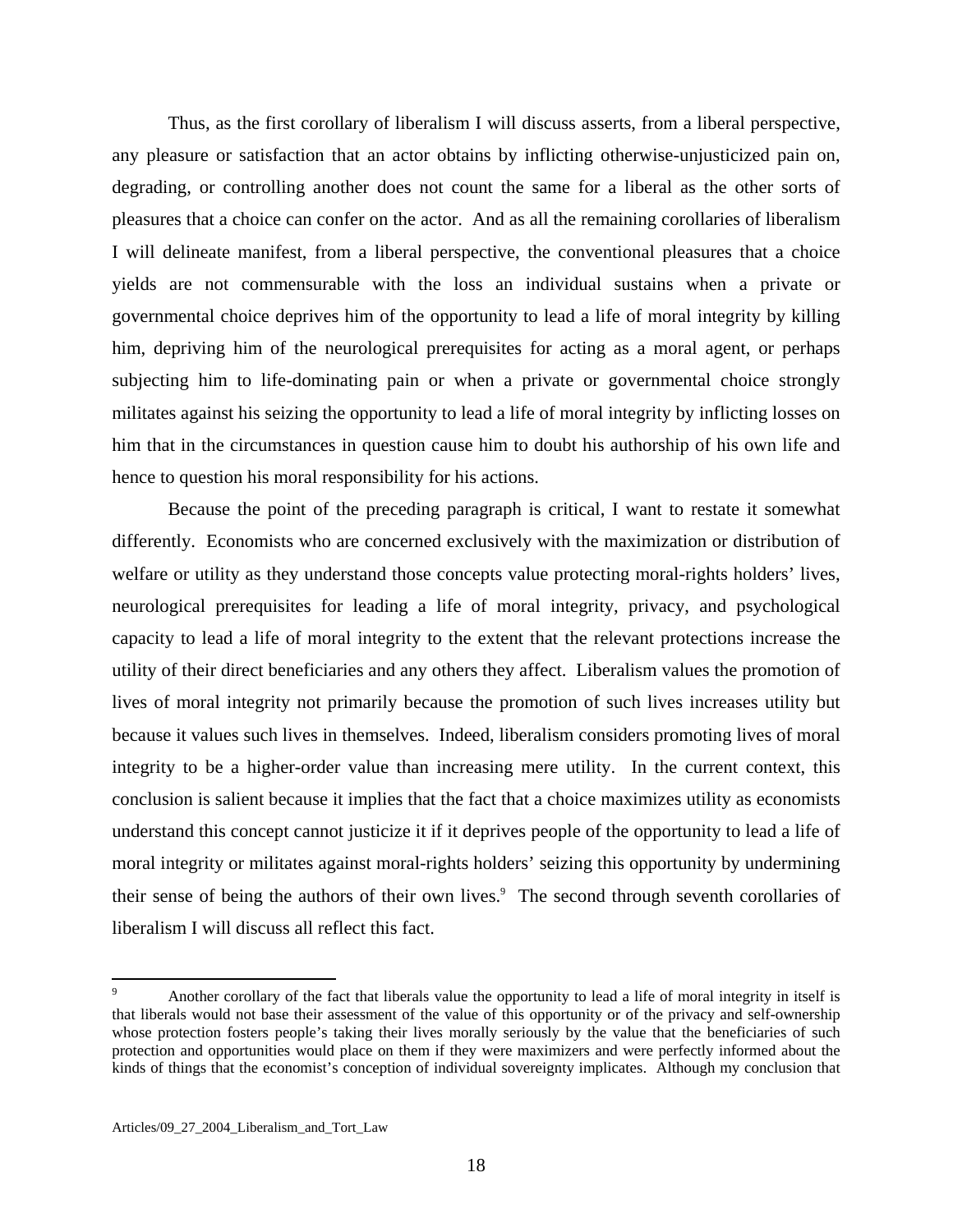In any event, I suspect that most economists will reject the various corollaries of liberalism I will delineate because they will reject the incommensurability premises they manifest. If experience is any guide, many economists will attempt to justify their rejection of these corollaries by arguing that the liberal value that supposedly underlies them is incoherent in the sense of having no substantive content. In so doing, they will be repeating their standard mistake of assuming that the fact that the extensions of some concept are contestable or cannot be derived mechanically from its linguistic definition implies that the concept has no denotation.

 I hasten to point out, however, that various philosophically-inclined lawyers who have taken an interest in corrective justice and at least some judges share my perception that our society regards at least some of the harms and benefits that wrongdoing can generate to be incommensurate. For example, Hanoch Dagan has noted with approval the fact that the measure of recovery that is available in "unjust enrichment" suits—compensation for harm suffered, "fair market value" of the resource taken, or profits realized by the wrongdoer—depends on whether in the society in question the resources taken "are viewed merely as valuable assets that have no direct bearing on the identity of their holder" or are "attached to [their] holder's identity"—*i.e.*, on whether the resources taken are "fungible" or "constitutive."[10](#page-19-0)

#### (A) The First, Illicit-Satisfaction Corollary of Liberalism

 The first of the seven corollaries of liberalism that I think are relevant to the analysis of the tort-related corrective-justice-related rights of the members of and participants in a liberal, rights-based State is that such individuals cannot justicize imposing a tort-type loss on someone else by citing the satisfaction or equivalent-dollar gain they obtain from inflicting otherwiseunjusticized pain on the other, from degrading the other, and/or from controlling the other. To the contrary, rather than counting for the justness of the conduct in question, the fact that it yields satisfaction for these sorts of reasons counts against its "moral permissibility" (*i.e.*, in my usage,

ours is a liberal, rights-based society reflects my belief that most members of our culture value leading a life of moral integrity in the way that liberalism does, the fact that some members of our society do not would not affect the liberal evaluation of choices that alter the opportunities people have to lead such lives and/or the likelihood that they will take advantage of these opportunities (as it would the utilitarian or allocative-efficiency-oriented evaluation of such choices).

<span id="page-19-0"></span><sup>10</sup> See Hanoch Dagan, *The Distributive Foundation of Corrective Justice*, 98 MICH. L. REV. 138 at 140, 142, and 155 (1999) and, more generally, HANOCH DAGAN, UNJUST ENRICHMENT (1997).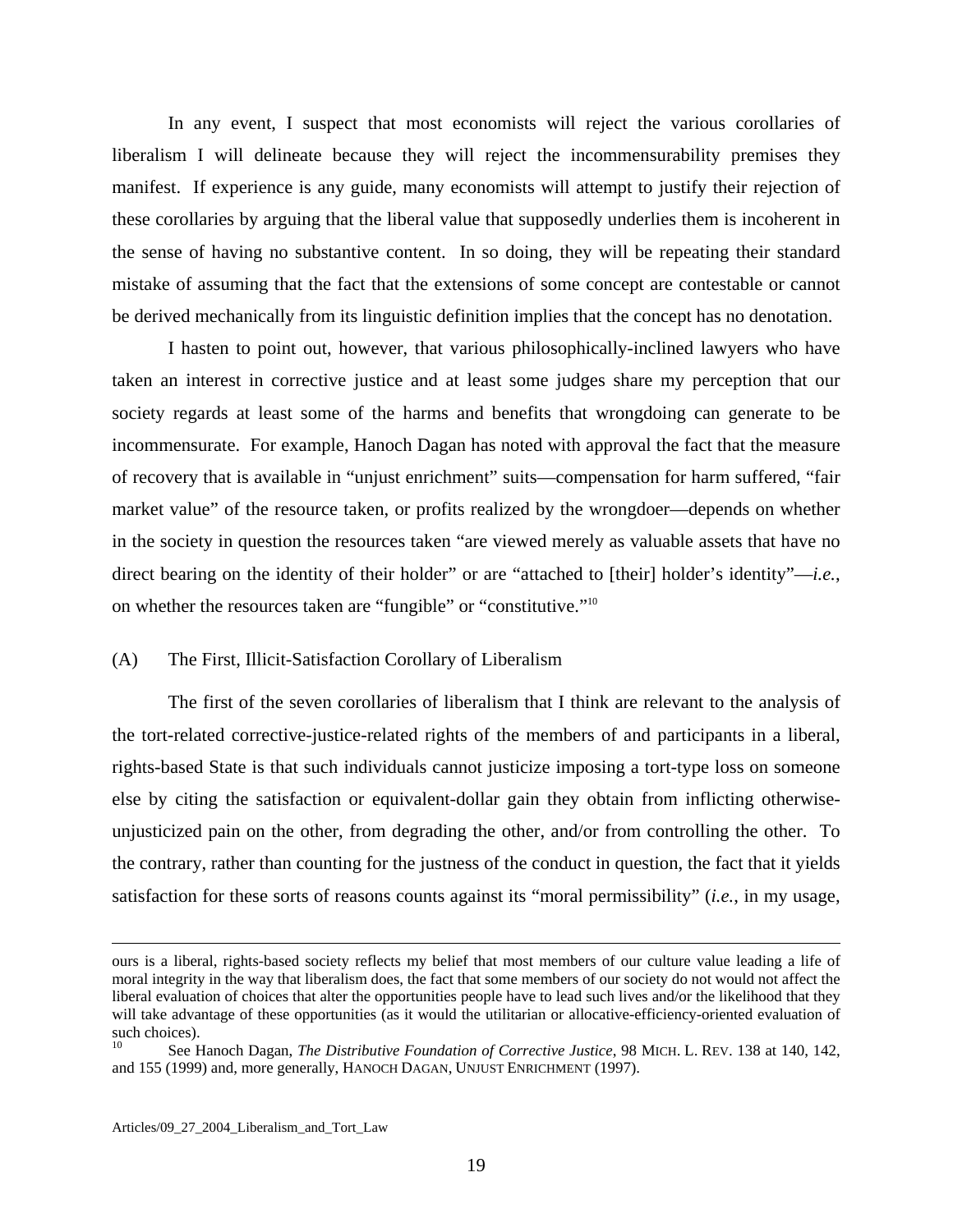counts against its consistency with such a society's moral-rights commitments)—indeed, may actually guarantee its moral impermissibility (say, when these types of satisfaction critically affected the chooser's decision to make the choice in question). This first, tort-related corollary of liberalism is most relevant to such torts as invasions of privacy, assault, battery, false imprisonment, and intentional infliction of emotional distress.

(B) The Second, "Opportunity to Lead a Life of Moral Integrity"-Related Corollary of Liberalism

 The second corollary of liberalism that relates to the tort obligations of members of a liberal, rights-based society applies to the assessment of avoidance-move rejections that may deprive their victims of the opportunity to lead lives of moral integrity—say, by killing them, by depriving them of the neurological prerequisites for leading a life of moral integrity, or (perhaps, if this concept is not disqualifyingly "squishy") by causing them to experience pain that dominates their lives sufficiently to prevent them from considering their obligations, devising their personal conception of the good, and striving to lead a life that is consonant with this conception. According to this corollary, a moral agent who is a potential injurer who knows or ought to have known that his choice might impose a life-of-moral-integrity-precluding loss on another extant rights-bearer will be able to justicize his choice if and only if, after doing appropriate research, he concluded that *ex ante* his choice should not be predicted to disserve the on-balance, weighted-average "having the opportunity to lead a life of moral integrity"-related interests of those for whom he was responsible.<sup>11</sup>

 Thus, the second tort-related corollary of liberalism implies that a pharmaceutical manufacturer whose production would put toxins in the air that will cause some to die or to

<span id="page-20-0"></span> $11$ 11 I do not think that a potential injurer can render legitimate a choice that violates this corollary of liberalism by securing his potential victims' consent to the choice in question by paying them for this consent. Liberalism cannot countenance *ex ante* consent to the type of choice in question (at least if the society has fulfilled its obligation to provide each rights-bearer for whom it is responsible with the material wherewithal for leading a life of moral integrity so that the consent would not serve the consenter's or his beneficiaries' interests in having the opportunity to lead lives of moral integrity by providing them with material prerequisites for leading such lives that they otherwise would have lacked). Nor do I think that the government of a liberal, rights-based State can discharge the obligations it has in relation to this corollary of liberalism by insuring that all victims of its violation receive compensation from the violator who harmed them. Since, from a liberal perspective, this harm is not compensable, this corollary imposes a duty on the government of a liberal, rights-based State to do everything it can do to prevent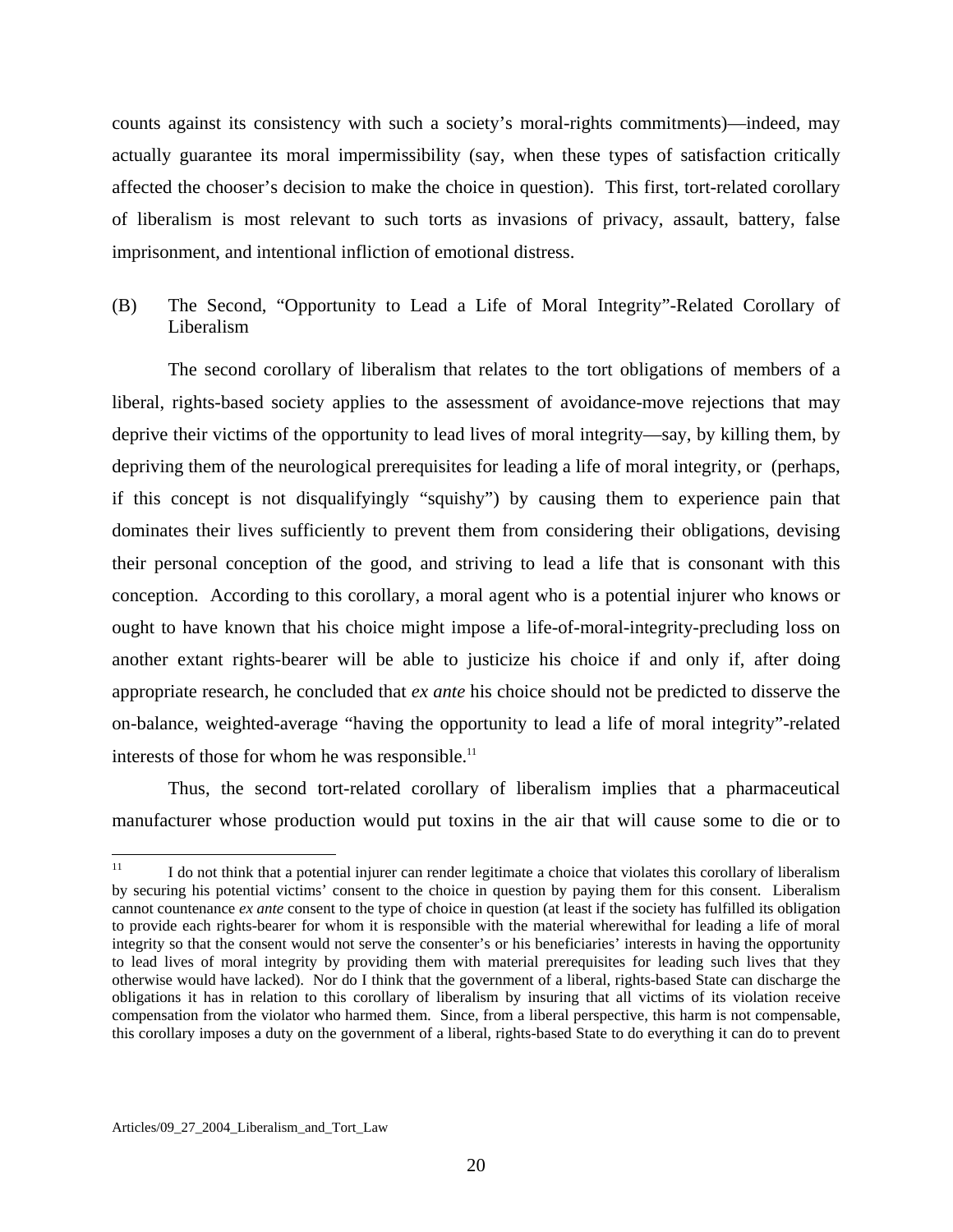experience chronic pain that disables them from leading a life of moral integrity would be able to justicize his production-decision only if, after doing appropriate research, he reasonably concluded that the weighted-average-expected number of days of lives of moral integrity that his output (or the last units of his output) would give people the opportunity to lead by helping them survive or easing their pain was not smaller than the weighted-average-expected number of days of lives of moral integrity he should expect the pollution it would generate to deprive people of the opportunity to lead by killing moral-rights holders, depriving them of the neurological prerequisites for leading a life of moral integrity, or subjecting them to life-dominating pain..

 Five sets of points need to be made about this corollary of liberalism. The first two are equally applicable to the third corollary of liberalism. I am uncertain about two features of the "opportunity to lead a life of moral integrity"-oriented obligation that liberal, rights-based societies are committed to instantiating. Thus, I am uncertain about whether the second and third corollaries should assert that the relevant choosers are obligated to base their avoidance-decision on the prediction they should make of its net impact on (1) the number of days of lives of moral integrity that relevant individuals are prevented from having the opportunity to lead by death, neurological disability, or chronic pain or (2) the number of extant persons who are prevented by death, neurological disability, or pain from leading lives of moral integrity (though, as the preceding paragraph suggests, I am inclined to think that the former metric is the appropriate standard). Somewhat relatedly, I am also uncertain about whether the second and third corollaries of liberalism should deem relevant any tendency of an avoidance-move rejection to affect the number of individuals with the neurological prerequisites to lead lives of moral integrity that are born (though I am inclined to think it should not).<sup>[12](#page-21-0)</sup>

 Second, the second corollary of liberalism (and the third) will at least sometimes imply the fault and hence liability of an injurer who would not be deemed "negligent" in the sense in which that concept is operationalized through the variant of the Hand formula that would be

violations of this corollary that would not preclude it from securing weightier rights-based interests by reducing the society's other types of economic output.

<span id="page-21-0"></span><sup>12</sup> See John Broome, *Cost-Benefit Analysis and Population in Cost-Benefit Analysis: Legal, Economic, and Philosophical Perspectives* (Matthew Adler and Eric Posner, eds.) 117 (2002). For some comments on Broome's analysis of this issue, see Richard S. Markovits, *Book Review*, \_\_\_ ETHICS \_\_\_ (2004)—a review of COST-BENEFIT ANALYSIS: LEGAL, ECONOMIC, AND PHILOSOPHICAL PERSPECTIVES (MATTHEW D. ADLER AND ERIC A. POSNER*,* eds.) (2002).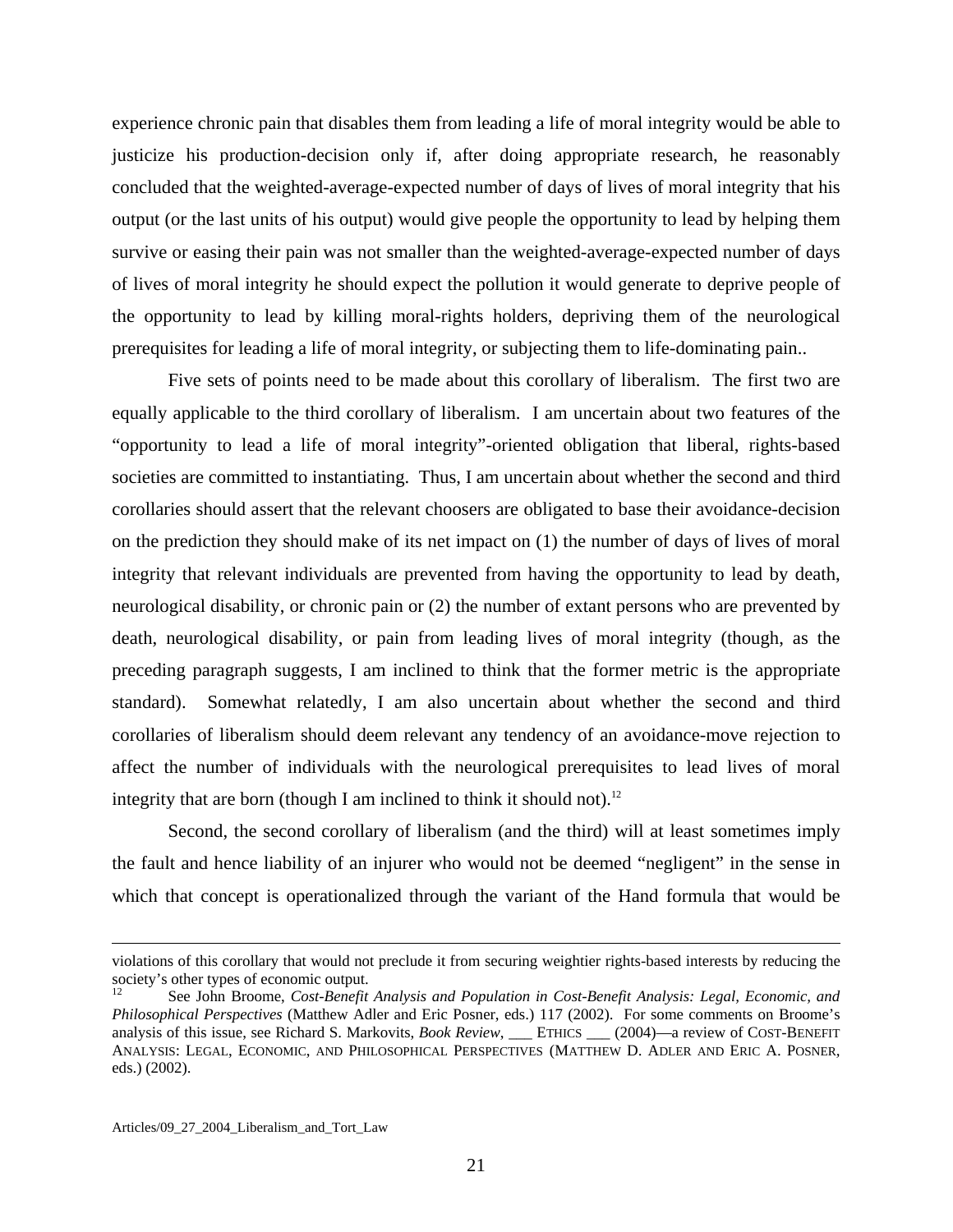appropriate to use to assess the wrongfulness of conduct that might generate mere-utility losses but could not generate life-of-moral-integrity-related losses in ways other than by reducing the victims' material resources below the level they must have to be in a position to take the moral dimension of their lives seriously. In part, this conclusion reflects the fact that the calculation on which the second corollary bases its fault conclusion ignores the rejection-decision's impact on things other than the number of days of moral integrity that relevant individuals have the opportunity to lead. However, even if this were not the case, the outcome of a Hand calculation might not be the same as the outcome of the second corollary's calculation because (as I have already indicated), unlike the Hand formula, the second corollary does not value the "costs" and "benefits" on which it focuses by the equivalent-dollar value that those who experience these effects place on them (or even by the equivalent-dollar value they would place on them, given their conception of the good, if they were otherwise perfectly informed).

 Third, I want to point out that this second corollary can be, has been, and perhaps should be articulated in a way that is consistent with the postulate of liberal dualism, which distinguishes the obligations of the participants in a liberal, rights-based State when acting in their private capacities and the obligations of such a State itself and correlatively of its members when performing political roles. More specifically, the variant of the postulate of liberal dualism that I use in the current context asserts that—because the private conduct of the individual participants in a liberal, rights-based society did not, in general, cause or make them morally responsible for the extant variations in their co-participants' income/wealth positions<sup>13</sup> or in various attributes of these individuals themselves that affect their abilities to take advantage of any opportunity they have to lead a life of moral integrity—the private duties of the individual participants in a liberal, rights-based society do not (in general) depend on the leading-a-life-ofmoral-integrity-related consequences of their choices that reflect the fact that the income/wealth positions of those the relevant choices affect deviate from the society-average or the fact that those the relevant choices affect have other non-average characteristics that influence their ability to seize an opportunity to lead a life of moral integrity. Hence, although when acting in

<span id="page-22-0"></span> $13$ In a society in which materialism plays a significant role, not only the absolute income/wealth position of an individual but also his relative income/wealth position may affect his ability to take advantage of an opportunity to lead a life of moral integrity by affecting his self-respect.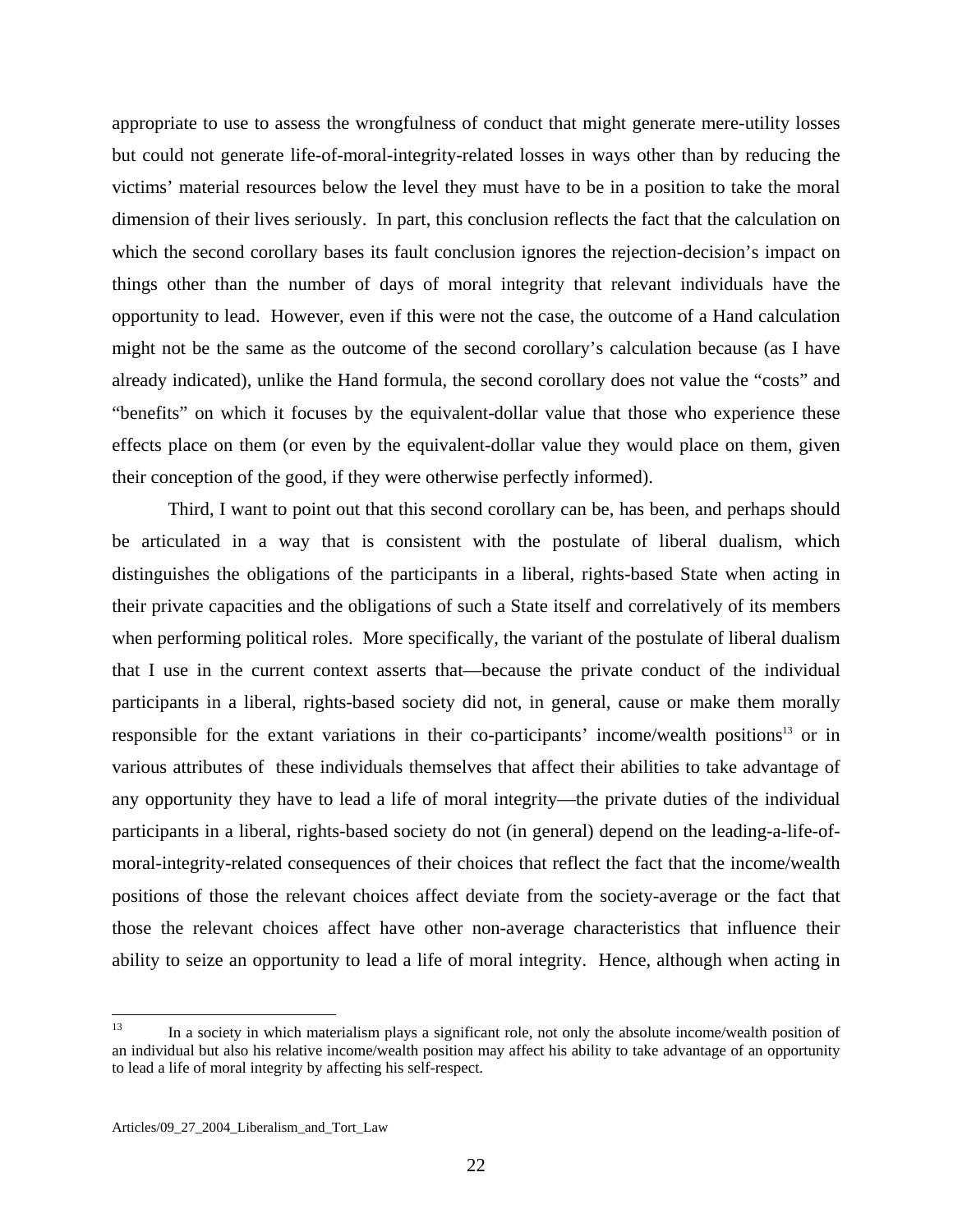political capacities, participants in a liberal, rights-based State are morally obligated to ensure that those for whom their society is responsible have the money, more specific kinds of resources, experiences, and opportunities that critically affect their ability to take their lives morally seriously, the private-law duties of such individuals do not in general reflect such considerations—*i.e.*, require only that such individuals do not make choices that disserve the interest of relevant individuals in having the opportunity to lead lives of moral integrity by killing them directly, depriving them of the neurological prerequisites for leading such lives, or subjecting them to life-dominating pain (do not require that potential injurers take account of the possibility that the loss an avoidance-move they have rejected might have prevented would have militated against its victims' taking their lives morally seriously by depriving them of the nutrition, housing, medical care, education, or other experiences that are prerequisites of their making meaningful moral choices).

 Fourth, I want to concretize this second postulate and use the examples in question to respond to the objection I mentioned in the Introduction that it would require us to revert to a pre-industrial-revolution economy. I will use three examples for this purpose.

 The first focuses on the decision of a pharmaceutical manufacturer to produce additional units of a product that would prolong the life or critically reduce the pain of its consumers in the face of the fact that—even if carefully executed—the production of these drugs would generate pollution that shortened the lives of victims who inhaled or ingested it, would deprive them of the neurological capacity to lead lives of moral integrity, or would subject them to lifedominating pain. The second corollary implies that such a company's production of the relevant units of its product would have been wrongful unless

- (1) after doing appropriate research (see the fifth set of corollaries), it reasonably concluded that no alternative method of producing its last units of output or all its output would have been ranked higher under an opportunity-to-lead-a-life-ofmoral-integrity metric (see below);
- (2) after doing appropriate research, it reasonably concluded that its last units of production and its overall output would not disserve the on-balance interest of the society's members and participants in having and taking advantage of the opportunity to lead lives of moral integrity because its decision to produce these units would promote that interest more by helping its customers recover from injury or illness, by easing their pain, and/or by inducing others to supply goods or services that increased the opportunity of the society's members and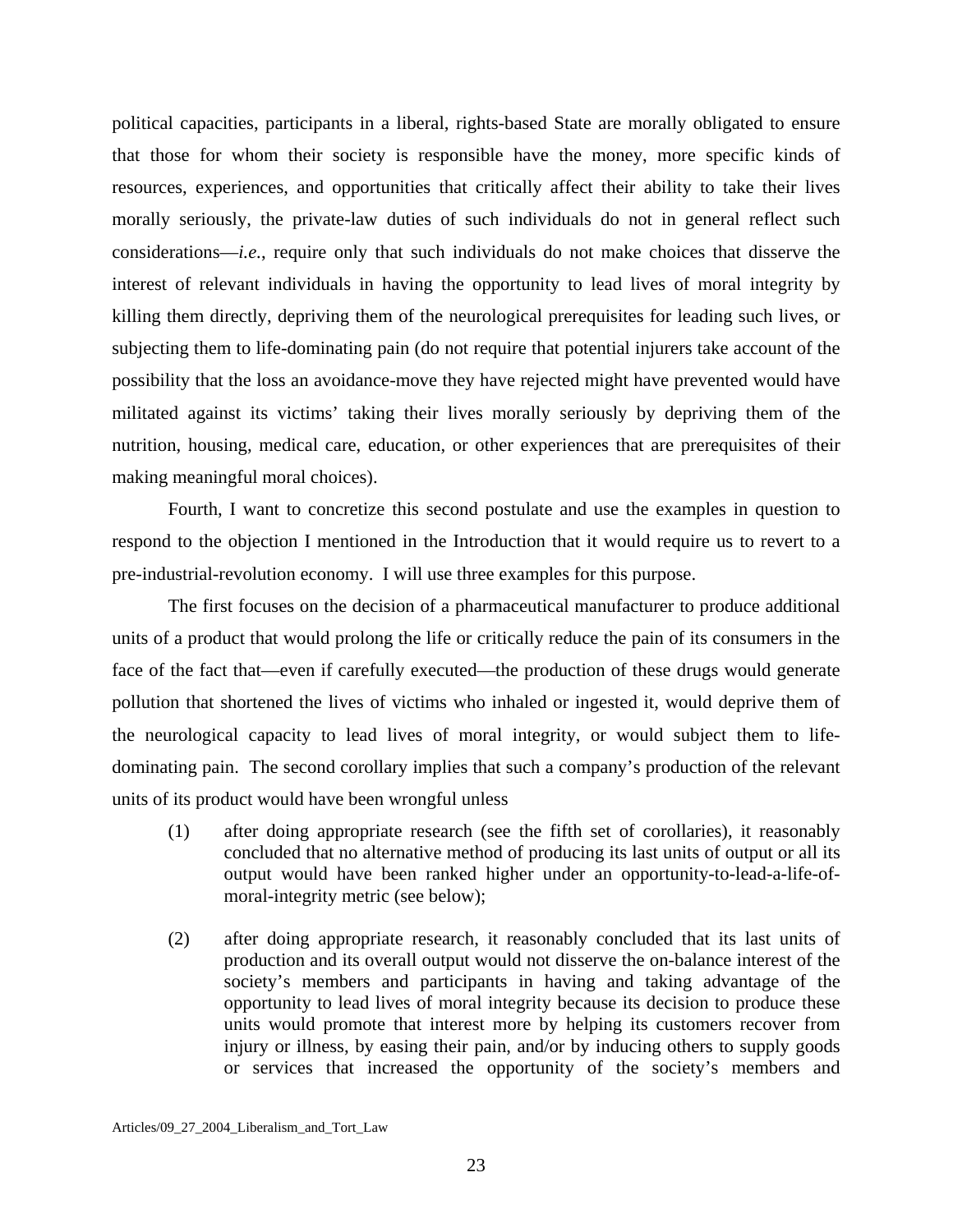participants to lead lives of moral integrity than it would disserve the relevant interests of these individuals by exposing its victims to the toxins it put in the air; and perhaps

(3) although it did not do appropriate research and/or did not properly consider the information at its disposal, those failures did not cause it to make a choice that disserved the relevant on-balance interests of the society's members and participants.

 Some explanation is required. As I indicated in the Introduction, an act or activity that does not increase someone's opportunity to lead a life of moral integrity "directly" by prolonging his life, preserving his relevant neurological capacities, or relieving him of life-dominating pain may do so "indirectly" by providing him with needed nutrition, clothing, housing, medical care, or education. Acts or activities can perform this latter function either by supplying such goods and services themselves or by providing goods and services whose availability provides others with the incentive to provide such services. Although relevantly-dangerous choices by pharmaceutical companies may be particularly likely to be rendered non-wrongful by their direct tendency to increase the opportunity that some relevant individuals have to lead a life of moral integrity, the choices of such companies may also generate this type of benefit indirectly by providing others with an incentive to produce needed goods or services.

 The second example focuses on the decision of a manufacturer of some product to transport the goods it produces in a way that, in comparison with the situation that would prevail if it did not produce these goods, creates a risk that individuals who are potential victims of vehicular accidents in which its transport vehicles will be involved or of the pollution those vehicles will generate will on those accounts lose the opportunity to lead a life of moral integrity. The second corollary implies that such a company's decision to transport its output in the way in question will be wrongful unless it can demonstrate that, at least as probably as not, one or both of the following two propositions are true:

(1) after doing appropriate research, it reasonably concluded that a switch to any alternative method of transportation that would have served the interest of relevant individuals in having the opportunity to lead a life of moral integrity by reducing the relevant types of accident or pollution losses would not have served those interests on balance because—by increasing the company's marginal costs—it would have induced it to reduce its output in circumstances in which the production, more dangerous transport, and consumption of the eliminated units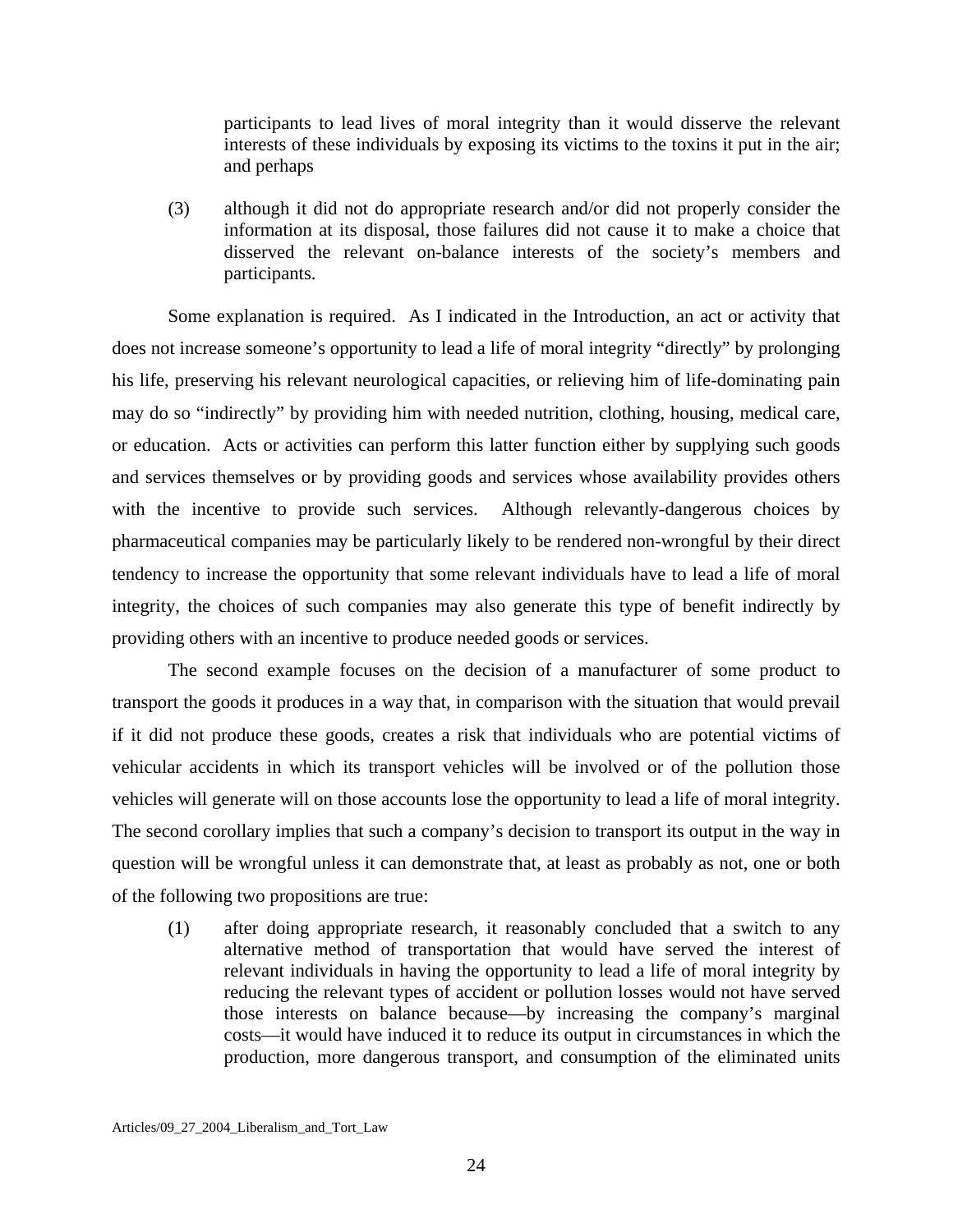would have promoted the goal of increasing the opportunity relevant individuals have to lead a life of moral integrity on balance or

(2) although it did not do appropriate research and/or failed to process the information at its disposal appropriately, these failures did not cause it to make a choice that disserved the relevant on-balance interest of relevant individuals.

In this more general case, it is less likely that any reduction in the number of units produced would deprive individuals of an opportunity to lead a life of moral integrity directly and therefore more likely that it would have to do so indirectly by reducing the incentives of others to produce needed nutrition, clothing, housing, medical care, and education for the use of the more dangerous method of transport to be non-wrongful.

 The third example focuses on a decision by a private actor to take a pleasure-drive in a car that he reasonably believed to be appropriately safe that he would operate appropriately carefully. Since even when driven carefully a car whose driver reasonably and perhaps correctly believed to be safe may be involved in an accident that will deprive someone of the opportunity to lead a life of moral integrity and may generate pollution that has this effect—indeed, may have such consequences for others whose losses cannot be partly attributed to wrongful choices that they made, does this second tort-related corollary of liberalism imply the wrongfulness of such pleasure-drives? Since I recognize that this implication would not fit our societal practice, I would like to be able to provide reasons why this corollary might not deem such pleasure-driving wrongful.

 I can think of at least three such reasons. First, virtually all activities create such risks. An enormous number of opportunity-to-lead-a-life-of-moral-integrity-depriving accidents occur around the home. Careful pleasure-driving may not create significantly more dangers of this kind than the other activities people would substitute for it.

 Second, the option of taking careful pleasure-drives may motivate some people to supply more or more valuable market labor and the increase in their market product that results may increase the opportunity that others have to lead a life of moral integrity either directly (because the extra goods produced are goods whose supply to them critically affects their opportunity to lead such a life) or indirectly (because the availability of this extra output induces others to produce goods or services whose production increases the extent to which relevant individuals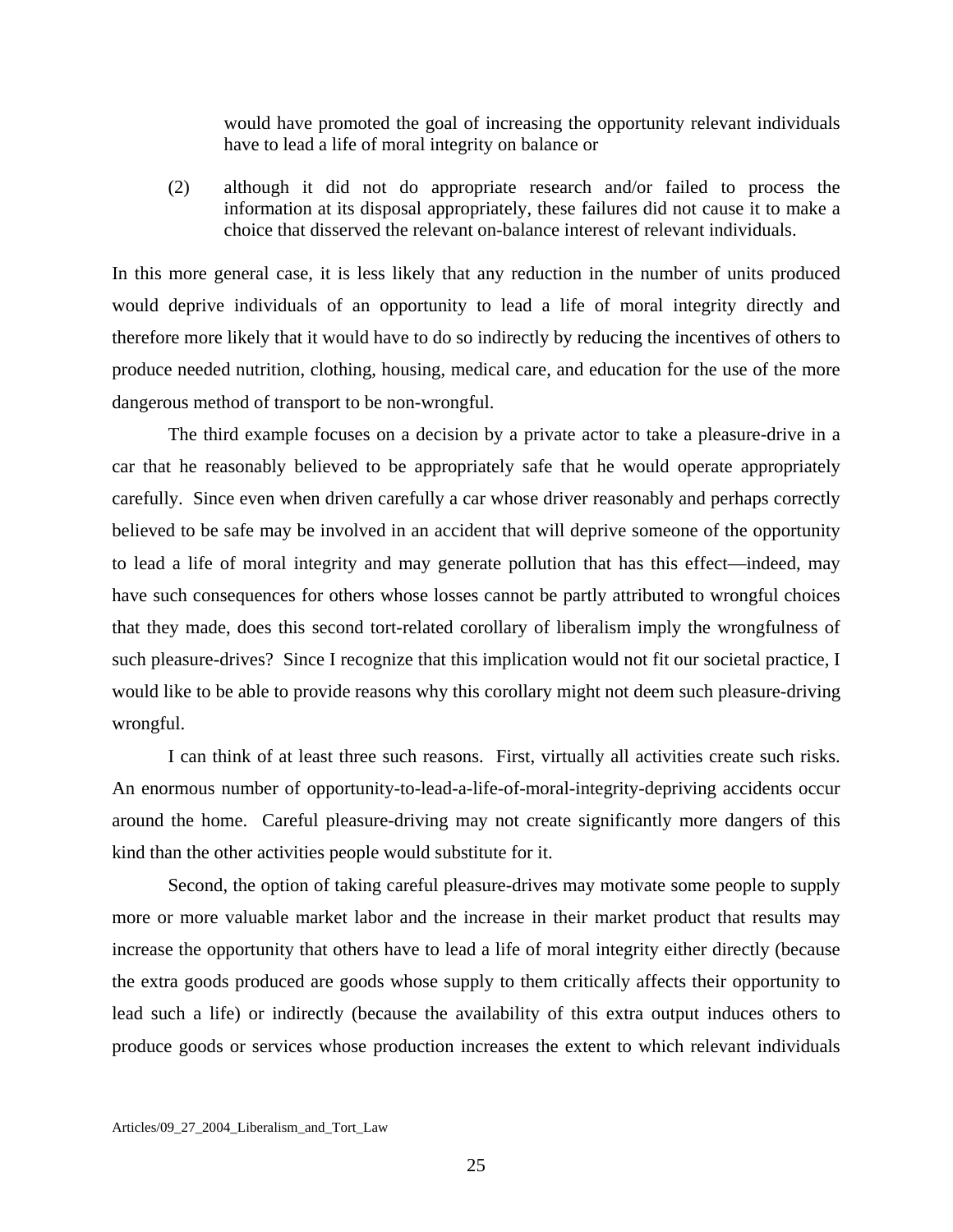have the material, formal-educational, and experiential prerequisites for leading a life of moral integrity). $14$ 

 The third reason why the second tort-related corollary of liberalism may not imply the wrongfulness of pleasure-driving is connected to the third tort-related corollary of liberalism I will delineate. Like this third corollary, it derives from a belief that people will not seize the opportunity to lead a life of moral integrity unless they consider themselves to be morally responsible for their own choices and that private actions and legal rules that strongly limit their options will militate against their doing so by preventing them from concluding that they are the authors of their own lives. In the current context, this concern creates the possibility that any conclusion that pleasure-driving of the type described is wrongful would on balance disserve the goal of promoting lives of moral integrity by deterring people from seizing the opportunity to lead such lives by altering their self-conceptions in a way that makes it less likely that they will take their lives morally seriously.

 The fifth and final set of points I want to make about the second tort-related corollary of liberalism concerns its relationship to various other proposals for holding liable injurers whose rejection-choices would not be deemed to violate a Hand-type test that was universally applied to all harm-inflicting choices (including, for example, activity-level choices and choices to enter or stay in business). In particular, various judges and scholars have argued for the internal-to-law correctness and/or (moral) legitimacy<sup>15</sup> of imposing strict liability on one or more of the

<span id="page-26-0"></span> $14$ The preceding discussions of transport choice focused on the implications of liberalism for the "transportrelated" obligations of commercial concerns and possible pleasure-drivers. The second tort-related corollary of liberalism also has implications for the transport obligations of the governments of a liberal, rights-based State. Unless these governments could not supply the relevant public transport without reducing other expenditures that would promote the opportunity to lead a life of moral integrity to a greater extent, they would be obligated to supply such transport facilities or to induce private parties to do so if such transport would be safer in the relevant respects than purely private transport. Of course, this conclusion would be relevant to the pleasure-driving case only if the pleasure-driver did not value the driving in itself but wanted to drive to get to a location in which he could engage in a desired leisure activity. I should add that I can also imagine circumstances in which the governments of a liberal, rights-based State would be obligated to try to educate their society's members and participants not to have preferences whose satisfaction would create dangers that would be of particular concern to liberals.<br>
The textual distinction between the "internal-to-law correctness" and "moral legitimacy" of a legal<br>
<sup>15</sup>

<span id="page-26-1"></span>conclusion assumes that valid legal argument (argument that is supposed to be relevant to the resolution of questions about the substantive content of existing law in the society in question) can generate internally-right answers to at least some extant-legal-rights questions in that society that are morally illegitimate. An answer to a legal-rights question is internal-to-law correct (correct as a matter of law) if it is the unique answer generated by valid legal argument in the society in question. An answer to such a question is (morally) legitimate if it is consistent with the relevant society's moral commitments. As item "(2)" in the list included in the first paragraph of Part 1 indicates, an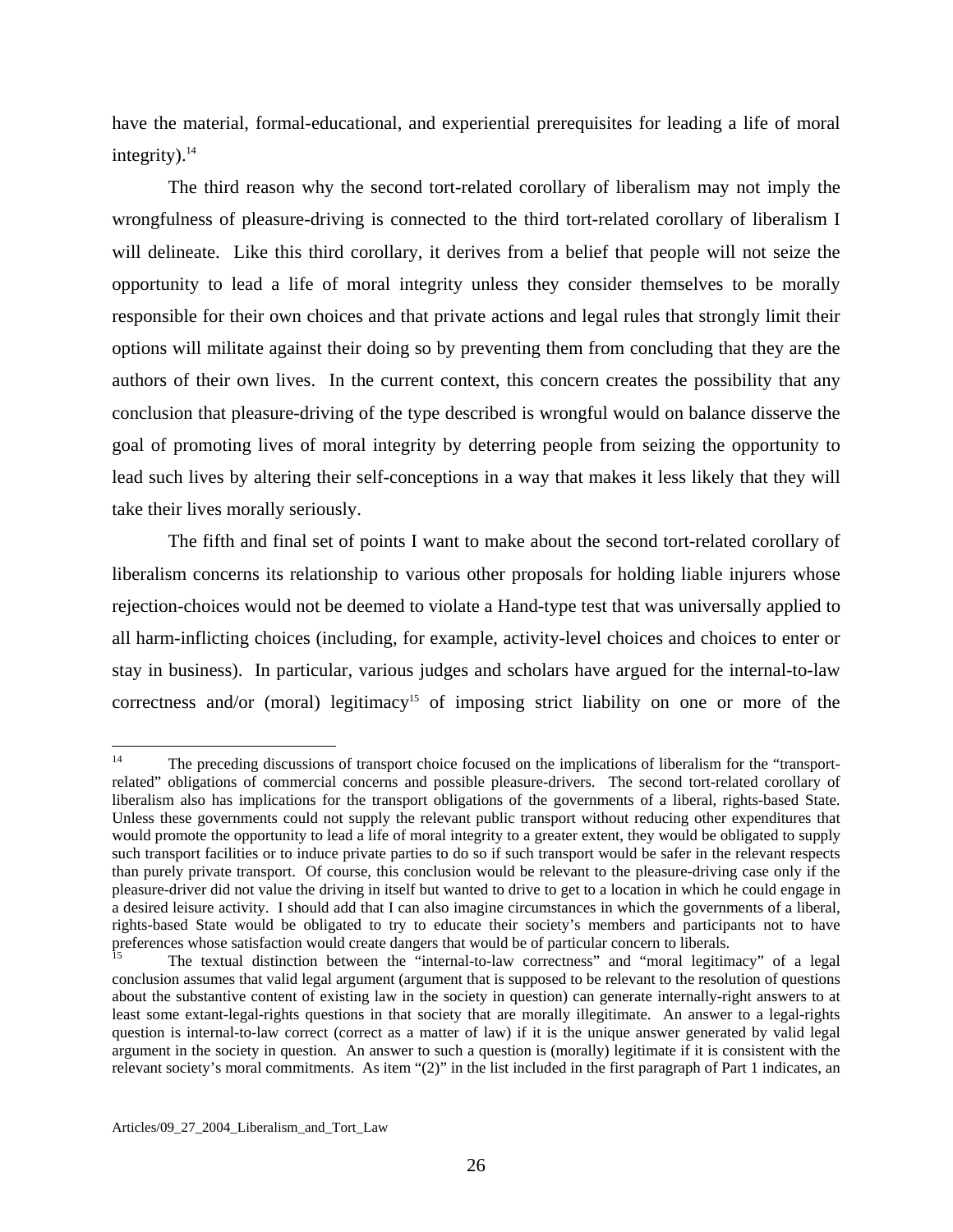following possibly-partially-overlapping sets of injurers whose avoidance-move rejections were not allocatively inefficient (whose avoidance-choices would not be deemed negligent if an appropriately-revised Hand formula were used to assess their negligence):

- (1) all injurers who cause any type of harm covered by tort-law;[16](#page-27-0)
- (2) injurers engaged in an "abnormally dangerous" activity even if (A) the activity were carried out with due care and (B) the chooser's location-choice and activitylevel choice were not allocatively inefficient if its "value" to the "community" was outweighed by the danger it posed; $17$

internal-to-law correct legal conclusion may be morally illegitimate if it is based on a textual argument that focuses on a morally-illegitimate provision of the relevant society's constitution. Of course, if this provision is sufficiently important, the relevant society's failure to pass a constitutional amendment that eliminates it will call the society's moral integrity into question.

<span id="page-27-1"></span><span id="page-27-0"></span>

 $\overline{a}$ 

<sup>16</sup> See Epstein, *op. cit. supra* note 7.<br><sup>17</sup> This proposal is derived from §§519-20 of the RESTATEMENT (SECOND) OF TORTS and (possibly) from the case-law on so-called "ultrahazardous activities" that the RESTATEMENT purports to summarize. More specifically, this proposal amounts to an allocative-efficiency-oriented interpretation of some language in these sections that might be read to imply that the case-law holds activities to be strictly liable as ultrahazardous only if—in addition to meeting the other criteria for this classification—their location and/or intensity is allocatively inefficient—an interpretation under which an activity's location is deemed "inappropriate" if and only if it is allocatively inefficient and an activity's "value to the community" is deemed to be "outweighed by its dangerous attributes" only if the activity altogether or the activity-level that prevailed is allocatively inefficient. If this condition must be fulfilled for an activity to be an ultrahazardous activity and hence subject to strict liability, the doctrine would impose strict liability only on injurers whose choices were negligent in the sense in which economists assume the Hand formula defines negligence (but would not be assessed for negligence under our current practice). The doctrine has clearly been invoked in some cases in which there was no evidence that the injurer had made an allocatively-inefficient activity-level or location choice—*e.g.*, in cases involving fires caused by trucks delivering gasoline to urban gas stations. Before proceeding, I should emphasize that I do not think that this allocative-efficiency-oriented interpretation of these sections of the RESTATEMENT is correct. As the next paragraph of the text suggests, I believe that the key terms in these sections should be interpreted in the way that would make the legal position they articulate identical to my second, life-of-moral-integrity-related liberal postulate.

 In any event, two further points should be made about the RESTATEMENT's list of determinants of the ultrahazardous status of an activity. First, the RESTATEMENT lists as separate determinants of ultrahazardousness whether the activity creates a high probability of loss and whether the activity creates a probability of a high loss. The reason why the relevant determinant is not the size of the weighted-average-expected loss is obscure. Second, it is also not clear why the uncommonness of an activity is relevant to its ultrahazardous status or the appropriateness of imposing strict liability on those who engage in it. Perhaps the RESTATEMENT's drafters and ratifiers thought that the likelihood that an activity's victims could engage in most-allocatively-efficient avoidance is inversely related to its uncommonness. If so, I am skeptical of this empirical generalization. For a case in which the uncommonness of the defendant's activity seems to have played a role, see *Spano v. Perini Corp.*, 25 N.Y.2d 11, 250 N.E.2d 31 (1969) (blasting).

 One final point may be worth making. The proposal that this note discusses is related to a slightly-different proposal by Landes and Posner that industries be held strictly liable in their infancy but liable only when found negligent in relation to precautions taken when mature. See William Landes and Richard Posner, *The Positive Economic Theory of Tort-Law*, 15 GA. L. REV. 851 (1981). I have not listed this proposal in the text because Landes and Posner believe that it can be justified by its allocative efficiency (though, admittedly, this claim is different from the claim that it could be justicized as an approach to holding liable injurers who more probably than not were negligent). For an explanation of why this proposal cannot be justified in allocative-efficiency terms and a critique of the contrary argument made by Landes and Posner, see Richard S. Markovits, *The Allocative Efficiency of*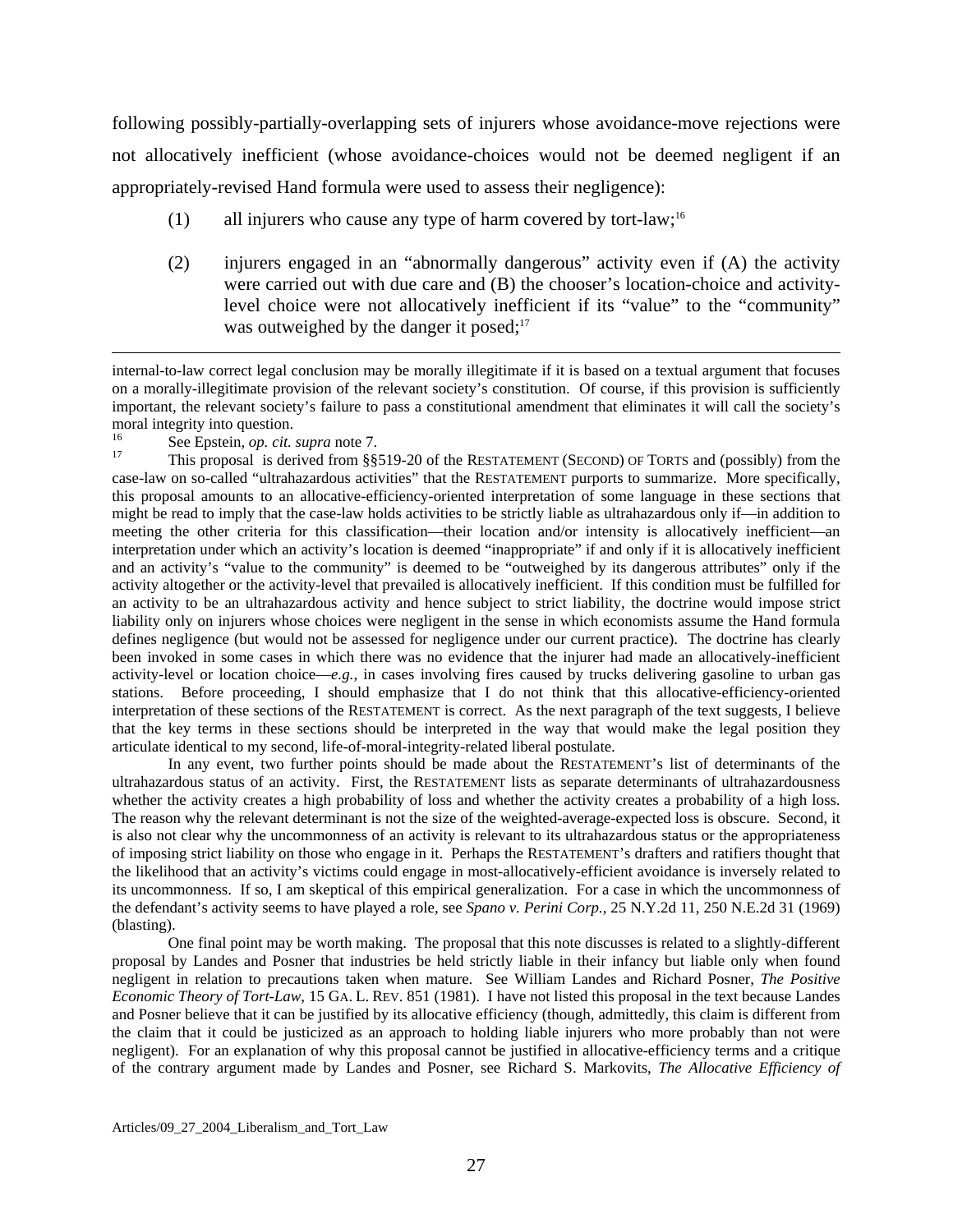- (3) injurers who made a choice that (A) caused a kind of loss covered by tort law in a way covered by tort law and (B) unilaterally imposed on another a risk of a substantial loss of a type covered by tort  $law;<sup>18</sup>$  $law;<sup>18</sup>$  $law;<sup>18</sup>$
- (4) injurers who made a harmful choice that (A) imposed a unilateral risk on its potential victims and (B) imposed an actual tort-law-covered loss of any magnitude on a victim; $19$
- (5) injurers who made a harmful choice that (A) imposed a unilateral risk on a victim who (B) could not increase allocative efficiency by avoiding the loss he suffered; $20$  and
- (6) injurers who (A) made a choice that imposed a unilateral risk on its victim, (B) had the capacity to foresee that their choice might harm someone else, and (C) had the ability and opportunity to prevent the harm that resulted.<sup>[21](#page-28-3)</sup>

 With one possible exception, the second tort-related corollary of liberalism differs from all these proposals in two respects. First, unlike these alternative proposals, it applies only when the loss in question deprives the victim of the opportunity to lead a life of moral integrity in ways other than by reducing his material resources below the level needed to make his formal opportunity to lead a life of moral integrity valuable.<sup>22</sup> Second, unlike these alternatives, it recognizes that injurers who have imposed the kind of loss on some victims that triggers its

1

*Shifting From a "Negligence" System to a "Strict-Liability" Regime in Our Highly-Pareto-Imperfect Economy: A Partial and Preliminary Third-Best-Allocative-Efficiency Analysis*, 73 CHI.-KENT L. REV. 11, 123-32 (1998).<br><sup>18</sup> See Bolton v. Stone, A.C. 850 (H.L.) (1951).<br><sup>19</sup> George Fletcher, *Fairness and Utility in Tort Theory*, 85

<span id="page-28-0"></span>

<span id="page-28-1"></span>

<span id="page-28-2"></span><sup>&</sup>lt;sup>20</sup> RESTATEMENT (SECOND) OF TORTS §520 A contains an example of a falling airplane that seems to be designed to reveal the salience of the victim's inability to engage in allocatively-efficient avoidance.<br><sup>21</sup> See Stephen Perry *Responsibility for Outcomes, Risk, and the Law of Torts* in PHILOSOPHY AND THE LAW

<span id="page-28-3"></span>OF TORTS (Gerald Postema, ed.) 72 (2001).<br><sup>22</sup> Even those proposals that cover choices that have imposed substantial losses are different from the second

<span id="page-28-4"></span>tort-related corollary of liberalism in this regard because

<sup>(1)</sup> many substantial losses do not directly deprive their victims of life or the ability to take their lives morally seriously by diminishing their neurological capacities or subjecting them to dominating pain,

<sup>(2)</sup> although some substantial reductions in the kind of welfare on which economists tend to focus may so overwhelm the victim as to prevent him from thinking of anything else, most will not,

<sup>(3)</sup> most substantial reductions in material welfare will not lower any of their victims' positions to a level that requires them to concentrate all their efforts on surviving and securing minimal comfort or deprive them of the education or other types of experiences that may critically affect their opportunity to lead a life of moral integrity, and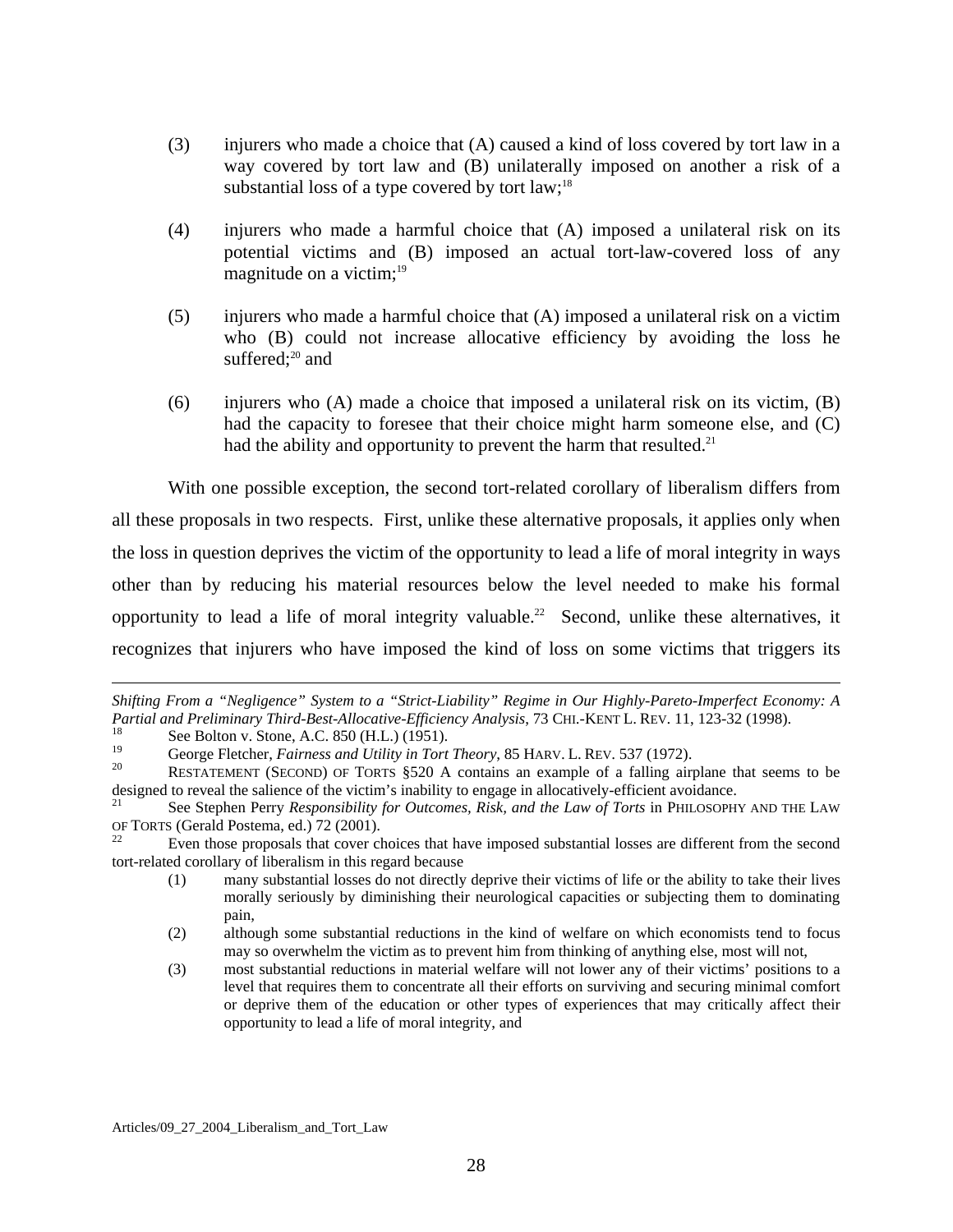applicability can still exonerate themselves and escape liability by demonstrating that they should not have expected their choice to decrease on balance the extent to which the relevant population has the opportunity to lead lives of moral integrity.<sup>23</sup> The possible exception is the

<span id="page-29-0"></span>not morally responsible for this outcome.<br>
<sup>23</sup> Some comments on the persuasiveness of these strict-liability proposals may be in order. Supporters of the first proposal have claimed that it is required by libertarian values—that just as each individual's self-ownership implies his entitlement (*inter alia*) to the fruits of his own labor, it implies his obligation to compensate those whom he has harmed. At least two objections to this position are worth noting. First, its proponents have failed to supply either a foundationalist argument establishing the universal, objective truth of libertarian values or a conventionalist argument establishing that our society is committed to libertarian values. Second, as Stephen Perry has pointed out, this libertarian argument does not respond satisfactorily to the reality that tort losses are "scientifically caused" by the victim as much as by the injurer. See Stephen Perry, *The Impossibility of a General Strict Liability*, 1 CANADIAN J. OF LAW AND JUR. 197, 161-66 (1988) and *op. cit. supra* note 21 at 85-86. More specifically, libertarian theorists have responded to this difficulty either by developing a non-standard theory of causation that manifests various normative assumptions that are at least contestable and are not in any event particularly linked to libertarian values. Those assumptions include a distinction between acting in the world and passivity whose meaning and moral significance are problematic.

 At least if its key terms are interpreted in an allocative-efficiency-oriented way, I also do not grasp how one can justify from a corrective-justice-related perspective the variant of the RESTATEMENT's ultrahazardous-activity provision that would make those engaged in such activities strictly liable even though their location-choices and activity-level choices were not more likely than not to have been negligent. Admittedly, the second and third tortrelated corollaries of liberalism I articulate do imply that participants in an allocatively-efficient ultrahazardous activity that is being carried out with due care have an obligation to compensate victims for certain types of losses they imposed on them even though (1) the injurers did not want to cause such losses and (2) the losses in question were not the "result" of their choice (in the sense of being an effect entailed by a given description of their choice) but a consequence of their choice. (I have borrowed this distinction from Perry, *op. cit. supra* note 21 at 72-73.) However, the second and third corollaries do not imply that participants in ultrahazardous activities are morally obligated to compensate their victims for any type of loss they imposed on them and do imply that injurers who are not engaged in ultrahazardous activities (whose activities are common or do not create a high probability of a substantial loss) are obligated to compensate their victims for certain types of losses they imposed on them.

 I also do not understand the corrective-justice force of the third proposal in the list the text presents. Neither the substantial size of the loss nor the fact that the injurer imposed a unilateral risk on his victim seems morally salient to me. Both the second corollary of liberalism and the third imply that the character of the loss in question is more relevant than its victim-valuated equivalent-dollar magnitude to its sufferer's right of redress. Moreover, both practice and principle call into question the moral relevance of the reciprocal character of the risk to which the injurer and victims have exposed each other. In particular, for two reasons, I do not think that the moral entitlements of victims are extinguished by the fact that they have imposed reciprocal risks on their injurers. First, although the factual predicate of the reciprocal-risk argument may be realistic in some cases—*e.g.*, in vehiclevehicle accidents, it is almost certainly not realistic in the pharmaceutical case or in vehicle-pedestrian accidents. Second, even if the two drivers involved in a single-victim, vehicle-vehicle accident in which no-one was negligent in the standard Hand sense would be deemed equally at fault if fault were assessed by applying some opportunity-tolead-a-life-of-moral-integrity-oriented metric because each imposed the same risk of loss on the other and all other relevant considerations were also equal, this fact would not justify the conclusion that the victim should bear all of the resulting loss. Both in principle and in our legal practice, the fact that Y has behaved wrongfully by creating a risk that X may suffer a loss does not relieve X of the responsibility to compensate Y for a loss X wrongfully imposed on Y—regardless of whether the risk that Y imposed on X ever materialized. Admittedly, in many reciprocal-risk-creation situations, the victim of the actual loss (Y in the above example) will not only have wrongfully created a risk that his injurer X will suffer a loss but will also have committed wrongful acts that

<sup>(4)</sup> liberal dualism implies that injurers whose choices have deprived their victims of the opportunity to lead a life of moral integrity by reducing their material welfare below some minimal level are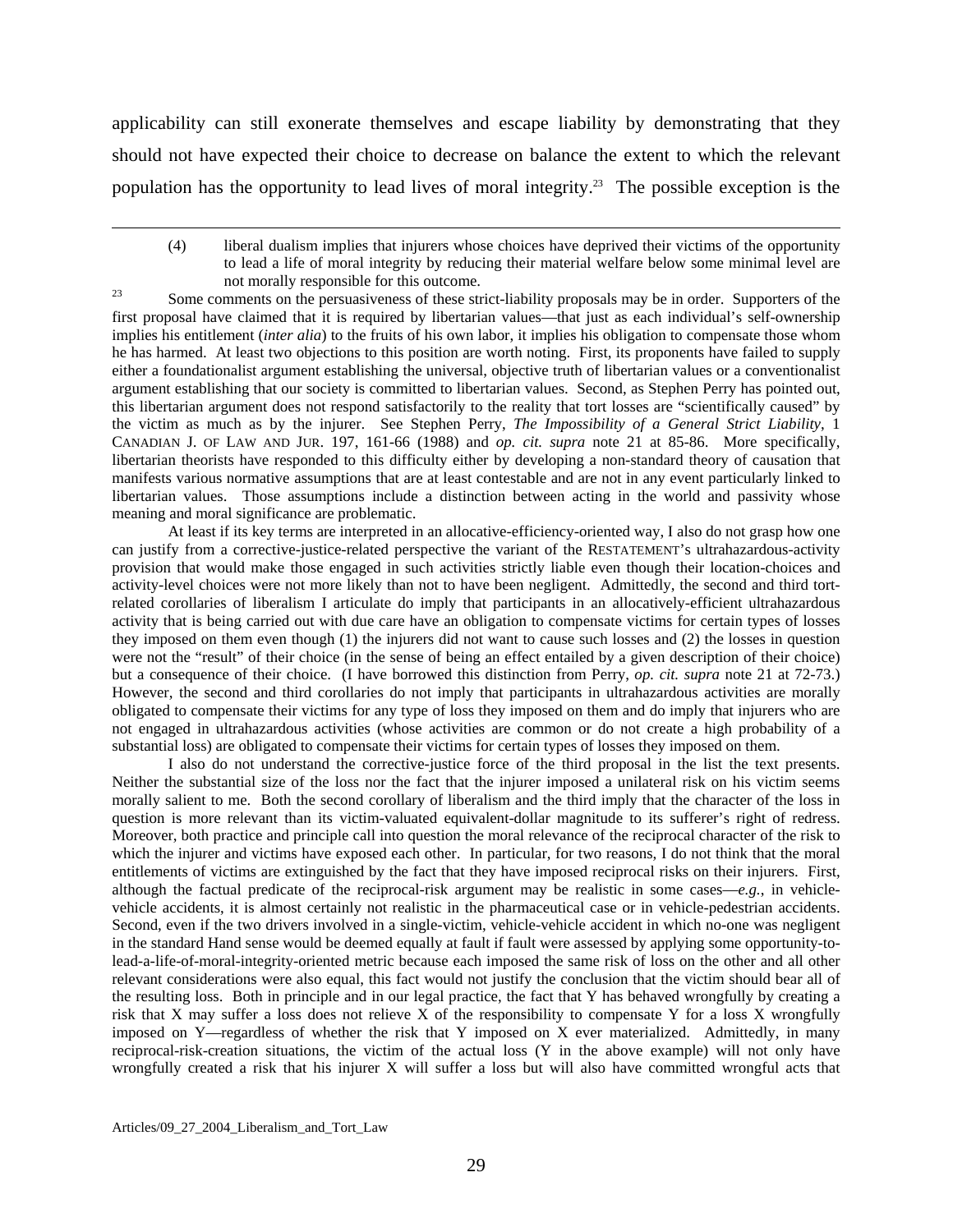position of the common law (as represented by §§519-20 of the RESTATEMENT [SECOND] OF TORTS) on "abnormally dangerous" activities that are not relieved from liability by their "value" to the "community"—at least if in legal practice (1) activities are treated as "abnormally dangerous" if they create a risk that an extant person (someone who has the requisite potential to lead a life of moral integrity) will be precluded from leading a life of moral integrity and (2) the "value" of an activity to the "community" is defined in this context to depend solely on the activity's contribution to the number of days of lives of moral integrity that relevant individuals have an opportunity to lead—*i.e.*, if in legal practice activities are deemed to be "strictly liable" because ultrahazardous if and only if on balance they disserve the interest of those for whom the community is responsible in being in a position to lead a life of moral integrity.

#### (C) The Third, "Self-Conception-Related" Corollary of Liberalism

 The third corollary of liberalism that is relevant to the tort obligations of the members of a liberal, rights-based society is that conduct (say, an invasion of the privacy of a loved one motivated exclusively by a desire to learn more about the person loved) may be tortious because it injures self-conception-related interests of the victim on which liberals place an especially-high value even if the injurer does not obtain illicit satisfaction from the acts in question (*e.g.*, from

contributed to the risk of his suffering a loss himself. However, as our legal practice (comparative negligence) increasingly reflects, the proper way to respond to situations in which the victim's loss has been caused by his own as well as his injurer's wrongful conduct is not to bar the victim's recovery but to reduce it by the percentage that his fault constituted of the combined fault of the victim and injurer. For a discussion of various related issues, see Jennifer Arlen, *Liability for Physical Injury When Injurers as Well as Victims Suffer Losses*, 8 J.L. ECON. & ORG. 411 (1992) and *Re-examining Liability Rules When Injurers as Well as Victims Suffer Losses*, 10 INT'L REV. L. & ECON. 233 (1990).

As my discussion of the fourth tort-related corollary of liberalism I will distinguish should make clear, I also doubt that injurers who have imposed unilateral risks on their victims should be required on that account to compensate them for any type of loss of any size they inflicted on them non-negligently. My skepticism on this issue carries over to the fifth tort-related corollary of liberalism I will delineate, which would impose a compensation-duty on injurers who imposed unilateral risks on victims who could not engage in allocativelyefficient avoidance. Although the contributory negligence of his victim is certainly relevant to the existence or extent of the compensation obligations of someone who would otherwise have a duty to compensate his victims, the fact that an injurer's victim was not contributorily negligent does not establish a basis for holding an injurer liable in the absence of a positive reason for doing so.

Finally, I do not understand why the fact that an injurer has outcome-responsibility for a particular loss (had the ability to foresee and prevent the outcome) that eventuated from a unilateral risk he imposed on his victim justicizes requiring the injurer to compensate his victim for the loss in question. Although I recognize the connection between an individual's having outcome responsibility for some event and that event's being a product of his human agency, I do not see why his outcome-responsibility provides a basis for holding him liable, regardless of whether his victim had imposed a reciprocal risk on him.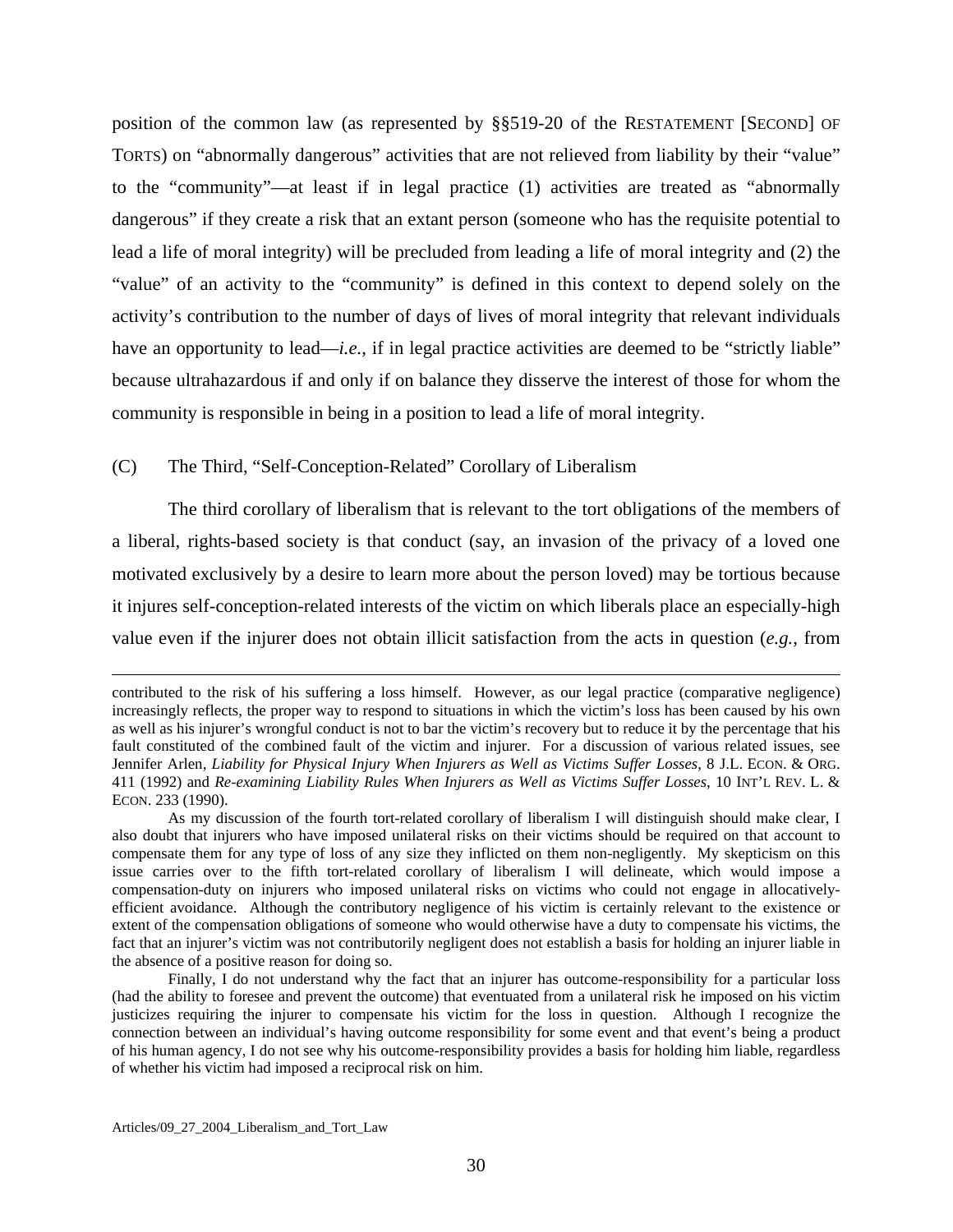any tendency they have to inflict pain on, degrade, or control the victim) and even if the act in question does not directly preclude its victim from leading a life of moral integrity. More completely, this corollary of liberalism proclaims that an injurer (possibly a government) who has invaded his victim's privacy, significantly harmed his victim's body, significantly restricted his victim's freedom to choose (given his budget constraint), or taken an unacceptably-high percentage or amount of an individual's earned or unearned income—at least if the "injurer" has done so without obtaining the "loser's" *ex ante* consent—is obligated to compensate his victim for the attendant loss (regardless of whether this outcome was "a result" of the act in question in the technical sense of being entailed by that action as described or a consequence of the act) unless the choice in question served the *ex ante*, on-balance, weighted-average interest of the relevant population in having and being able to take advantage of the opportunity to lead a life of moral integrity. As I have already indicated, the basic moral commitment of a liberal, rightsbased society is to individuals' who have the requisite neurological capacity being given the opportunity to lead lives of moral integrity by taking their obligations seriously and engaging in the dialectical process of formulating a conception of the good and leading a life that is consonant with that conception. That is the sense in which liberalism is individualistic<sup>24</sup> and committed to individual autonomy. This commitment to autonomy—to the fundamental interest that individuals have in choosing and acting on their own conception of the good, constrained only by the identical interest of other members of and participants in their society—carries with it a commitment to protecting each individual's privacy and (within limits) each individual's

<span id="page-31-0"></span> $\overline{24}$ 24 Contrary to the claims made by many feminist, communitarian, and critical-legal-studies legal scholars, liberalism (or at least the kind of liberalism to which I think our society is committed) does not deny the social embeddedness of human experience and choice or the importance of intimate relationships to human flourishing or to individuals' fulfilling their potential to lead lives of moral integrity. Far from viewing society as consisting of a collection of atomized, separate individuals whose identities are not socially conditioned, the type of liberalism to which I think our culture is committed recognizes that intimate relationships play an important role in individuals' developing self-respect and a conception of the good and provide the context in which individuals can fulfill their obligations and conform their lives to their personal ultimate values. For some examples from the legal literature that contain or report the indicated feminist, communitarian, and critical-legal-studies criticism of liberalism, see Kathryn Abrams, *Sex Wars Redux: Agency and Coercion in Feminist Legal Theory*, 95 COL. L. REV. 304, 326 (1995); Martha Minow, *Part of the Solution, Part of the Problem*, 34 U.C.L.A. L. REV. 981, 992-98 (1887); Margaret Radin, *Property and Personhood*, 34 STAN. L. REV. 957, 964-65 (1982); Mark Tushnet, *Following the Rules Laid Down*, 96 HARV. L. REV. 781, 783 (1983); and ROBERTO UNGER, KNOWLEDGE AND POLITICS 211 (1975).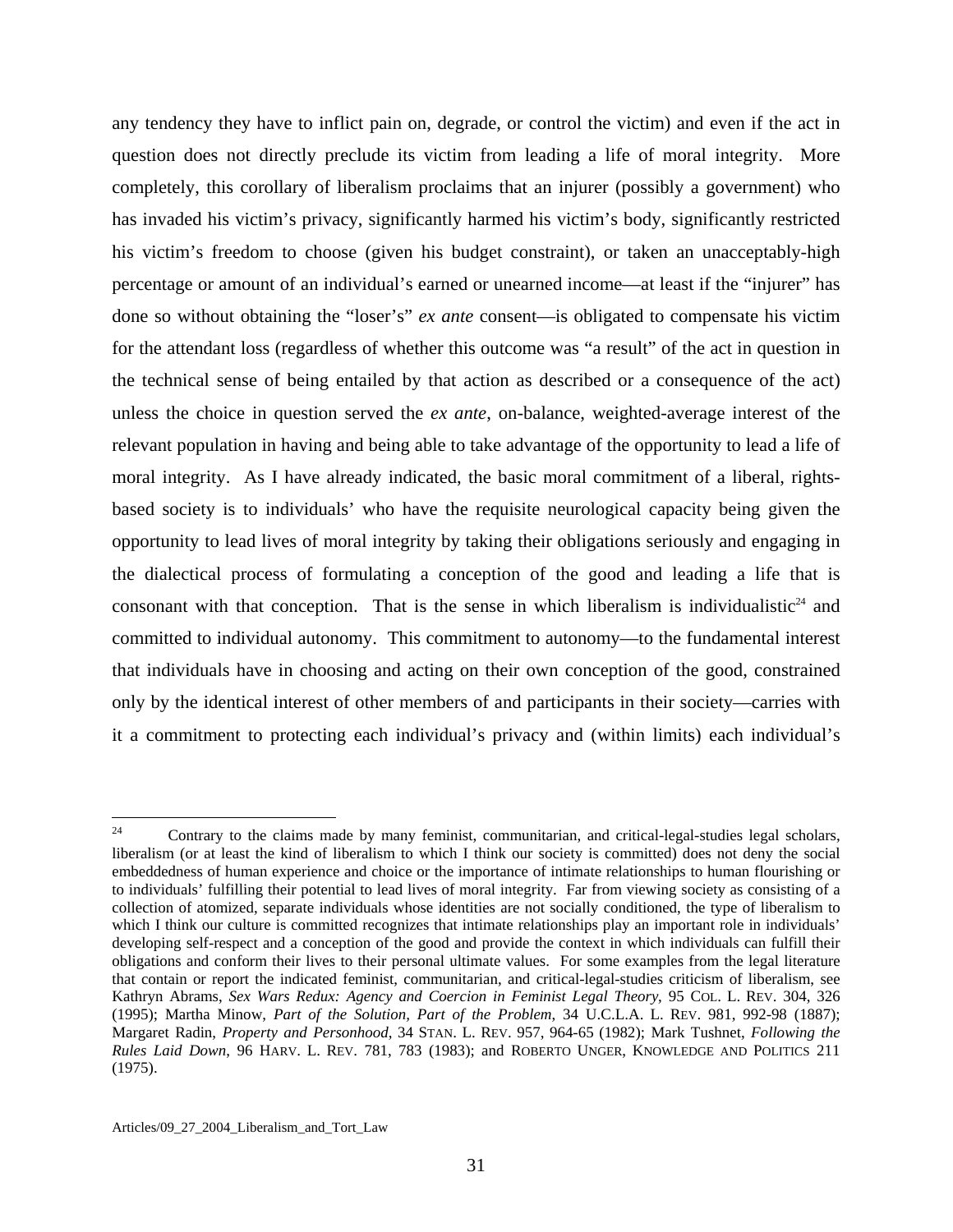"ownership" of his body, freedom of choice, and ownership of the product of his labor and savings.

 Liberals are committed to protecting privacy both because doing so reinforces the individual's sense of his self-worth (of his being the type of creature that can make up its own mind about the good) and because—more concretely—privacy protects an individual's anonymity, secrecy, and solitude in ways that promote his ability to lead a life of moral integrity by facilitating his participation in intimate relationships (which often lead to self-discovery and provide a context in which he can fulfill his obligations and actualize his conception of the good), by providing him with the opportunity to contemplate the moral alternatives available to him, and by reducing the social cost to him of experimenting with different life-styles and valuechoices[.25](#page-32-0) Liberals are committed to offering the moral-rights holders for whom they are responsible considerable protection not just for their physical bodies but also for their freedom of choice and the fruits of their labor and savings<sup>26</sup> because the provision of such protection fosters the kind of self-conception that encourages people to take responsibility for the moral quality of their lives.

 Obviously, there is no mechanical way to derive the implications of the preceding analysis for the identity of the concrete "self-conception-related interests" that a liberal society is obligated to secure and may choose to secure *inter alia* by creating a common law of torts that imposes compensation-duties on injurers whose choices have disserved the relevant type of selfconception-related interest or, more generally, "opportunity to lead a life of moral integrity" related interest of the population as a whole. But the contestability of whether a particular loss falls within the category of interest that is specially protected does not imply the vacuousness of this third tort-law-related corollary of liberalism. I believe that this liberal concern that people consider themselves to be the authors of their own lives grounds a good deal of our moral-rightsrelated law—*e.g.*, accounts for the institution of property rights, the Constitutional prohibition of government's taking property except for very special purposes and even then only with just compensation, the fact that (except in very unusual circumstances) a private actor who stands

<span id="page-32-0"></span><sup>25</sup> <sup>25</sup> I have derived this analysis from Ruth Gavison, *Privacy and the Limits of Law*, 89 YALE L. J. 421 (1980).<br><sup>26</sup> I hasten to add that the level of this type of protection that liberalism warrants is significantly lowe

<span id="page-32-1"></span>the level that libertarians claim is each individual's due.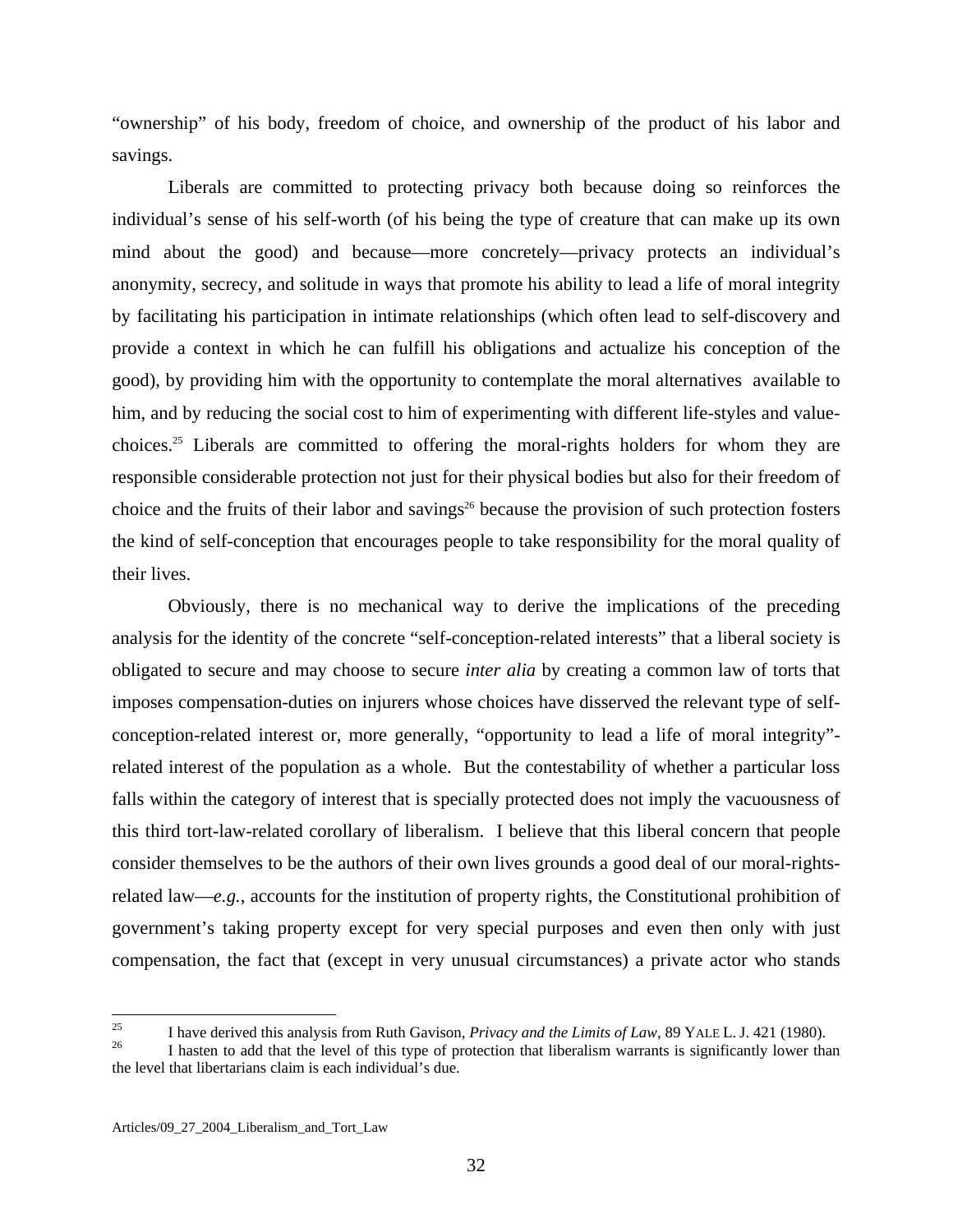ready to compensate a property-owner *ex post* may not seize that party's property even when the resource-transfer in question would increase total utility or allocative efficiency, $27$  and the plethora of no-duty holdings in our common law of torts.<sup>[28](#page-33-1)</sup>

 In order to make the examples I used to illustrate the concrete implications of the second tort-related corollary of liberalism appropriate to the analysis of the concrete implications of this third tort-related corollary of liberalism, I would have to change those examples solely by assuming that—rather than creating a risk that one or more individuals would be killed, suffer critical damage to his neurological system, or be subject to life-dominating pain—the choices in question create a risk that one or more individuals would suffer lesser losses whose nonconsensual infliction would disfavor not only the potential and actual victims' taking their lives morally seriously but all members of and participants' in our society doing so by undercutting their belief that they are in control of their own lives, at least if the law does not obligate such injurers to compensate them for these losses *ex post*.

 The basic implications of liberalism for the wrongfulness of choices that create a risk of these lesser kinds of losses are the same as their counterparts for choices that create risks of the more serious kind of loss with which the second tort-related corollary of liberalism was concerned: choosers who created this lesser kind of risk behaved wrongfully unless—after doing appropriate research—they concluded that their choice would not disserve the interest of the relevant population in having an opportunity to lead a life of moral integrity. Moreover, when the conduct in question creates this type of self-conception risk, liberalism may have two further implications, which reflect the fact that liberalism would not condemn individuals' consenting to this kind of risk:

(1) even if it would not be wrongful for an actor to create this lesser kind of risk without obtaining the consent of his potential victims if he could not do so either at all or without generating allocative costs or private costs with behavioral consequences that made the relevant effort counterproductive from the perspective of the "goal" of giving people the opportunity to lead a life of moral

<span id="page-33-0"></span><sup>27</sup> In my judgment, the reason for this prohibition is not the allocative efficiency of requiring propertytransfers to be effectuated through voluntary market transactions. For a discussion that bears on the exceptional circumstances in which such property seizures are morally permissible, see the analysis on the liberal "duty to rescue" in subsection  $(F)$  below.

<span id="page-33-1"></span><sup>28</sup> As I will admit when discussing the sixth, duty-to-rescue-related corollary of liberalism, from a liberal perspective, our positive tort law almost certainly errs on the side of finding no duty, though changes in what liberals would regard to be the right direction are clearly taking place.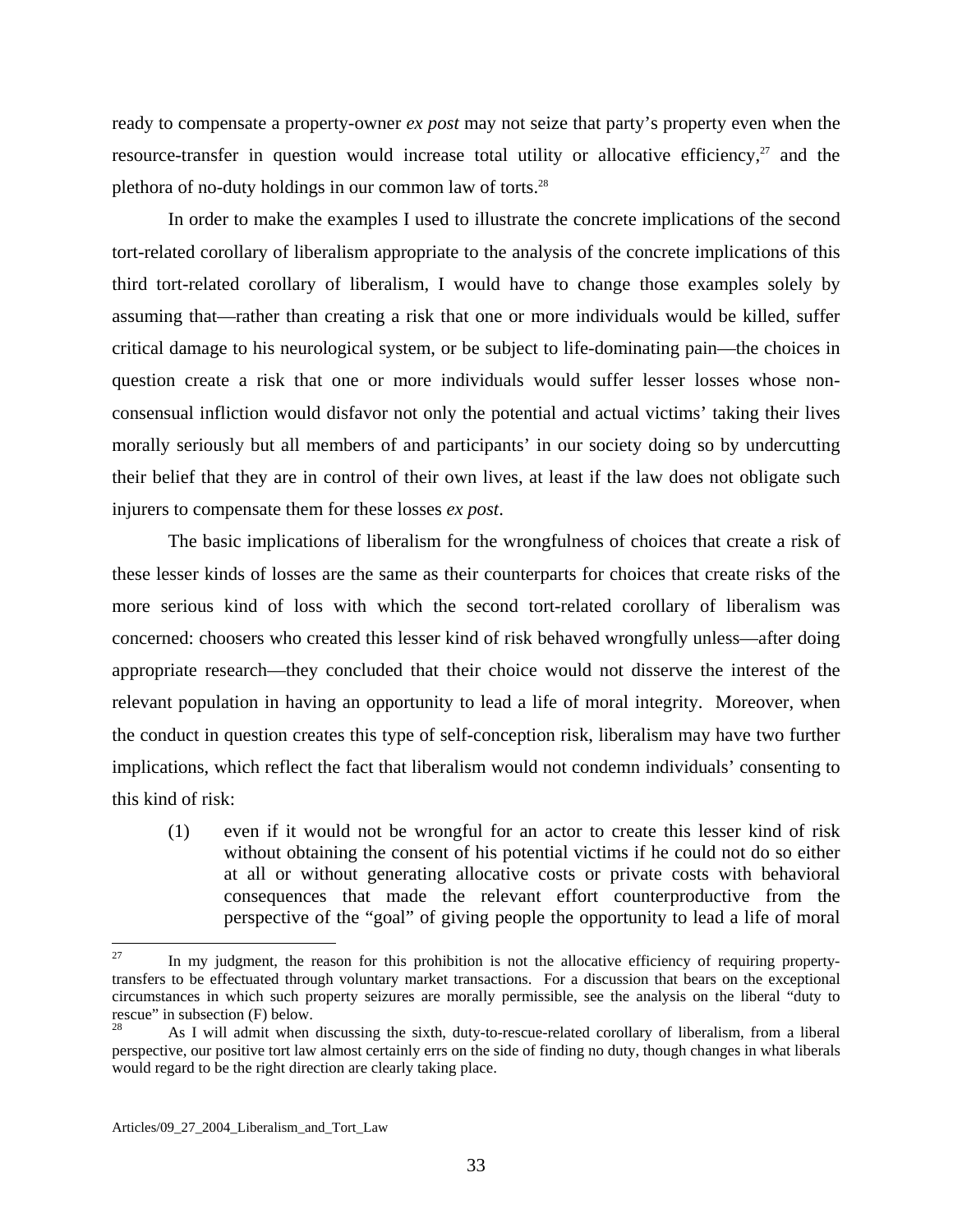integrity, it would be wrongful for the actor to impose such a risk nonconsensually when he could promote the above goal by securing his potential victims' consent and

(2) even under conditions in which liberalism would not impose a duty on such a risk-creator to obtain the *ex ante* consent of his potential victims, liberalism might impose a duty on them to compensate their victims *ex post* and hence on the government of a liberal, rights-based State to require such risk-creators to compensate their victims *ex post*.

I hasten to add that both these additional implications are problematic. To see why, note that they imply that it would be wrongful for an actor not to obtain his potential victim's consent to or not to compensate his actual victim for a loss that might be or was generated by the actor's nonwrongful choice when the relevant payment would significantly counter the tendency of the loss to militate against the (potential) loser's taking his life morally seriously by altering his selfconception by making him feel that he is not the author of his own life. For this conclusion to be consistent with my other conclusions about the tort-related implications of liberalism, it must be possible to reconcile it with my conclusions about the duty of members of and participants in a liberal, rights-based society to supply help or rescue-services to others (indeed, to supply them without having a right to compensation for costs incurred), and I do not see how I can effect this reconciliation, given my conclusion that the risk-creator did not act wrongfully in creating the relevant risk (was not morally culpable for his victim's requiring assistance).

 One final point should be made about this third tort-related corollary of liberalism. Like its predecessors, it does not imply that the members of and participants in a liberal, rights-based society will be obligated to avoid creating these kinds of risks if and only if they should have perceived their rejection of some related risk-reducing choice to be allocatively inefficient.

#### (D) The Fourth, Mere-Utility-Related Monetized-Tort-Duty Corollary of Liberalism

 This corollary has a limited domain—*i.e.*, applies only in relation to avoidance-choices whose rejection would not preclude its victims from leading lives of moral integrity (see corollary two) and would also not militate against their leading such lives by undermining their conception of themselves as moral agents (the possibility with which the third corollary is concerned). The monetized-tort-duty corollary is that, when acting in non-political capacities and considering avoidance-options whose rejection will not preclude or militate against its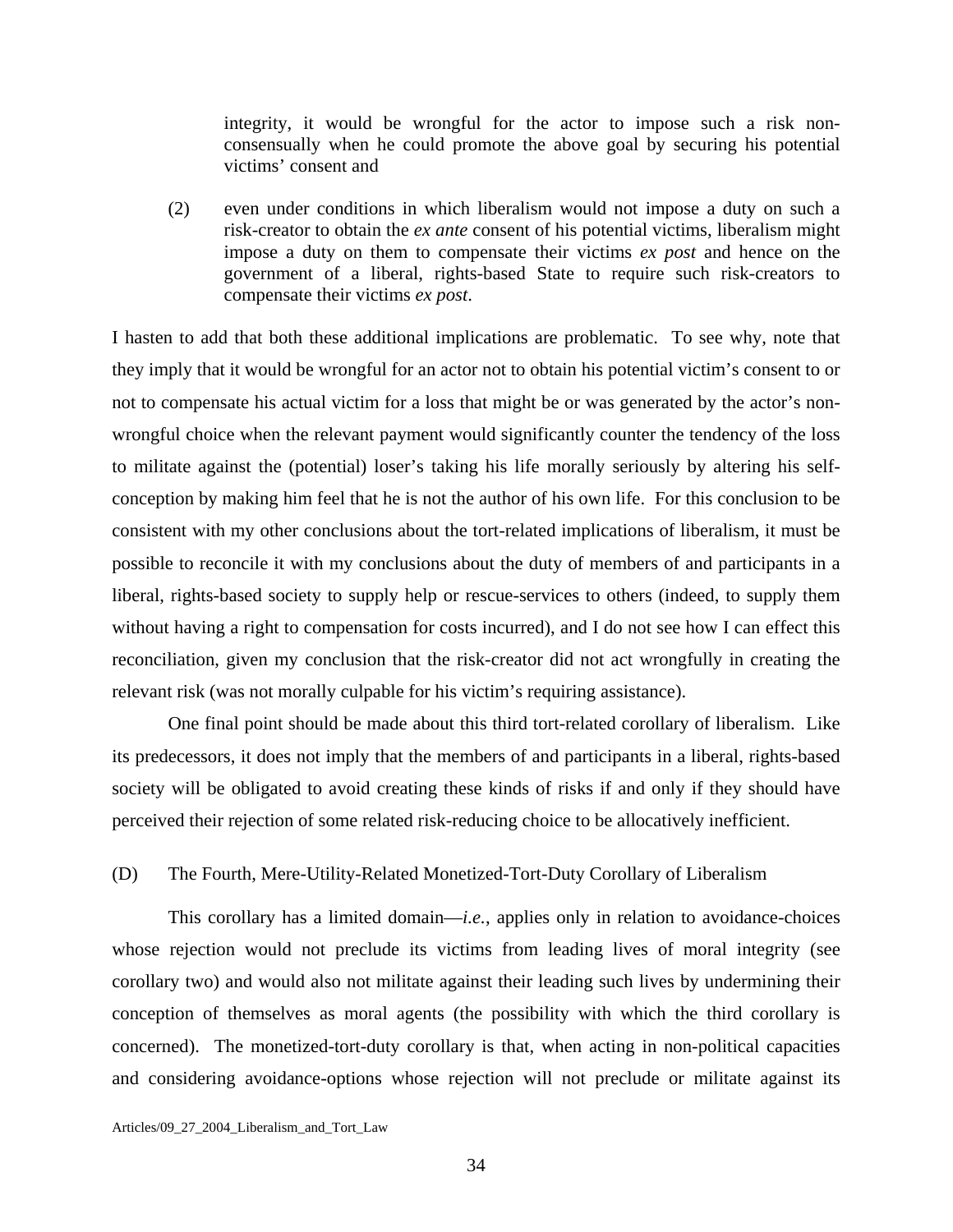victims' leading lives of moral integrity in ways other than by reducing the general resources at their disposal, each morally-responsible member of a liberal, rights-based society has a moral duty to make all avoidance-moves that he would conclude would reduce the net certaintyequivalent *equivalent-dollar* losses he imposed on others (if he did the morally-appropriate amount of research into this issue) that he would find attractive to make if the reduction in such net certainty-equivalent *equivalent-dollar* losses that the relevant avoidance-move would generate were internalized to him.

 This monetized-tort-duty corollary reflects two premises. The first is that the liberal duty of appropriate, equal respect and concern implies that any choice of a moral agent that he realizes or should realize will inflict "net harm" on others without preventing them from leading lives of moral integrity or militating against their leading such lives by undermining their belief that they are the authors of their lives violates his duty of appropriate, equal respect and concern if his decision to make that choice was critically influenced by his placing a lower weight on the "units of harm" he inflicted on others than he would have done had he experienced that harm himself. The second premise—liberal dualism—is relevant to the way in which the relevant "units of harm to others" and "units of benefits to oneself" should be defined. As I have already indicated, the variant of liberal dualism I am employing asserts that, when acting in their nonpolitical capacities, the individual participants in a liberal State do not have a duty to adjust their behavior to take account of variations in the extent to which additional undifferentiated resources would contribute to the mere-utility-type welfare of others or the opportunity of others to lead lives of moral integrity when the putative obligor is not morally responsible for (in the sense of being culpable for) the putative obligee's poverty or other attributes (*e.g.*, physical or mental handicaps, poor education, disposition to take pleasure from material resources, *etc*.) that affect the contribution that additional resources will make to the putative obligee's mere utility or ability to lead a life of moral integrity. I believe that, in the sense in which I am using this concept, liberal dualism implies that the obligations of individuals who are acting in non-political capacities when making private choices that will tend to affect the certainty-equivalent accidentor-pollution losses others confront depend on those choices' equivalent-dollar effects.

 Two additional points are relevant at this juncture. First (roughly speaking), the fourth postulate is consistent with our practice of using a Hand-type formula for negligence to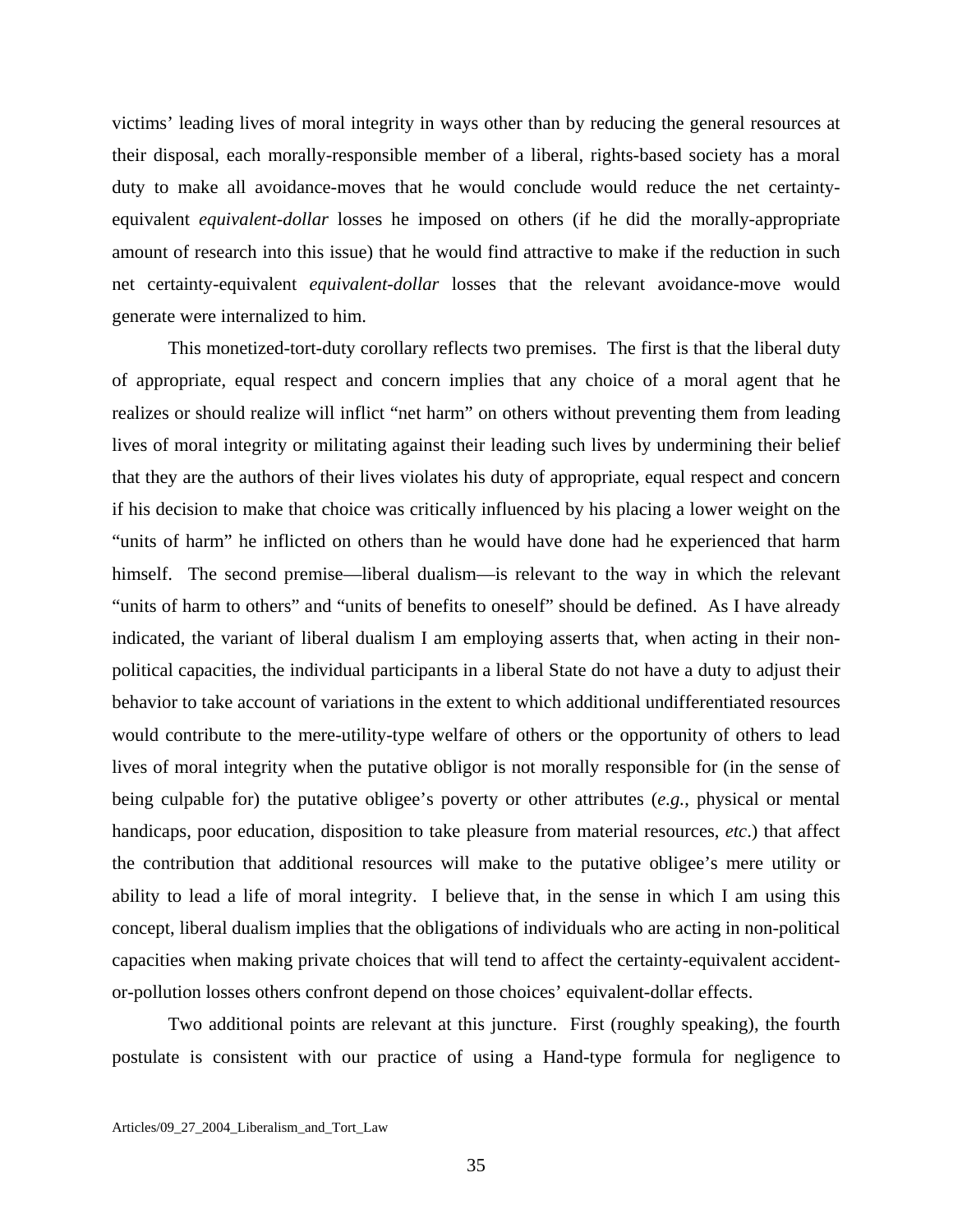determine the culpability of an actor in that this formula does base fault-conclusions on a comparison of monetized costs and benefits.<sup>29</sup> Second, the fourth, monetized-tort-duty corollary focuses on *certainty-equivalent* (*i.e.*, risk-cost adjusted) equivalent-dollar gains and losses while its two predecessors focused on *weighted-average* effects because both mere-utility-related risk costs and life-of-moral-integrity-related risk costs involve the kinds of mere-utility losses that play no role when the opportunity to lead a life of moral integrity is implicated but are relevant when "mere-utility" losses are at stake.

 I want to reiterate something to which the Introduction already referred. This explanation of the connection between a cleaned-up version of the Hand formula for negligence and the liberal duty of appropriate, equal respect provides a moral grounding for using the Hand formula to determine an injurer's liability in some types of tort cases—*viz*., in cases in which his behavior generated "mere utility" losses that he should have anticipated *ex ante*. I value this fact not only because it improves the fit between our positive tort law and my claim that ours is a liberal, rights-based society but also because the existing alleged normative justifications for the Hand formula are thoroughly unsatisfactory:

- (1) allocative efficiency is not a goal in itself and (as we shall see) the Hand formula is not allocatively efficient in any event and
- (2) utilitarianism is highly problematic as a moral norm (both because it fails to take relevant differences between individuals seriously and because it may not be possible to measure all experiential effects by a single metric), and there is certainly no reason to believe that the Hand formula will maximize the utility of those creatures whose utility utilitarianism counts.<sup>[30](#page-36-1)</sup>
- (E) The Fifth, "Research"-Related Pair of Tort-Related Corollaries of Liberalism

<span id="page-36-0"></span><sup>29</sup> Admittedly, to be fully consistent with the variant of liberal dualism I believe is warranted, the Hand formula would have to be adjusted both (1) to reflect the risk-cost consequences of the relevant avoidance-move rejection and (2) to focus on the estimates that the relevant actor should have made of his rejected avoidance-move rejection's allocative rather than private costs and benefits. For an analysis of the difficulty and occasional impossibility of adjusting the Hand formula to take the impact of avoidance-moves on tort-related risk costs into account in a way that would yield a formula whose application would maximize allocative efficiency in an otherwise-Pareto-perfect world, see Richard S. Markovits, Tort-Related Risk Costs and the Hand Formula for Negligence (unpublished manuscript currently under submission and available from the author, 2004).

<span id="page-36-1"></span>Nor do I think that one can justify making tort decisions depend exclusively on their allocative efficiency by claiming that such a policy would be part of a broader policy-package that would maximize total utility. See Richard S. Markovits, *Why Kaplow and Shavell's "Double-Distortion Argument" Argument Is Wrong*, GEO. MASON L. REV.\_\_\_ (2004).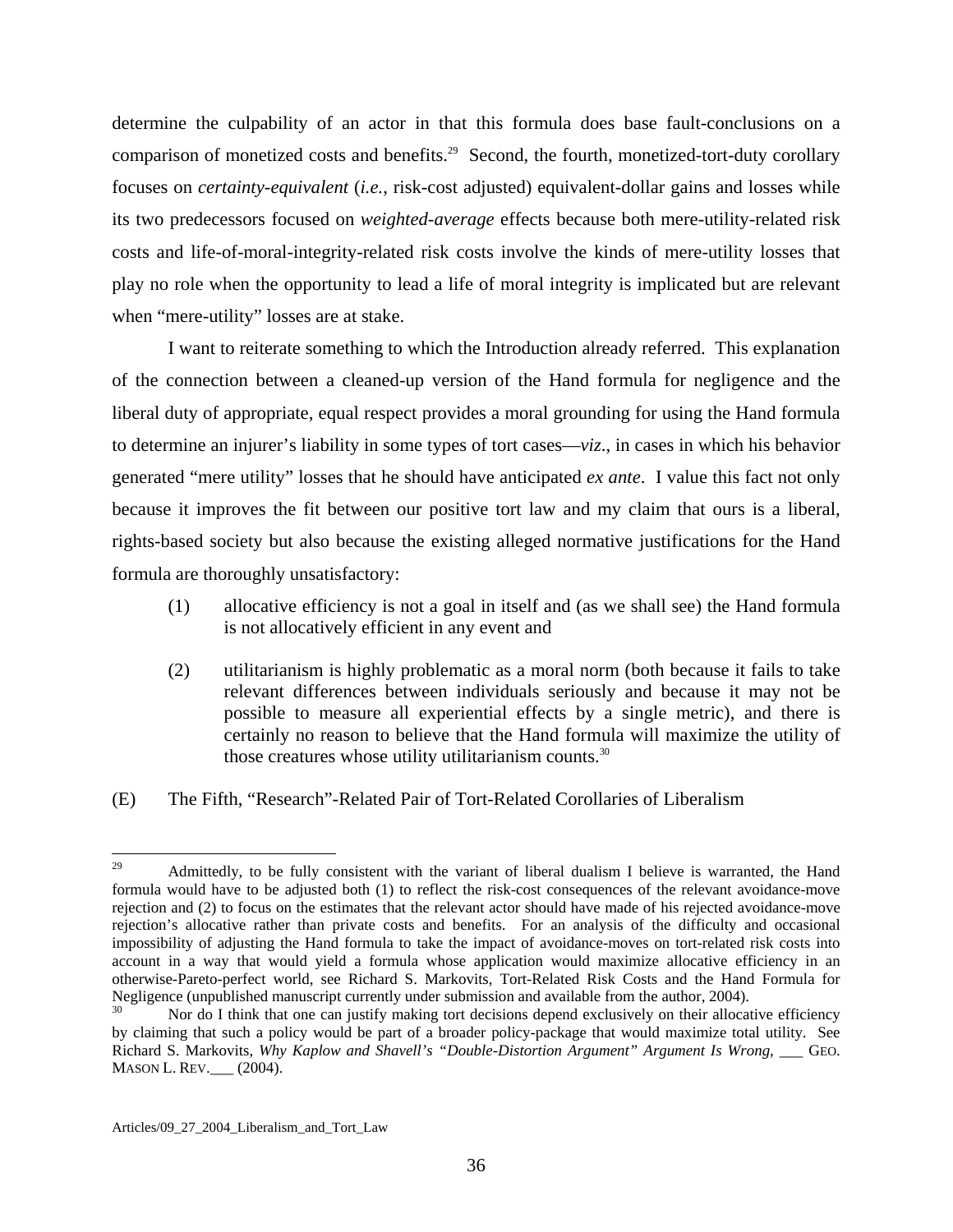The word "research" is enquoted in the above heading because in this context I am defining "research" expansively not only to refer to "efforts to discover (1) new, safer (*i.e.*, lessaccident-and-pollution-loss-prone) production-techniques, (2) locations whose advantages and disadvantages for the relevant use were not previously known but whose use will be lessaccident-and-pollution-cost-prone, and (3) not-yet-discovered product variants whose production and consumption combined would be less-accident-and-pollution-loss-prone but also to refer to the non-innovative efforts of a potential tort-loss cogenerator to identify (4) the avoidance-moves known to others that are available to him and to ascertain (5) the known private and perhaps allocative cost and benefits they would generate. Not surprisingly, in my judgment, the corollary of liberalism that controls the research obligations of a potential injurer in a liberal, rights-based society depends on the type of loss his research might put him in a position to avoid by using any new discovery it yields or any known information it uncovers for him. If this loss is a mereutility loss (with one qualification that will be discussed below), his "research"-obligation will be governed by the monetized tort-duty the fourth corollary of liberalism articulates—*i.e.*, he will be obligated to do the research that would have been profitable for him to do if the equivalent-dollar benefits the use of any discovery it generates or "known" information it reveals to him would confer on others were internalized to him (if he placed the same weight on the average equivalent-dollar gain the research and its use would confer on others as on the average equivalent-dollar it would cost him). If, on the other hand, the loss that the potential injurer might be able to prevent himself from causing by doing "research" and using the "research output" is the kind of loss that would preclude the victim from leading a life of moral integrity or change his (and perhaps others') self-conception in a way that would militate against the victim's (or each of the relevant others') taking his life morally seriously, the potential injurer will be obligated to do the research he should have known *ex ante* would prevent the combination of his research and the activity to which it related from reducing the *ex ante* weighted-average number of days of moral integrity that relevant individuals have the opportunity to live if he and others made appropriate use of the discovery it yielded or information it brought to his attention.

 I want to make four points about these tort-related "research" corollaries of liberalism. First, the second "research" corollary reflects my conclusion that potential injurers do not have an obligation to ensure that their activities make any much less the largest possible contribution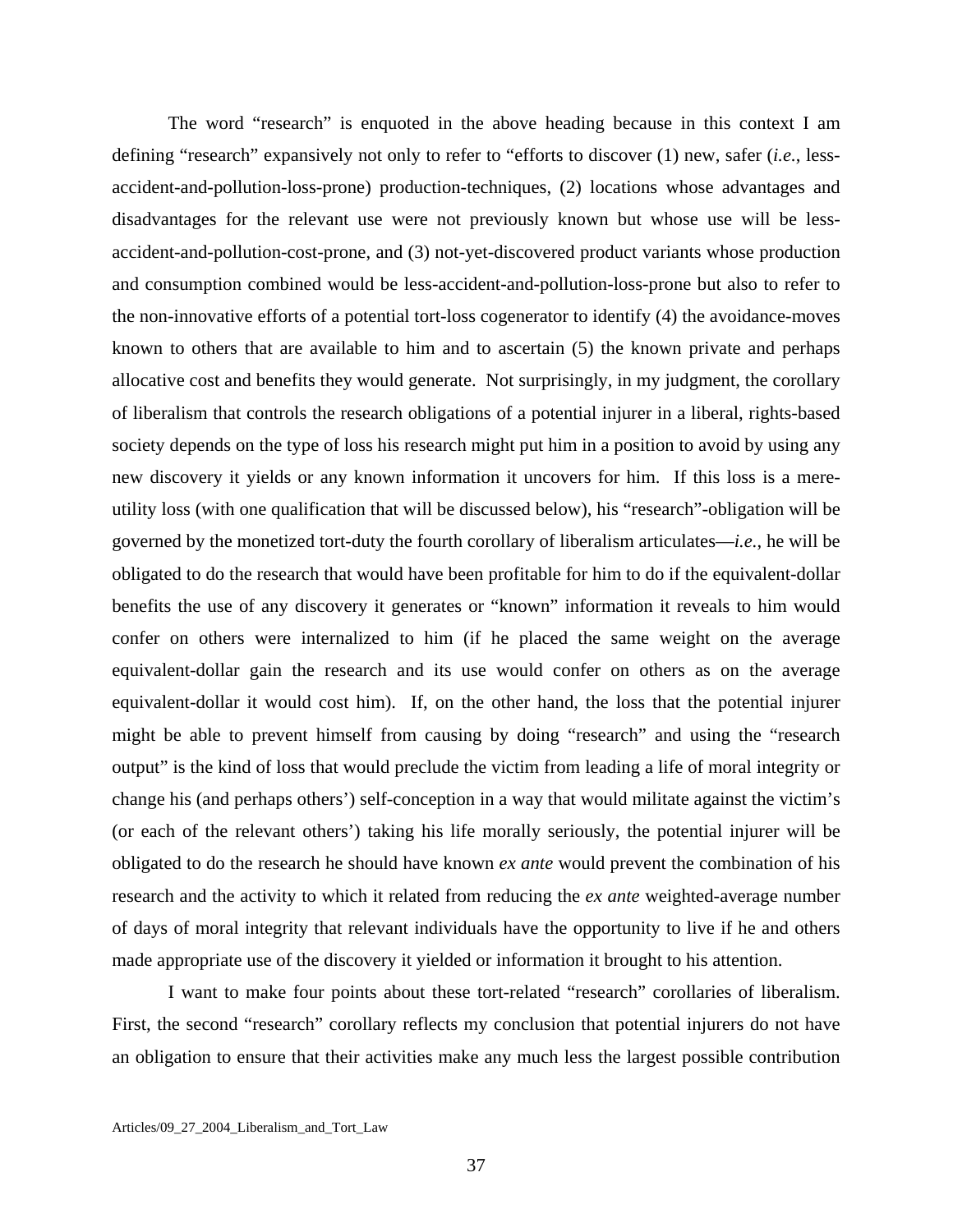to the number of days of moral integrity that relevant individuals have the opportunity to live. This conclusion reflects my suspicion that its opposite would militate against individuals' seizing the opportunity to lead a life of moral integrity by undermining their belief that they are the authors of their own lives—a suspicion that (as we have seen) underlies the third corollary of liberalism just discussed and will also affect my conclusions about the duty of members of and participants in a liberal, rights-based society to provide rescue-services to each other (the subject of the sixth set of tort-related corollaries of liberalism, which will be discussed below).

 Second, even if this moral conclusion were not true, potential injurers whose activities made a net positive contribution to relevant individuals' having the opportunity to live days of moral integrity would not have to research themselves into the red or into bankruptcy: even if the research in question would otherwise increase the opportunity to live days of moral integrity, it would not serve this basic liberal "goal" if it induced the researcher to withdraw from an activity whose net effect on the opportunity to live days of moral integrity was not negative.

 Third, neither of the two "research" obligations I have described requires the potential injurer to become perfectly informed—to discover all previously-unknown, "desirable" avoidance-options or to uncover all known avoidance-options and their known consequences. Potential injurers who have fulfilled their "research" obligations will usually still be imperfectly informed about the known avoidance-options that are available to them, about those options' private and allocative costs and benefits, about the identity of the conventional research-projects they could execute, about the private and allocative costs and benefits of those projects, and about their opportunity-to-lead-a-life-of-moral-integrity-related costs and benefits.

 The qualifications to which my initial account of the "research" obligations of potential injurers referred relates to this reality. The initial account assumed that the potential injurer would be perfectly informed about not only the private but also the allocative costs and benefits of the various "research" projects he could execute. That assumption is unrealistic. In a world in which perfect information about "research"-options is not costlessly available to potential injurers, their "research" obligations (1) will include an obligation to do appropriate research into the identity and allocative or opportunity-to-lead-a-life-of-moral-integrity-related cost and benefits of the research-projects they could undertake and (2) to execute the research projects that the standard would require them to execute if their perception of the relevant costs and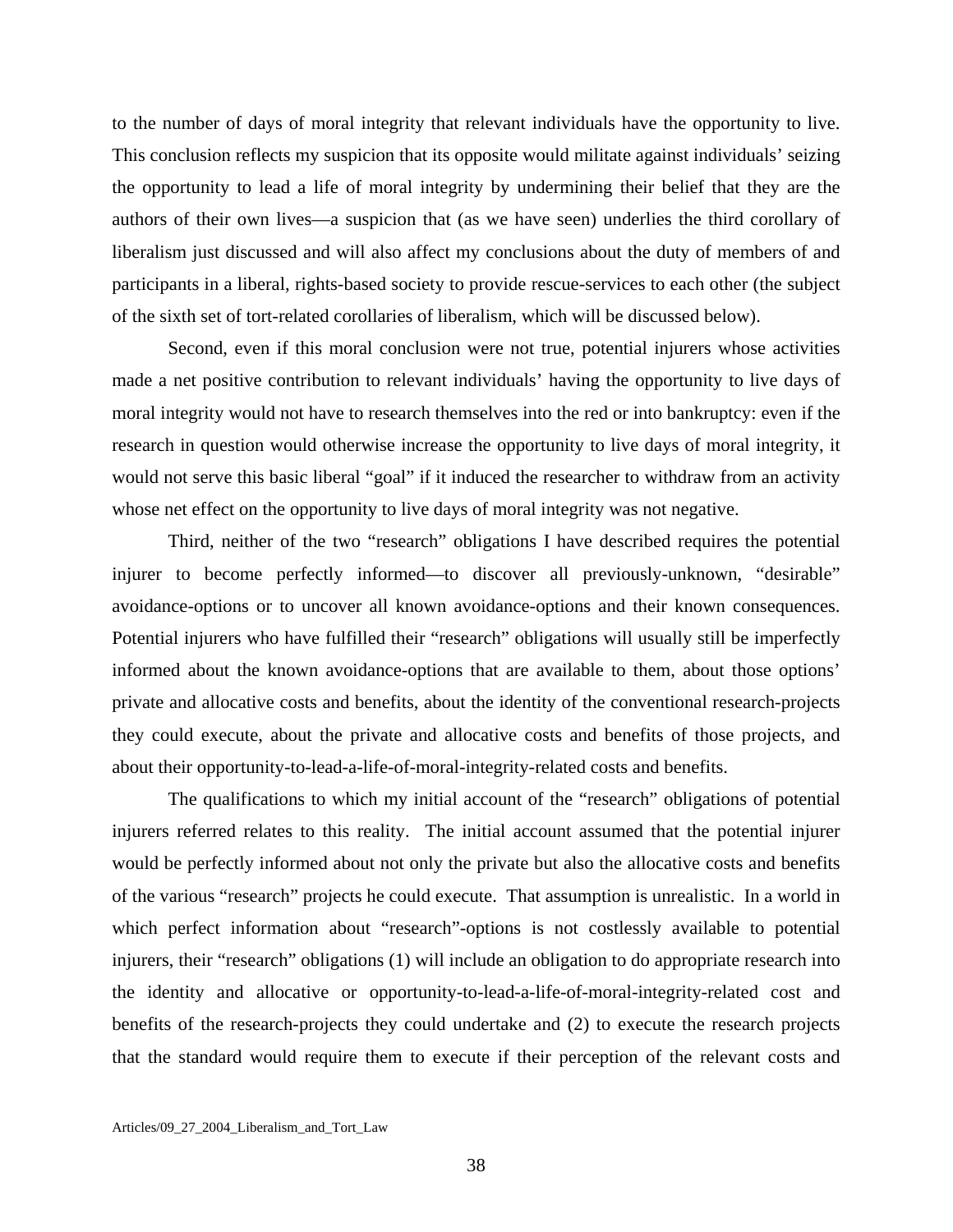benefits of their research-options were accurate. Obviously potential injurers whose choices may generate mere-utility losses who did not recognize the conceptual difference between the relevant allocative figures and their private counterparts or did not know how to estimate the relevant allocative parameters—*e.g.*, to move from private-figure estimates to allocative-figure estimates—will have based their decisions on private cost and benefit estimates. And potential injurers whose choices may reduce the number of days of lives of moral integrity some victims can lead who did not recognize the difference between an opportunity-to-lead-a-life-of-moralintegrity metric and an allocative-efficiency metric, will have based their decisions on private or allocative equivalent-dollar-impact estimates rather than on opportunity-to-lead-a-life-of-moralintegrity-impact estimates.

 Fourth, finally, and somewhat relatedly, my discussion of the "research" obligations of participants in a liberal, rights-based State has ignored a serious, infinite-regress problem. In order to determine how much "research" he should do, a potential injurer must think about the allocative or opportunity-to-lead-a-life-of-moral-integrity-related costs and benefits of doing research. The problem is: he might also be obligated to consider how much he should think about the respective costs and benefits of thinking about the respective costs and benefits of doing the research and so on and so forth. My unsatisfactory response to this problem is to cut the Gordian Knot—*i.e.*, to assume that the potential researcher will and should just jump in and think about the relevant options and their relevant costs and benefits.

#### (F) The Sixth, Duty-to-Rescue-Oriented Corollary of Liberalism

 The sixth tort-related corollary of liberalism I distinguish summarizes liberalism's implications for the duty to rescue. I will first discuss what I take to be the basic liberal duty to rescue and then discuss a qualification to that basic duty that may provide a liberal justification for our society's failure to impose a legal duty to rescue in some situations in which one might think that liberalism would impose such a duty. $31$ 

<span id="page-39-0"></span><sup>31</sup> In general, our society—indeed, all societies in the common-law family—imposes legal duties to rescue in far fewer situations than liberalism would require. It should be noted, however, that in recent years, legal duties to provide assistance have been imposed on several additional categories of potential "rescuers"—*e.g.*, on store-owners to non-customer companions of customers on their premises and on landowners to uninvited companions of their

Articles/09\_27\_2004\_Liberalism\_and\_Tort\_Law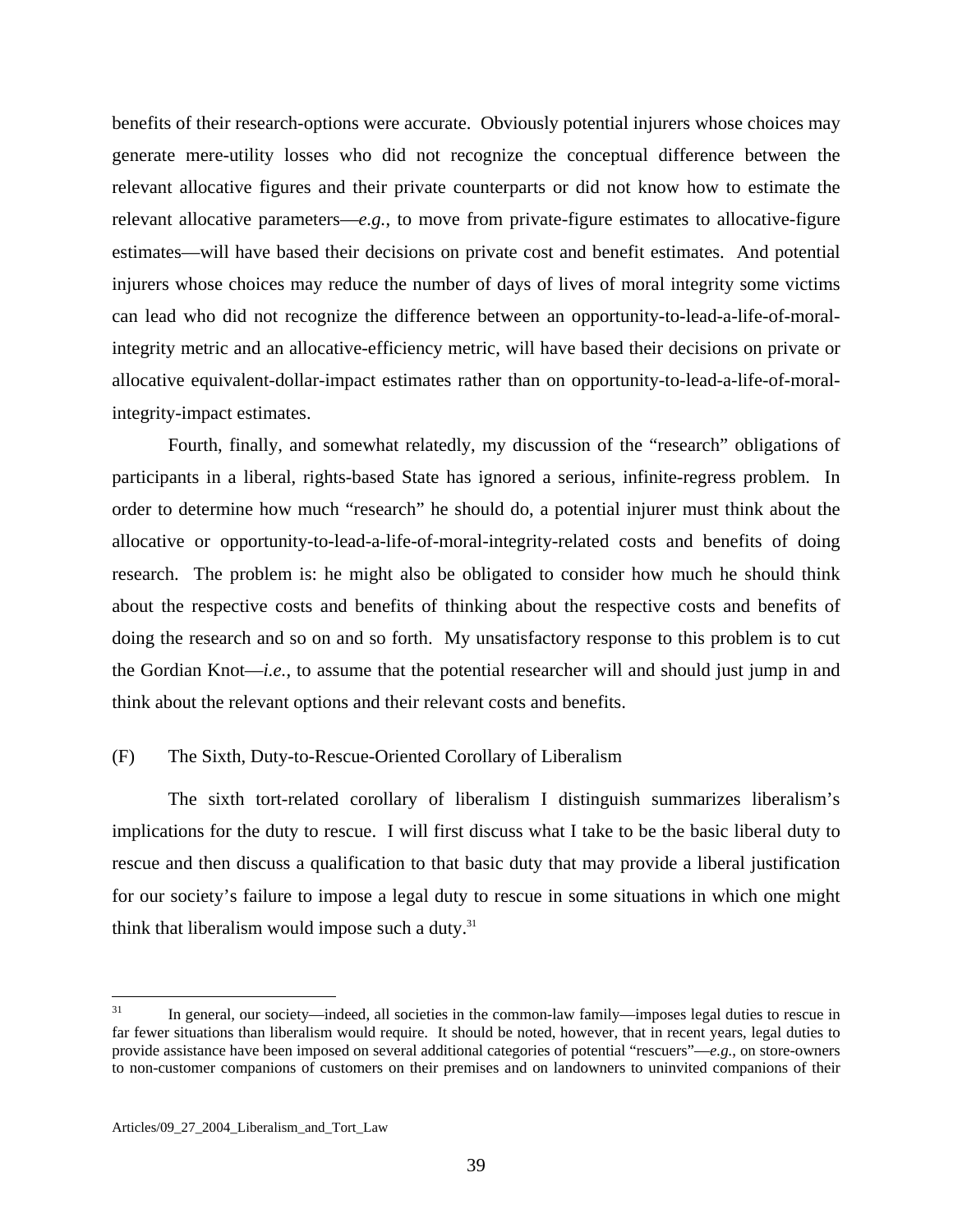Two initial points should be made about the basic liberal duty to rescue or provide assistance. First, this basic duty arises only when there is some chance that the potential rescuee will otherwise suffer a loss that would eliminate his opportunity to lead a life of moral integrity (say, by killing him) or possibly that would militate against his seizing his opportunity to lead such a life by undermining his belief that he is the author of his own life—at least when the loss in question will not produce such effects solely by reducing the victim's material resources below the level required to survive or to have a meaningful opportunity to lead a life of moral integrity in the society in question. Second, the basic liberal duty to rescue or provide assistance is an accommodation of two corollaries of liberalism that have already been articulated that have conflicting implications for the duty in question. In the one direction, liberalism's commitment to valuing individuals' having the opportunity to lead a life of moral integrity implies that, *ceteris paribus*, members of and participants in a liberal, rights-based society have a duty to prevent co-members and co-participants from suffering losses that would preclude them from leading such lives and to prevent preventable losses whose non-prevention manifests a kind of disrespect for the victim that is bad in itself and also bad because it alters the victim's (and perhaps various observers') self-conception in a way that militates against his (their) taking his life (their lives) morally seriously. In the other direction, the liberal commitment to valuing individuals' not only having but also seizing the opportunity to lead a life of moral integrity implies that, *ceteris paribus*, obligations should not be imposed on individuals that would militate against their taking their own lives morally seriously either by creating a risk that they will be damaged in a way that will preclude them from leading a life of moral integrity or by causing them to feel that their life is not their own—*i.e.*, by militating against their leading a life of moral integrity by undermining their belief in their control over their own lives and derivatively in their moral agency. My tentative conclusion is that, from the perspective of liberalism, the following basic duty to rescue (which I believe resembles the moral duty many members of our society believe we all have) would represent the proper accommodation of these two corollaries of liberalism: members of and participants in liberal, rights-based societies are morally obligated to take those steps they can take to prevent other members of and participants

 $\overline{a}$ 

invitees. See William Powers, *Book Review of MARSHALL SHAPO, THE DUTY TO ACT: TORT-LAW, POWER, AND PUBLIC POLICY*, 57 TEX. L. REV. 523 (!979).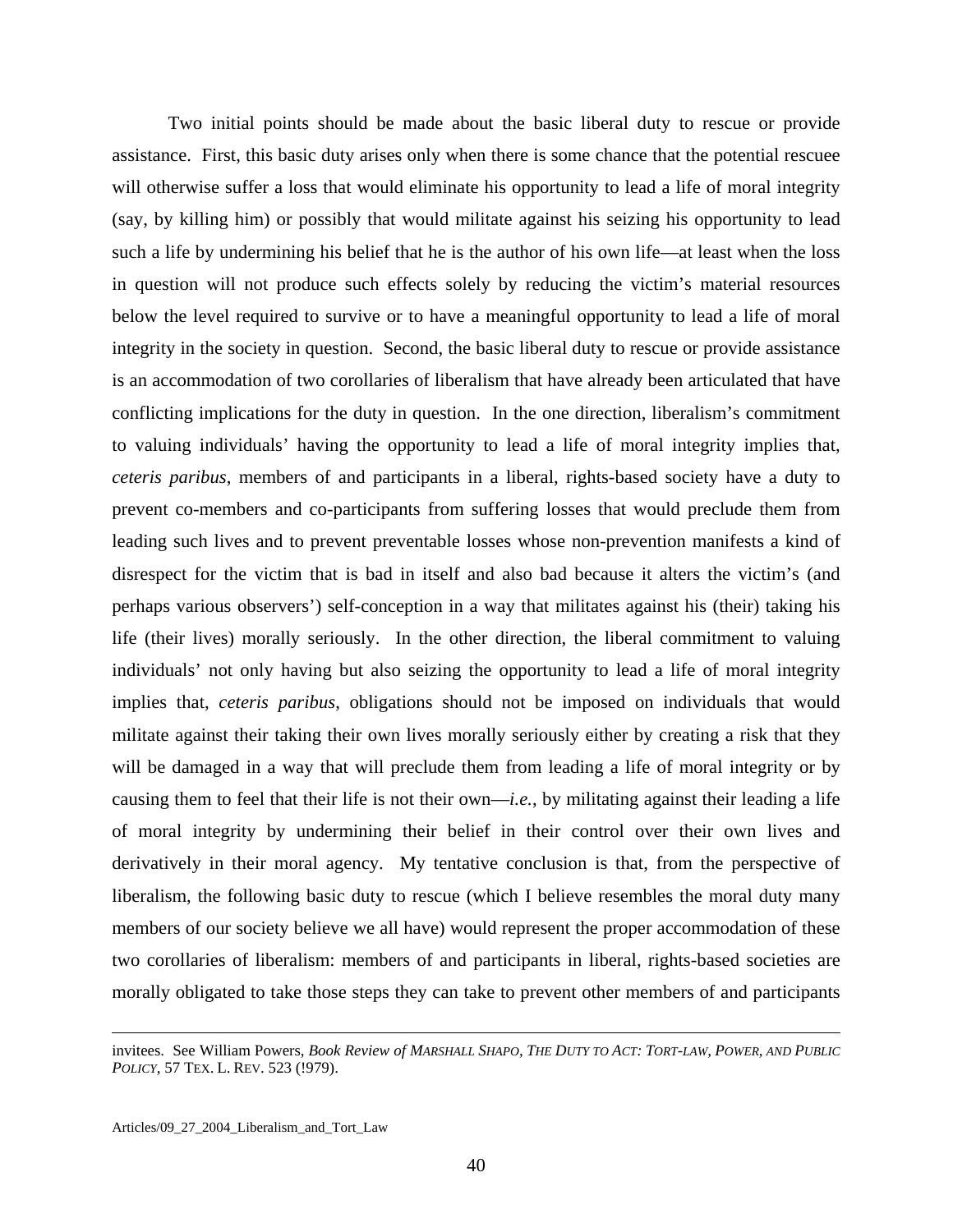in the society in question (including those to whom they have made no relevant promise, those with whom they have no relevant status relationship, and those whose need for help they did not culpably create) from suffering a loss that would preclude them from or strongly militate against their living a life of moral integrity that they can take without (1) incurring a significant risk of substantial bodily injury or death or (2) devoting an exorbitant amount of time to the rescue effort.

 The second duty-to-rescue-related corollary of liberalism—which I call "the nonuniqueness qualification"—qualifies the basic duty to rescue. According to this qualification, a potential rescuer whom liberalism would otherwise obligate to provide assistance to someone in need will not have this duty if he is not the best-placed potential rescuer or perhaps, even more comprehensively, if one or more other moral agents are in a position to provide assistance that liberalism would obligate one or more such others to provide if the other in question were the only potential rescuer who could prevent a kind of loss whose possible occurrence can trigger a liberal duty to rescue without incurring a significant risk of substantial bodily harm or death and without devoting a prohibitive amount of time to the rescue.

 I can offer three far-from-satisfactory justifications for or accounts of this non-uniqueness qualification—*i.e.*, for the conclusion that an actor who is not uniquely-well-placed to supply rescue services that liberalism would otherwise obligate him to supply or is not the only member of the set of potential rescuers who would individually be obligated to attempt the rescue if the relevant set included only him will not have a duty to provide the help in question. The first possible justification is convincing when it applies but does not apply to many of the relevant situations. If an individual who would be obligated to effectuate a rescue if he were the only member of the set of potential rescuers for whom that assertion was true reasonably believed that someone else equally capable of effectuating the rescue would definitely attempt to do so if he did not or, more comprehensively, if he reasonably believed that his attempt to effectuate the rescue would not increase the probability that the rescuee would be saved, he would not be obligated to make the relevant rescue-attempt (he would not be at fault for failing to make that attempt).

 The next two "justifications" for the non-uniqueness qualification to the basic liberal duty to rescue are problematic even when they do apply. Both fall into the category that philosophers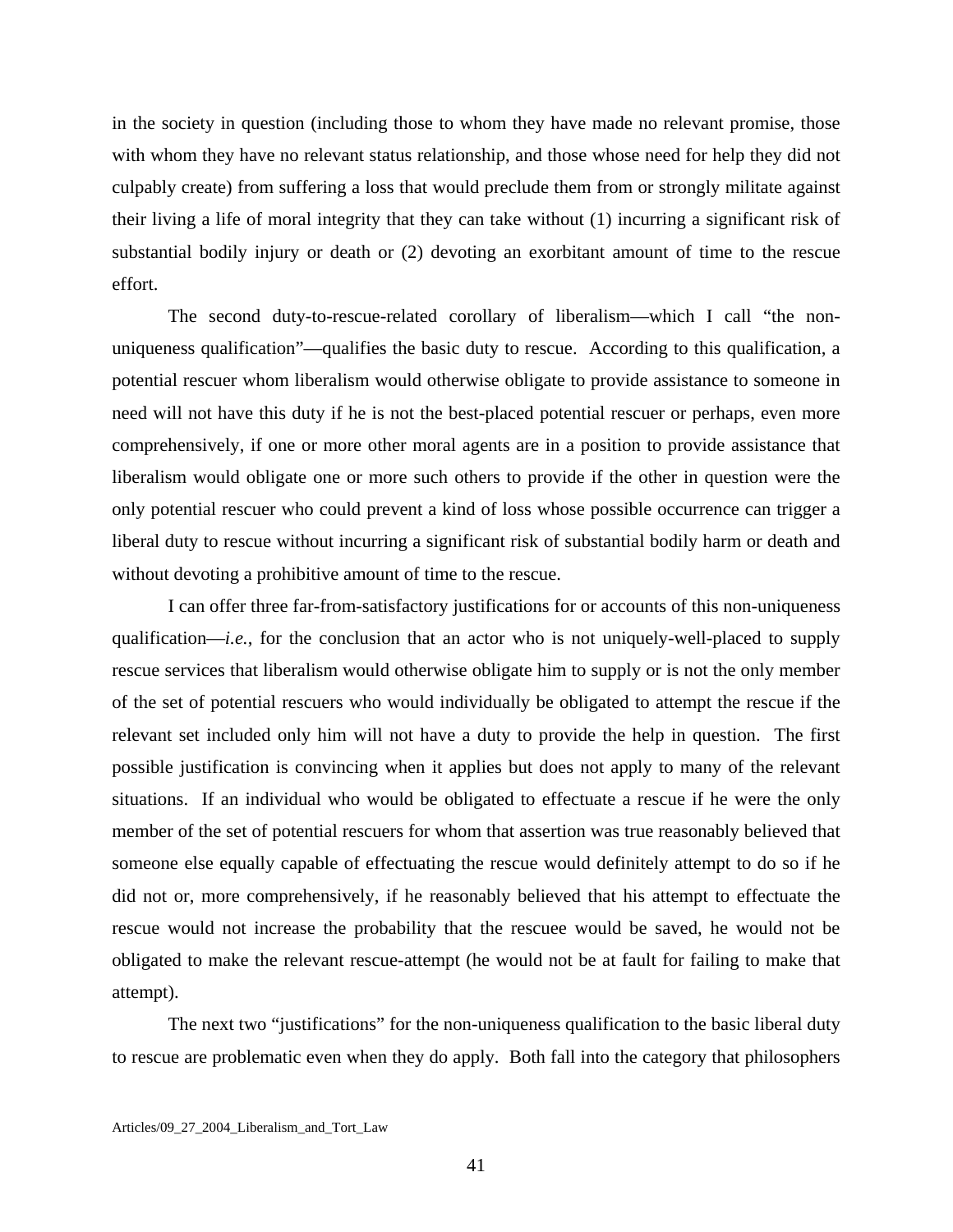call "practical reasons." The first is that a decision to hold liable each potential rescuer whom liberalism would obligate to attempt a rescue if he were the only potential rescuer may produce inferior outcomes from both a rights-related interest and mere-utility perspective by making it less likely that the potential rescuer who was best-placed to attempt the rescue from a liberal perspective would actually attempt the rescue. Normative/conceptual objections aside, this argument is vulnerable to empirical attack: to objections that focus on the realisticness of its possible implicit assumptions that the potential rescuers will themselves know the identity of the best-placed potential rescuer *ex ante* and that the courts will be able to identify this best-placed potential rescuer *ex post*.

 The third possible justification for the non-uniqueness qualification of the basic liberal duty to rescue is prudential in a sense that I have argued elsewhere  $32$  renders its consideration morally illegitimate—*i.e.*, inconsistent with our society's moral commitments. A decision not to hold liable each non-unique, otherwise-culpable potential rescuer in this type of case may be morally attractive (even if it does not induce the government or any other non-governmental entity to supply equally-desirable or more desirable rescue-attempts) because it reduces the likelihood that the government will impose liability on a particular non-unique, non-performing potential rescuer (rather than on another non-unique, non-performing potential rescuer or on no potential rescuer) for illicit reasons—*e.g.*, because of the political opposition, race, ethnicity, *etc*. of the potential rescuer who was singled out.

 Two related issues remain to be discussed: When, if ever, does liberalism imply that someone who has attempted a rescue he was obligated to attempt has a moral right to be compensated for his efforts, and if liberalism does imply that a rescue-attempter is entitled to compensation, by what standard should his compensation be determined? It seems clear to me that liberalism implies that a potential rescuee who was culpable for his imperilment (partly because of the burden his danger-creating choices imposed on his potential rescuers) is obligated to compensate anyone who reasonably attempted to rescue him for the "full" cost the rescueattempter reasonably incurred to attempt the rescue and collect compensation. Note that I did not say that the potential rescuee had an obligation to pay the rescue-attempter a *supra*-

 $\overline{a}$ 

<span id="page-42-0"></span> $32$  See RICHARD S. MARKOVITS, MATTERS OF PRINCIPLE: LEGITIMATE LEGAL ARGUMENT AND CONSTITUTIONAL INTERPRETATION 60-64 (1998).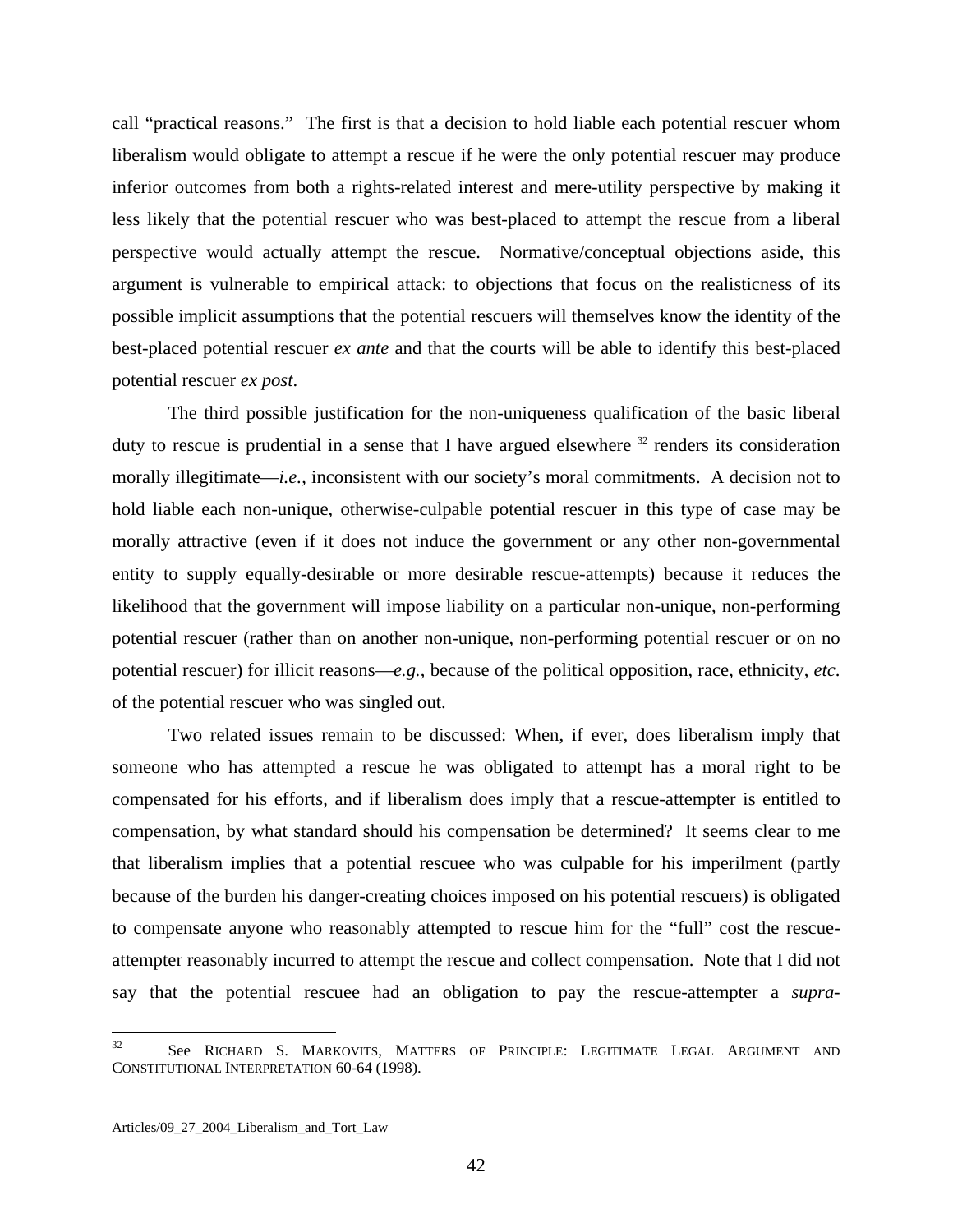compensatory fee or the fee that would be most-allocatively-efficient,<sup>33</sup> given its impact on the number of individuals who put themselves in a position to make a rescue-attempt, the number of such individuals who attempt given rescues, the nature of the rescue-attempts that are executed, the choices that potential rescuees make to avoid becoming imperiled, and the decisions that potential rescuees make about whether to accept or reject offers of rescue as well as the myriad of Pareto imperfections that cause the private costs and benefits of these interconnected sets of choices to diverge from their allocative counterparts. It also seems clear to me that liberalism implies that the formula for the rescue-attempter's compensation should include (1) the private opportunity cost to him of devoting time to the rescue-attempt, (2) (on some definitions, redundantly) the "unpleasantness" cost of attempting the rescue as opposed to spending time in some experientially-neutral way (in some way that was neither enjoyable nor unpleasant), (3) the risk costs he incurred to make the rescue-attempt, given the possibility that he might not be compensated for the full private cost of his efforts, (4) the private transaction costs he reasonably incurred to secure his compensation, and (5) the risk costs he incurred because it was not certain that he would be fully reimbursed for these transaction costs. I am uncertain whether liberalism implies that a potential rescuer's award should be reduced by the intrinsic equivalent-dollar value to him of having attempted and perhaps succeeded in effectuating the rescue.

 I am also not sure about the implications of liberalism for the compensation duties of a potential rescuee who became imperiled through no fault of his own. I am inclined to say that such a potential rescuee is not obligated to compensate his rescue-attempter, though as a policy matter this conclusion is disfavored by its tendency to reduce the number of desirable rescueattempts that are actually made as well as the number of people who desirably put themselves in a position to make such desirable rescue-attempts (given the probability that informationimperfections and transaction costs with different origins will preclude the State from securing desirable rescue-attempts and desirable investments in rescue-capacity by threatening to fine or prosecute those who fail to make them or promising to compensate those who do make them).

<span id="page-43-0"></span> $33$ 33 For an exhaustive and exhausting treatment of this issue, see Richard S. Markovits, Marine-Salvage Law: A Third-Best-Economic-Efficiency Analysis (unpublished book manuscript available from the author, 2004). For a somewhat less exhaustive and exhausting treatment of this issue, see Marine-Salvage Law and Marine-Salvage Policy: A Second-Best and Third-Best Allocative-Efficiency Analysis (unpublished Article manuscript under submission available from the author, 2005).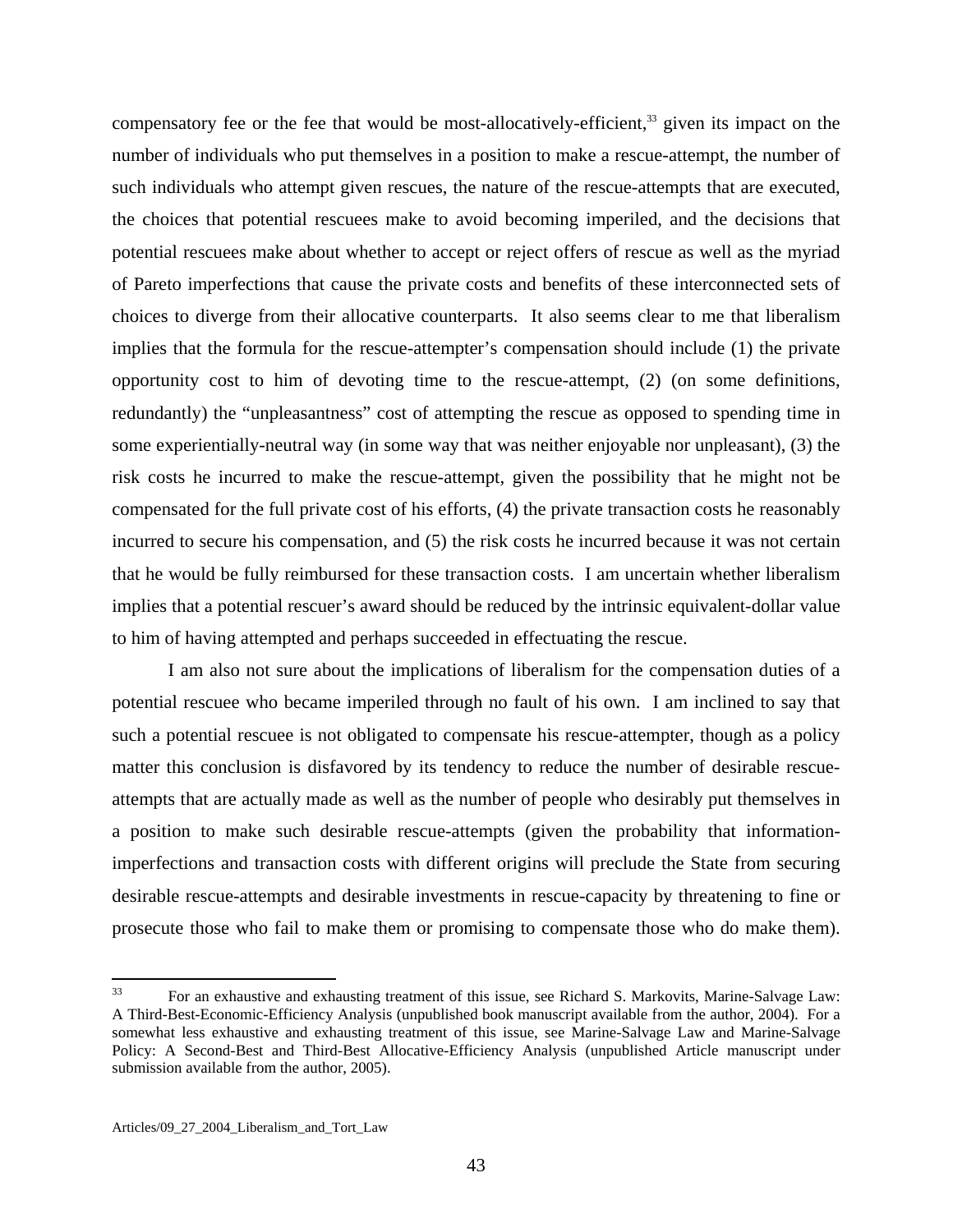Perhaps the proper response to this problem would be for the State as opposed to the imperiled party to reward people who attempt rescues of imperiled individuals who were innocent of their predicament.

#### (G) The Seventh, Duty-of-Repair Tort-Related Corollary of Liberalism

 The seventh tort-related corollary of liberalism is that individuals who have committed tortious wrongful acts that have harmed a moral-rights holder have (1) a duty to mitigate the harm they have caused—in particular, by making harm-mitigating choices that promote life-ofmoral-integrity-related interests on balance when the harm is life-of-moral-integrity-related and by making choices that are allocatively efficient when the harm is mere-utility-related—and (2) a *prima facie* duty to compensate their victims fully for the losses they imposed on them. I want to make six points about a tortious wrongdoer's compensation-duty.

 First, I believe that a wrongful avoidance-move rejector in a liberal, rights-based society has a duty to compensate his potential accident-or-pollution-loss victims for the risk costs he imposed on them by altering the probability distribution of the uncompensated accident and pollution losses they might incur, regardless of whether the accident or pollution-event in question actually occurs. Second, I believe that a wrongful injurer's duty to compensate his victims extends beyond the conventional loss his wrongful act inflicted on them (and the risk costs the possibility of the loss' occurring and their not being compensated for the loss imposed on them) to include the private transaction costs they reasonably incurred to secure compensation from him (and the risk costs associated with their not being compensated for any reasonable transaction costs they incur to pursue their tort claim). I recognize the contestability of the "reasonableness" of both particular expenses entitled victims incur when pursuing their claim and the overall amount of such expenses they incur. I will not now try to develop a protocol for determining the reasonableness of any given expenditure an entitled tort victim makes to pursue his claim. However, I will say that, if a tortious wrongdoer has a duty to compensate his victim for the transaction costs they incur to obtain compensation from him, the victim has a duty not to abuse the wrongdoer by incurring "unreasonable" dispute-prosecution costs. Third, I think that, when the wrongdoer's tortious act was motivated by his disrespect for the victim-plaintiff in particular, the victim should be able to collect damages for the insult the wrongdoer's tortious act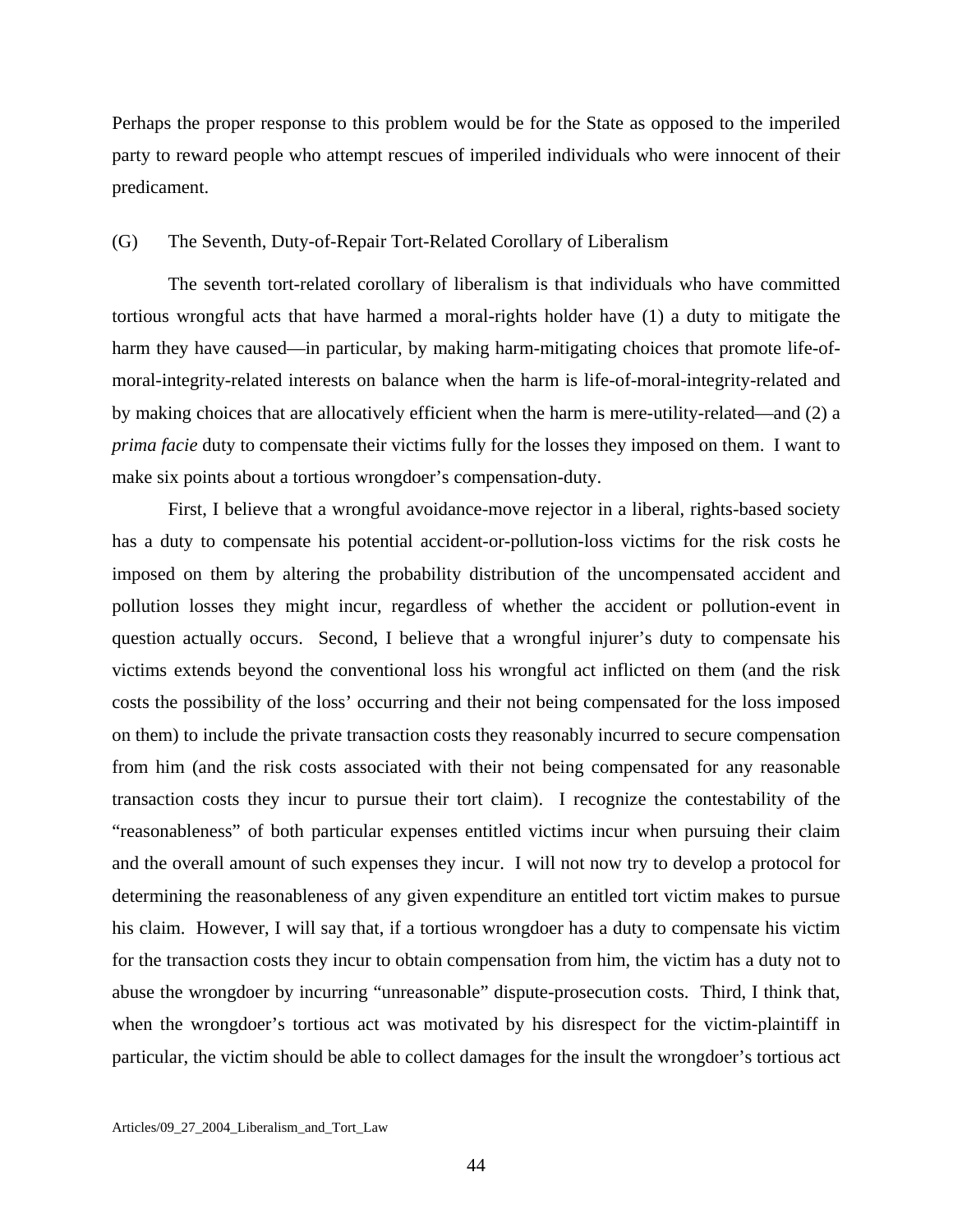entailed as well as for any material losses, physical injuries, physical-injury-related pain and suffering, reasonable dispute-prosecuting transaction costs, and loss-and-transaction-cost-related risk costs it caused the victim to incur.

 Fourth, in a liberal, rights-based society, the victim of a tortious act may well have a moral right that enough costs be inflicted on his wrongdoer to prevent the wrongdoer from profiting from his wrong. Although I realize that most corrective-justice discussions do not address this possible "corrective-justice" interest of a wronged party, I can see at least four grounds for concluding that a wronged victim has such an interest. First, the wronged victim might have a property interest that was violated by the tort (say, trespass) and be entitled to the profits the wrongdoer realized from his wrong (to the disgorgement of profits) on this account. Second, the wronged victim might have a legitimate interest in the wrongdoer's not profiting from the wrongful act that was wrongful because it manifested the injurer's particular disrespect for his potential victim. Third, the wronged victim might have a legitimate, retributive interest in the wrongdoer's being punished (though this interest would favor the imposition of enough sanctions on the wrongdoer to make his wrongful act *ex post* unprofitable as opposed to *ex post* break-even). And fourth, a wronged victim who was not singled out for disrespect by his injurer might have an entitlement in common with all other members of and participants in his liberal, rights-based society that no one profit by behaving disrespectfully. I should add that, in this last case, the particular victim would not have a right that the wrongdoer be required to pay his direct victim enough damages to deprive him of his profits: if a liberal State has a duty to prevent wrongdoers from profiting from their wrongs in these cases, it can discharge that duty by requiring wrongdoers to pay civil or criminal fines or to put in jail-time in addition to compensating their victims when such compensation would not eliminate the profits their wrongdoing yielded.<sup>34</sup> Not only would such alternative methods of preventing wrongdoers from

<span id="page-45-0"></span> $34$ I am therefore partially disagreeing with Ernest Weinrib's "correlativity thesis." On the one hand, I agree with Weinrib that a tortious wrongdoer's liability to his traditional victims is limited to the loss he imposed on them (at least if that loss is defined to include the risk costs, reasonable transaction costs, and insult costs the wrong imposed on them or caused them to incur) even when the wrong would remain profitable after these losses were repaired. On the other, I believe that a liberal, rights-based State may have a duty to supplement such compensatory damage-awards with enough civil fines and criminal penalties to render the tortious wrongdoer's wrongdoing unprofitable. See Ernest Weinrib, *Restitutionary Damages as Corrective Justice*, 1 THEORETICAL INQUIRIES IN LAW 1 (1999). Admittedly, as I have already indicated, at least when the wrongdoer's wrong was not motivated (in whole or in part) by his particular disrespect for his actual victim(s), those victims would not have a special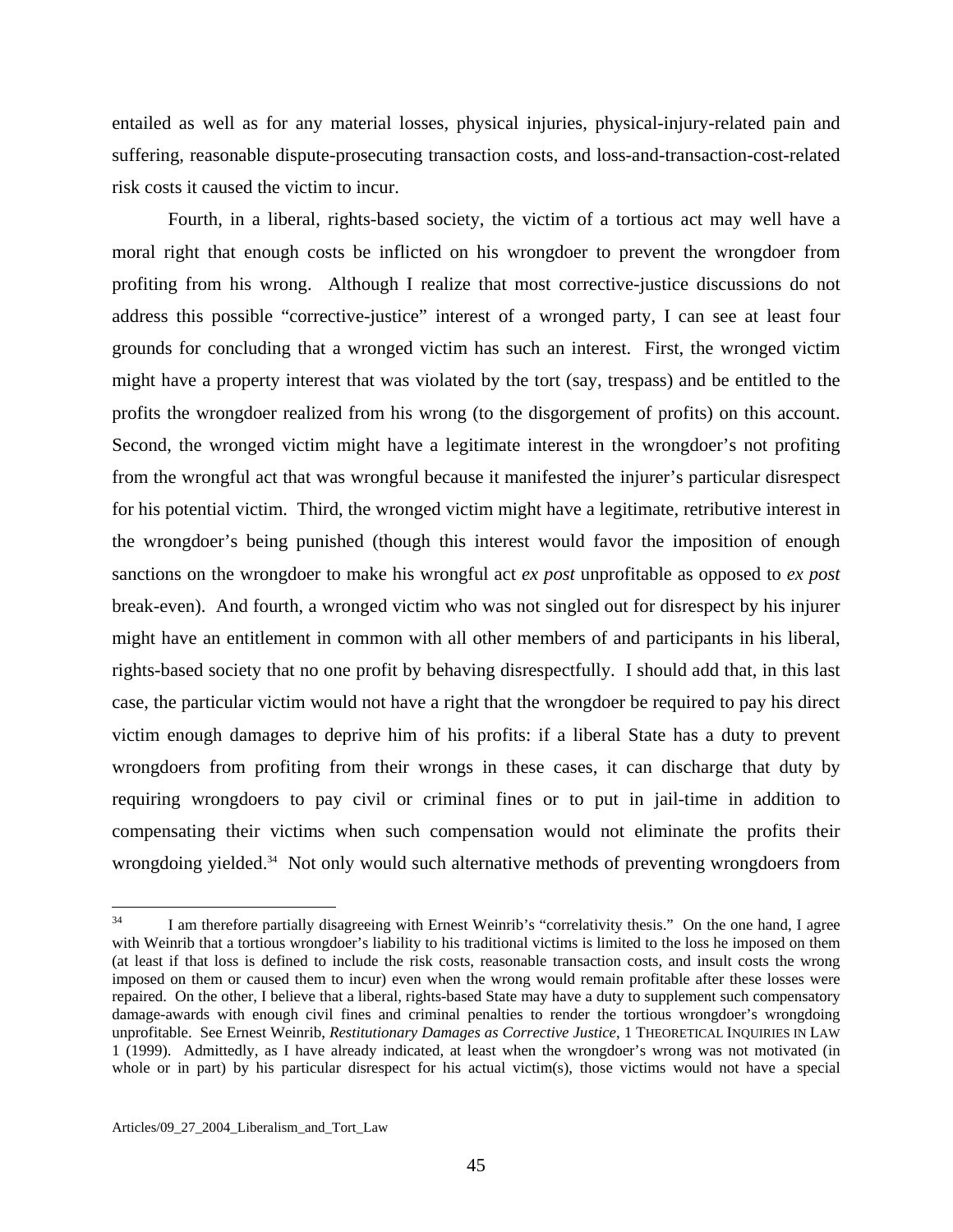profiting from their wrongs prevent their victims from obtaining windfall gains, they would also tend to increase allocative efficiency

- (1) by eliminating the incentive *supra*-compensatory damages would give potential victims to decrease allocative efficiency by putting themselves in harm's way by rejecting avoidance-moves whose rejection is either not assessed for contributory negligence or would sometimes mistakenly be found not to be contributorily negligent and
- (2) by providing revenue to the government and thereby obviating its raising the funds in question in alternative ways that would decrease allocative efficiency.

 The positive law on these issues is complicated. Punitive damages seem to be discretionary and are not available in all cases in which the wrongdoer would profit from his wrong if required to do no more than compensate his victims fully for their loss. Instead, punitive damages tend to be deemed appropriate when the injurer has behaved in a way that is worse than merely negligent—has been grossly negligent, has intentionally committed a wrongful act, or has actively desired to inflict the loss he generated on the actual victim or on someone. When the tort has violated a property right of its victim, the victim is held to be entitled to choose between a tort action in which he would be entitled to damages and an action in restitution in which he would be entitled to recover the "profits" the wrong generated for the wrongdoer (to disgorgement). The word "profits" is enquoted in the previous sentence because it is sometimes measured by the savings the wrongdoer secured by not paying the victim for the right to use his property or paying someone else for equivalent property and is sometimes measured by a higher sum equal to the profits the wrongdoer achieved by using the victim's property rather than doing without it or any equivalent to it. In practice, courts tend to award the higher sum when the wrongdoer behaved more wrongfully (*e.g.*, committed the wrong intentionally rather than carelessly).

 The fit between the positive law and the various possible bases for concluding that victims have a right that their wrongful injurers not profit their wrongs is also difficult to assess. The fact that property-right holders are entitled to prevent their injurers from profiting from their

Articles/09\_27\_2004\_Liberalism\_and\_Tort\_Law

 $\overline{a}$ 

entitlement to the State's fulfilling this duty. Although it seems to me that wrongdoers have a moral duty to surrender the profits they earned from wrongdoing to the State, they clearly would not have such a duty if their making the relevant admission or payment might make them vulnerable to criminal prosecution.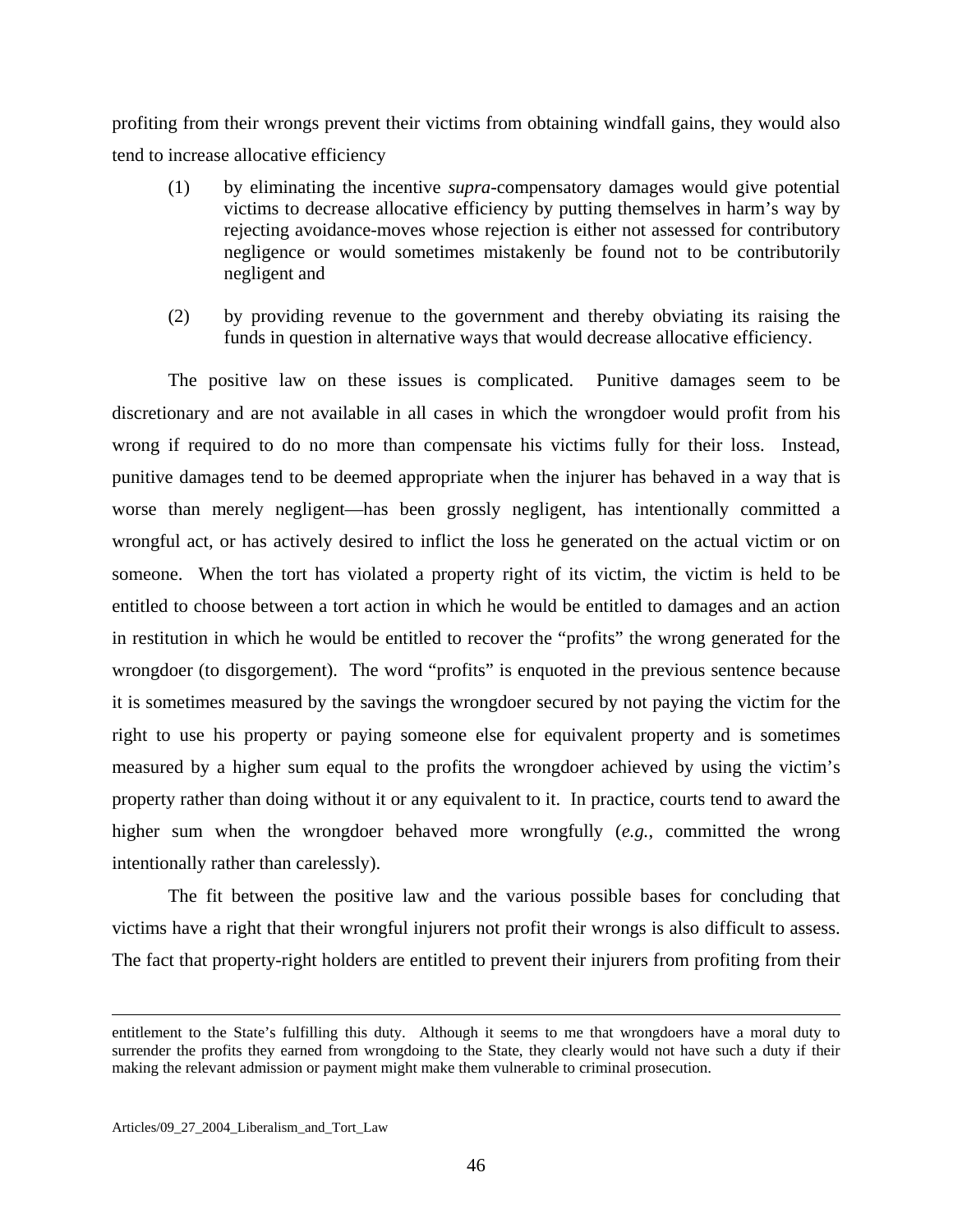wrongs and to require wrongful injurers who have behaved really badly to pay them an amount that would make the wrong *ex post* unprofitable, legal-transaction-cost consequences aside, is consistent with the property-based account of this victim right (and with the liberal [and libertarian] accounts of the importance of property rights). The fact that no legal right to punitive damages or profit-disgorgement is recognized in cases of ordinary negligence when the invalid interest is not a property interest may in part reflect an assessment of the insultingness of ordinary negligence and in part a recognition that luck plays a substantial role in determining whether a given negligent choice causes a loss as well as the magnitude of a loss it generates.<sup>[35](#page-47-0)</sup>

 Fifth, I want to raise the possibility that—in a liberal, rights-based society—a tortious wrongdoer's moral duty to compensate his victims may be somewhat pro-active (may extend beyond a duty to respond appropriately to justified demands for compensation from his wronged victims to include a duty to incur a reasonable amount of expenses to identify and compensate his victims). Sixth, I want to point out that, although a tortious wrongdoer's duty to compensate his victims is diminished or extinguished by his victim's securing partial or total compensation from another source other than the wrongdoer's own insurance-company (say, the victim's private tort-loss insurer or the government), such cross-payments do not extinguish but merely transfer the wrongdoer's duty to pay from a duty to pay his victims to a duty to pay his victim's payor.

- (2) The Tort-Related Obligations of a Liberal, Rights-Based State
- (A) The General Tort-Related Obligations of the Governments of a Liberal, Rights-Based State

 A rights-based State of moral integrity has a general duty to maximize the extent to which the rights-related interests of those for whom it is responsible are secured and has a related *prima facie* duty to minimize the damage to rights-related interests that is done by tortious acts. This duty is *prima facie* because it does not require a liberal, rights-based State to secure this result when doing so would necessitate its sacrificing weightier rights-related interests. I do not

<span id="page-47-0"></span> $35$ Some canonical cases in this area are Beck v. Northern Natural Gas Co., 170 F.3d 1018 (10th Cir. 1999) and Olwell v. Nye & Nissen Co., 173 P.2d 652 (Wash. 1946). See also Maier Brewing Co. v. Fleishmann Distilling Corp., 309 F.2d 117 (9th Cir. 1968); John P. Dawson, *Restitution Without Enrichment*, 61 B.U. L. REV. 513 (1981); and GEORGE E. PALMER, LAW OF RESTITUTION §2.12 at 158, 164-66 (1978).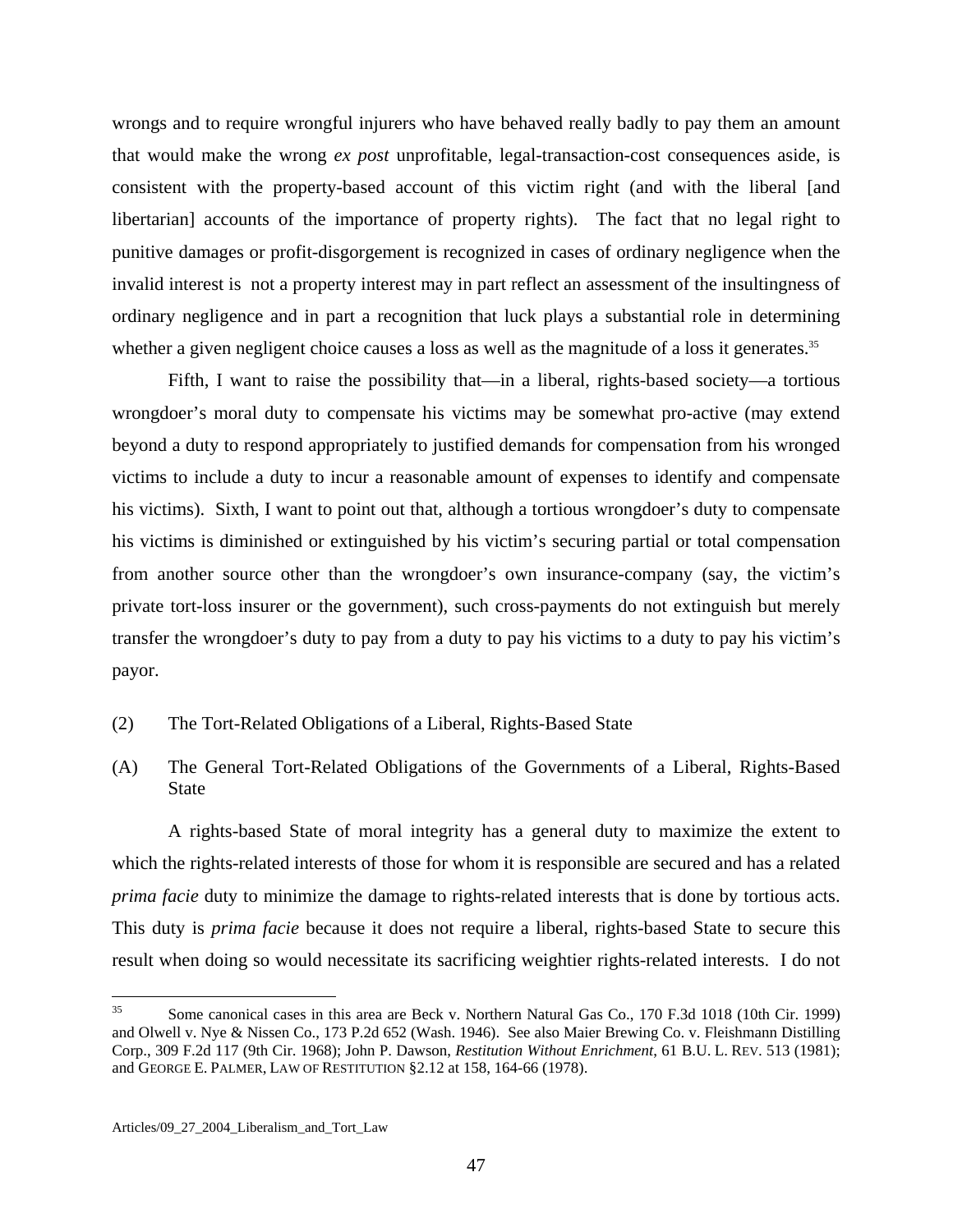think that this last qualification is empirically important in the case of the contemporary United States, but I can imagine situations in which general social poverty put a government of a liberal, rights-based State in a position in which it could not protect the tort-related moral interests of its subjects without generating allocative transaction costs and productivity disincentives that would prevent it from providing its subjects with a sufficient amount of the money, specific goods and services, and specific opportunities that would significantly contribute to their having the opportunity to lead lives of moral integrity for the effort to protect tort-rights to reduce the protection given to moral-rights-related interests on balance.

 A society's government can fulfill its duty to minimize the damage that wrongful acts (and in some causation-situations acts that may not be wrongful<sup>36</sup>) do to the tort-related moralrights-related interests of those for whom it is responsible in a wide variety of ways: by educating its subjects to render them more likely to fulfill their liberal duty of appropriate, equal respect and concern when considering possibly-tortious choices, by imposing civil fines or criminal penalties on tortious wrongdoers, and/or by giving tort victims a legal entitlement to obtain compensation from their wrongful injurers and enabling them to take advantage of this entitlement (by giving them easy and inexpensive access to justice, by supplying them directly with the information they require to win their cases, and/or by offering rewards to non-victim informants who provide relevant information), *etc.* Whether liberal, rights-based States have a moral duty to make wrongful injurers pay enough damages, civil fines, and criminal penalties (including jail-time) to prevent them from profiting from their wrongdoing depends in part on whether such a policy is an essential part of any morally-requisite tort-deterrence scheme and in

<span id="page-48-0"></span><sup>36</sup> I have in mind step-function damage situations in which a set of avoidance-move rejections none of which is wrongful collectively reduce allocative efficiency or disserve the interest of relevant individuals in having an opportunity to lead a life of moral integrity. Assume a case in which the relevant loss is a "mere utility" loss, that no such loss will be generated if 0 to 49.99 units of pollution are put into the atmosphere, that \$100 in pollution losses will be generated if 50 to 99.99 units of pollution are put into the atmosphere, and that in the original situation, 30 polluters know that each is putting 2 units of pollution into the atmosphere that he could have avoided emitting at a cost of \$2. In this situation, allocative efficiency could be increased by \$88 if six of the thirty polluters avoided though no individual polluter originally made an allocatively-inefficient and hence wrongful choice: at least if as seems probable, no individual could induce others to follow his example, each would assume that his avoidance would cost him \$2 and effect no change in the pollution loss generated. My inclination is to conclude that, in this situation, unless the government would have to generate at least \$88 in allocative transaction costs and other types of public-finance-related allocative "costs" to induce six of the polluters to avoid completely (or enough polluters to avoid to a lesser extent to reduce the number of units of pollution from 60 to 49.99 or fewer), it would be obligated to do so.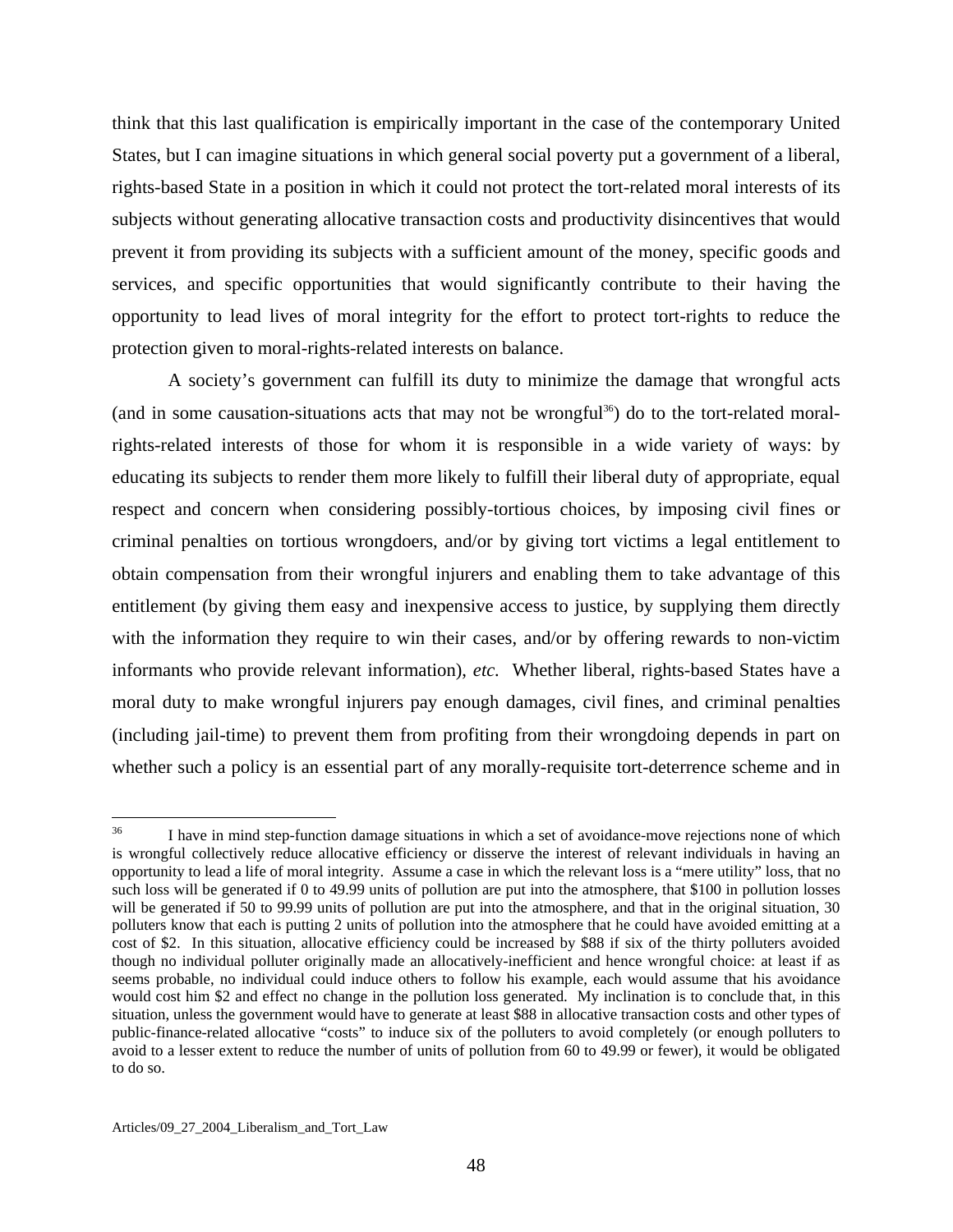part on whether one concludes that actual tort victims (or the members of the society in general) have a moral right that tortfeasors be prevented from profiting from their tortious wrongs. As already indicated, if a liberal, rights-based State has a duty to prevent wrongdoers from profiting from their wrongs, that duty does not imply that any wrongdoer's victims are morally entitled to have him pay them sufficient damages to render his wrongdoing unprofitable.

 A summary may be useful. I have just argued that the government(s) of liberal, rightsbased societies have important tort-related duties. However, at least if I am correct in concluding that the members of such a society do not have a moral right to receive compensation from their wrongdoer if the government insures them against tort-losses, such a society is not obligated to create a corrective-justice-oriented law of torts, either legislatively or by creating common-law courts and authorizing their judges to make binary decisions that secure the relevant correctivejustice-related interests of the parties before them and the rights-related interests of various others affected by the relevant legal outcomes. However, one way that liberal, rights-based States can discharge part of their tort-related duties is to create and operate such common-law courts.

## (B) The Obligations of Adjudicators of Common-Law Tort Disputes in a Liberal, Rights-Based State

 Part 2 will be concerned with the moral legitimacy of judges' resolving common-law tort cases in the way that is allocatively efficient when this resolution cannot be justified in corrective-justice terms. To prepare the way for this discussion, I want to explain why it is morally impermissible in a liberal, rights-based State (*i.e.*, inconsistent with such a State's moralrights commitments) for judges to make decisions in common-law cases that cannot be justified in liberal-corrective-justice terms. Four points are salient. First, the fact that the cases in question are common-law cases implies that their internally-right resolution cannot be derived from (1) legislation passed by official State legislative decisionmakers or (2) constitutional texts that do something other than articulate the moral rights of those for whom the relevant State is responsible and the moral duties that the relevant State has in relation to those rights. Second, the preceding point implies that any attempt by a common-law judge to resolve a common-law (tort) case in other than corrective-justice terms would amount to an exercise of legislative power by that judge. Third, since the resolution of a common-law case in favor of a plaintiff that is not

Articles/09\_27\_2004\_Liberalism\_and\_Tort\_Law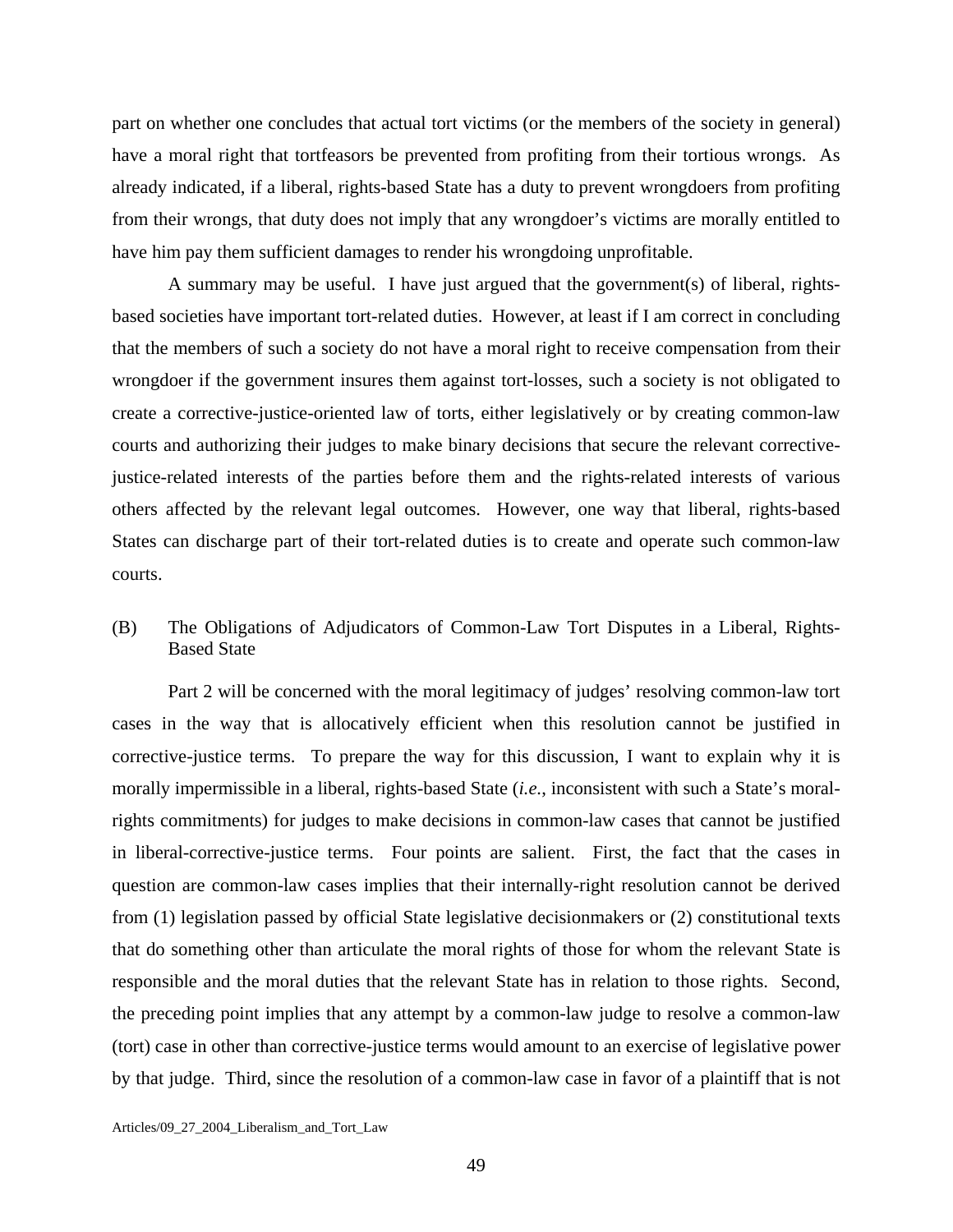based on the plaintiff's pre-existing corrective-justice rights imposes a legal duty on the defendant that he did not have at the time he rejected the choice the court says he is legally obligated to have made, it seems accurate to conclude that defendants in such cases have been subjected to *ex post facto* legislation. Fourth, *ex post facto* legislation violates the liberal duty of appropriate, equal respect and concern for at least four somewhat-overlapping reasons:

- (1) because *ex post facto* legislation is unauthorized, it fails to show the respect that is due to members of the society in question by denying them the ability to be the authors of the laws that constrain them;
- (2) it denies its victims political procedural-fairness—*i.e.*, various opportunities they would have to protect themselves in the normal legislative process<sup>37</sup>;
- (3) it fails to show the society's members appropriate respect and concern by denying its victims fair notice; and
- (4) it fails to show the society's members appropriate, equal respect and concern by facilitating the government's punishing its political opponents and disadvantaging the targets of the prejudices of government officials and/or their constituents (by reducing the extent to which the government is inhibited from imposing losses on particular individuals by the facts that legislative decisions have more widespread applicability and are more difficult to reverse than judicial decisions).

Fifth, if I am correct that the moral principles on which a rights-based State is committed to grounding its moral-rights discourse and conduct are inside its common law, judges who resolve common-law cases by reference to those principles (and the corrective-justice notions they entail) will be finding the law and not promulgating new legislation (even when their conclusions are novel and their reasoning innovative in that they reflect insights into the concrete implications of our society's moral commitments and/or refinements in the conceptualization of those commitments that no other judge, legal scholar, or legal or philosophical commentator respectively had or made), those who are disadvantaged by correct common-law decisions will

<span id="page-50-0"></span><sup>37</sup> I admit that this objection may be unjustified for both conceptual and empirical reasons. The conceptual problem relates to the difficulty of providing a coherent or persuasive concretization of the political-participation or political-outcome rights of the members of a liberal, rights-based State (beyond the right of such individuals to have the State act to protect the non-political-rights rights-related interests of those for whom it is responsible). For a discussion of this difficulty, see Daniel S. Markovits, *Democratic Disobedience*, \_\_\_ YALE L.J. \_\_\_ (2005) (forthcoming). For the possibility that the relevant concern is unjustified for empirical reasons (that the access and influence imperfections that would be connected with such judicial legislation would offset the access and influence

Articles/09\_27\_2004\_Liberalism\_and\_Tort\_Law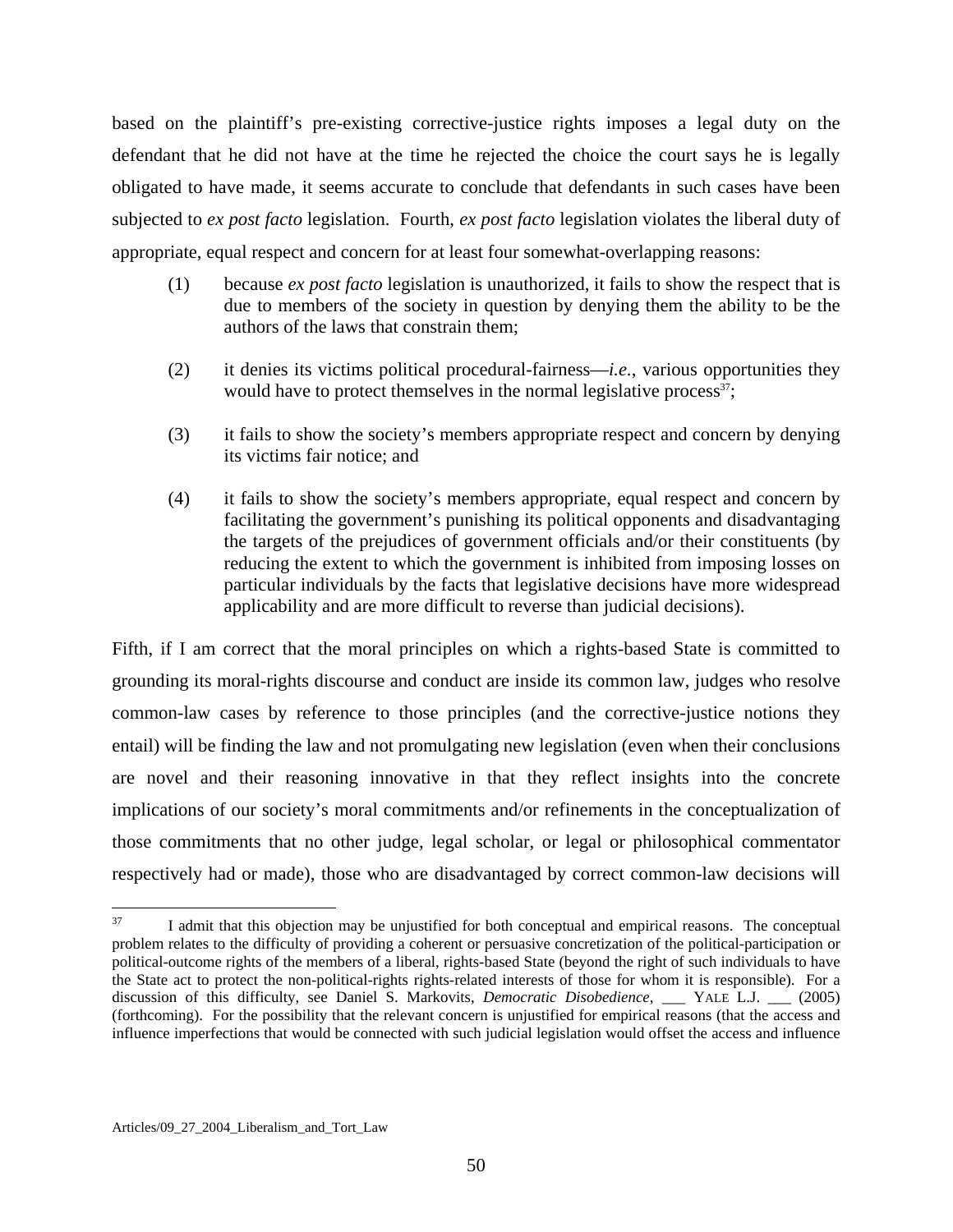not be victims of *ex post facto* legislation, both sides of a common-law dispute will have fair notice of the terms on which it will be decided (since members of and participants in a rightsbases society are responsible for knowing both the abstract moral principles to which membership or participation in that society commits them and the concrete corollaries of those principles), and the probability that government will use the common-law courts to punish its opponents and disadvantage the targets of its prejudice will be reduced (though, given the contestability of the correct answer to many corrective-justice questions, the opportunity for corruption will not be eliminated).

2. The Possible Allocative (Economic) Inefficiency of the Internally-Correct Resolution of Corrective-Justice Claims in Common-Law Tort-Suits in a Liberal, Rights-Based Society

 Part 2 delineates and explores twelve reasons why the resolution of either common-law tort-issues or common-law tort-cases that is correct as a matter of law in a liberal, rights-based State may not be allocatively efficient even if no allocative-efficiency problems are caused by (1) any tort doctrine not required by our liberal commitments that is not first-best-allocativelyefficient (allocatively efficient in an otherwise-Pareto-perfect world), (2) the transaction costs that are generated by the making, defending, and processing of tort claims, or (3) any mistake of the relevant tort cogenerators or adjudicative decisionmakers other than those this section discusses.

A. The Fact That the Members of and Participants in a Liberal, Rights-Based Society Have No Duty to Make the Choices that Maximize Their Equivalent-Dollar Gains When Those Choices Are Not Require by the Rights of Others or the Actor's Duty to Take His Life Morally Seriously

 Liberalism's implications for the duties that the members of and participants in a liberal, rights-based society are complicated and contestable. This section is based on the following tentative conclusions:

(1) the members of and participants in a liberal, rights-based society do have a duty to take their lives morally seriously—to lead a life of moral integrity;

<u>.</u>

imperfections associated with legislative-branch and executive-branch legislation), see LAWRENCE G. SAGER, JUSTICE IN PLAINCLOTHES 202-07 (2004).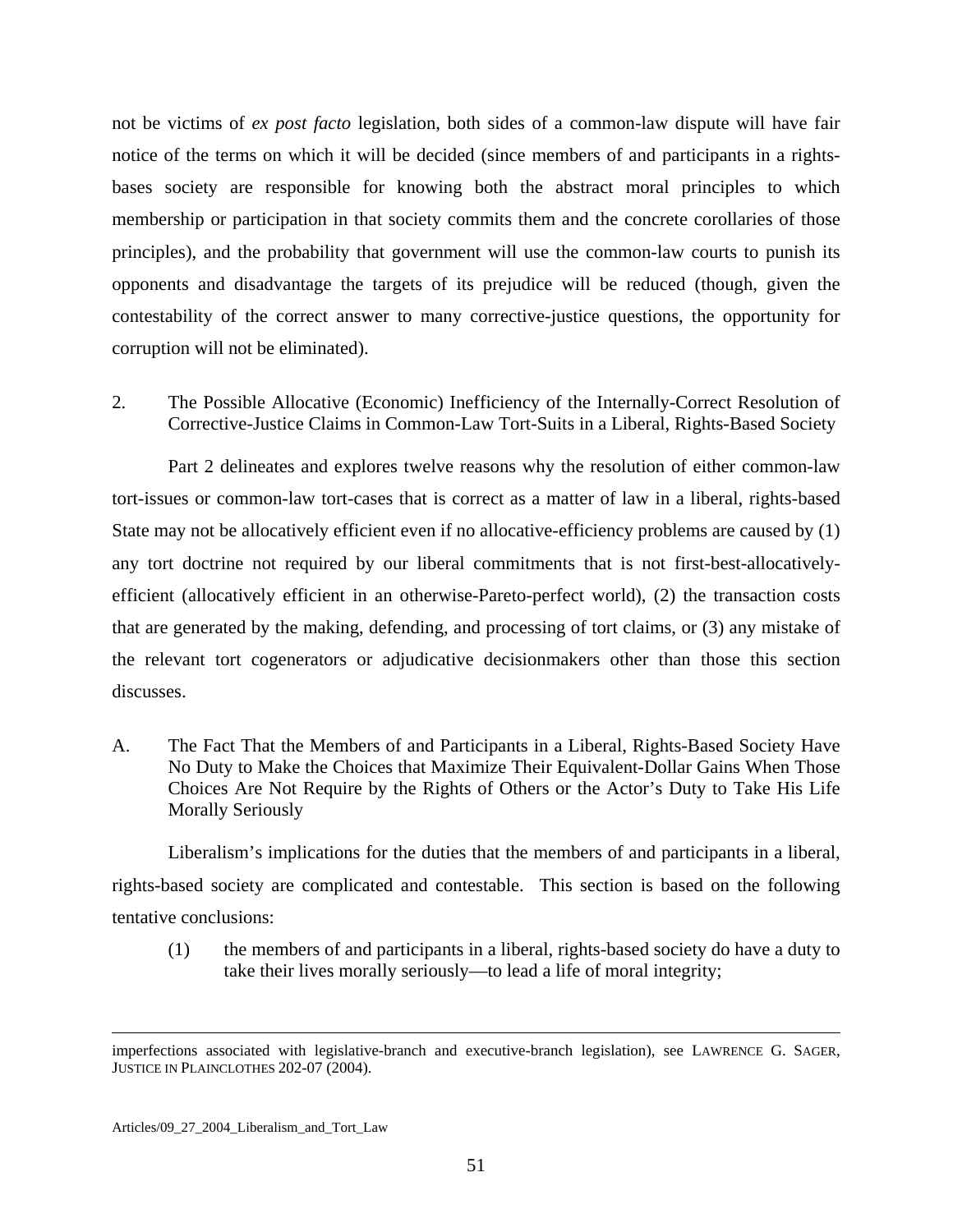- (2) this duty grounds the duty of the governments of a liberal, rights-based State to put these individuals in a position to lead such a life by ensuring that they have the health care, police protection, nutrition, housing, clothing, education, experiences, and exposure to alternative value-choices and lifestyles that will contribute significantly to their ability to lead lives of moral integrity and by preventing them from making choices to kill themselves (in most circumstances), to sell themselves into slavery, or (in most circumstances) to become addicted to some drug that will deprive them of a meaningful opportunity to lead a life of moral integrity;<sup>38</sup>
- (3) the fact that a liberal, rights-based State's members have a duty to lead a life of moral integrity does not imply that the governments of a liberal, rights-based State have a duty to induce these individuals to lead lives of moral integrity by penalizing their failure to do so since what is valued is individuals' freely choosing to lead lives of moral integrity, though it may imply that the governments of a liberal, rights-based State have a duty to explain the attractiveness of leading lives of moral integrity; and
- (4) the individual members of and participants in a liberal, rights-based State have no duty to maximize their equivalent-dollar interests when their failure to do so would not violate the rights of others or their own duty to lead a life of moral integrity.

 This fourth conclusion has the following corollary: even if potential avoiders' appropriate estimates of the equivalent-dollar costs and benefits that their various avoidance-options would generate were always accurate and even if the accident law of a liberal, rights-based State of perfect moral integrity would always require accident-participants to make all those avoidancemoves that would reduce the certainty-equivalent equivalent-dollar loss they imposed on others that would be allocatively efficient for them to make and only those avoidance-moves in this category that would be allocatively efficient for them to make, the common law of torts of such a State would not legally obligate potential injurers who belonged to the set of potential victims of their own injurious conduct always to make allocatively-efficient avoidance-choices. In particular, given that private actors in a liberal, rights-based State do not have an obligation to maximize their own equivalent-dollar interests when their failure to do so would not violate any other rights or obligations, a liberal, rights-based State would not be morally obligated to impose

<span id="page-52-0"></span> $38$ 38 The governments of liberal, rights-based States might also be obligated to prohibit and prevent prostitution and polygamy if there were sufficiently good reason to believe that participation in these activities or relationships would in practice cause some of the participants to lose their ability to make autonomous choices.

Articles/09\_27\_2004\_Liberalism\_and\_Tort\_Law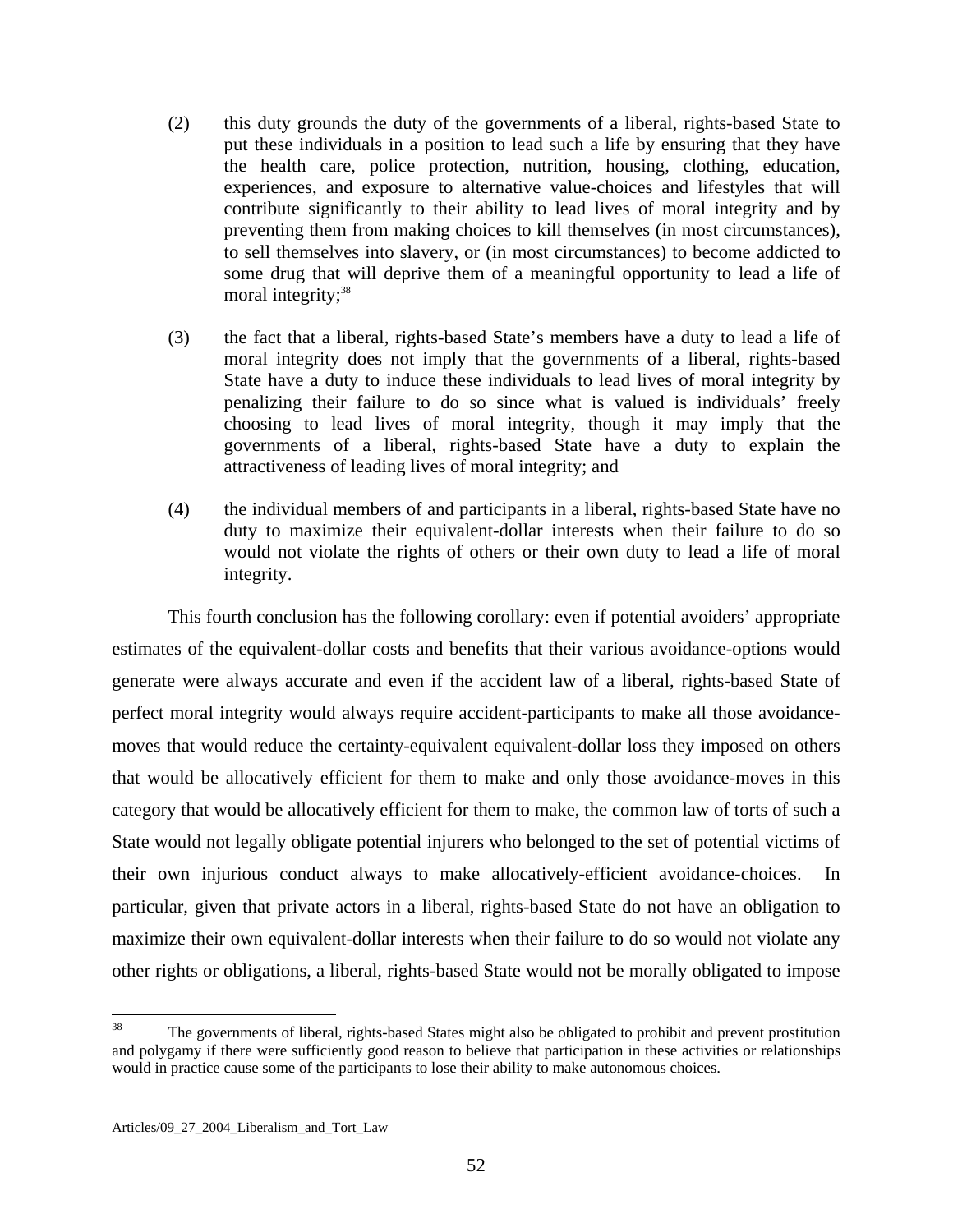a legal duty on injurer-victims to make an avoidance-move that would increase allocative efficiency when the avoidance-move in question would not on balance decrease the certaintyequivalent equivalent-dollar harm the chooser imposed on others (when the sign of the move's impact on allocative efficiency was critically influenced by the fact that it would reduce the certainty-equivalent equivalent-dollar loss the injurer-victim in question would inflict on himself). This conclusion implies that the common law of torts of a liberal, rights-based State would fail to increase allocative efficiency by imposing a legal duty on relevant actors to make avoidance-moves whose allocative efficiency was critically affected by the equivalent-dollar gains those moves would enter on the potential injurer/victims in question.

## B. The Fact That, in Many Circumstances, a Liberal, Rights-Based State's Members and Participants Will Not Be Obligated to Make *Ex Ante* Allocatively-Efficient Rescue Attempts

 My discussion of the duty-to-rescue-oriented corollaries of liberalism argued that, for two or possibly three reasons, the members of and participants in a liberal, rights-based society may not have a duty to execute an *ex ante* allocatively-efficient rescue-attempt. First, when the potential rescuee will suffer a "mere-utility loss" if he is not rescued and the potential rescuer has no promise-related, status-related, or culpable-causation-related duty to attempt the relevant rescue, the potential rescuer will have no duty to attempt the relevant rescue even if its execution would be *ex ante* allocatively efficient. Second, even if the potential rescuee may be prevented from leading a life of moral integrity if he is not rescued, the potential rescuer will have no duty to attempt a rescue if the rescue-attempt would subject him to a significant risk of substantial bodily harm or death, regardless of whether he had the option of executing a rescue-attempt that would be *ex ante* allocatively efficient. Third, and more contestably, even if each individual member of a multi-member set of potential rescuers would be morally obligated to execute an allocatively-efficient rescue-attempt if he were the only person in a position to make such a rescue-attempt, no individual potential rescuer may be obligated to make the *ex ante* allocativelyefficient rescue-attempt when more than one person way in a position to make such a rescueattempt. If for any of these reasons the members of or participants in a liberal, rights-based society are not morally obligated to make an *ex ante* allocatively-efficient rescue-attempt, the common law of torts of such a society will not be allocatively efficient in that it will fail to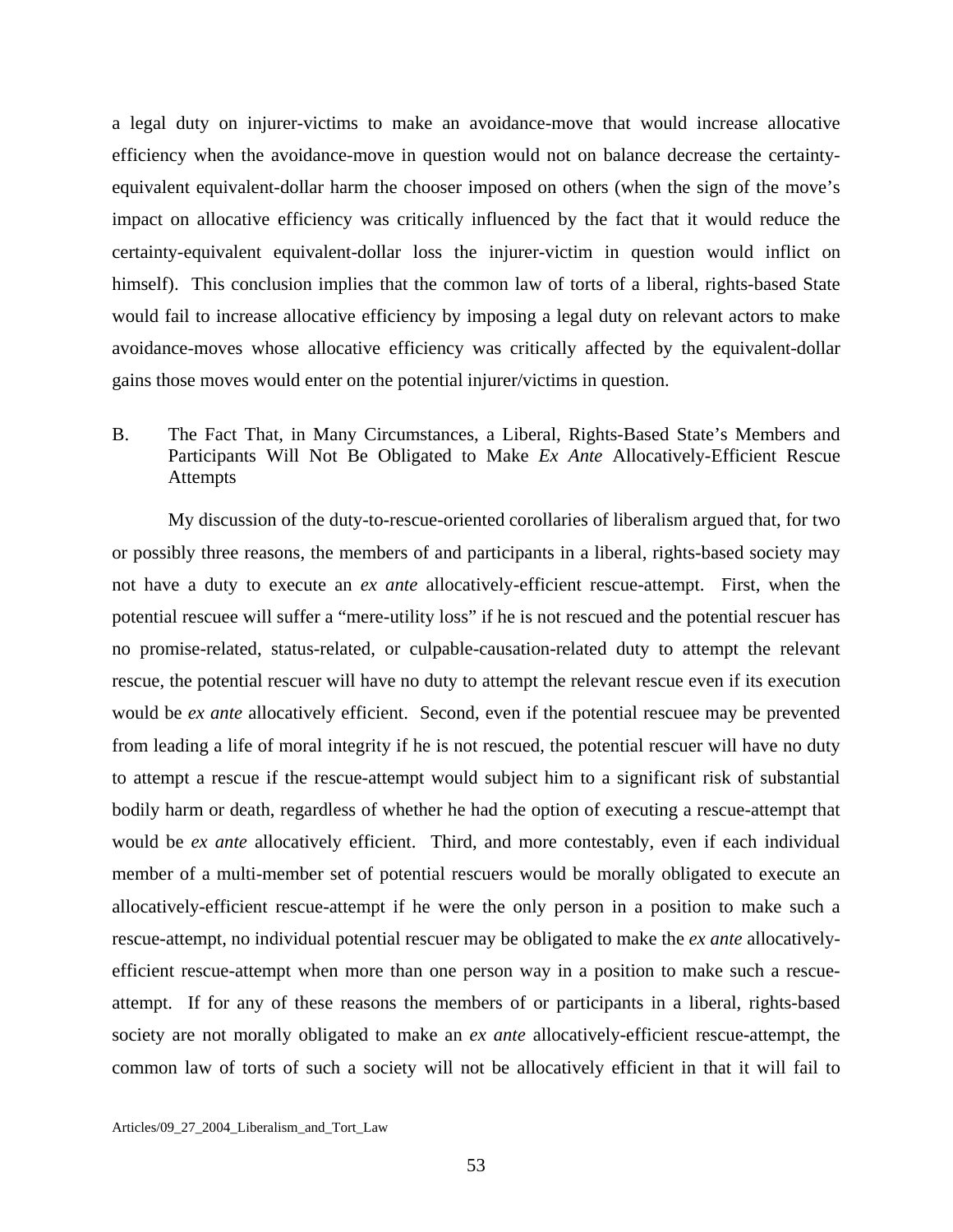impose a legal duty on such parties to make *ex ante* allocatively-efficient rescue-attempts even if it would be allocatively efficient for it to do so.

C. The Fact That the Value or Moral Significance That Liberals Assign to the Pleasure That Invaders of Privacy, Batterers, Rapists, and False Imprisoners Obtain Because Their Acts Inflict Pain on, Degrade, and Control Their Victims Differs From the Value That Would Be Assigned to Such (Illicit) Pleasures in an Allocative-Efficiency Analysis

 The fact that invasions of privacy, batteries, rapes, and false imprisonment give their perpetrators pleasure by inflicting pain on, degrading, and/or controlling their victims may increase their allocative efficiency—in particular, will affect their allocative efficiency by (1) the number of dollars the relevant injurers would have to obtain in an inherently-neutral way to be left as well off as these pleasures left them *minus* (2) the net external costs (*plus* the net external benefits) that (I hope) the generation of such pleasures impose on others who disapprove or approve of individuals' obtaining such pleasures.<sup>39</sup> Such illicit pleasures may therefore either favor or disfavor the allocative efficiency of the acts that generate them. By way of contrast,

<span id="page-54-0"></span><sup>39</sup> 39 At least orally, some Law & Economics scholars contend that the equivalent-dollar gains and losses individuals experience because they approve or disapprove of some act or state of affairs should not be counted in allocative-efficiency analysis. See, *e.g.*, Matthew D. Adler and Eric A. Posner, *Implementing Cost-Benefit Analysis When Preferences Are Distorted* in COST-BENEFIT ANALYSIS: LEGAL, ECONOMIC, AND PHILOSOPHICAL PERSPECTIVES (MATTHEW D. ADLER AND ERIC A. POSNER, eds.) 269, 276-77 (2002). However, these scholars have no principled argument for this conclusion—*i.e.*, their only justification for it is the supposed difficulty of measuring such equivalent-dollar gains and losses. In fact, in our worse-than-second-best world (in which Pareto imperfections abound and both data and analysis are inevitably costly and data is virtually always imperfect), I am not convinced that it will be less practicable to estimate such moral-value-generated equivalent-dollar gains and losses than to estimate the kinds of equivalent-dollar consequences on which conventional allocative-efficiency analysis focuses or is supposed to focus. I should say that some philosophers have reached a related conclusion that the overall desirability of a choice should not be affected by so-called "external preferences" (preferences for or against other people's gains and losses) for a very different reason—*viz.*, because, in their view, a procedure that counts external preferences is inegalitarian in that it counts more than once the utility of anyone for whose utility there are net external preferences and less than once the utility of anyone for whose utility there are net external dispreferences. I disagree with this latter position (taken, for example, by RONALD DWORKIN in TAKING RIGHTS SERIOUSLY at 234-38 [1977]). To my mind, taking external preferences into account is not counting the utility of the relevant winner twice. The direct winner's utility-gain counts only directly. The fact that it counts indirectly as well when it shows up in someone else's utility function does not involve double-counting any more than would counting the utility someone else obtained because the utility-gain of the direct winner induced the direct winner to change his behavior in ways that benefited the second party in question. Of course, from some value-perspectives, some external preferences and dispreferences (such as an external dispreference based on a prejudice) might not deserve to be given a positive weight (indeed, might even be assigned a negative weight) at the overall-desirability-evaluation stage of the policy-evaluation process (indeed, might [as the text indicates] render the choice in question rightsviolative if it critically affected the chooser's choice). See the immediately-following text and note 40 *infra*. For perceptive discussions of much of the relevant economic and philosophical literature, see Howard Chang, *The*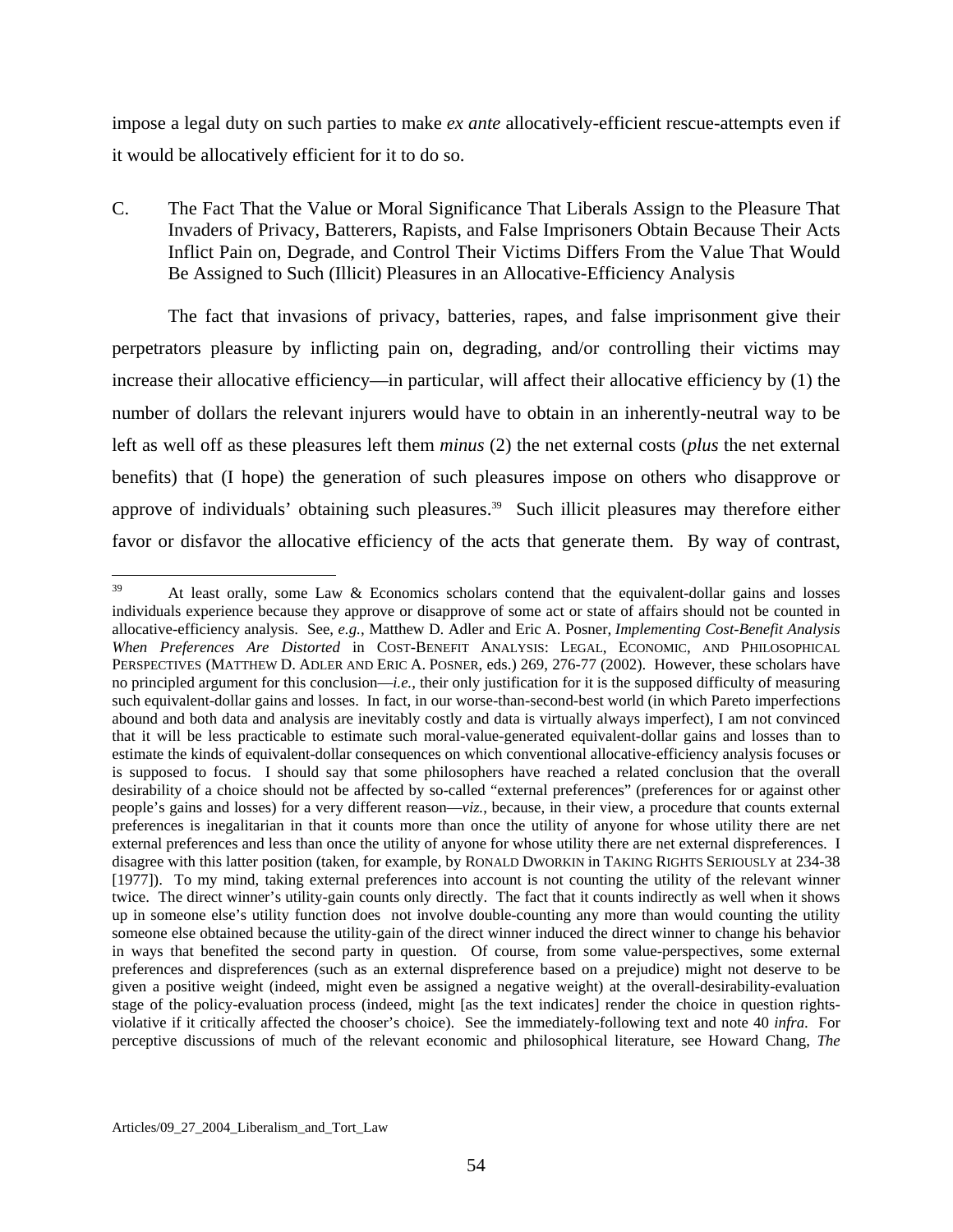such illicit pleasures will never favor the moral permissibility of the acts that yield them from a liberal perspective. Indeed, from a liberal perspective, the fact that the acts in question generate such illicit pleasures may render them morally impermissible—*i.e.*, may count against them more severely than the statement that they would be assigned a negative value would suggest. Indeed, I say "may" only because the fact that an act generates illicit satisfactions may render it morally impermissible only if those satisfactions critically affected its attractiveness to its perpetrator.[40](#page-55-0)

 Economists are wont to make two arguments against the conclusion that tort decisions that impose costs on actors whose choices give them illicit pleasures (in my terms but not theirs, that correctly enforce liberal norms in illicit-pleasure tort-cases) may be allocatively inefficient.<sup>41</sup>

<span id="page-55-1"></span>Economists are not inclined to make a third argument that favors their conclusion— $viz$ , the argument that such legal decisions encourage such rights-violations not only by increasing the "profitability" of rights-violating conduct to individuals whose preferences make such conduct allocatively efficient by reducing the "law-related

1

*Possibility of a Fair Paretian*, 110 YALE L.J. 251 (2000) and *A Liberal Theory of Social Welfare: Fairness, Utility, and the Pareto Principle*, 110 YALE L.J. 22 (2000).<br><sup>40</sup> In our society, people who consider themselves to be "liberal" in the sense in which I am using this term

<span id="page-55-0"></span>take at least three different positions on the moral significance of the fact that the perpetrator of an act had an illicit motive for committing it. First, some argue that an individual's motivation for committing an act is irrelevant to its permissibility. I think this position is clearly wrong. The liberal duty of appropriate, equal respect and concern seems to me to imply that the fact that an act manifested its perpetrator's disrespect and lack of concern for one or more others is highly relevant to its moral permissibility. Thus, the fact that an executive in a large company chose not to promote a Black employee because he was prejudiced against Blacks strikes me as highly relevant to whether his decision violates the rejected candidate's moral rights (say, in a case in which the Black candidate was equallyqualified but not more qualified than the successful non-Black candidate and could have made no justified moral objection if a random-choice procedure resulted in the white candidate's selection). (A related issue of contemporary interest is whether a crime is made worse if it is motivated by hate.) Second, some individuals who consider themselves to be liberal in my sense argue that the fact that an individual's commission of an act was motivated by its satisfying his illicit desires renders it morally impermissible only if he would not have found it attractive on balance (henceforth "profitable") but for its satisfying some of his illicit desires. Third, some liberals would argue that the basic liberal principle of appropriate, equal respect and concern implies that any act is rendered morally impermissible by its satisfying the actor's illicit desires  $(A)$  at all,  $(B)$  to a significant extent, or  $(C)$ sufficiently to make it "profitable" to him on that account alone even though this consequence was not necessary for its being "profitable" for him. (In the United States, Constitutional Law experts disagree about a related issue—viz., whether an analog of the second or an analog of some variant of the third position just described should be the test for whether the fact that some of those who made a State decision had an illicit motive for doing so renders it unconstitutional. The analog to the second position would be that the unconstitutional motivation [say] of some legislators render a statute they passed unconstitutional only if it was essential to the passage of the legislation in question. The analog to the third test would be that a statute is rendered unconstitutional by the illicit motivation of [some of] the legislators who supported it only if a significant number of the legislative supporters of the legislation were significantly unconstitutionally motivated to support it, only if a significant number though not necessarily a critical number of its supporters would have rejected it but for their unconstitutional motivations, or only if the relevant unconstitutional motivations were a sufficient condition for its passage. My own position on this moralrights issue [and on the Constitutional-law issue discussed in this parenthetical] is the second position delineated  $\overline{above.}$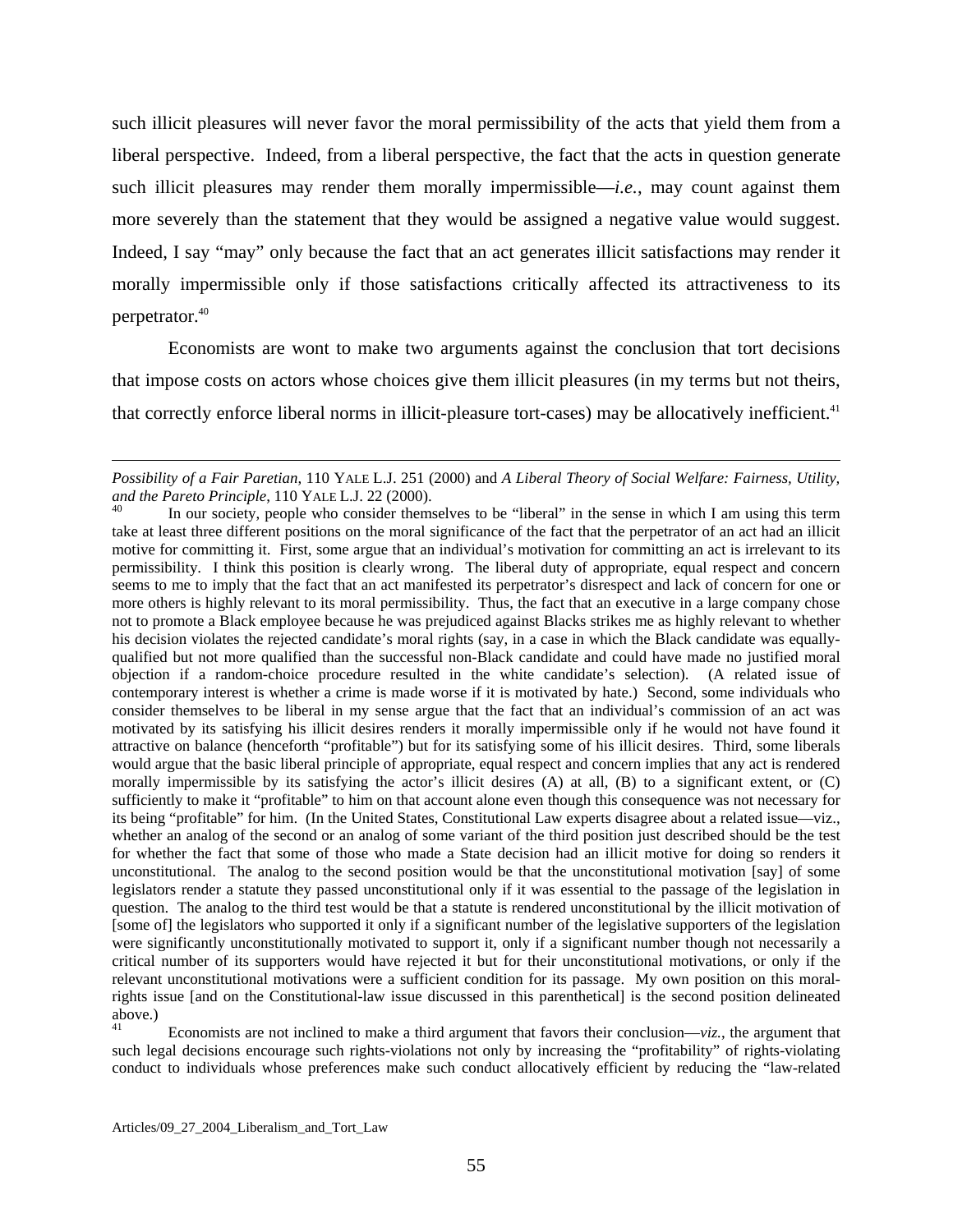First, they point out correctly that moral-rights-violating behavior that would be allocatively efficient if it affected no-one else's choices generate allocative costs by making it "profitable" for its perpetrator's potential victims to make allocatively-costly avoidance-moves. Although this consequence is obviously relevant to the actual allocative efficiency of the relevant moralrights-violating conduct and hence to the allocative inefficiency of decisions to make the relevant moral-rights violators civilly liable, there would be no reason to believe that it would always be critical even if this effect of such a decision were not at least somewhat offset by the tendency of decisions to impose civil liability on such violators to increase their incentive to escape detection and hence the allocative costs they generate when attempting to escape detection.

 Second, economists argue that decisions to hold moral-rights violators liable in these cases will tend to be allocatively efficient because they will induce the perpetrators to purchase as opposed to taking what they want—*i.e.*, because they will tend to induce the perpetrators to engage in voluntary market transactions. According to this argument, this tendency promotes allocative efficiency because it puts to a market test the perpetrator's claim that the equivalentdollar value to him of "what he took" is higher than the equivalent-dollar cost to his victim of "his taking what he took." Although there is something to this argument, for two reasons, it does not demonstrate the universal, greater allocative efficiency of market transactions or legal rules that encourage them. The first such reason is less interesting and may be less important: the argument ignores the allocative mechanical transaction cost of voluntary market transactions. Even if, allocative transaction costs aside, voluntary market transactions tend to be more allocatively efficient than involuntary transfers, at least in some identifiable sets of cases, the differences in question may be smaller than the allocative-transaction-cost savings the involuntary transfers permit.

 The second reason is more interesting and may be critical in those instances in which it is relevant: the allocative-efficiency argument for inducing individuals to purchase what they want in a voluntary market transaction rather than to take it ignores the fact that the acts of purchasing

<u>.</u>

cost" of engaging in it but also by encouraging people to develop such preferences in the first place (or, perhaps more accurately, by deterring them from combating the development of such preferences) not just by increasing the profitability of satisfying them but by "expressing" a tolerance for them. I suspect that economists' failure to make this argument (indeed, their general reluctance to admit the "expressive" function of law) reflects their tendency to assume that tastes or preferences are exogenous to the system.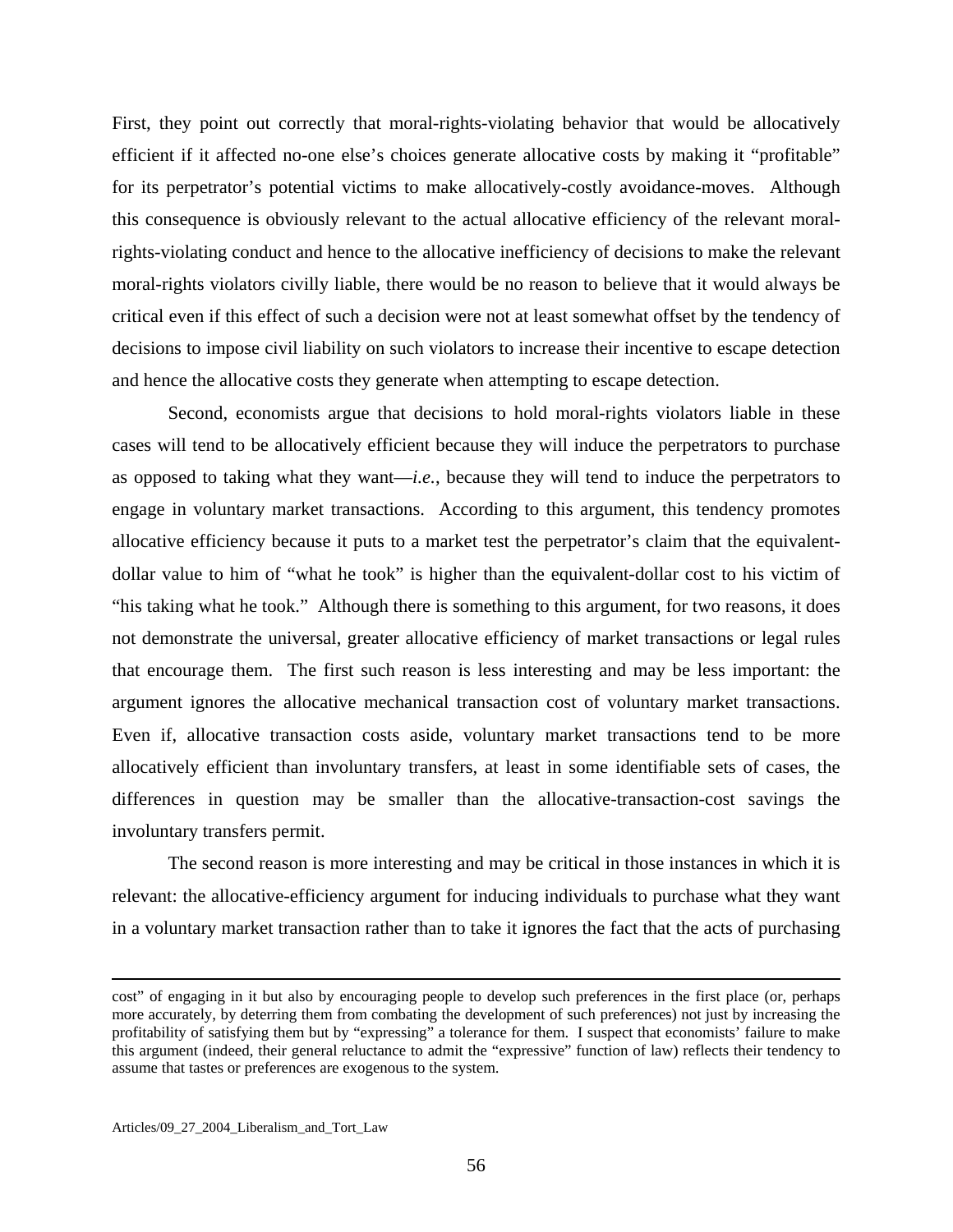and selling some "things" in a voluntary market transaction sometimes change what is "transferred" from both the original possessor's and the later possessor's points of view in ways that affect the equivalent-dollar value the later possessor obtains and the equivalent-dollar cost the original possessor incurs and derivatively affects the allocative efficiency of "the transfer" in question. Thus, one cannot buy friendship, and paid-for sex is not the same thing as rape or voluntary, unpaid-for sex from either participant's perspective. Because a rapist may place a higher equivalent-dollar value on rape than on purchased sex if he views the rape as more controlling of or more degrading to his victims and because a woman may find it more degrading or self-definitionally costly to sell sexual services than to be the (involuntary) victim of a rape, the fact that the highest price that a rapist would have been willing to pay his victim for her sexual services in a voluntary market transaction is lower than the lowest price his victim would have been willing to accept in a voluntary market transaction in exchange for her sexual services is perfectly compatible with the rape's having been allocatively efficient—*i.e.*, with the conclusion that the equivalent-dollar gain the rapist obtained from his act exceeds the equivalentdollar loss it imposed on his victim. If so, a legal rule that prevented rapes in the relevant set of circumstances would generate some allocative inefficiency. Indeed, the legal rule in question would even generate some allocative inefficiency if it induced a sale of the sexual service if the difference between the equivalent-dollar value and cost of the sold service were lower than its counterpart for the rape.

 In short, neither of the arguments that economists make against the conclusion that it will sometimes be allocatively inefficient to make privacy-invaders, batterers, rapists, or false imprisoners who take illicit pleasure from their acts civilly or criminally liable carries the day. Hence, in some privacy, battery, rape, and false imprisonment cases, it will be allocatively inefficient for tort law to effectuate liberal corrective-justice norms.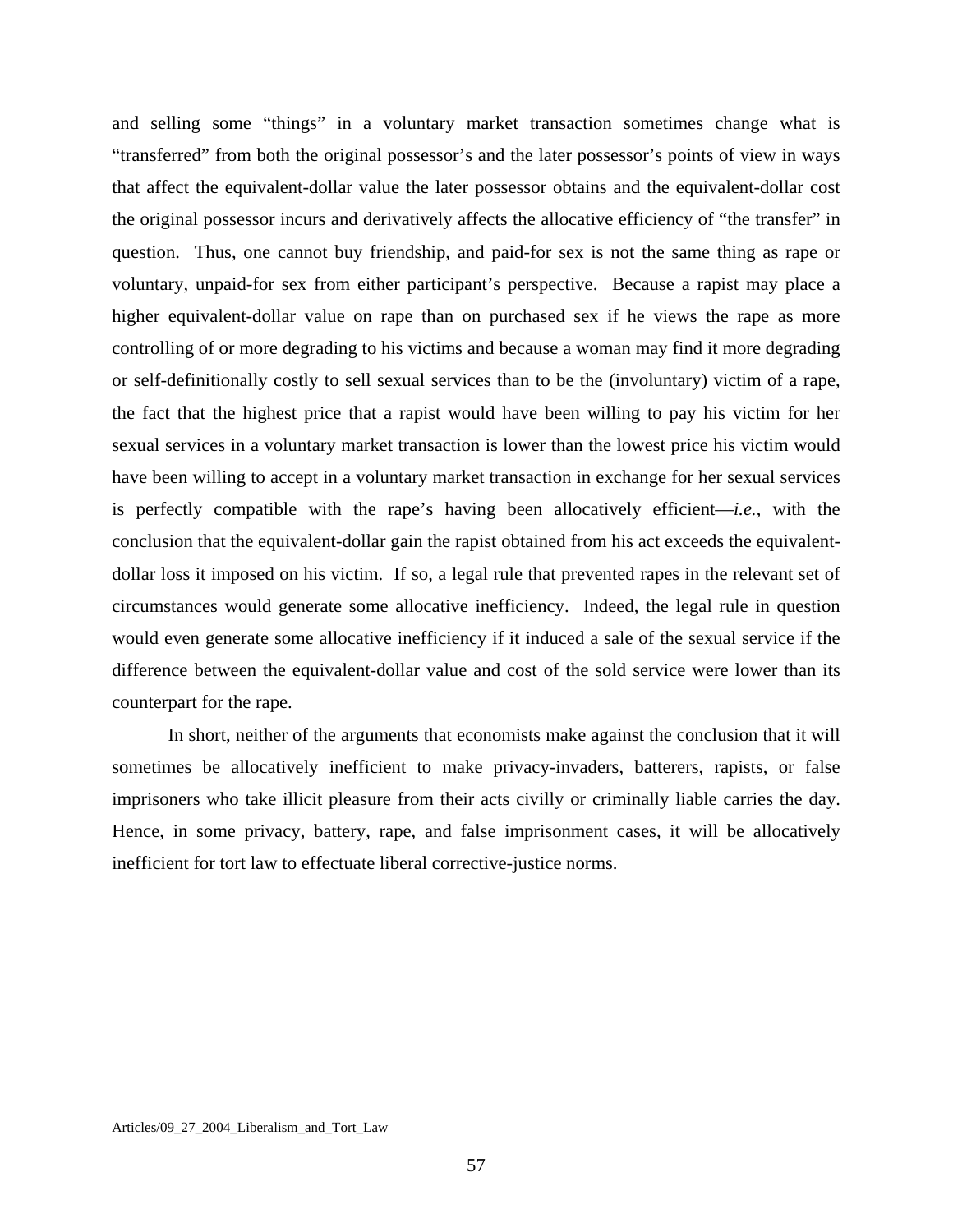D. The Fact That the Value or Moral Significance That Liberals Assign to the Loss That Victims of Privacy-Invasions, Batteries, Rapes, and False Imprisonments Sustain Differs From the Value That Would Be Assigned to Those Losses in an Allocative-Efficiency Analysis

 This point is exactly parallel to its predecessor. In this case, the critical point is that, even if the allocative-efficiency analysis takes account of the net equivalent-dollar loss the relevant injurious act imposes on non-traditional victims whose value-commitments (presumably) lead them to disvalue the traditional victims' suffering such losses as well as the number of dollars the traditional victims would have to lose in an inherently-neutral way to be left in a position that those victims would regard as equivalent to the position in which the injurious act would leave them, the effect of such losses on allocative efficiency (the negative equivalent-dollar effect of such losses) would not be the same as the liberal "cost" of such losses. As I have already indicated, at least in part, this difference reflects the fact that liberals are not bound by the evaluations that the actual victims and disapproving "observers" give to such losses, and in part it reflects the fact that liberals use a different "currency" to value such losses—value them not in terms of their direct and indirect equivalent-dollar effects but in terms of the disrespect they manifest for the victims in question and usually for all members of the society in question as well as of their direct and indirect effects on both the direct victims' and others' having and taking advantage of the opportunity to lead lives of moral integrity. I should add that this analysis will apply regardless of whether one is focusing on the consequences of the injurious act or the consequences of the State's finding that act wrongful and requiring its perpetrator to compensate its traditional victim(s).

Articles/09\_27\_2004\_Liberalism\_and\_Tort\_Law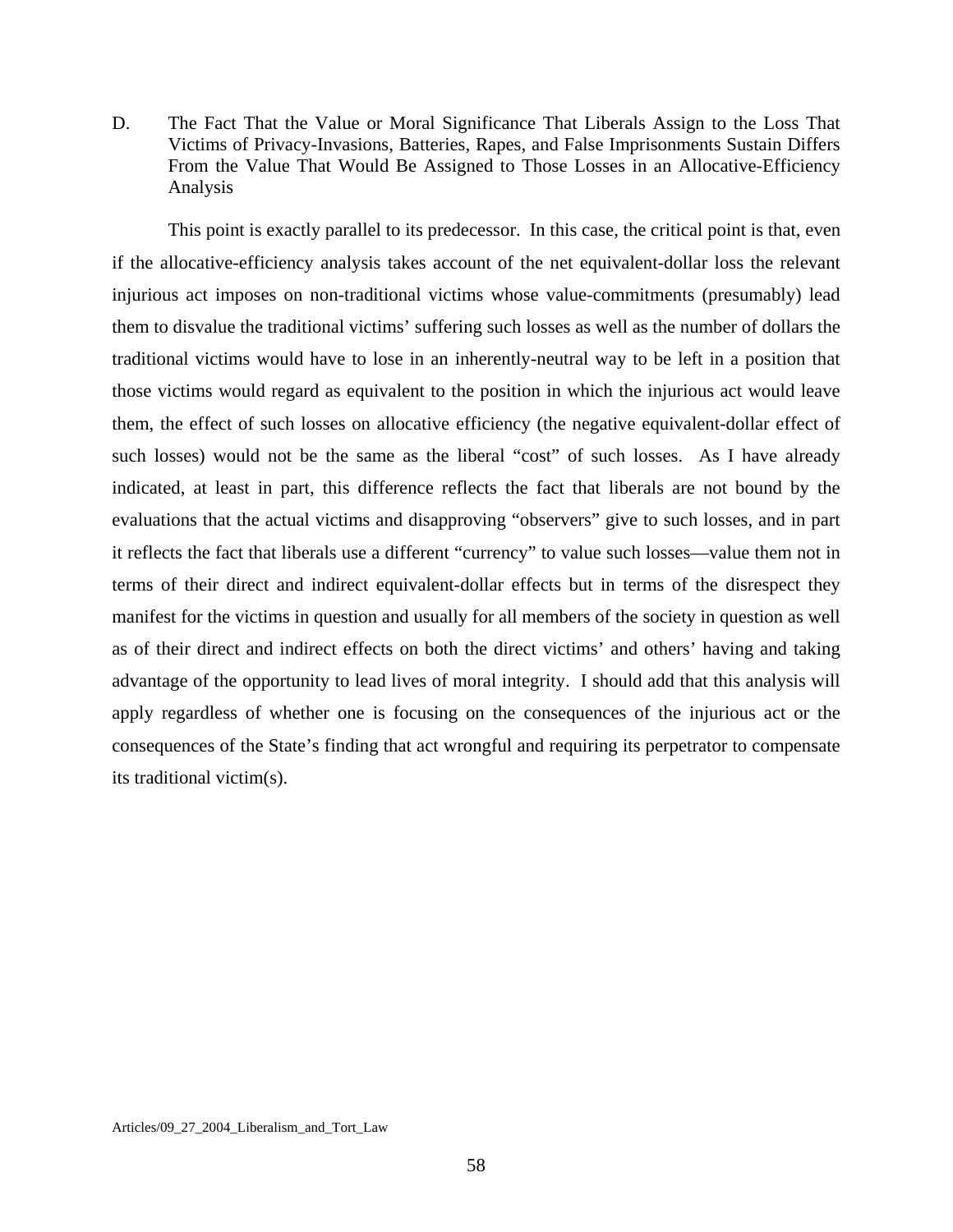E. The Reality That Some Accident-Participants Who Have Done Appropriate Research Into the Avoidance-Moves That Are Available to Them and the Net Effect of These Choices on Either Allocative Efficiency or the Opportunities That Their Society's Members and Participants Have to Lead Lives of Moral Integrity May Misestimate Those Options' Consequences in Ways That Lead Them to Reach the Mistaken but Self-Justifying Conclusion That They Are Morally Obligated to Make a Particular Avoidance-Move That Is Available to Them (That Lead Them to Reach the Otherwise-Mistaken Conclusion That, in Effect, They Are Morally Obligated to Execute the Move in Question)

 The fourth "reason" why the common law of torts of a liberal, rights-based State of perfect moral integrity would not maximize allocative efficiency is rather complicated. This argument proceeds in three stages. The first establishes that even tort cogenerators who have fulfilled their duty to do research into the identity and relevant consequences of their various available avoidance-options will sometimes misestimate the consequences of making one or more of the avoidance-moves they currently believe they could make in ways that lead them to make the self-justifying mistake of concluding that they are morally obligated to make the move(s) in question. This mistake is self-justifying because, once the chooser has concluded mistakenly that he was morally obligated to make a particular avoidance-move that was available to him, this mistaken conclusion renders his rejection of the move in question wrongful. Admittedly, the avoidance-move the mistaken injurer failed to make would not have been allocatively efficient (in cases in which the relevant possible loss was a mere-utility loss) or would not have increased the on-balance opportunity of relevant individuals to lead lives of moral integrity (in cases in which the relevant possible loss was a loss that could have reduced such opportunities). However, that fact is consistent with the relevant choice's inflicting a mereutility loss on some individuals or depriving some individuals of the opportunity to lead a life of moral integrity—*i.e.*, with the relevant choice's having wrongfully inflicted a recoverable loss on some moral-rights holders. (This conclusion has no counterpart in the situation in which the injurer believed *ex ante* that he had an avoidance-move option [that he was obligated to make use of] that he did not in fact have since, in such a situation, his wrongful rejection of this nonexistent option could not harm anyone.) Unless the fact that the wrongful rejection of the avoidance-move in question did not generate a net loss of the relevant kind (conferred net benefits of the relevant kind on others [including possibly the injurer]) that were at least as big as the loss it imposed on its victims for some reason extinguishes the victim's rights, the victim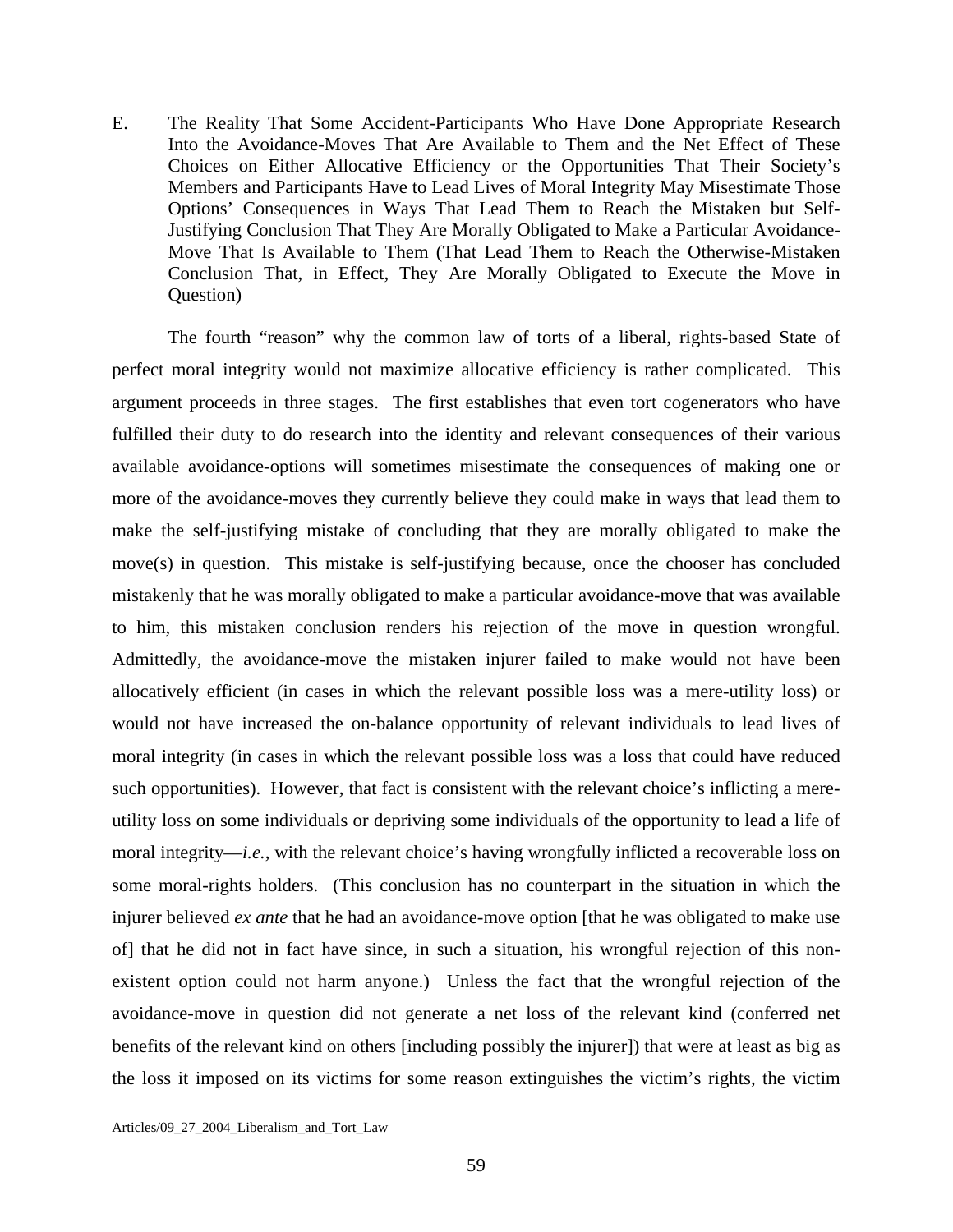would be entitled to recover the loss he suffered because his mistaken injurer wrongfully rejected an avoidance-move that was available to him. I can think of no such reason, though the tort-law rule that victims who have suffered a mere pecuniary loss are not entitled to recovery gives me some pause on this account (since the distinguishing feature of at least some pecuniary-loss cases [*e.g.*, cases in which the plaintiff is a restaurant-owner whose place of business is located next to a formerly-pleasant river rendered foul by culpably-caused pollution] is that, from an allocativeefficiency perspective, most of the victim's losses are "offset" by gains to his rivals [other restaurant-owners who make sales to the customers who no longer frequent the riverside establishment]).

 The second stage of the relevant argument focuses on the allocative inefficiency of the avoidance-move the potential injurer mistakenly but self-justifyingly believes he was morally obligated to make. When the loss the potential injurer believed he might generate was a mereutility loss and he should have expected *ex ante* that his act or activity would impose net equivalent-dollar accident-or-pollution losses on others if he did not avoid, his obligation was to make allocatively-efficient avoidance-decisions, and the move he mistakenly concluded he was obligated to make must have been allocatively inefficient. When the loss the potential injurer believed he might generate was an on-balance reduction in the opportunity that relevant individuals had to lead a life of moral integrity, the move he mistakenly but self-justifyingly believed he was morally obligated to make may or may not have been allocatively inefficient, but clearly some of the moves in question will have been allocatively inefficient.

 The third stage of the relevant argument explains why it will be allocatively inefficient for the courts to enforce the rights of such victims. The best explanation I can provide is that doing so will be allocative-transaction-costly, will tend to decrease the allocative efficiency of potential-victim avoidance-decisions, and will have an ambiguous effect on the allocative efficiency of potential-injurer avoidance-decisions. Decisions to enforce victims' rights in these cases will probably increase transaction costs by leading victims to bring suits they would not otherwise have brought and by causing the court in question and future courts to investigate the relevant mistake-issue in any such cases that are brought (even though such decisions may also tend to reduce the allocative transaction costs and public-finance-connected non-transaction-cost allocative costs generated by loss-related government-transfer claims that would be prevented by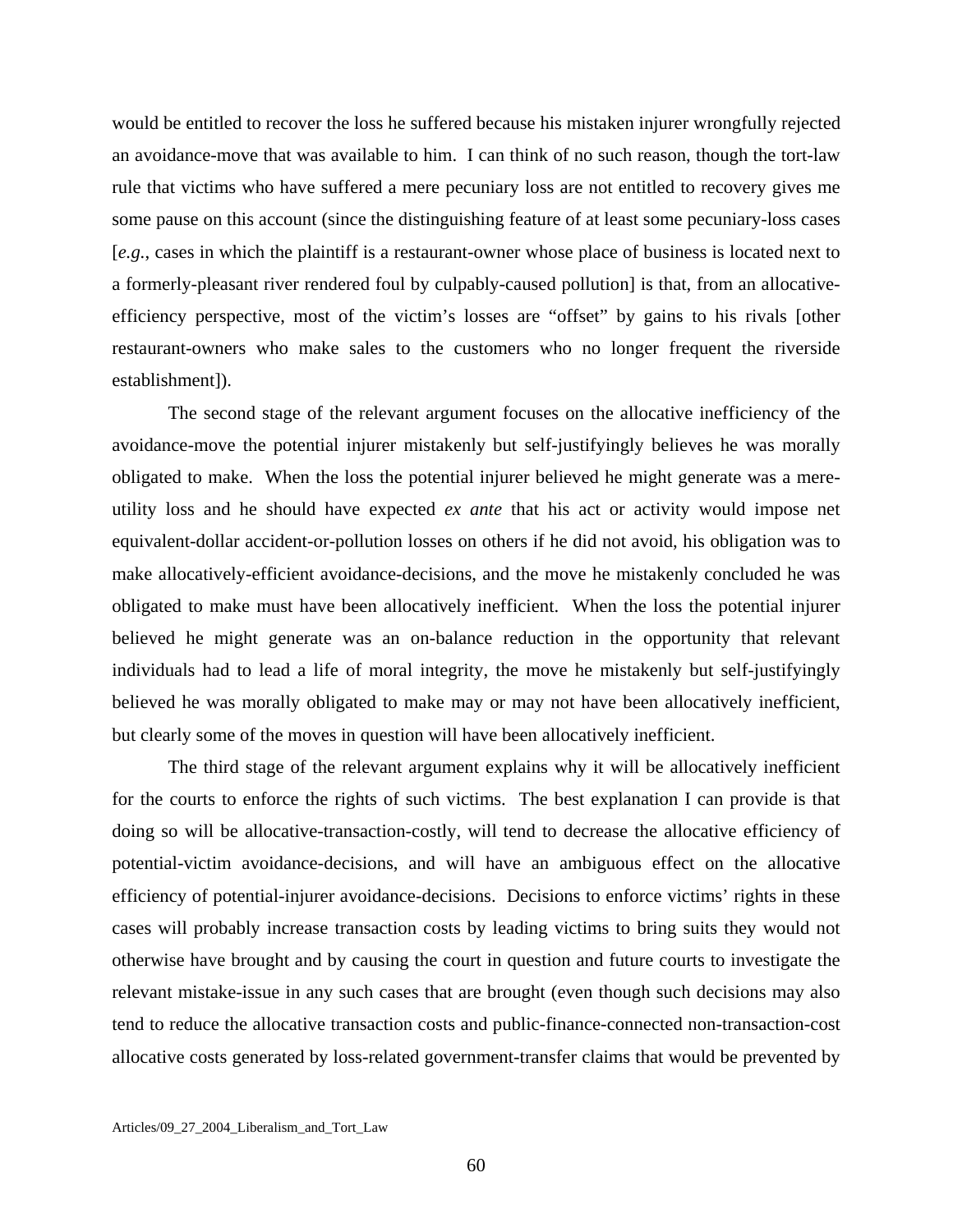tort awards). Moreover, even in our highly-Pareto-imperfect world, a decision to enforce the victim's rights will tend to decrease the allocative efficiency of potential-victim avoidancedecisions by reducing the incentive of victims to make presumptively-allocative-efficient avoidance-decisions whose rejection will not be deemed contributorily negligent either because the move in question is a type of move whose rejection is never assessed for contributory negligence (or negligence) or because impacted information will cause the trier of fact to make a false-negative error on the contributory-negligence issue. Admittedly, such decisions will have an ambiguous effect on the misallocation that potential injurers generate when making avoidance-decisions. In the one direction, to the extent that such a decision will induce potential injurers who mistakenly believed that some avoidance-move available to them was allocatively efficient to make the move in question, it will tend to decrease allocative efficiency on that account. In the other direction, to the extent that such a decision will induce potential injurers to make avoidance-moves they correctly perceived to be *ex ante* allocatively efficient by establishing that they will be liable for the losses their rejection of these moves generate even if their perception turns out to have been wrong, it will tend to increase allocative-efficiency on this account (particularly in our highly-Pareto-imperfect world in which the relevant imperfections already deflate potential-injurer avoidance-incentives on balance<sup>42</sup>). If, as I suspect, these two effects on the allocative efficiency of potential-injurer avoidance-decisions are pretty much a wash, decisions by courts to enforce the rights of victims in these mistake cases will be allocatively inefficient on balance.

F. The Reality That Some Accident-Participants Who Have Correctly Identified the Avoidance-Moves Available to Them and Correctly Estimated Their Net Effect on the Extent to Which the Relevant Society's Members Take Their Lives Morally Seriously or on Allocative Efficiency May Still Incorrectly Conclude That They Are Morally Obligated to Make a Particular Avoidance-Move Because They Have Made One or More Mathematical Errors

This argument is perfectly analogous to the argument of the preceding subsection.

<span id="page-61-0"></span> $42^{\circ}$ 42 For an explanation, see Richard S. Markovits*, The Allocative Efficiency of Shifting From a "Negligence" System to a "Strict-Liability" Regime in Our Highly-Pareto-Imperfect Economy: A Partial and Preliminary Third-Best-Allocative-Efficiency Analysis*, 73 CHI.-KENT L. REV. 20, 38-95 (1998).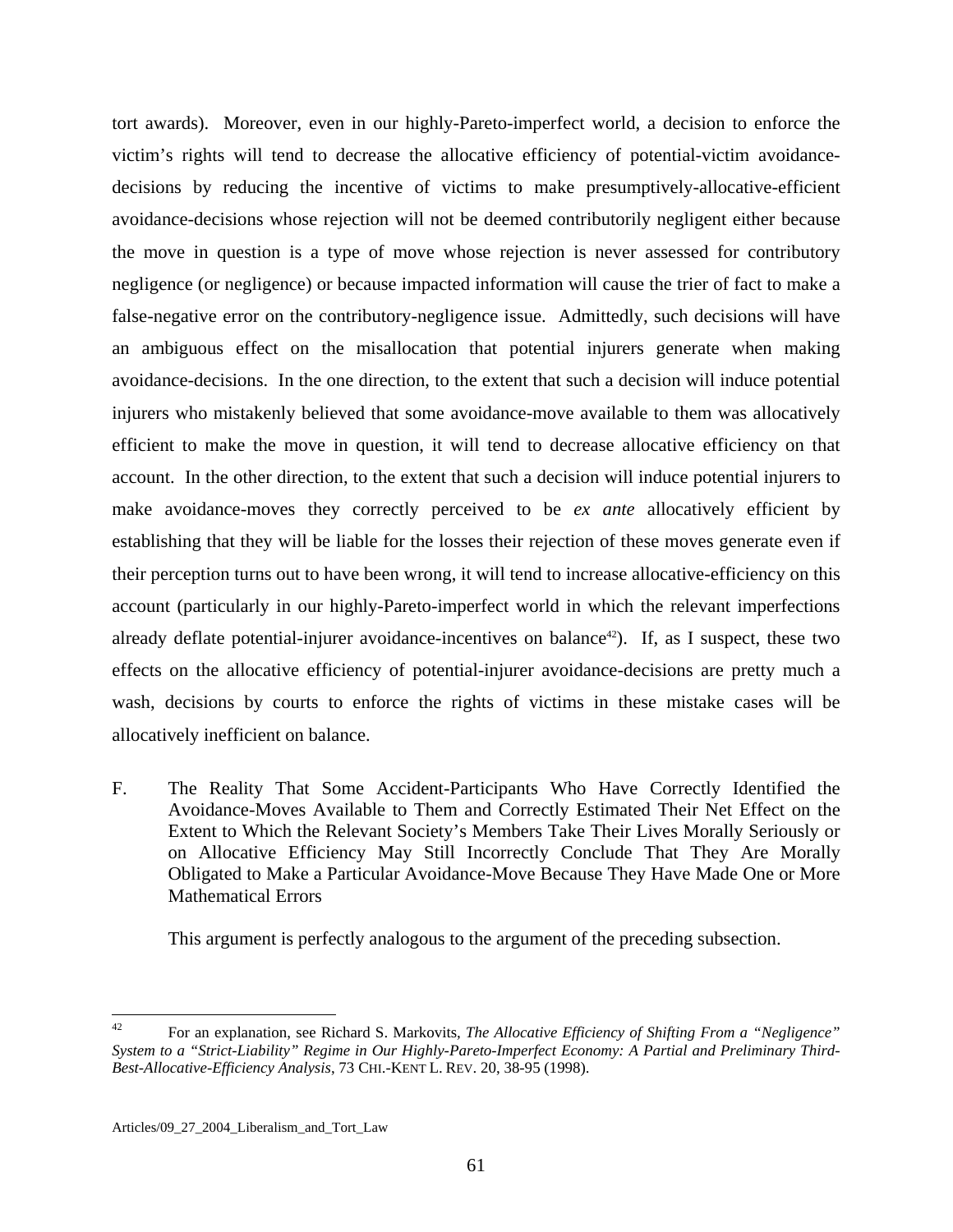G. The Possibility That Adjudicators in a Liberal, Rights-Based State That Fulfills All Its Moral Obligations at the Time of Decision May Have Made Internally-Incorrect, Allocatively-Inefficient Decisions in the Past That Have Legitimate, Critical Precedential Weight

 Even if one assumes (contrary to fact) that, in cases of first impression, the internallycorrect answer to all accident-law issues would be allocatively efficient, the internally-correct answer to some of those legal issues in later cases may be allocatively inefficient if those issues were internally-incorrectly resolved in an allocatively-inefficient way in earlier cases and decisions to correct the earlier errors would wrong parties who reasonably relied on the precedents in question. This conclusion reflects the fact that the moral significance that liberalism attributes to such precedents may be different from the impact of their existence on the allocative efficiency of following them.<sup>[43](#page-62-0)</sup>

H. The Possibility That Pareto Imperfections May Create Situations in Which the Compensatory Damages That Corrective-Justice Requires Will Not Induce the Relevant Actors to Make Allocatively-Efficient Avoidance-Moves

As I have explained elsewhere in great detail,<sup>[44](#page-62-1)</sup>

- (1) imperfections in seller and buyer competition, externalities that will not be internalized by the tort-law decision in question, taxes on the margin of income, actor non-sovereignty and non-maximization, and buyer surplus can all distort the private profitability of avoidance-moves both individually and collectively,
- (2) potential-avoider non-sovereignty and non-maximization can both individually and collectively cause potential avoiders to make unprofitable decisions to reject profitable avoidance-moves or to make unprofitable avoidance-moves, and as a result
- (3) potential avoiders may not make allocatively-efficient avoidance-decisions even if the law will make them compensate their conventional tort-loss co-generators for the losses their allocatively-inefficient avoidance-move rejections impose on them—*i.e.*, there is no reason to believe that the net distortion in the private profitability of avoidance that Pareto imperfections would generate and the errors

<span id="page-62-0"></span> $43$ 43 For a detailed analysis of the factors that affect the appropriate weight for a liberal, rights-based society to give to precedent if it adopts a system in which previous legal decisions may affect the legal rights of parties to legal disputes, see Markovits, *op. cit. supra* note 33 at 72-74.

<span id="page-62-1"></span>See Markovits, *op. cit. supra* note 42 at 46-50 and 74-48 (1998) and Richard S. Markovits, *Monopoly and the Allocative Inefficiency of First-Best-Economically-Efficient Tort-law: The Whys and Some Therefores*, 46 CASE W. RES. L. REV. 313 (1996).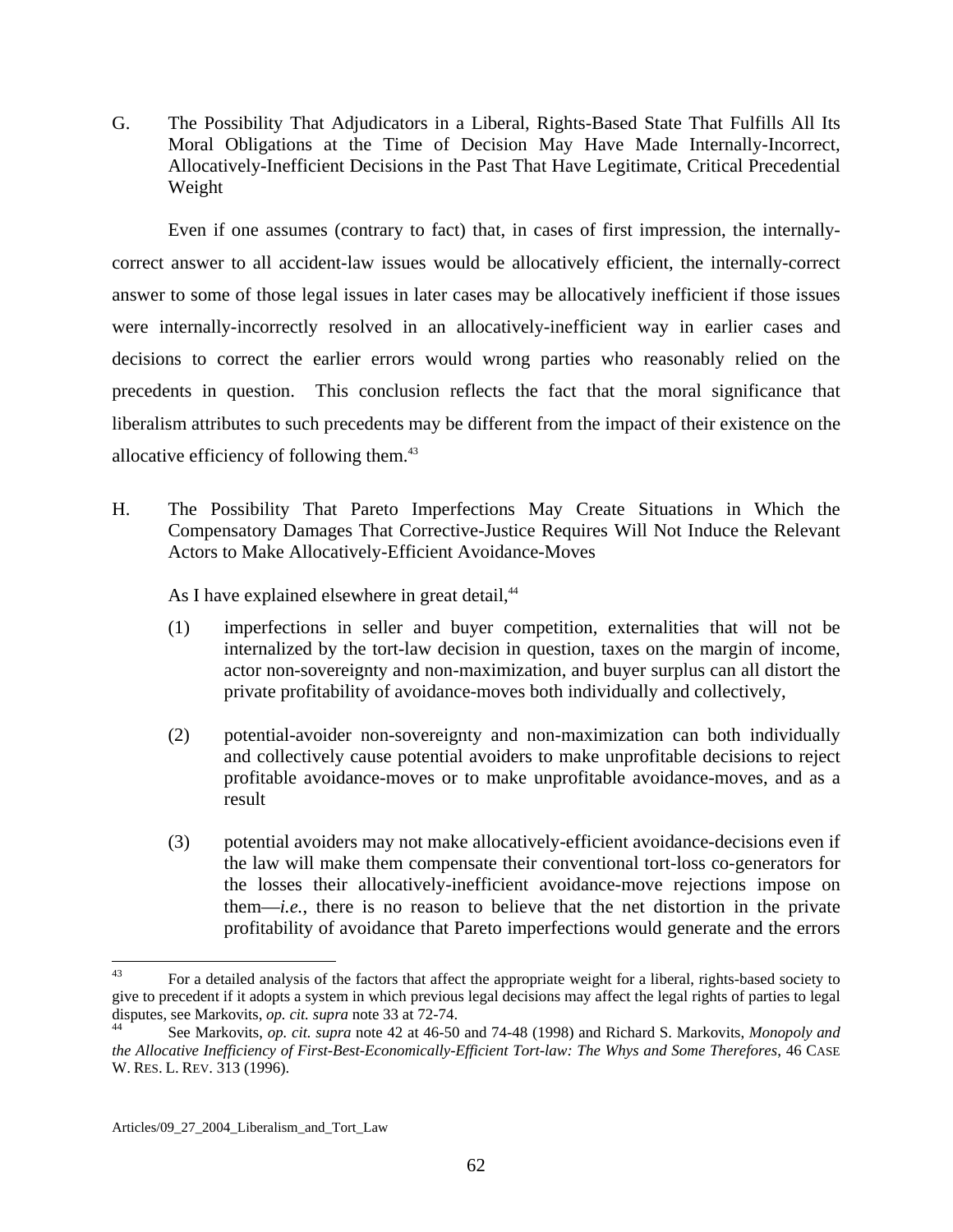that potential avoiders would commit when making their avoidance-decisions would in the relevant sense cancel each other out.

Since adjudicators in common-law tort cases in liberal, rights-based societies are obligated to set damages at a level equal to the loss the victims suffered,<sup>45</sup> it would be internally incorrect for them to adjust their damage-award in a given case to the level that would be required to induce (say) the injurer to make allocatively-efficient avoidance-decisions. Indeed, even if the damageawards required by liberal corrective justice include compensation for the transaction costs an entitled victim reasonably incurred to pursue his claim and even if potential victims of a culpable non-avoider are entitled to receive compensation for the risk costs their injurer's non-avoidance imposed on them, the internally-correct damage-award in a common-law tort case in a liberal, rights-based society may be allocatively inefficient.

 The following two numerical examples illustrate this possibility. The first illustrates the problems that Pareto imperfections beyond the control of the tort-case adjudicator can cause by distorting the profitability of avoidance even if the relevant potential avoider is a sovereign maximizer. Assume the following facts:

- (1) the private cost of the rejected allocatively-efficient avoidance move to the injurer was \$105;
- (2) those private costs were undistorted—*i.e.*, the allocative cost of the relevant avoidance-move was also \$105;
- (3) both the potential victims and the potential injurer are indifferent to risk;
- (4) the rejected allocatively-efficient avoidance-move would have reduced from 20% to 10% the probability of the victim's suffering a \$1,000 loss—*i.e.*, would have reduced the potential victim's weighted-average-expected loss by \$100;
- (5) the victim would not have had to incur any private transaction costs to collect his claim if his injurer would be found liable, and the processing of any loss-related legal claims (and insurance and government-transfer claims) would generate no allocative transaction costs;

<span id="page-63-0"></span> $45$ 45 I ignore punitive damages, whose award in any event would not be guided by the goal of maximizing allocative efficiency. I should add that I suspect that the award of punitive damages may be illegitimate in commonlaw tort cases in a liberal, rights-based society—at least to the extent that such damages do not constitute compensation for the extra harm the victim suffered because of the particularly-insulting character of the choice that made the injurer liable. This conclusion is compatible with the legitimacy of a liberal State's imposing civil fines or criminal penalties on injurers whose conduct might currently cause them to have to pay punitive damages.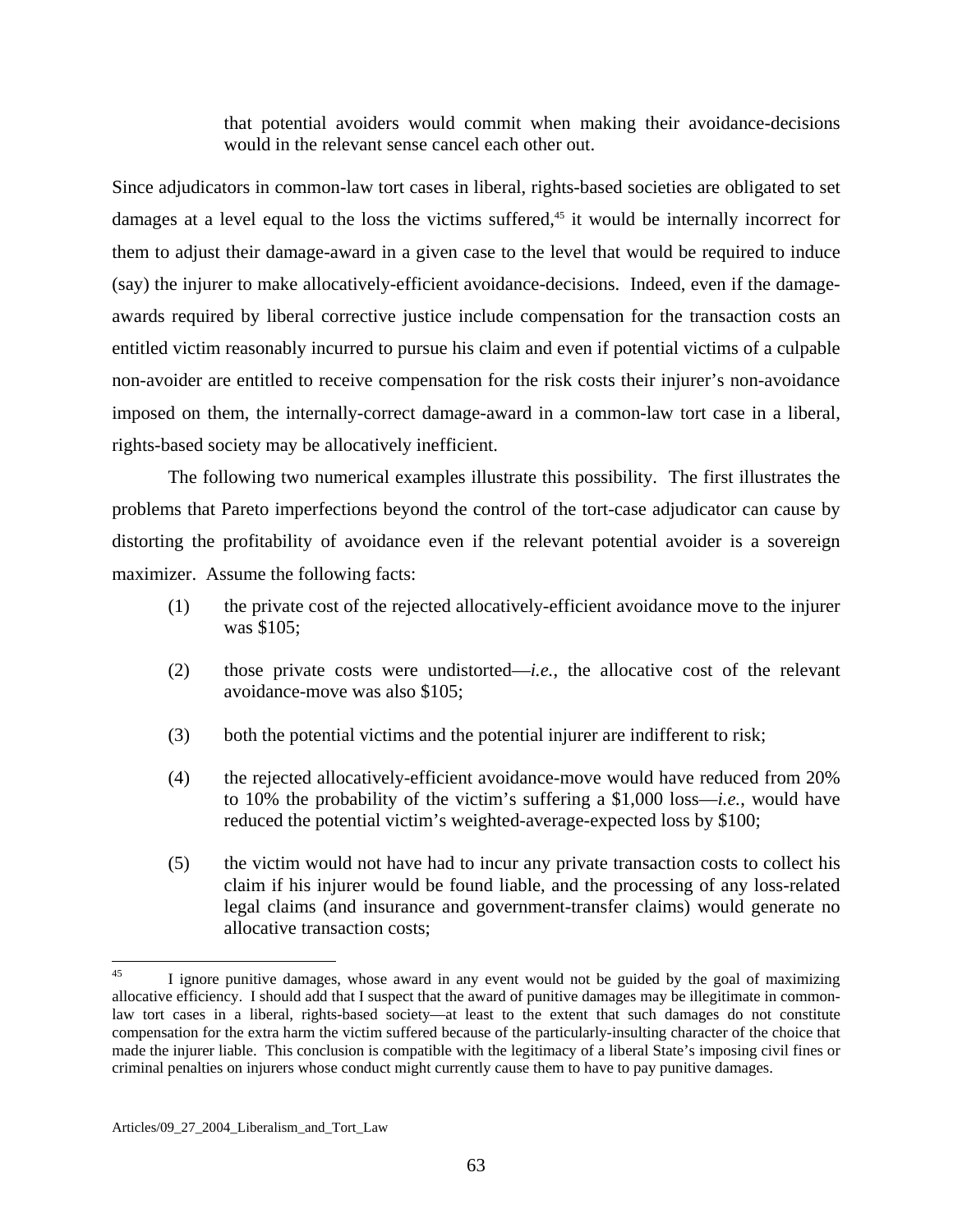- (6) the \$1,000 loss the injurer's avoidance-move might have prevented would have consisted solely of lost wages that the avoidance would have prevented by preventing the temporary disablement of the victim in question;
- (7) because the potential victim's labor increased the unit output of an imperfect competitor who did not engage in price discrimination and whose valuation of the victim's labor-product was not distorted by any other Pareto imperfection, the allocative benefits that the avoidance would have generated if it prevented the potential victim's disablement (the allocative value of his output if [as I will assume] he was indifferent between working in an uninjured state and consuming leisure while temporarily disabled) would have been \$1200;<sup>46</sup> and
- (8) the potential avoiders (injurers) whose avoidance-choices will be affected by the legal ruling in question will be large, sophisticated companies that either will know or should know that the allocative value of their potential victims' labor will be higher than the victims' wages—more particularly, that the allocative benefits of avoidance will be  $$120=(10\% \text{ of } $1200)$  rather than  $$100=(10\% \text{ of } $1200)$ \$1,000)—and that the avoidance-move in question will therefore be allocatively efficient.

 Now assume that the adjudicator knows all these facts, concludes on this basis that the injurer's avoidance-move rejection was wrongful, and therefore holds the injurer liable. In this type of case, corrective justice would require that the injurer fully compensate the victim for his loss—*i.e.*, pay the victim \$1,000. But if the injurer did not have to incur any private transaction costs to settle or litigate the victim's claim or to pay these damages (and possibly even if he did), the prospect of these damages' being awarded would not induce him or his future counterparts to make the allocatively-efficient avoidance-move in question since the private cost to him (and them) of rejecting that move (the weighted-average-expected amount of damages the rejection would cause him to pay—10% of \$1,000=\$100) would be lower than the private cost to him of making the move (\$105).

 The second example illustrates the relevance of the potential avoider's non-sovereignty and non-maximization in an otherwise-Pareto-perfect world. This example maintains all the assumptions of its predecessor except that it assumes that the private benefits of avoidance were

<span id="page-64-0"></span> $46\,$ 46 Roughly speaking, *ceteris paribus*, the allocative value of the unit output produced by a laborer who works for a non-discriminating imperfect competitor will be higher than the value of his output to his employer (and hence the wage the worker receives) because the allocative value of his output equals the price for which it will be sold while its value to his employer depends on the lower marginal revenue its sale yields him.

Articles/09\_27\_2004\_Liberalism\_and\_Tort\_Law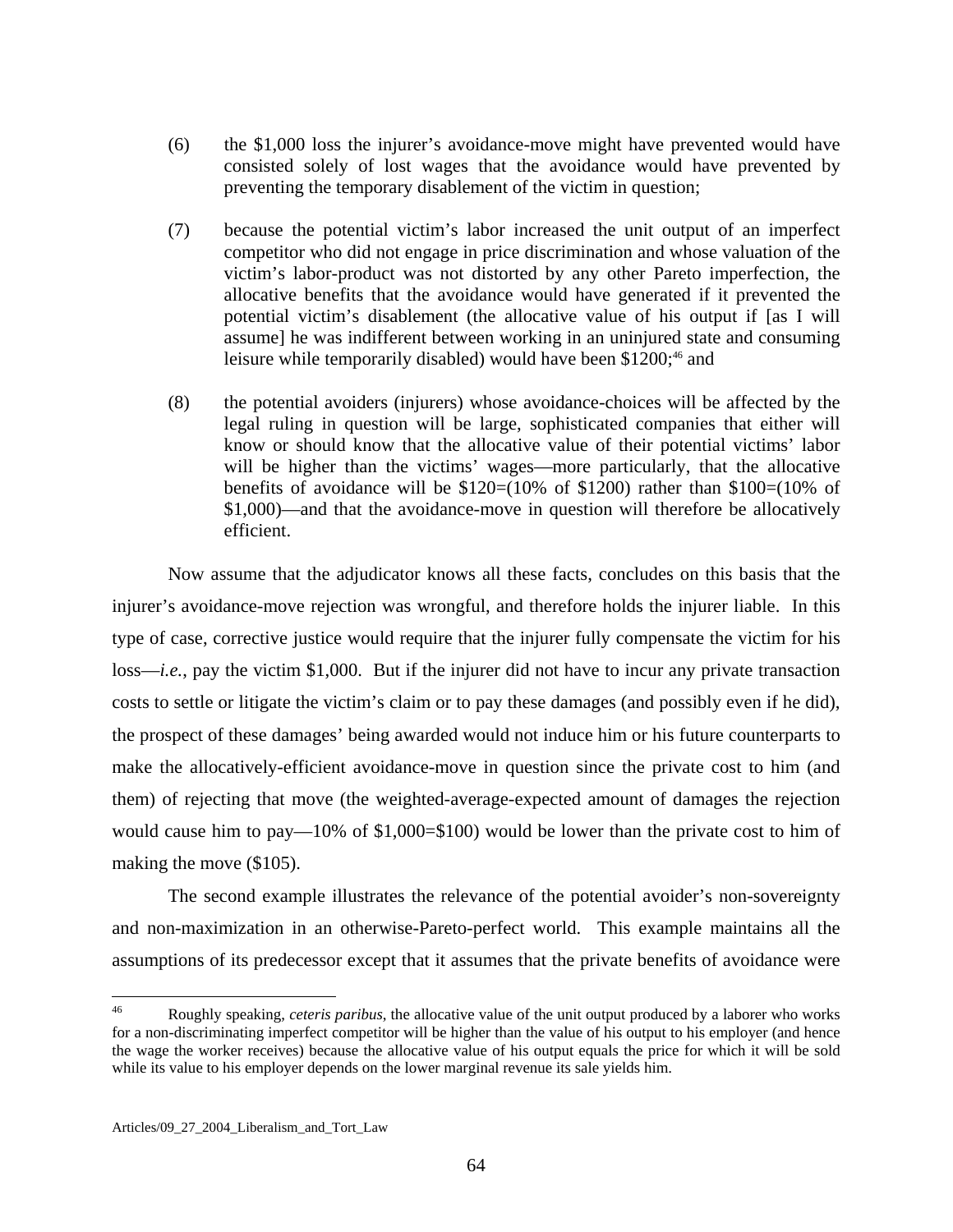not distorted and that the private cost of avoidance was \$95. In this case, the avoidance-move would have increased allocative efficiency by \$5, the potential injurer in question would be culpable and therefore be found liable for rejecting it, and the avoidance-move in question would therefore be profitable for him to make. But now assume that—despite that fact—the relevant potential injurer would not make the move in question because he would underestimate the relevant private and allocative benefits, overestimate the relevant private and allocative costs, or simply not pay attention. In such a situation, allocative efficiency might be increased by a rule that awarded victims *supra*-compensatory damages—*i.e.*, the allocative-efficiency gains such a rule would generate by inducing potential injurers to avoid by causing them to pay more attention, to make more accurate estimates of the relevant costs and benefits, or to do their maths correctly might exceed the allocative-efficiency losses the rule might generate by inducing victims to reduce allocative efficiency by putting themselves in harm's way by making allocatively-inefficient choices that will not in practice be found contributorily negligent and by inducing potential injurers who fear that they may be incorrectly found to have been negligent to overavoid from the perspective of allocative efficiency. However, even if this is the case, it would be internally-incorrect for adjudicators in common-law tort cases in a liberal, rights-based State to award entitled tort-victims *supra*-compensatory damages.

I. The Possibility That No Damage Award a Court Could Make Would Minimize the Amount of Misallocation Caused by the Type of Contingency With Which a Given Tort Case Was Concerned

 So far I have assumed that, if the liberal conception of corrective justice required a common-law court in a liberal, rights-based society to award the plaintiff in a common-law tort suit the damages that would minimize tort-contingency-related misallocation, a perfectlyinformed trier-of-fact and court would be able to do so. This section points out that, in many situations, even if the court makes the damage-award that is the most-allocatively-efficient award it could make, its decision would not constitute the most-allocatively-efficient response the State could make to the relevant tort contingency for reasons unrelated to the allocative-transactioncostliness of adjudicative proceedings.

The problem is that

Articles/09\_27\_2004\_Liberalism\_and\_Tort\_Law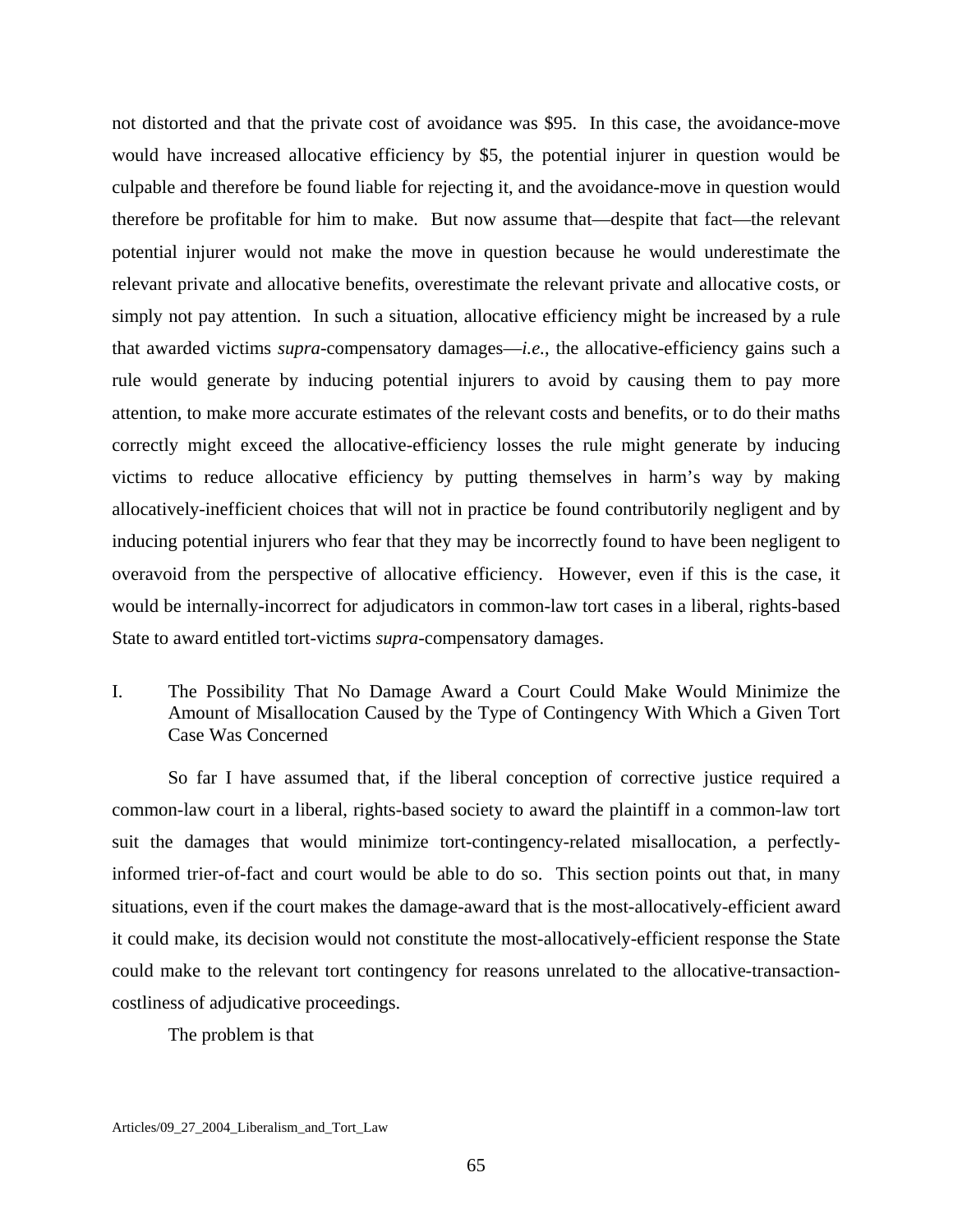- (1) in general, in order for a public decisionmaker to be able to induce X types of decisions to be made allocatively efficiently, he must have X policy-instruments at his disposal and
- (2) when the allocatively-efficient response for private actors to make to a tort contingency includes fixed-cost as well as variable-cost decisions, common-law courts will not have enough policy-instruments to induce all the relevant types of decisions to be made in an allocatively-efficient way.

For example, when the allocatively-efficient response to a possible-rescue contingency involves the execution of allocatively-efficient rescue-operation investments as well as the execution of rescue-attempts that are allocatively efficient, given the investments that have been made, the most-allocatively-efficient award that courts could offer a successful rescuer might not minimize the total allocative cost the relevant contingency generates because the award that would eliminate rescue-attempt, rescue-attempt-offer acceptance/rejection, and potential-rescueeavoidance misallocation might cause rescue-operation-investment misallocation and *vice versa i.e.*, because the most-allocatively-efficient response to the relevant contingency would require an appropriate set of investment-subsidies to be combined with an appropriate set of damageawards[.47`](#page-66-0)

 I should not close this section without admitting that this possibility may not belong in Part 2's list since it does not suggest a reason why a common law court should not make the most-allocatively-efficient decisions it could make—*i.e.*, because it indicates only that in some circumstances that decision will not be so allocatively efficient as a more complicated policypackage to which it might belong.

\* \* \*

 I have placed asterisks at the end of the preceding paragraph because the next three reasons why the common law of torts of a liberal, rights-based society may not be allocatively efficient are connected to what I will refer to as our society's binary conception of correctivejustice rights. According to this "binary" conception of corrective-justice rights, in order to demonstrate that he has a corrective-justice right to compensation from someone he alleges has

<span id="page-66-0"></span><sup>47</sup> 47 For a detailed theoretical analysis of this kind of possibility, see Richard S. Markovits, Marine-Salvage Law and Marine-Peril-Related Policy: A Second-best and Third-Best Economic-Efficiency Analysis of the Problem, the Law, and the Classic Landes and Posner Study (unpublished article manuscript under submission, 2005).

Articles/09\_27\_2004\_Liberalism\_and\_Tort\_Law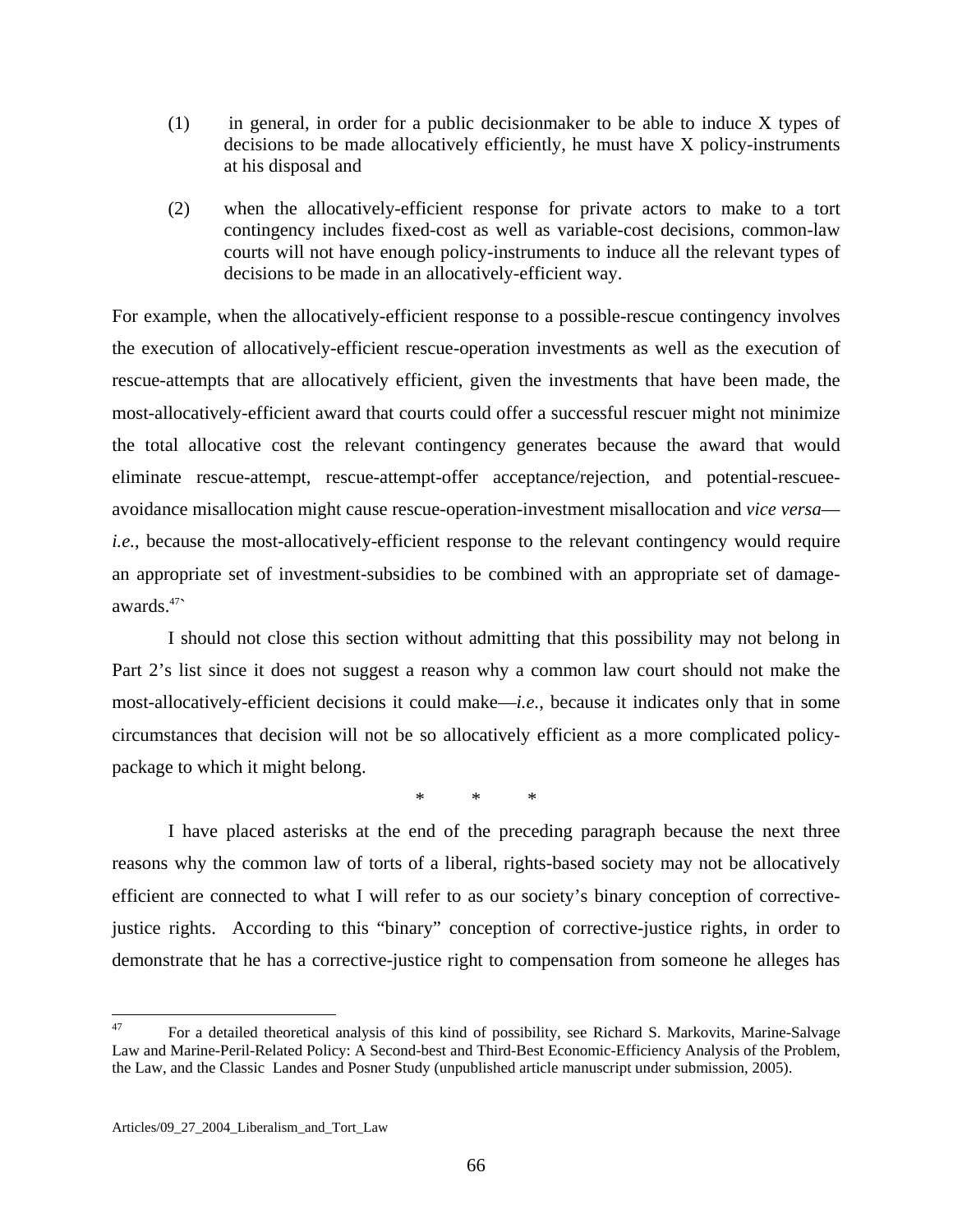wrongfully and tortiously harmed him, a victim must establish that more probably than not the defendant made a wrongful choice that violated his duty to the victim and that was a but-for cause of the victim's loss.<sup>48</sup> This conception of corrective-justice rights is "binary" because, under it, a "defendant" who may have been a wrongful but-for cause of a loss is liable for the full loss if it is found that, more probably than not, he made a wrongful choice that was a but-for cause of the loss' occurrence (regardless of the fact that the probability that he made a wrongful choice that was a but-for cause of the loss was under 100%) and is liable for none of the loss if the probability of his having been a wrongful but-for cause of the loss was not higher than 50% (despite the fact that the probability that he had made a wrongful choice that was a but-for cause of the loss was higher than 0%).

 This conception of corrective-justice-right claims has two critical elements. The first is the "but-for cause" element of moral causation, which I perceive to be an ineliminable feature of any conception of corrective-justice-right claims—*i.e.*, not to be particularly connected to either liberalism or the binary conception of corrective justice. The second element of the binary conception of corrective-justice-right claims is its more-probable-than not element, which is its defining component and determines the loss-division it sanctions in all cases in which the loss has not been but-for caused more probably than not by the wrongful conduct of both the putative injurer and the victim. Although I do not find this defining feature of the *binary* conception of corrective justice inconsistent with liberal principles of justice, I also do not think that it is entailed by liberalism. Loss-division protocols under which the division of the loss varies more continuously with probabilities of wrongful but-for causation would seem to me to be equally compatible with liberal concerns that possible wrongful injurers be treated in a way that encourages them to consider themselves to be the authors of their own lives and that possiblywronged victims be treated with the respect that is their due.

<span id="page-67-0"></span><sup>48</sup> I realize that the common law of the United States may not have adopted this rule of liability even in negligence cases—in particular, may require that the victim show only that (1) more probably than not, the defendant caused the loss. To see why this requirement differs from the corrective-justice requirement I have articulated, assume that (1) the probability that the defendant behaved wrongfully is 70% and (2) the probability that the defendant's wrongful conduct would have caused the loss had eh engaged in it is 50%. On these fact, the defendant would be liable under American law as described even though the probability that he wrongfully caused the loss— $(70\%)$  $(60\%)=42\%$ —was not higher than 50% (was not sufficiently high for the plaintiff to have established his corrective-justice claim against the defendant).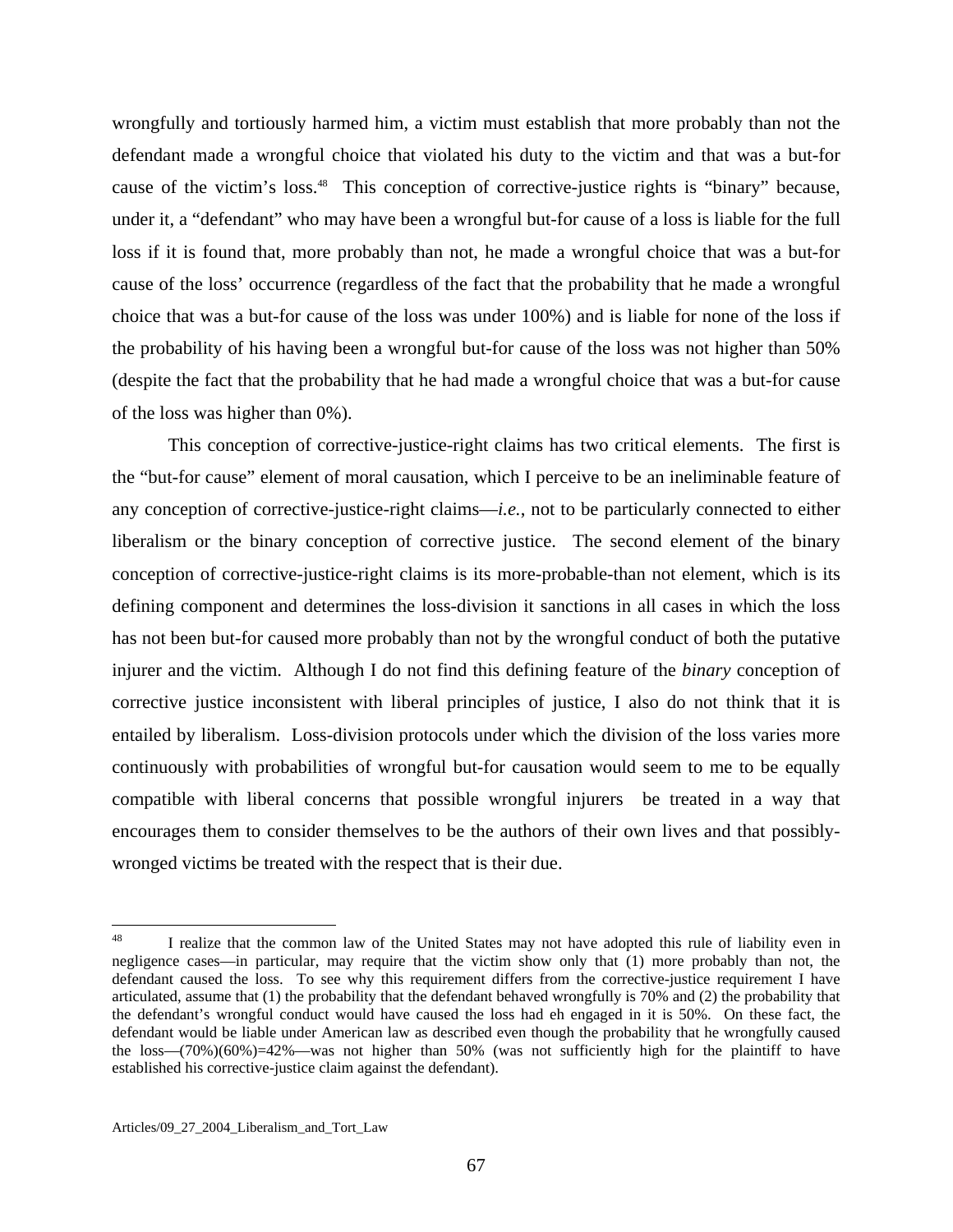In any event, the first two of the next three reasons why the common law of torts of a liberal, rights-based society may not be allocatively efficient relate to the "but-for causation" conception of moral responsibility that I do think is primitively correct and therefore not specially connected to liberalism, and the last of these three reasons is at least somewhat connected to the binary character of our society's conception of corrective-justice rights, which I believe is consistent with though not required by liberal commitments.

# J. Simultaneous-Independent-Causation Cases and the "But-For Causation" Element of Corrective-Justice-Right Claims

 Assume that (1) the independent choices of two or more actors belonged to two or more different sets of sufficient conditions for the generation of some loss, (2) each such choice would be allocatively inefficient if none of the other choices were made, (3) all such choices combined were allocatively inefficient, (4) the relevant sets of sufficient conditions were fulfilled at times that resulted in two or more such sets' "causing" the loss to occur simultaneously, and (perhaps redundantly) (5) the loss was not increased by the fulfillment of more than one set of the relevant sets of sufficient conditions. In situations of this kind, it would be allocatively efficient to prevent the relevant choices from being made. However, for two reasons, no court *may be* authorized to resolve a common-law (corrective-justice-based) tort suit in such a situation in the way that would be allocatively efficient. First, in this type of situation, the corrective-justicebased common law of torts may not be able to secure allocative efficiency by holding all the relevant choosers liable because no individual chooser was a but-for cause of the loss that resulted. (I will refer to choosers in this situation as "putative injurers" because no such choosers are "but-for causes" of the loss.)

 Second, in at least some of these situations, a common-law court may not be authorized to reach the allocatively-efficient conclusion because none of the putative injurers may have behaved wrongfully. At least, this conclusion is warranted when (1) the individual putative injurers' failures to avoid were independent—when each believed that the others would fail to avoid regardless of what he did, (2) each individual putative injurer knew that one or more others was sufficiently likely not to avoid for his avoidance-move rejection not to be allocatively inefficient or wrongful for a life-of-moral-integrity-related reason, and (3) the profitability or

Articles/09\_27\_2004\_Liberalism\_and\_Tort\_Law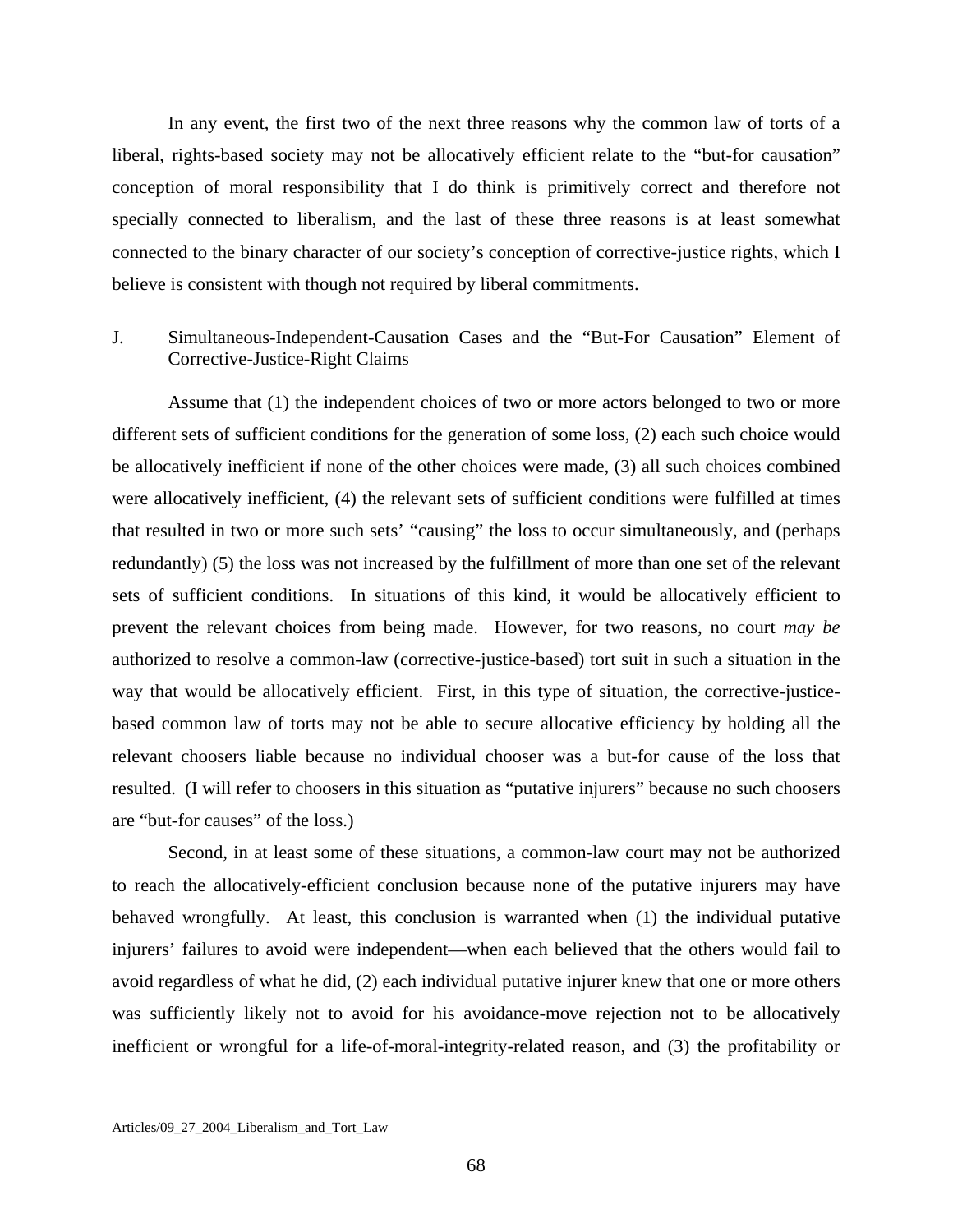attractiveness of not avoiding to each putative injurer was not critically affected by his desire to have the loss generated.<sup>[49](#page-69-0)</sup>

 An ingenious argument made by my colleague David Robertson requires me to qualify the preceding two paragraphs. Robertson suggests that, at least when there are just two putative injurers whose choices are members of one or more sets of sufficient causes of a loss whose fulfillment will "cause" that loss simultaneously and neither avoids, each is a wrongful cause of the loss because each has either caused the physical loss wrongfully or tortiously impaired the victim's cause of action against the other.<sup>50</sup> Robertson is bothered by the fact that the "impairment loss" is a pure economic loss. However, that American-positive-law concern is not germane to my argument: although in some cases there may be sound grounds for holding pure economic losses not to be actionable, doing so cannot be justified in the kind of situation with which this section is concerned. Admittedly, Robertson's argument would have the consequence of causing a second potential avoider to engage in socially pointless, presumably costly avoidance once a first potential avoider had mistakenly failed to avoid. But this possibility would be practically important only if the first potential avoider made a mistake since Robertson's argument would make it profitable for the first potential avoider to avoid—at least if it were conjoined with an appropriate set of damage-assignment rules.

 In any event, standard textbook examples of this type of situation include cases in which a house is simultaneously consumed by two or more fires each of which was caused wrongfully,

<span id="page-69-0"></span><sup>49</sup> Each such choice would clearly be wrongful if all such choices were interdependent in the sense that none would be made if we were not made since in such a situation each of the relevant choices would be a but-for cause of the loss' occurring. At least, this conclusion would be warranted if, as I suppose, such chooses could not absolve themselves by arguing that they were not responsible for though he caused the choices of other because these choices were made by autonomous choosers.

I also am confident that the individual choices in question are wrongful when each individual chooser believes that his choice will be a but-for cause of the loss—does not know *ex ante* that the loss would be caused in any case by the satisfaction of one or more other sets of conditions to which his choice does not belong (one or more other sets that may or may not include human choices).

<span id="page-69-1"></span>I admit, however, that in this situation the wrongfulness of the relevant choices is more problematic when each individual chooser did not know and should not have known that his choice would affect the outcome—*i.e.*, did the research he was obligated to do and concluded, reasonably that the loss would occur regardless of what he did because Mother Nature either on its own or in combination with choices of others would cause exactly the same loss to occur at exactly the same time. I am inclined to say that some choices made in this situation are wrongful because they manifest the chooser's desire for the loss to be inflicted—*i.e.*, because they manifest the chooser's wrongful disposition. Of course, this characterization will be justified only if the choice in question would not have been attractive to the chooser had he not valued (however non-rationally) its connection to the loss' generation.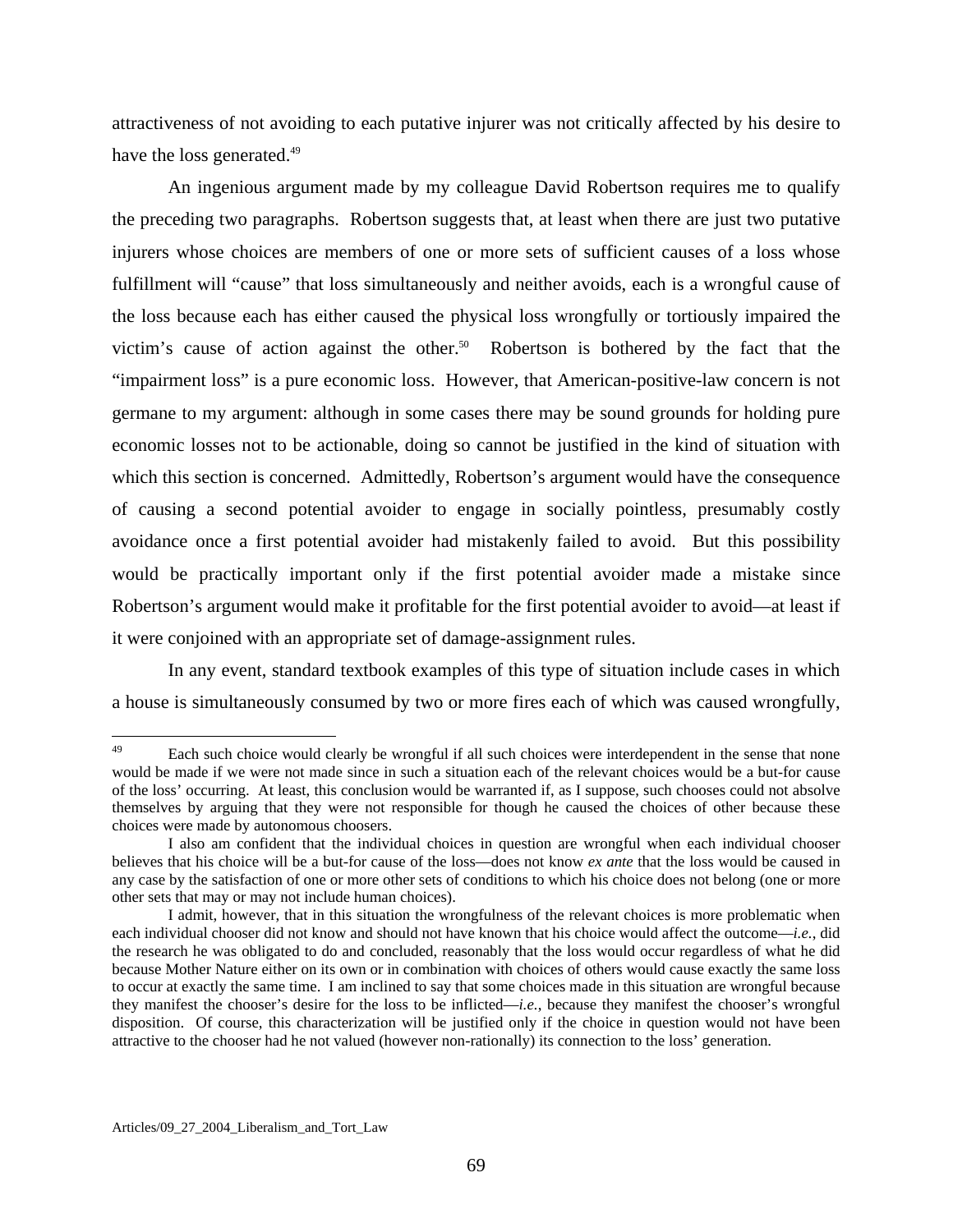cases in which an individual is simultaneously killed by two or more bullets that were wrongfully shot, and cases in which a pollution-loss was simultaneously caused by two or more sets of pollutants that were wrongfully discharged by different polluters in circumstances in which the second through *n*th set of pollutants did not affect the resulting loss.<sup>51</sup> I suspect that such simultaneous-causation cases occur very rarely, though the importance of *possible* cases of this kind is undoubtedly enhanced by the inability of relevant victims to prove that, more probably than not, one such set of sufficient causes "first caused" the loss.

# K. "Overdetermined" Step-Function-Loss Cases and the "But-For Causation" Element of Corrective-Justice-Right Claims

 Assume that the function that relates the loss that will result from varying amounts of pollution's being put into some medium is a "step function"—*i.e.*, would be represented in a two-dimensional diagram in which the loss was measured along the vertical axes and the pollution along the horizontal axis as a series of disconnected horizontal lines that could be connected by verticals at their successive end and beginning points. Environmental specialists indicate that this type of loss function is not uncommon.<sup>52</sup> Thus, it is said that in the riverpollution context, below some level of pollution, no harm results; suddenly, at a particular level, one cannot swim in or fall into the river without incurring some health risk; over some range above that level, additional pollution does not change the resulting loss; and then suddenly at some higher level of pollution, the fish are no longer edible; again, over some range above this latter level, additional pollution does not change the environmental loss; and then suddenly when pollution increases above some level, the fish die and the river smells. Assume in addition that (1) each of 30 polluters put two units of pollution into some body of water without influencing his fellow polluters' decisions to pollute, (2) no loss would be generated by the presence of zero to 49.99 units of pollution, (3) \$100 in mere-utility losses would be generated by the presence of 50 to 120 units of pollution, and (4) the cost to each polluter of eliminating part or all of his

<sup>50</sup> 50 See David W. Robertson, *The Common Sense of Cause in Fact*, 75 TEX. L. REV. 1765, 1787-89, 1789-99 & n. 107 (1997).<br> $\frac{51}{10}$  In most such pollution cases, the choices of the individual polluters will not be wrongful for the reason

<span id="page-70-1"></span><span id="page-70-0"></span>indicated at the end of note 48—*viz.*, because, in most such cases, the decision to pollute would be profitable even for a chooser who did not place a positive value on the pollution-loss that was generated.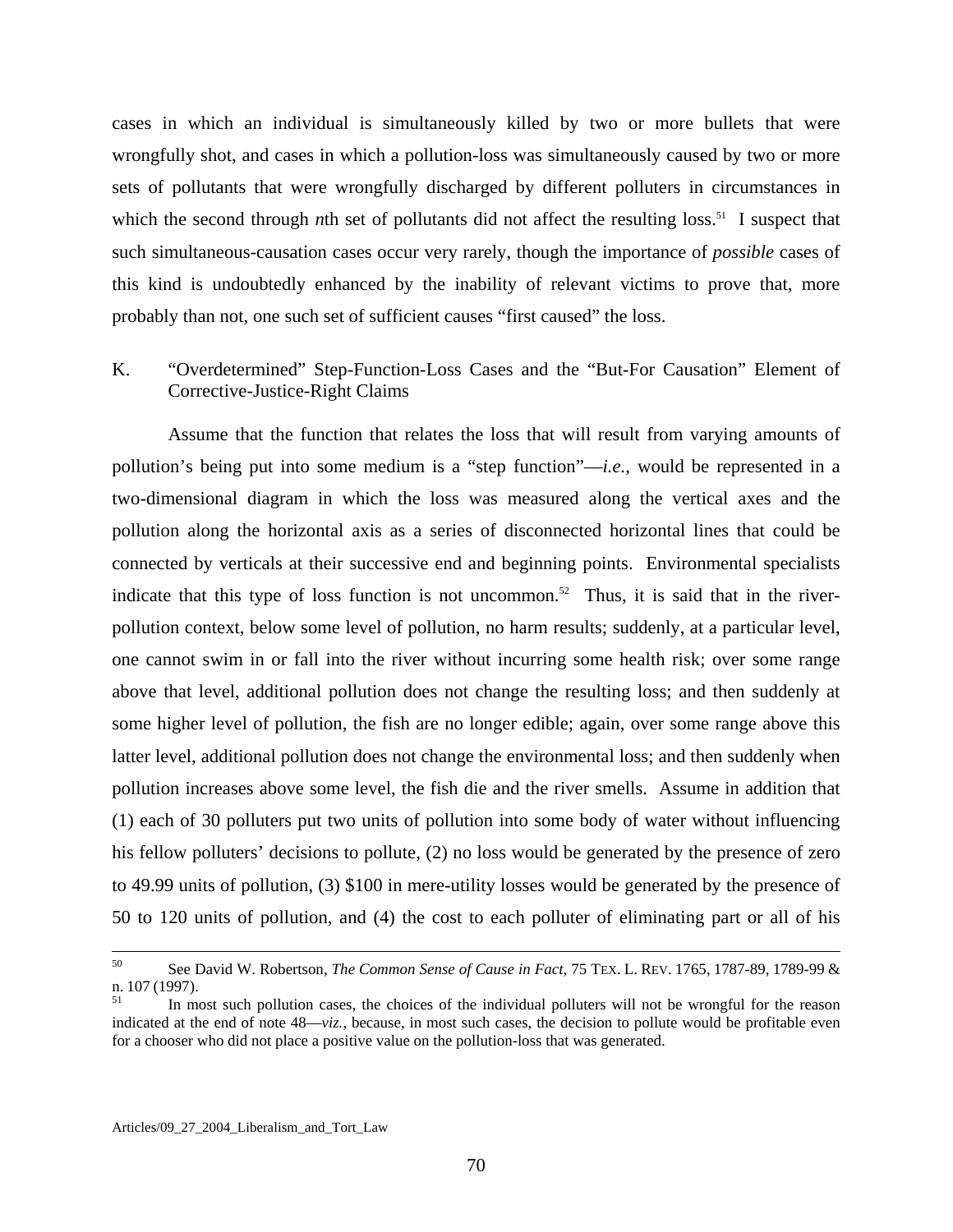pollution was \$4. Although on these assumptions it would be allocatively efficient for 6 polluters to eliminate their pollution in the situation in question (although their reducing the total amount of pollutants in the water from 60 units to 48 units would increase allocative efficiency by \$100-6[\$4]=\$76), the common law could not secure this result by making the polluters liable to their victims because, for two reasons, no victim would have a corrective-justice claim against any individual polluter: (1) because no polluter was a but-for cause of the loss in question (because no individual polluter's pollution affected the loss either directly or by influencing other polluters' pollution-decisions since each's pollution raised total pollution from 58 to 60 units) and (2) because, on the above account no individual polluter behaved wrongfully by polluting (since each's pollution was allocatively efficient—saved him \$4 in abatement costs and caused no damage).

#### L. Imperfections in the Information Available to the Trier-of-Fact on the "More Probable Than Not" Element of the Operative Conception of Corrective-Justice-Right Claims

 I have already referred to one kind of causation-information whose imperfect availability can render allocatively inefficient the internally-correct resolution of a common-law tort case in a liberal, rights-based State—information on whether a *possible* simultaneous-independentcausation case is an *actual* simultaneous-independent-causation case and, if not, on the identity of the "first causer" of the loss in question. If the trier-of-fact cannot determine that there was a "first causer" and/or the identity of the "first cause," the common-law court will not be authorized to hold any putative injurer liable even if one of them was a "first causer" and it would be allocatively efficient for all of them to avoid. By way of contrast, if the trier-of-fact could determine that there was a "first causer" and could identity not only him but also the "second through *n*th causers," it would be authorized to hold all of them liable if each's failure to avoid were wrongful because each would have been a but-for cause of part of the loss that resulted. In fact, at least if each potential injurer should assume that the others would act as sovereign maximizers if he avoided, the decision of the first potential injurer not to avoid would be wrongful since, regardless of where he is placed in the time-ordering, the loss would not occur

<u>.</u>

<sup>52</sup> See, *e.g.*, BRUCE A. ACKERMAN, DALE W. HENDERSON, SUSAN ROSE-ACKERMAN, AND JAMES SAWYER, JR., THE UNCERTAIN SEARCH FOR ENVIRONMENTAL QUALITY (1974).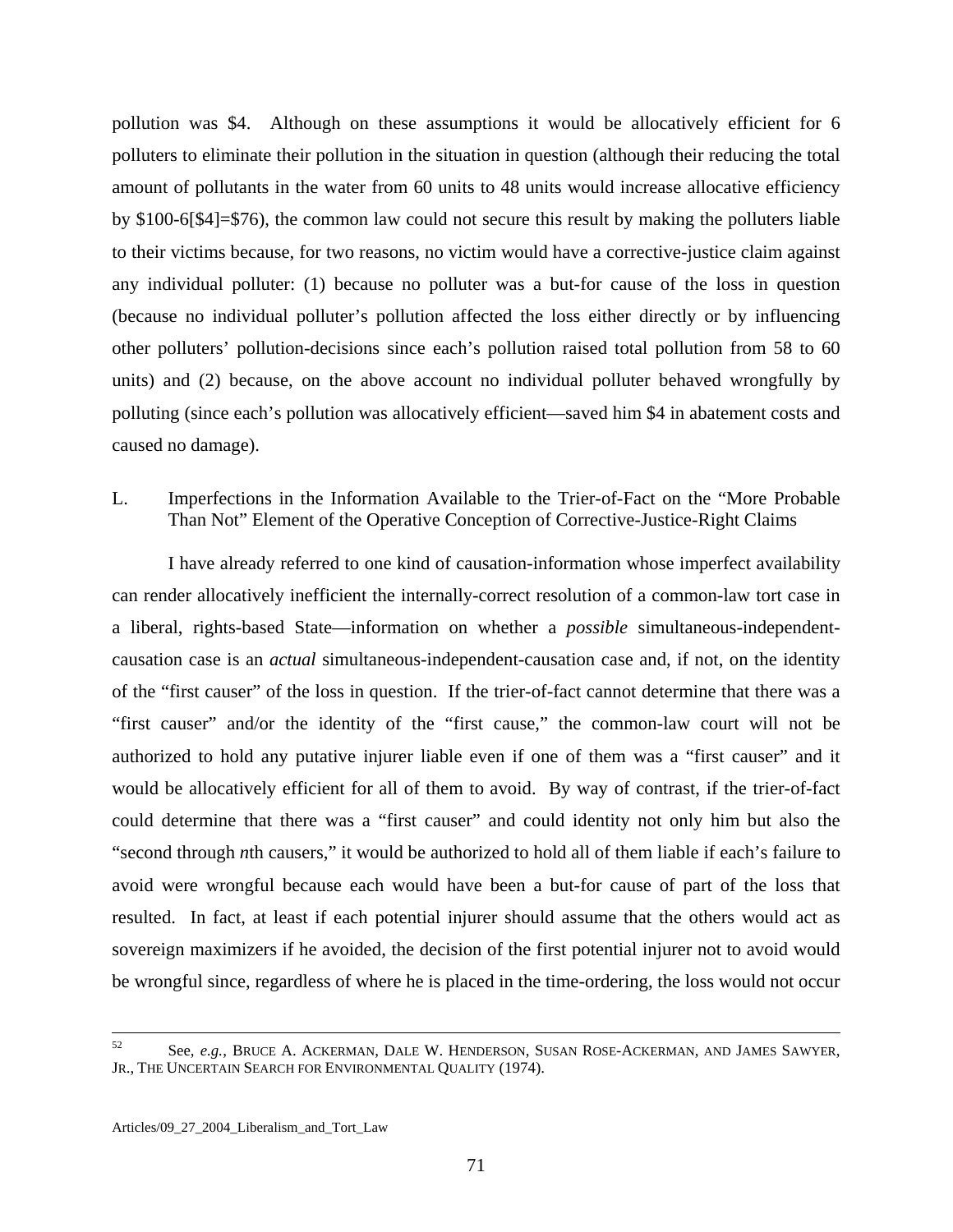if he avoided and *ex hypothesis* the prevention of the loss' occurring at any time was allocatively efficient. I should add that in this situation there would also be no loss-division-injustice problem: all the loss would be and should be allocated to the actor whose failure to avoid was a but-for cause of its generation (*i.e.*, to the initial non-avoider).

 The second type of causation-information whose imperfect availability can make the resolution of a common-law tort case that is correct as a matter of law allocatively inefficient also relates to the identity of the putative injurer who was the but-for cause of the loss. Assume that in a non-simultaneous-causation case the party who has suffered a loss (1) can demonstrate that two or more actors who had a relevant duty toward them made duty-violating, allocativelyinefficient choices that more probably than not caused some individuals to suffer the kind of loss the victim in question suffered but (2) cannot prove that, more probably than not, any particular injurer had caused his loss. In some cases of this kind (*e.g.*, when the loss was asbestositis that was caused by the inhalation of one unit of asbestos and asbestos was wrongfully put into the air that the victim breathed by two or more polluters, none of whom was more likely than not the source of the asbestos the victim inhaled), at no point in time would it have been possible to identify the particular wrongdoer who harmed the victim. In other cases of this kind (*e.g.*, cases in which the victim's illness was caused by his ingestion several years earlier of a medicine that was wrongfully produced by two or more pharmaceutical companies none of which was more likely than not his ultimate supplier), it would have been possible at an earlier point in time to identify the particular manufacturer-wrongdoer who harmed the victim in question (*viz*., at the time at which the prescription-filling record was recoverable) but was no longer possible to do so at the time at which the victim's symptoms appeared, the cause of his illness was identified, or the suit was brought. In both these kinds of case, there are wrongdoers whose allocativelyinefficient wrongdoing have caused harm and individual victims who have been harmed by the allocatively-inefficient wrongdoing of individual wrongdoers, but it is not possible to match any individual victim with the particular individual wrongdoer whose wrongdoing harmed him. In this case as well, it would be wrong as a matter of law for a court in a common-law tort suit to require injurers to pay the victims compensation that would provide potential injurers with allocatively-efficient avoidance-incentives if I am correct that judges in common-law cases are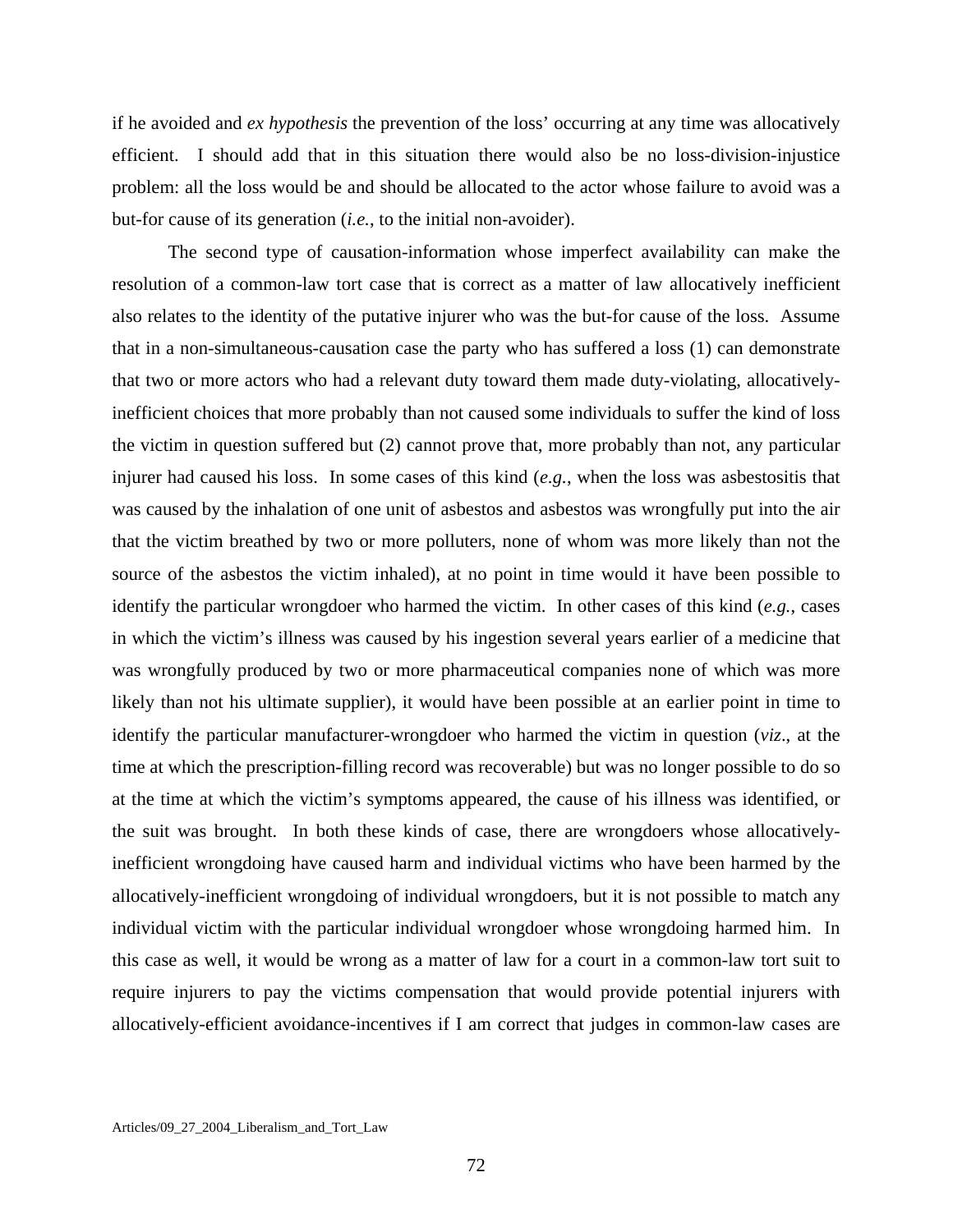authorized to make only those awards that the relevant society's corrective-justice commitments warrant.

 However, I do not want to proceed without mentioning another possibility that Part 3 will explore in more detail. In my judgment, even though no corrective-justice-based claim lies in this sort of case, I do think that the government of a liberal, rights-based State has an obligation to pass legislation that would require such wrongdoing possible injurers to compensate such victims of tortious wrongdoing—perhaps by making each such possible injurer liable for the share of each such victim's loss that equals the probability that he caused that loss. Even if courts are not authorized to secure this result by announcing and applying retrospectively and/or prospectively something like a market-share-liability approach to these cases,<sup>53</sup> the victims in question may have a constitutional right that the legislature of their liberal, rights-based State give them a statutory right to recover such amounts from the wrongdoers in question and a related constitutional right to recover damages from the State if it fails to fulfill this legislative duty. Hence, even if a court was not authorized to resolve a common-law tort suit against such wrongdoing possible injurers by requiring them to compensate these victims, it might well be authorized—indeed, required—to respond to a joined constitutional claim by victims in this category to whom the State had granted no statutory right of recovery to recover their loss from the State.

 The third type of causation-information whose imperfect availability can make the resolution of a common-law tort case that is correct as a matter of law allocatively inefficient is similar to the second. Assume that (1) the trier-of-fact knows that a loss might have been caused by Mother Nature alone or by a combination of Mother Nature and the choice of a particular human being or human organization and that (2) if human choice did play a role in the relevant loss' generation, the choice in question was wrongful and allocatively inefficient. Assume in addition that the trier-of-fact has imperfect information about whether human choice did play a role in the generation of the loss in question—indeed, that the only information it has on this issue is information about the contribution that the defendant's activity made to the *ex ante*

<span id="page-73-0"></span><sup>53</sup> 53 For a detailed discussion of the situations of this kind in which courts have and have not adopted this type of market-share-liability approach, see DAN B. DOBBS, THE LAW OF TORTS 430-32 (2000). See also RESTATEMENT (THIRD) OF TORTS: LIABILITY FOR PHYSICAL HARM (BASIC PRINCIPLES), *Tentative Draft No. 2*, §280. Market-share liability 103-34 and *Comment o. Market-Share Liability* 185-90.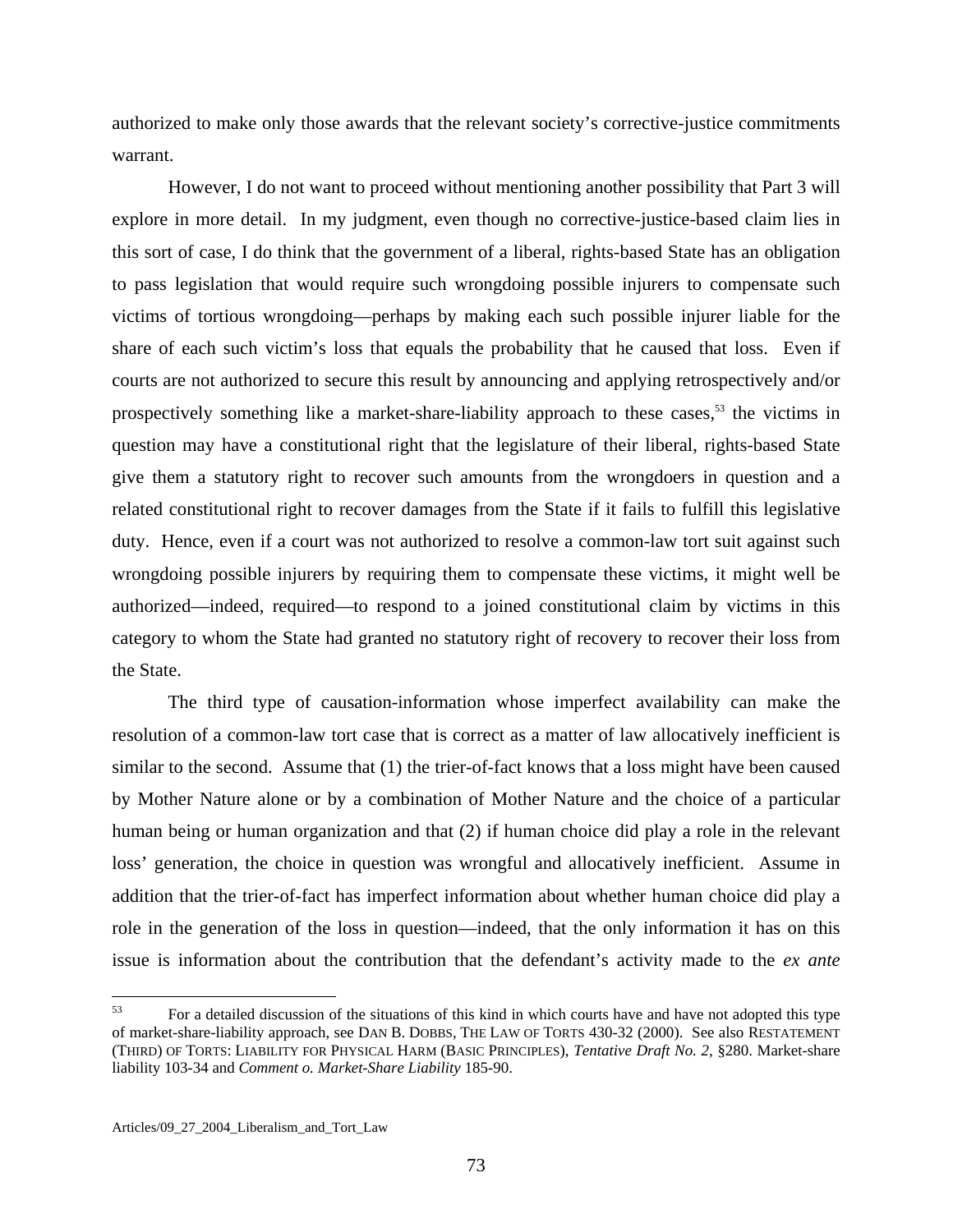probability that the loss would occur. In an otherwise-Pareto-perfect world, the allocativelyefficient way for the court to respond to this sort of situation would be to hold the possible injurer liable and require him to pay the victim that percentage of the victim's loss that the possible injurer's activity contributed to the *ex ante* probability of the loss' occurring. However, that solution is inconsistent with the binary conception of corrective-justice rights to which we seem to be committed and which I think is consistent with if not required by liberal commitments. Under this binary conception, the possible injurer will be liable for the whole loss if his activity contributed more than 50% of the *ex ante* probability of its occurring and liable for none of the loss if his activity contributed 50% or less than 50% to the *ex ante* probability of the loss' occurring.<sup>54</sup> In an otherwise-Pareto-perfect world, this binary response will cause misallocation in two ways:

- (1) by deterring possible injurers in this position from making allocatively-efficient avoidance-moves that would reduce the contribution their activity made to the *ex ante* probability of the loss' occurring from some higher probability not above 50% to some lower probability not above 50% and
- (2) by inducing possible injurers in this position to make allocatively-inefficient avoidance-moves that reduce their activity's contribution to the *ex ante* probability of the loss' occurring from some probability above 50% to some probability below 50%.

 Some illustrations may be helpful. I start with the first possible type of misallocation. Assume that (1) the loss in question is \$100,000, (2) the probability that the loss would have incurred if the possible injurer did not avoid was 40%, (3) the probability that the loss would have occurred had the defendant shut down his operations was 30%, (4) all relevant parties are risk-neutral, and (5) the economy is otherwise-Pareto-perfect. In this initial situation, the defendant will not be liable for any loss that occurred because his activity contributed (10%/40%)=25%<50.01% of the *ex ante* probability of the loss' occurring—*i.e.*, will have to reckon with paying no damages. Now assume that by spending \$1,000 the possible injurer could have eliminated his contribution to the *ex ante* probability of the loss' occurring. Since this avoidance-move would have reduced the weighted-average-expected loss by

 $\overline{a}$ 

<span id="page-74-0"></span><sup>&</sup>lt;sup>54</sup> The case law and RESTATEMENT discussion of this issue is admittedly confused and confusing. See DOBBS, *op. cit. supra* note 53 at 419 and RESTATEMENT (SECOND) OF TORTS §328D.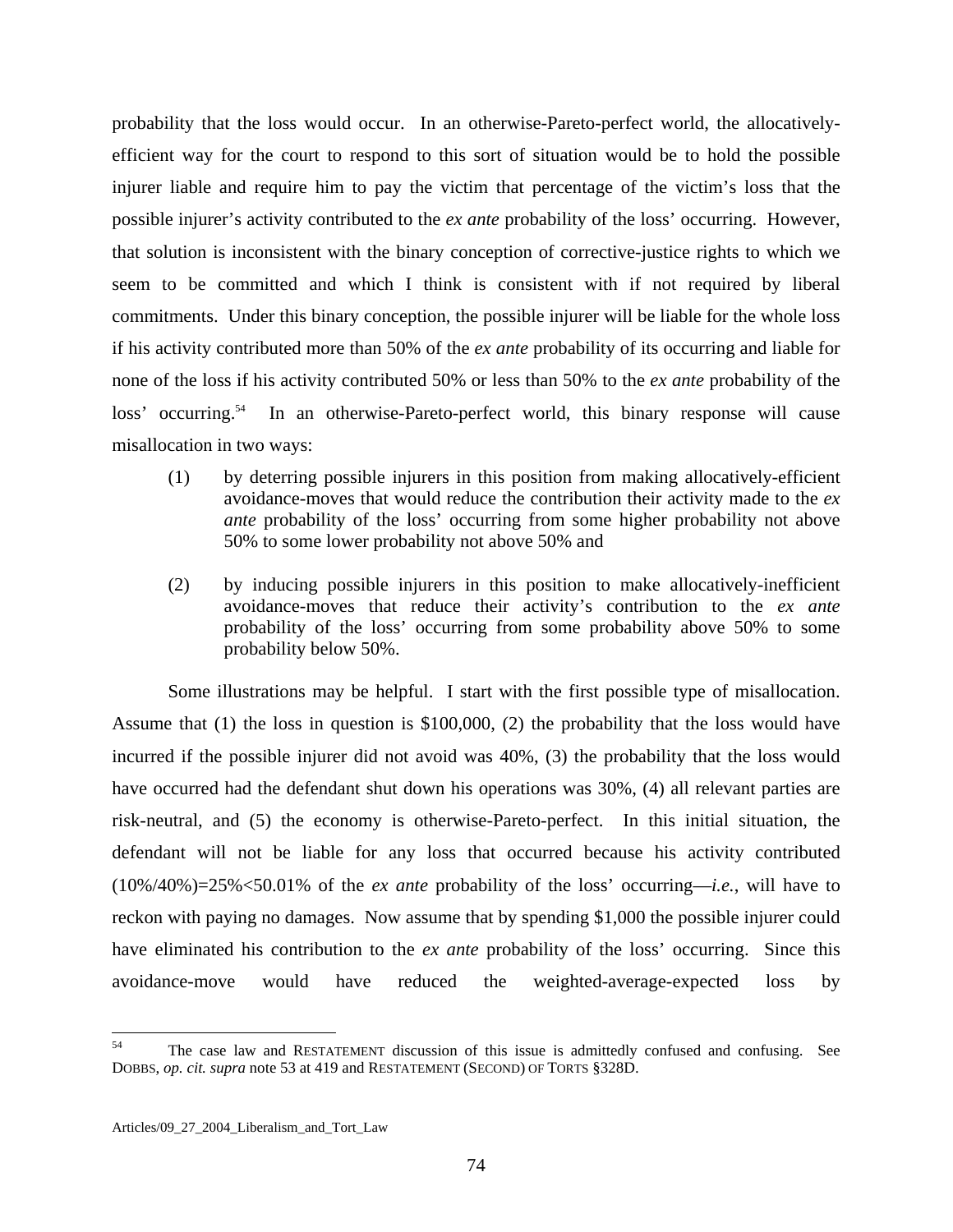10%(\$100,000)=\$10,000, it would have increased allocative efficiency by \$9,000. However, because the defendant's failure to make this avoidance-move would not have rendered him liable (because—even if it would have been detected—it could not have been shown to have been more than 50% likely to have been a but-for cause of the loss), the move would have reduced his profits by \$1,000.

 The following example illustrates the second misallocative possibility. Assume that (1) the loss in question is \$100,000, (2) the probability that the loss would have occurred if the putative injurer had not avoided was 80%, (3) the probability that the loss would have occurred had the possible injurer shut down his operation was 30% so that the possible injurer's activity would have contributed (50%/80%)=62.5%>50.01% of the *ex ante* probability of the loss' occurring if he had not avoided, (4) all relevant parties are risk-neutral, (5) the economy is otherwise-Pareto-perfect, and (6) the possible injurer could have made an avoidance-move that would have cost him \$60,000 and would have reduced the absolute amount by which his activity increased the probability of the loss' occurring from 50% to 30%—*i.e.*, that would have reduced the percentage-contribution his activity made to the *ex ante* probability of the loss' occurring from (50%/80%)=62.5%>50.01% to (30%/60))=50%<50.01%. On these assumptions, the avoidance-move in question would have increased the possible injurer's profits by \$20,000 since it would have cost him \$60,000 and eliminated his liability, which he would have valued at 80%(\$100,000)=\$80,000 prior to his making the avoidance-move in question. Unfortunately, on these assumptions, the avoidance-move in question would have reduced allocative efficiency by \$40,000 since its allocative (as well as its private) cost was \$60,000 and its *ex ante* allocative benefits were \$20,000 (the product of [the 20% reduction in the probability of the loss it would effectuate] and [the loss in question—\$100,000]): the associated \$60,000 inflation in the profitability of the avoidance-move in question equals the amount by which it increased the uncompensated loss the potential victims must reckon with bearing (from \$0 of \$80,000 in weighted-average-expected losses to \$60,000 of \$60,000 in weighted-average-expected losses).

 As I have already indicated, the court response that would prevent these two types of misallocation by eliminating the distortion in avoidance-incentives the current binary approach generates in these two types of situations—a rule that would hold the possible injurer liable for that percentage of the loss that his activity contributed to the *ex ante* probability of its occurring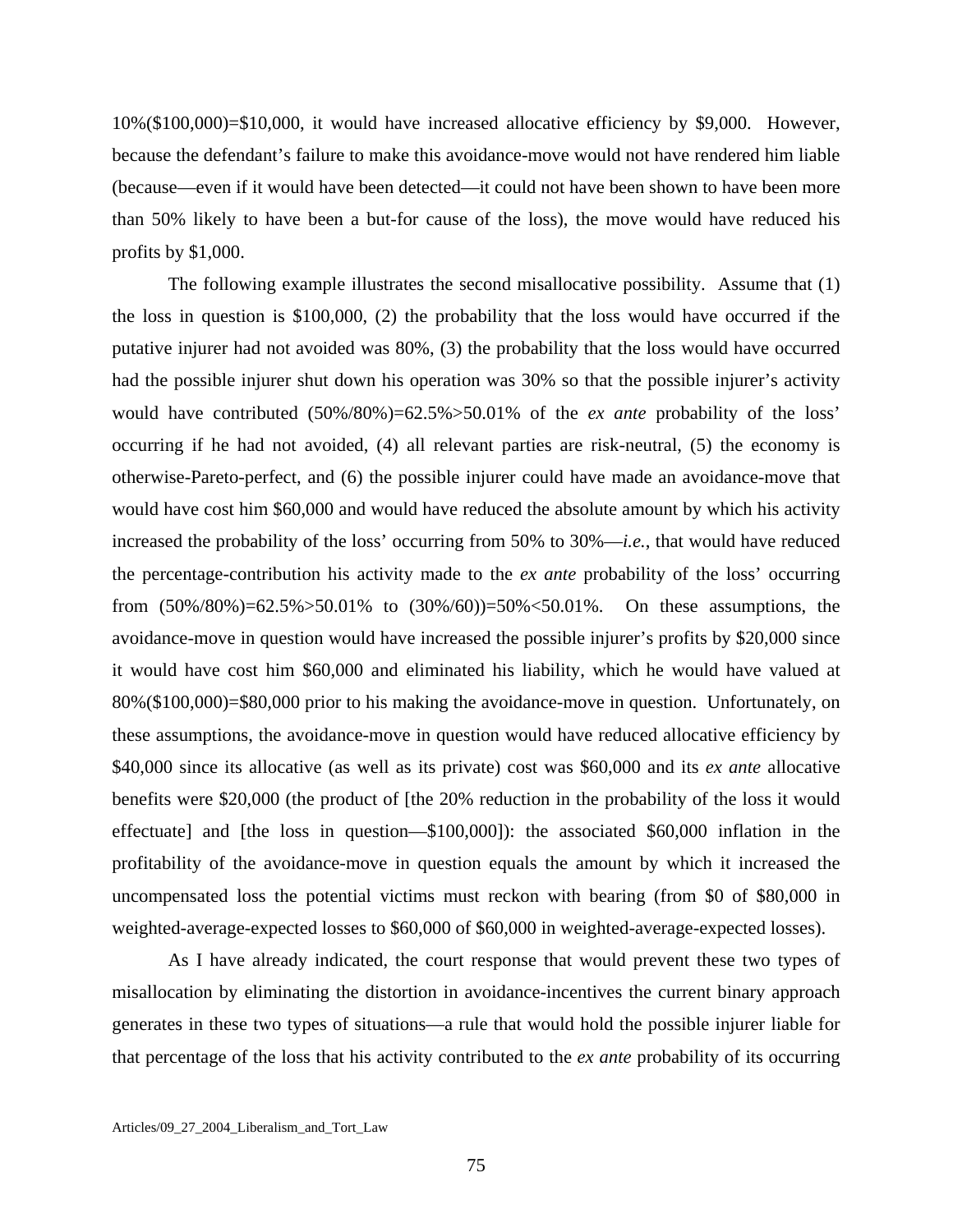and thereby equate the amount by which the possible injurer's avoidance would reduce the damages he should expect to have to pay on the weighted average with the amount by which it would reduce the weighted-average expected loss—is incompatible with the binary conceptual corrective-justice rights with which liberalism seems to be at least compatible.

 The fifth type of information whose imperfect availability can render the resolution of a common-law tort case that is correct as a matter of law allocatively inefficient is information that relates to the wrongfulness of an injurer's and/or victim's conduct. I will illustrate this possibility with three increasingly-complex examples.

 The first example assumes that the trier-of-fact knows that (1) the situation in question is either an individual-care situation (one in which the most-allocatively-efficient response to the accident-or-pollution-loss contingency in question is for either the potential victim or the potential injurer to avoid) or a no-care situation (one in which the most-allocatively-efficient response to the relevant contingency is for no-one to avoid) and (2) there is a 30% probability that the potential injurer could have increased *ex ante* allocative efficiency while conferring a net equivalent-dollar gain on others by avoiding while there is no chance that the victim could have increased allocative efficiency by avoiding. In such a situation, transaction-cost considerations aside, it would be *ex ante* allocatively efficient to find the potential injurer liable since doing so would tend to induce his future counterparts to engage in allocatively-efficient avoidance when they could do so without deterring his victim's future counterparts from engaging in allocativelyefficient avoidance since *ex hypothesis* they cannot do so. However, in a common-law case of this kind in a liberal, rights-based State, it would not be proper for the trier-of-fact to find the injurer liable since the probability that the injurer had behaved wrongfully was not over 50% specifically, was only 30%. In this kind of situation, therefore, the State could not provide potential injurers with appropriate avoidance-incentives by "legalizing" their victims' correctivejustice rights.

 The second wrongfulness-information example extends the first to a situation in which (1) the imperfectly-informed trier-of-fact knows that the situation was either a no-care or an individual-care situation, (2) the imperfectly-informed trier-of-fact knows that there is some possibility that the victim might have been the most-allocatively-efficient potential avoider and some probability that the injurer might have been the most-allocatively-efficient potential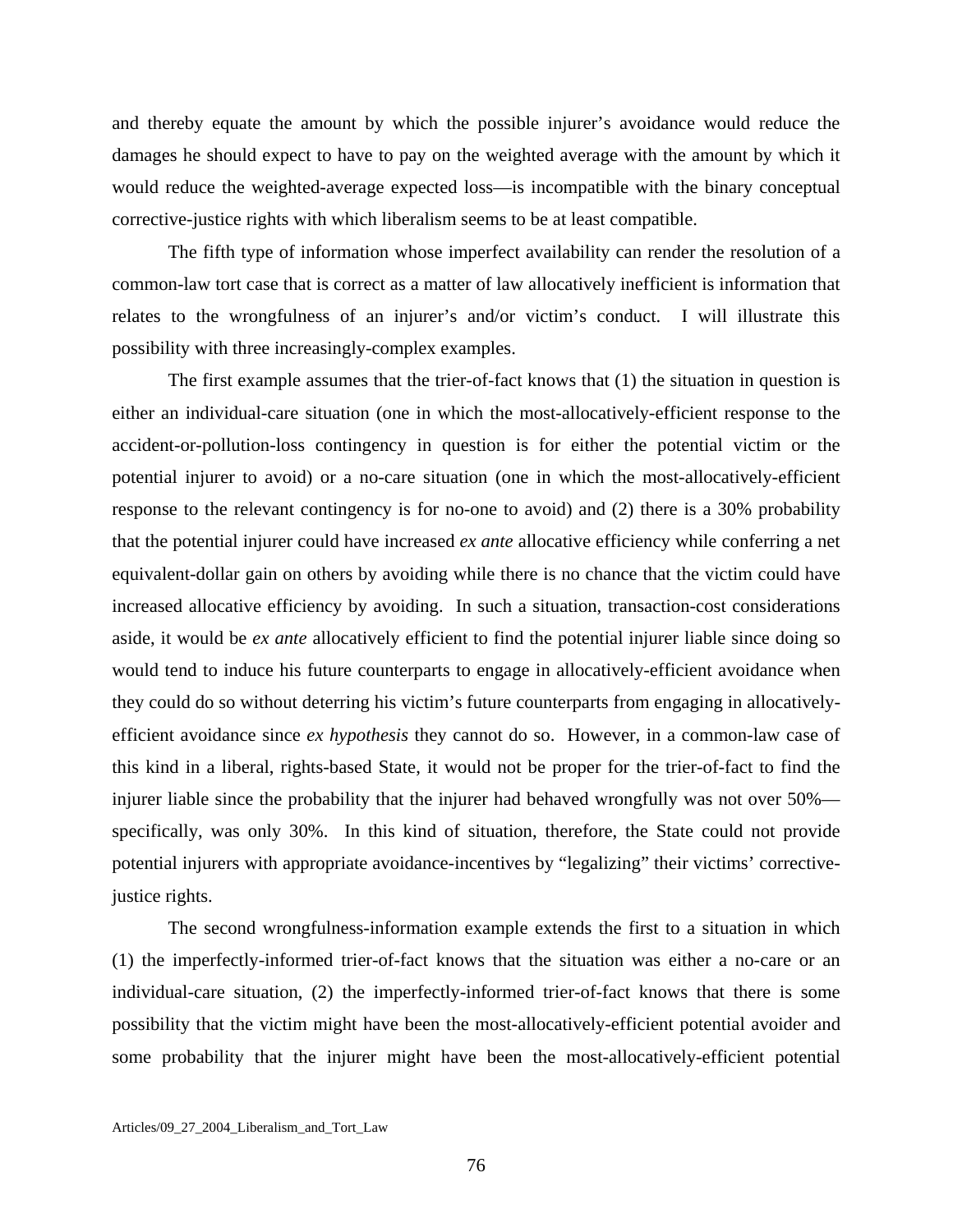avoider, and (3) the relevant probabilities enable the trier-of-fact to divide the loss in a way that guarantees that the most-allocatively-efficient avoidance-move will be made, regardless of whether the potential injurer or the potential victim is the party in a position to make it. Assume, in particular, that the trier-of-fact knows that  $(1)$  the loss is \$100,000,  $(2)$  the avoidance-moves the injurer and victim in question could have made would not have affected the sum of tort-lossrelated risk costs that would be generated, (3) the economy is otherwise-Pareto-perfect, (4) if the potential injurer can prevent the \$100,000 loss allocatively efficiently, he can do so for less than \$80,000, and (5) if the potential victim can prevent the \$100,000 loss allocative efficiently, he can do so for less than \$15,000. In this instance, any division of the loss between the potential injurer and potential victim that future counterparts of these parties can anticipate between (\$80,000 to the injurer and \$20,000 to the victim) and (\$85,000 to the injurer and \$15,000 to the victim) will insure that allocatively-efficient avoidance-decisions will be made. By way of contrast, a loss-division of \$100,000 to the injurer and \$0 to the victim—the division that a common-law judge will be obligated to order if the trier-of-fact concludes that the probability that the injurer was negligent was higher than 50% and that the probability that the victim was contributorily negligent was not higher than 50%—will fail to induce the victim to avoid when he is the potential most-allocatively-efficient avoider, and a loss-division of \$100,000 to the victim and \$0 to the injurer—the division that a common-law judge will be obligated to order if the trier-of-fact concludes that the probability that the injurer was negligent was not higher than 50%—will fail to induce the injurer to avoid when he is the potential most-allocatively-efficient avoider.

 The third wrongfulness-information example generalizes the second still further to situations in which no loss-diversion could guarantee allocative efficiency in an otherwise-Pareto-perfect world because (if we assume for simplicity that the most allocatively-efficient avoidance-moves that might have been available respectively to the potential injurer and to the potential victims would have generated the same reduction in weighted-average-expected accident-or-pollution losses) the sum of (1) the highest cost that the potential injurer would have had to incur to generate that weighted-average-expected loss-reduction in the most-allocativelyefficient way it could manage and (2) the highest cost that the potential victims would have had to incur to generate that weighted-average-expected loss-reduction in the most-allocatively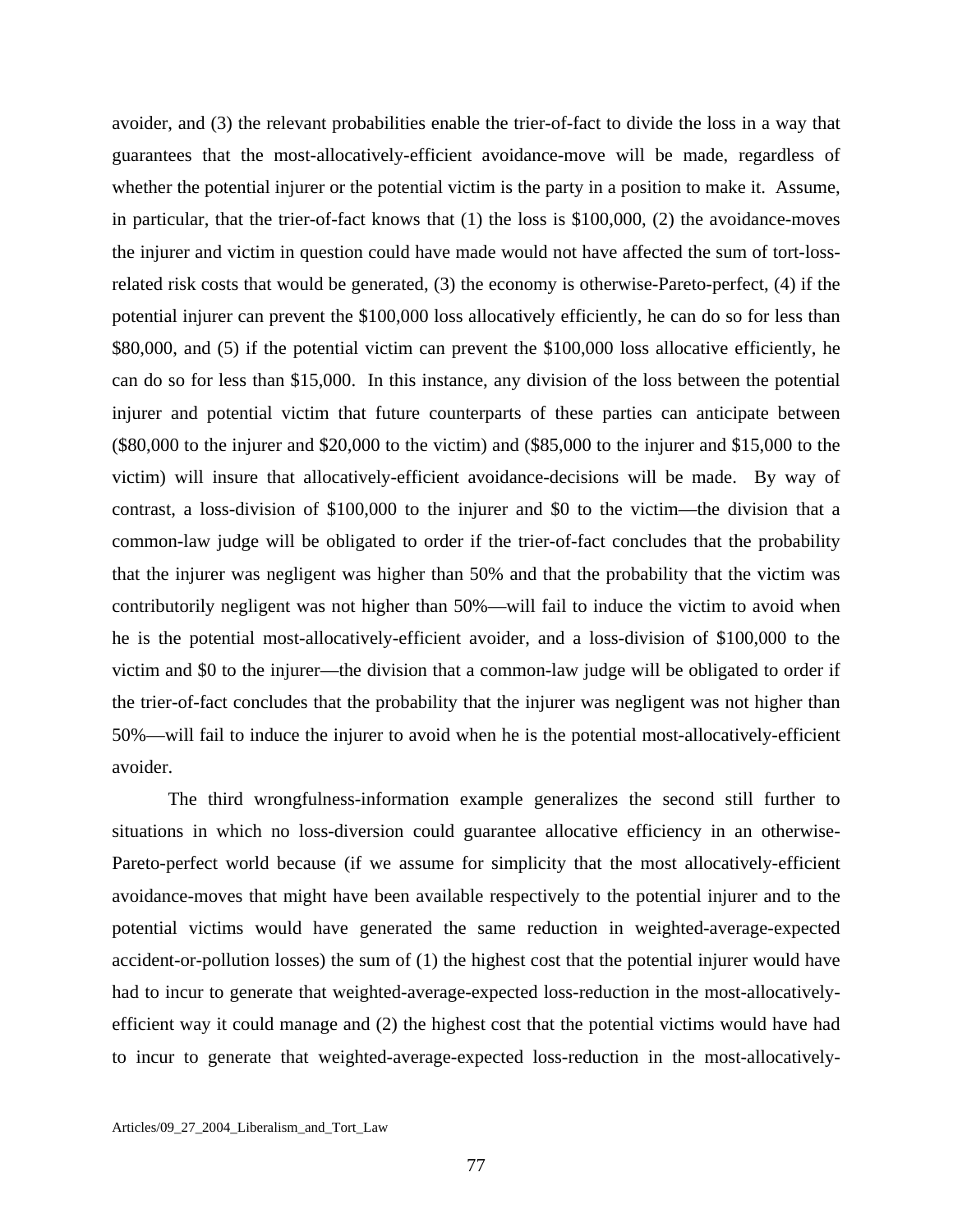efficient way it could manage was not lower than (3) the weighted-average-expected lossreduction either's most-allocatively-efficient avoidance-move would generate. If in such a case I assume optimistically but in no way critically (1) that the judge has information about the probability that each party will be able to generate a \$100,000 reduction in weighted-averageexpected losses by incurring avoidance-costs within each \$1,000 internal between \$0-\$1,000 and \$99,000-\$100,000 and (for convenience) (2) that any actor who will be able to avoid at a cost within a given \$1,000 interval will be able to do so at the \$500 mid-point of that interval, the judge could determine the *ex ante* most-allocatively-efficient loss-division by starting with a loss-division of \$100,000 to the victim and \$0 to the injurer and asking whether *ex ante* weighted-average-expected allocative efficiency would be increased or decreased (a) by a shift from a \$100,000/\$0 to \$99,000/\$1,000 victim/injurer loss-division, (b) by a shift in the lossdivision from a \$99,000/\$1,000 victim/injurer loss-division to a \$98,000/\$2,000 victim/injurer loss-division and so on and so forth. If for illustration we assume that there is a one-in-a-million chance—a (.0001)% probability—that the potential victim will be able to increase *ex ante* allocative efficiency by \$99,500 by reducing the weighted-average-expected loss by \$100,000 at an avoidance-cost of \$500 and a one-in-a-hundred chance—a 1% probability—that the potential injurer will be able to increase *ex ante* allocative efficiency by \$500 by reducing the weightedaverage-expected loss by \$100,000 by incurring \$99,500 in avoidance-costs, the net allocativeefficiency effect of shifting from a \$100,000/\$0 victim/injurer loss-division to a \$99,000/\$1,000 victim/injurer loss-division will be a gain of ([1%][\$500]-[.0001%][\$99,500]=\$5-\$.995=\$4.005). The judge would then repeat this calculation for each additional shift about which he had information and pick the loss-division that involved the total shift associated with the highest net gain. Although the loss-division that this approach reveals to be *ex ante* most-allocativelyefficient might be the \$100,000/\$0 or \$0/\$100,000 victim/injurer loss-division that corrective justice would warrant in this kind of case, I suspect that this will be true only rarely.

\* \* \*

We have just seen that, for twelve sorts of reasons, the common-law decision that would be *ex ante* most-allocatively-efficient for a judge or jury to make may not be consistent with our corrective-justice commitments. In my judgment, it is not morally legitimate for judges in

Articles/09\_27\_2004\_Liberalism\_and\_Tort\_Law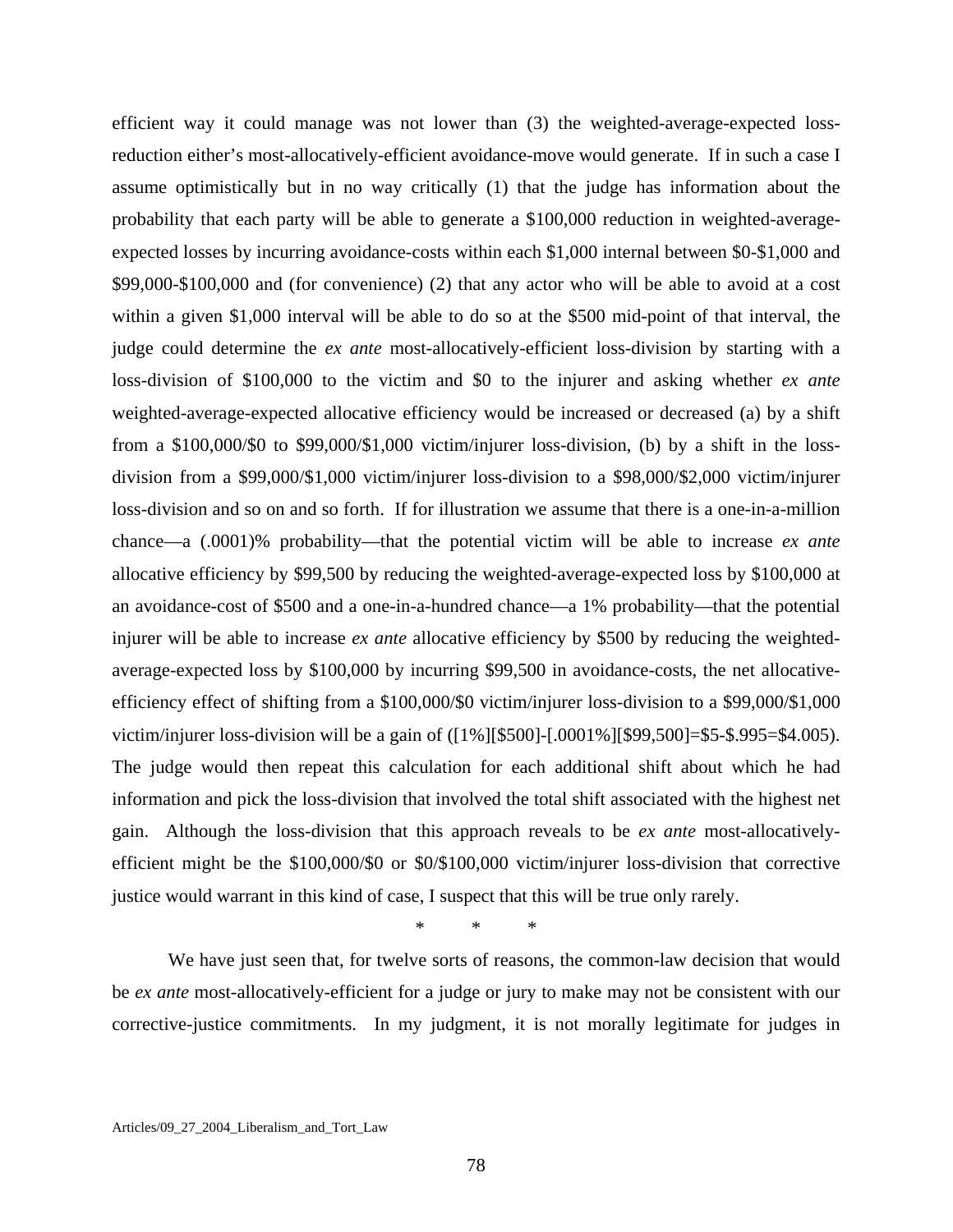rights-based societies to decide common-law tort cases by making allocatively-efficient rulings that are not required by the relevant society's corrective-justice commitments.

3. The Various Non-Common-Law Components of the Positive Tort Law of a Liberal, Rights-Based State: Their Moral Status (Legitimacy) and Likely Generic Desirability

 Even liberal, rights-based societies that have a common law of torts will or may also have other types of tort-related law: (A) constitutional tort law, (B) legislatively-promulgated tort law that is constitutional, (C) (non-corrective-justice-based) judicially-created tort law promulgated by judges to whom legislative power has not been delegated by the legislature, (D) administrative-agency-created tort law promulgated by agency officials who have not been authorized to legislate by the legislature, and (E) (non-corrective-justice-based) new tort law promulgated by judges or administrative-agency officials who have been authorized by the legislature to create the law they promulgated. Part 3 (1) analyzes the moral status (legitimacy) of all those possible components of the tort law of a liberal, rights-based society—*i.e.*, analyzes the relationship between such law and the society's liberal, moral-rights commitments, (2) discusses the substance of the corrective-justice-securing and non-corrective-justice-securing tort-related law a liberal, rights-based society's legislature might be obligated to enact or might properly enact, and (3) comments on the generic desirability, rights-considerations aside, of legislatures' authorizing judges and administrative-officials to promulgate tort legislation that will have only prospective application.

## A. Constitutional Tort Law

 In my judgment, the governments of rights-based States are obligated to make their best efforts to maximize the rights-related interests of those for whom they are responsible. This premise implies that the governments of a liberal, rights-based State are obligated not only to avoid committing torts against the moral-rights holders for whom they are responsible but also to make their best efforts (1) to minimize the extent to which their society's members and participants commit torts against each other and (2) to maximize the extent to which victims of tortious wrongdoing can obtain redress from those who have violated their tort rights (or, when these two goals cannot be achieved simultaneously, to minimize some function that equals the sum of the rights-related-interest "harm" done by tortious wrongdoing and the rights-related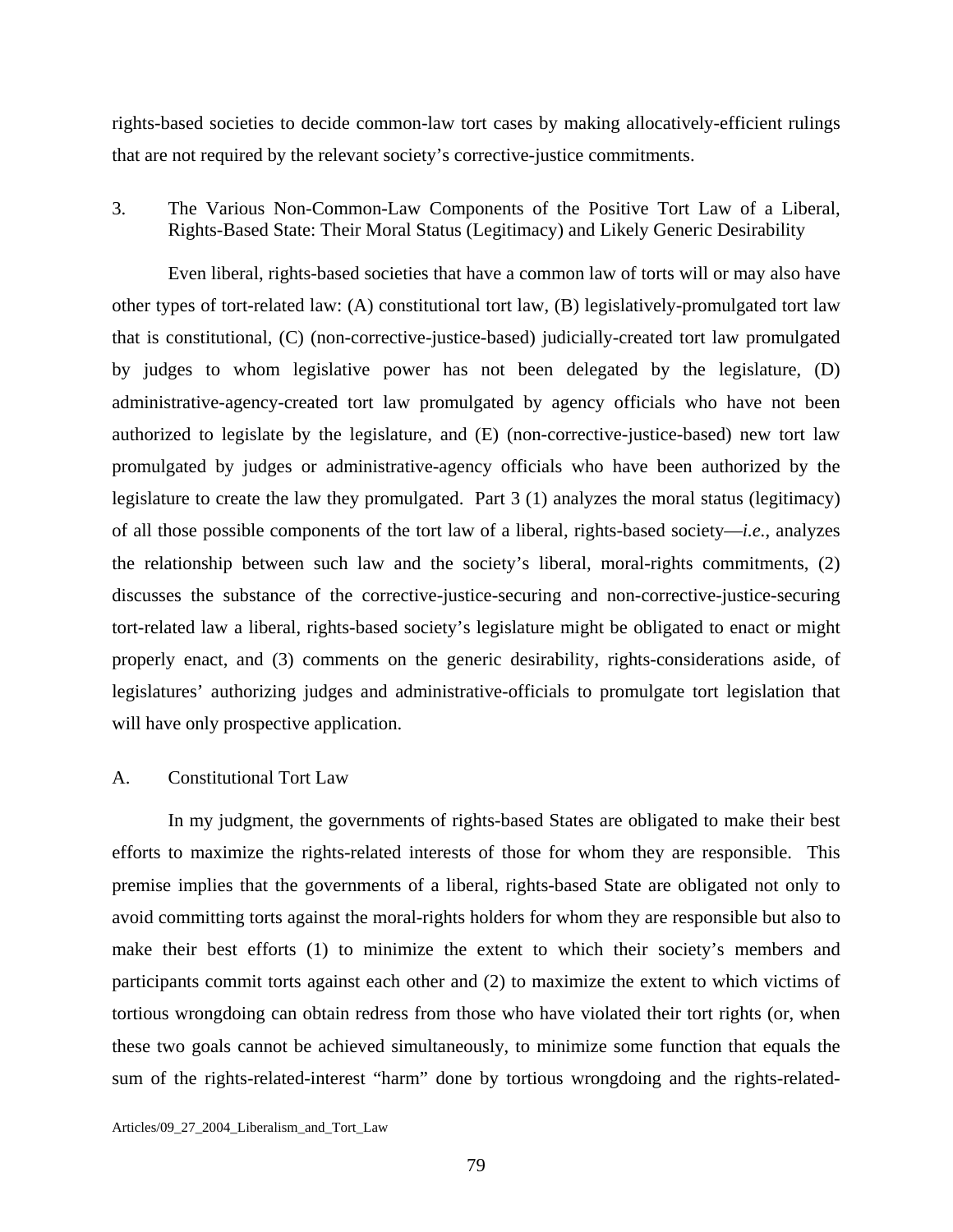interest "harm" done when tort victims do not have an appropriate opportunity to secure redress from their wrongful injurers).

 Before proceeding, I should point out two important implications of my description of the basic obligations of the governments of any rights-based society. The first is that, in my admittedly-contestable and certainly-contested judgment, all the concrete moral and constitutional rights of the members of and participants in a rights-based society are *prima facie* rights in that they need not be protected if the government could protect them only by sacrificing the rights-related interests of relevant rights-holders on balance.<sup>55</sup> Of course, in a society as wealthy as the contemporary United States, I doubt that this qualification has much practical significance—*e.g.*, I doubt that the government will be able to justicize (render just) its failure to secure a relevant concrete tort-related right by arguing that the right's sacrifice was necessary to enable it to provide additional resources to relevant moral-rights bearers who needed them to be in a position to take their lives morally seriously (would critically affect the government's ability to make such transfers to these individuals by saving allocative transaction costs or increasing allocative efficiency in other ways). The second implication of my description of the basic obligation of a rights-based State's governments is that the governments of any rights-based State cannot justicize its failure to protect some individual's tort-related moral right when this choice will not secure relevant rights-related interests on balance by demonstrating that the choice in question would further the achievement of various perfectly-legitimate non-rightsrelated moral goals.

 In short, in my judgment, the members of and participants in a liberal, rights-based society have a constitutional right that their governments make their best efforts to secure their tort-related rights in all ways that will do so without sacrificing relevant rights-related interests on balance.<sup>56</sup> As I have already indicated, one way in which such governments can fulfill this

<span id="page-80-0"></span><sup>55</sup> 55 For my justification for this position and my response to various well-know arguments against it made by highly-respected philosophers, see Richard S. Markovits, *Precommitment Analysis and Societal Moral Identity*, 81 TEX. L. REV. 877, 915-21 (2003).<br><sup>56</sup> In the United States, I would deem this right to be one of the unenumerated rights to which the Eighth

<span id="page-80-1"></span>Amendment refers and one of the privileges or immunities to which the Fourteenth Amendment refers. Others might argue that it has a textual basis in the "due process" clauses of the Fifth and Fourteenth Amendments and is manifest in the Sixth Amendment's right to trail by jury. For an excellent, thorough account of the history of the idea in American thought that our governments are morally and constitutionally obligated to protect the moral rights that our society's members and participants have against each other, see John C.P. Goldberg, The Constitutional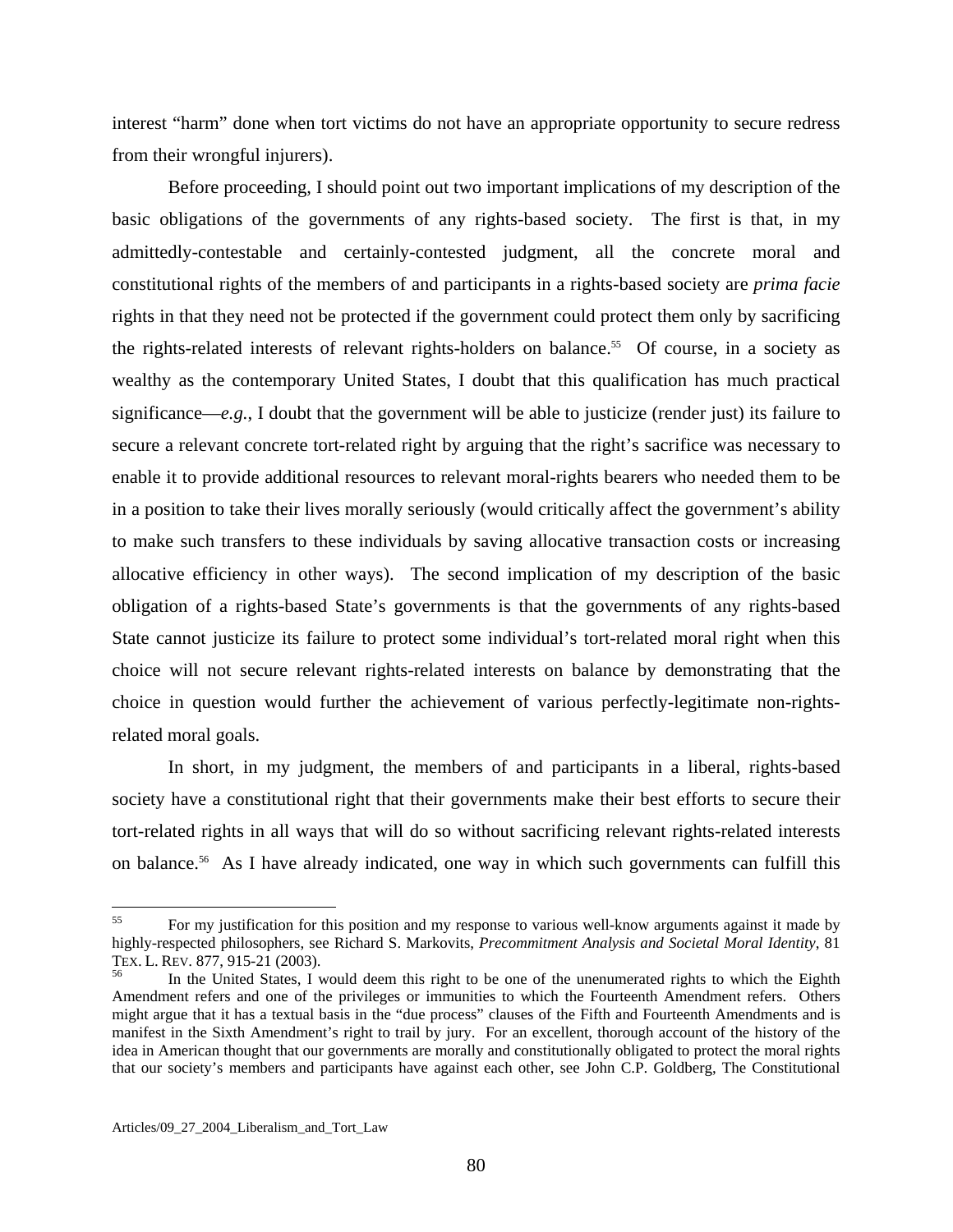obligation is to pass legislation creating common-law courts authorized to secure the tort-related corrective-justice rights of the society's members and participants and structuring the associated legal procedures in ways that both (1) give potential plaintiffs and potential defendants appropriate access to justice and (2) make it appropriately likely that correct legal conclusions will be reached. Obviously, however, the governments of a liberal, rights-based State could also fulfill this obligation by enacting a tort statute that "legalized" its members' and participants' tort-related corrective-justice rights and provided them with appropriate opportunities to secure their legal rights.[57](#page-81-0) In addition, I suspect that the governments of a liberal, rights-based State may be constitutionally obligated to do more than merely give tort victims who have correctivejustice rights an appropriate opportunity to obtain redress by securing compensation from injurers whom they can prove more probably than not violated their rights by making choices that were the but-for cause of their loss. For example, I think that the governments of a liberal,

 $\overline{a}$ 

Status of Tort Law: Blackstone, Due Process, and the Place in Liberal Political Theory of a Law for the Redress of Wrongs (unpublished manuscript, 2005).

<span id="page-81-0"></span><sup>57</sup> Although this conclusion does imply that legislation that reduces the ability of tort plaintiffs to vindicate their rights by barring recovery for pain and suffering, capping overall damage-awards, creating stricter time-limits for the filing of tort suits, capping the contingency fees that tort-plaintiff lawyers can charge, *etc*., *may be* unconstitutional, it does not imply that such legislation *is* unconstitutional: tort defendants have moral rights as well, and some of these reforms might be morally-acceptable responses to the tendency of triers-of-fact to make errors of various kinds that unjustly favor tort-plaintiffs. The text's conclusion also has possible implications for the constitutionality of the decision of the legislatures of a liberal, rights-based society to allow tort-liability insurance and to permit tort-related-rights violators to avoid compensating their victims by going bankrupt: This, if a liberal, rights-based society's members and participants have a rights-related interest in their wrongful injurers' compensating them and realizing no profits from their wrongdoing, tort-liability insurance would be justicizable only if it served the relevant victims' tort-related interests on balance. Tort-liability insurance also affects potential victims' tort-related rights-related interests by increasing the proportion of their losses they will be able to recover and having an uncertain effect on the amount of tortious wrongdoing that takes place in the society in question. Although it is generally assumed that tort-liability insurance encourages tortious wrongdoing by reducing the private cost to potential avoiders of rejecting avoidance-moves whose rejection will render them liable, this effect (1) is reduced by deductibles and the dependence of future premiums on past pay-outs made on behalf of the insured and (2) may be more or less offset by such insurance's possible tendency to prevent potential tortfeasors from committing torts (A) by providing them with insurance-premium data that sheds light on the tort losses for which they will be held liable if they do not change their ways (by overcoming any tendency they have to commit torts because they underestimate this figure), (B) by providing insurance companies with an incentive to condition their coverage on the insured's making certain safety-arrangements, and (C) by providing insurance companies with an incentive to do research designed to discover avoidance-moves that liberalism would require to be made once they were known. Although I have not given this issue the attention it deserves, my inclination is to conclude that it would not be permissible for a liberal, rights-based State to pass a law allowing a tortfeasor to escape liability to his victim by going bankrupt unless it simultaneously agreed to compensate the victim for his loss or at least for that part of his loss that the tortfeasor could be induced to pay. If the tortfeasor could be induced to pay some part of the loss only through methods that violated his rights, one might still say that the State should bear the loss the victim was unable to recover because the State refused to violate the tortfeasor's rights. Obviously, I recognize that this issue is difficult and that I have said little to illuminate it.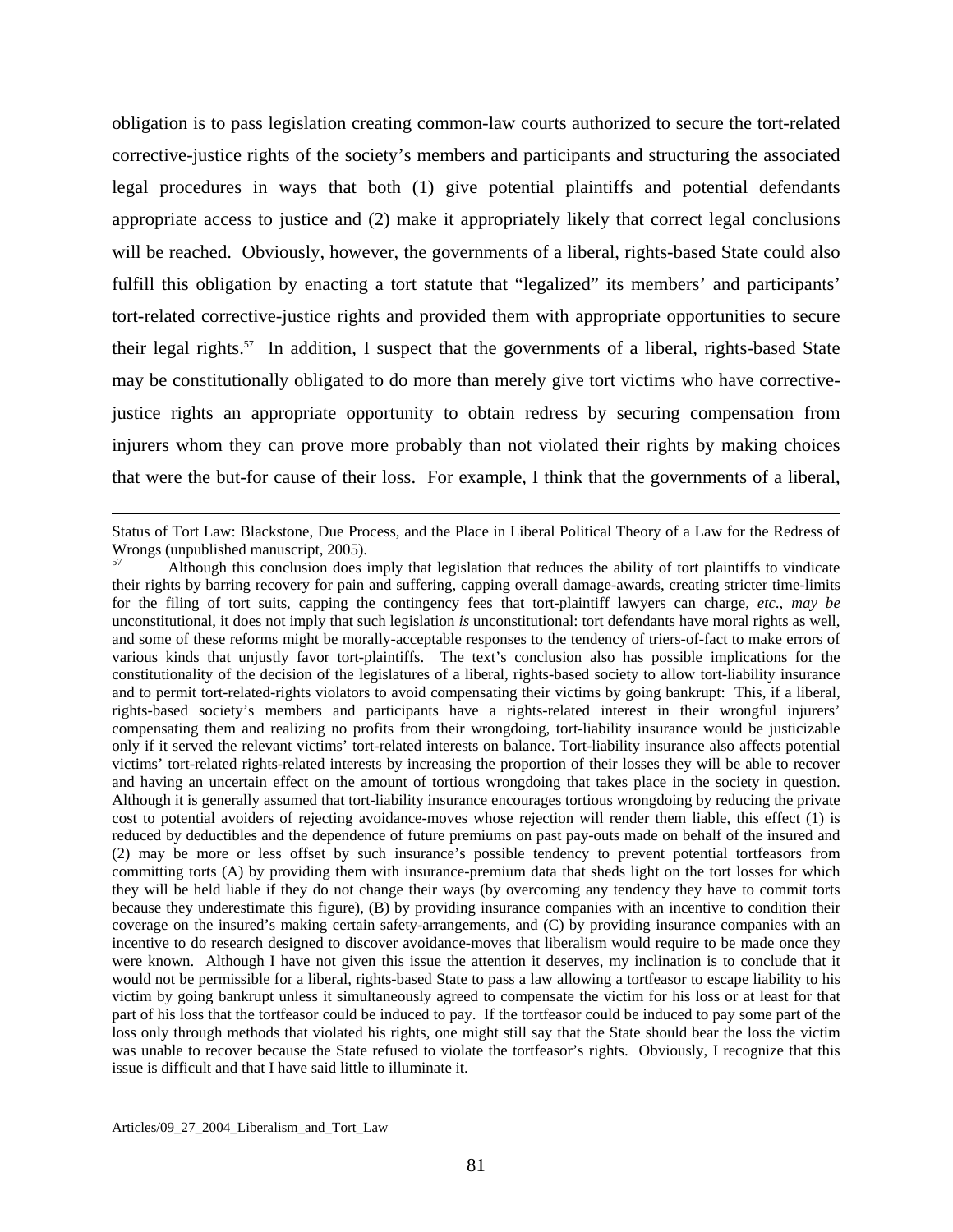rights-based State have a constitutional obligation to pass legislation that would grant two classes of victims a right to obtain compensation from wrongdoers against whom they cannot establish a corrective-justice claim:

- (1) the class of individual victims whose attempts to secure compensation on a corrective-justice basis would be thwarted by their inability to identify their actual injurer—*i.e.*, to identify the particular member of a set of wrongdoers whose wrongful choices inflicted the kind of recoverable loss the individual victim suffered on some moral-rights holders who more probably than not had harmed him—and
- (2) the class of individual victims who have suffered losses that were simultaneously and independently caused by the satisfaction of two or more sets of sufficient conditions at least one of which had a member that was a wrongful choice by a moral agent.<sup>58</sup>

More particularly, I think that the governments of a liberal, rights-based State are obligated to pass legislation that would entitle any victim in the first class to recover from each of his possible injurers a percentage of his loss equal to the probability that the injurer in question caused his loss. Relatedly, I think that the governments of a liberal, rights-based State are obligated to pass legislation that would entitle any victim in this class to collect from the wrongful choosers in question a total sum equal to his total loss. I also think that the governments of a liberal, rights-based State are obligated to pass legislation requiring the wrongful putative injurers in such cases who have not individually paid each such victim damages equal to his full loss to pay civil fines equal to the difference between the loss the victim sustained and the payment being made.<sup>59</sup> Such legislation would have the additional advantage of preventing the loss from being distributed unfairly among the putative injurers and of deterring whipsawing tactics that may be allocatively-transaction-costly and may enable victims to secure payments to which they are not morally entitled.

<span id="page-82-0"></span><sup>58</sup> 58 Admittedly, no-one has a right to be compensated by wrongdoers whose wrongful choices turn out not to "cause" (on any construction of "cause") harm (other than the "abstract" harm that wrongful choices generate by showing disrespect for all their potential victims). However, it does not seem to me that someone whose wrongful choice was a necessary element of a set of sufficient conditions for a loss' occurring all of whose members were fulfilled is entitled to his moral luck—*i.e*., to benefit from the fortuity that the loss with his choice was associated would have occurred had he not made a wrongful choice that guaranteed its occurrence.

<span id="page-82-1"></span><sup>59</sup> Admittedly, it might be appropriate to adjust the civil fines in question to reflect the fact that the relevant putative injurer's avoidance-incentives were distorted by other Pareto imperfections.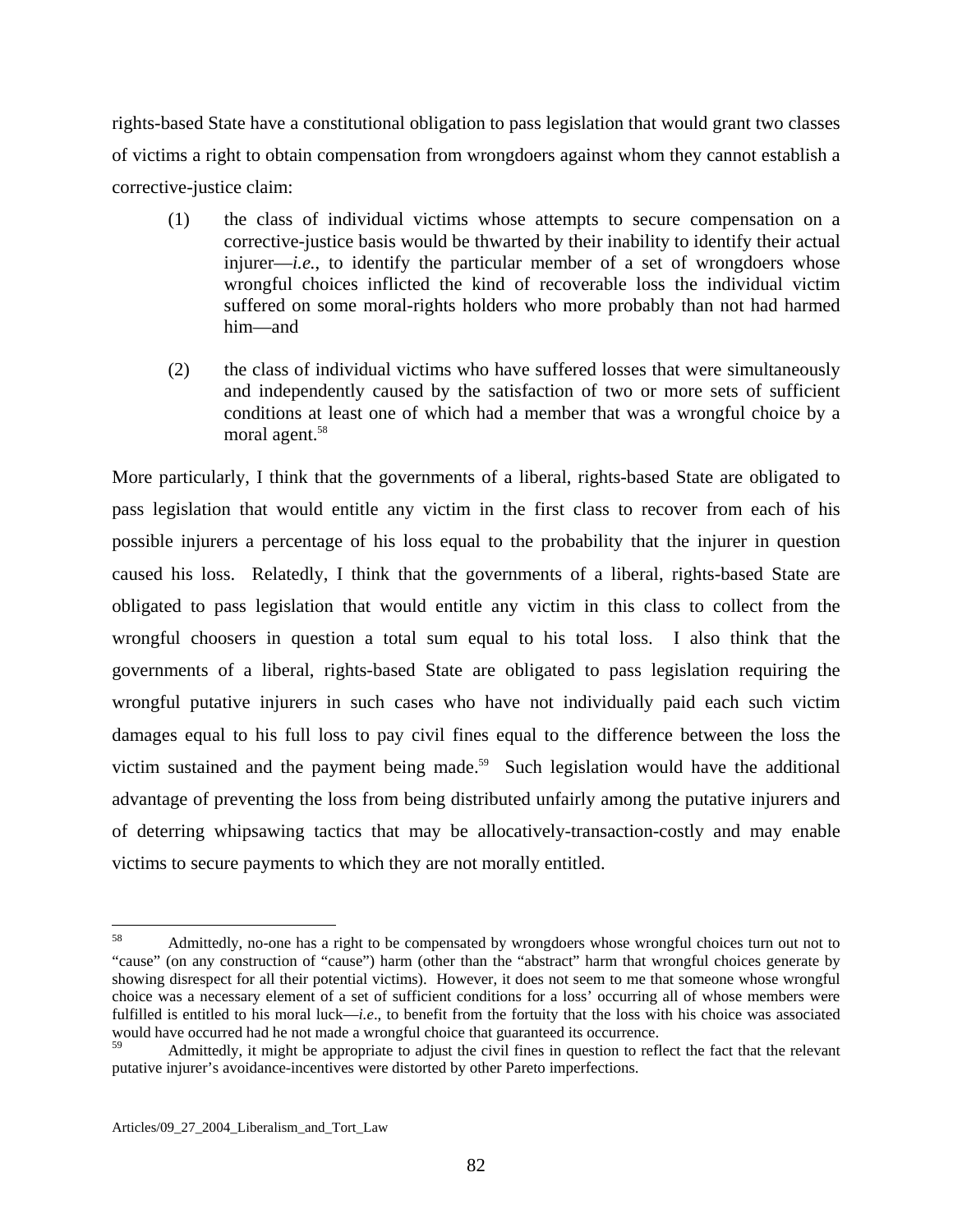The governments of liberal, rights-based States are also morally obligated to prevent tortious wrongdoing by socializing its members and participants to treat each other with appropriate, equal respect and concern and providing them with the intellectual skills needed to make non-tortious choices.

 Finally, the governments of liberal, rights-based States may also be morally and hence constitutionally obligated to pass legislation (1) to secure allocatively-efficient and/or life-ofmoral-integrity-opportunity-enhancing outcomes in the type of step-function loss cases previously analyzed and (2) to prevent mere-utility losses from being generated allocatively inefficiently or life-of-moral-integrity opportunities from being lost because relevant actors are misinformed. In particular, the governments of a liberal, rights-based society will be obligated to pass such legislation when the preventable loss was a mere-utility loss unless its decision could reasonably have been thought to have been rendered morally desirable by its tendency to promote some legitimate, non-liberal distributive goal or some other type of defensible, nonliberal social goal more beneficially than it could in any other way, and the governments of a liberal, rights-based society will be obligated to pass such legislation when the preventable loss was opportunity-to-lead-a-life-of-moral-integrity-related unless its decision secured rightsrelated interests on balance (in comparison with the most-rights-related-interest-securing set of policies it could have adopted).

 The point of this section is that, if the legislatures of a liberal, rights-based State fail to make their best efforts to secure the liberal, tort-related corrective-justice rights and rightsrelated interests of their society's members and participants by passing legislation, conceivably by authorizing administrative agencies to pass appropriate legislation, and by supervising the way in which judges and administrative hearing officers apply the law, individual moral rightsholders whose tort-related rights have been sacrificed by these government failures will have a moral right to receive compensation from the government—a moral right whose constitutional counterpart would in principle be judicially enforceable, though in some instances imperfections in the information available to courts would lead them to be underenforced.

B. Legislatively-Promulgated Tort Law and Tort-Related Law That Is Constitutional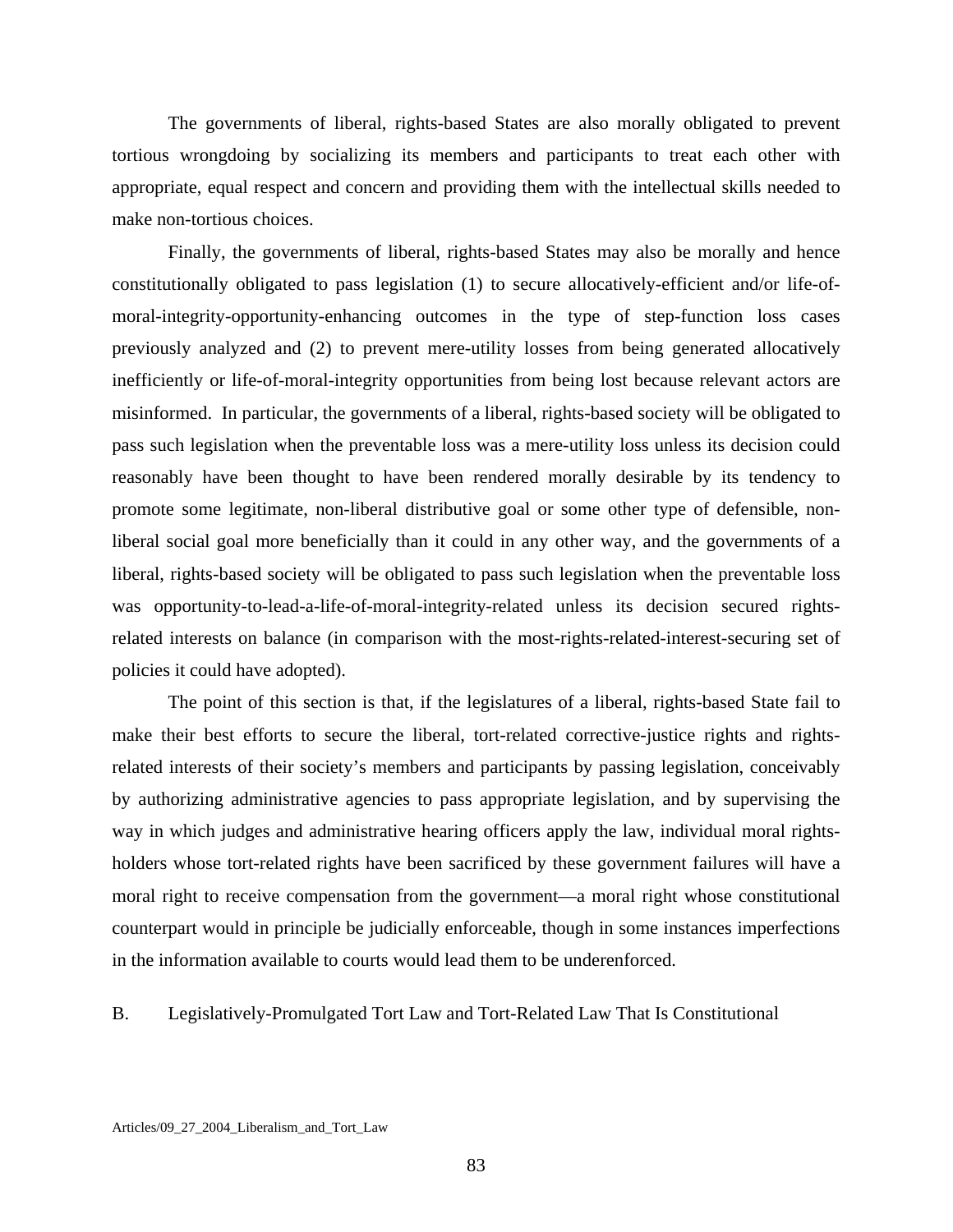Tort law is the body of law that protects interests not protected by contract law or property law. Conventionally, tort law includes not only (1) law that gives legal effect to victims' tort-related corrective-justice rights but also (2) law that is designed to prevent the kinds of concrete losses that tortious wrongdoing can generate or to grant their victims the legal right to obtain compensation for such losses even when those losses are caused by human choices that are not wrongful. This section is concerned not only with tort law in this broader sense but also with what might be called "tort-related law:" (1) law that is designed to decrease the allocative transaction cost of securing tort-related corrective-justice rights to any given extent, (2) law that is designed to increase the accuracy of the resolution of corrective-justice-based tort suits, (3) law such as bankruptcy law that is designed to secure a mixture of allocative-efficiency and noncorrective-justice distributive goals that cannot be fully achieved without sacrificing tort-related interests (though the State can reduce and may be constitutionally obligated to reduce the disservice these laws do to such interests by compensating the bankrupt's tort victims itself), (4) law that is designed purely to effectuate non-corrective-justice distributive norms, $60$  which may or may not disserve the corrective-justice interests of victims of tortiously-wrongful conduct and that therefore may or may not have to be combined with a State program to compensate the corrective-justice right-holders the primary policy harmed, and (5) law that is designed to further the parochial interests of its supporters—law that may or may not (fortuitously) be desirable from any defensible normative perspective and that may be unconstitutional on that account, regardless of whether it disserved any tort-related interest that is constitutionally protected. I have included this section for two reasons: (1) to acknowledge that the body of law conventionally called tort law and *a fortiori* the body of law that I am calling tort-related law contain law that is not designed solely to secure the corrective-justice and corrective-justicerelated rights of actual and potential tort victims and (2) to set up the remaining sections of Part 3, which focus on the moral status (*inter alia*, the moral permissibility) and likely generic desirability (rights-considerations aside) of tort law that is not created by common-law courts or legislatures that are exercising their respective authorities.

<span id="page-84-0"></span><sup>60</sup> For an explanation of why such laws may be the most desirable way to effectuate such norms, see Richard S. Markovits, *Why Kaplow and Shavell's "Double-Distortion-Argument" Argument Is Wrong*, \_\_\_ GEO. MASON L. REV. \_\_\_ (2004).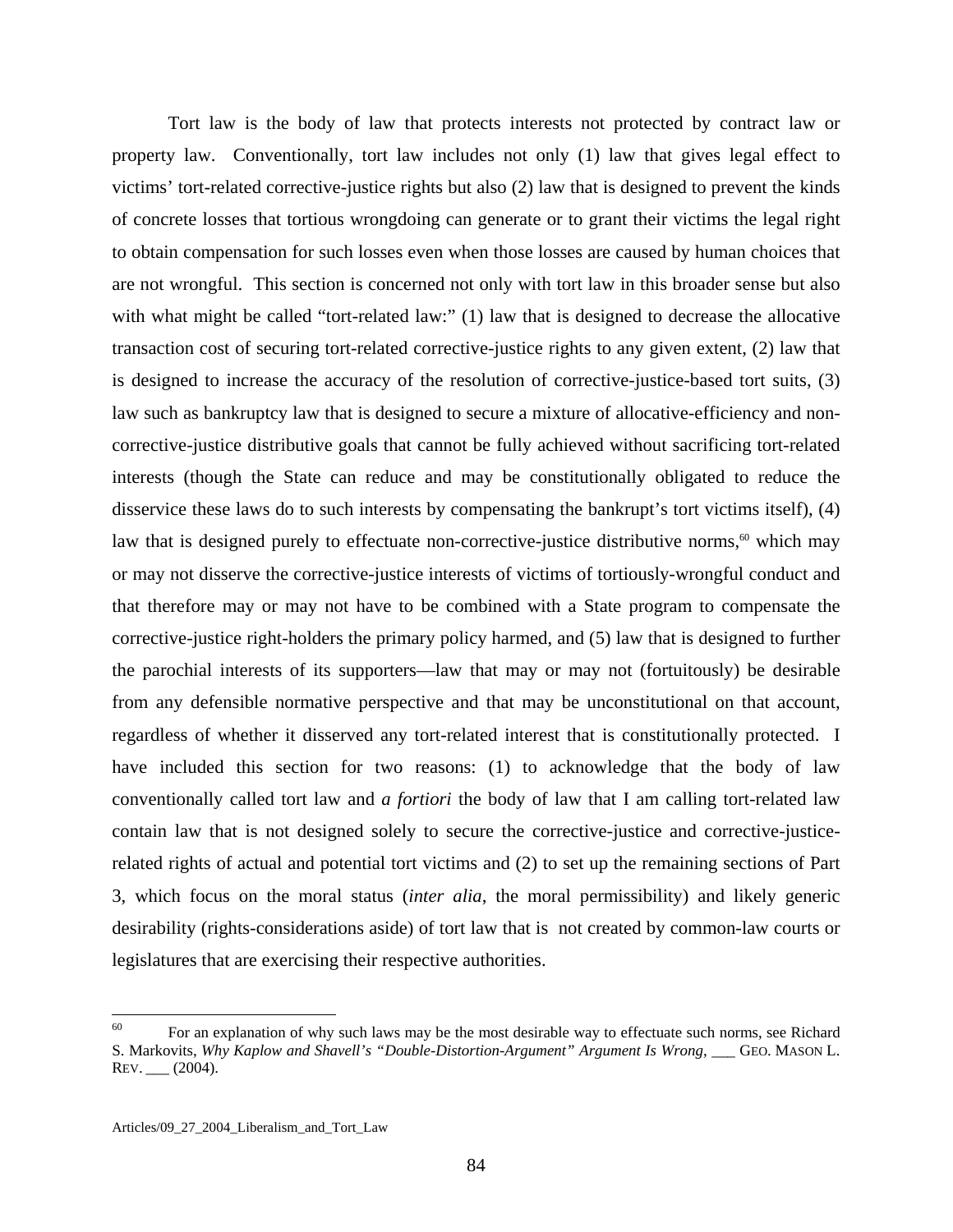## C. Non-Corrective-Justice-Based Tort Law Created by Judges Whom the Legislature Has Not Authorized to Exercise Legislative Power

 Many contemporary law professors and a significant number of contemporary judges are moral-rights skeptics—indeed, dismiss moral-rights discourse as mumbo-jumbo. Some who take this position do believe in the coherence of legal argument—indeed, believe that legal argument can yield unique, correct answers to all legal-rights questions, but their view of the set of legal arguments that can produce such answers represents law as an arcane practice in which moralrights considerations play no role. However, most contemporary law professors and judges who are moral-rights skeptics do not believe that legal argument can generate unique answers that are right as a matter of law and maintain that judges should decide cases to promote various nonmoral-rights-related goals—*i.e.*, should operate as social engineers. Many tort scholars and judges belong in this latter group. Some such as Professor Fleming James and Judge Roger Traynor recommend that judges resolve common-law tort cases in the way the would maximize the extent to which the loss is spread.<sup>61</sup> Others such a Professor William Prosser recommend that judges resolve common-law tort cases in the way that will produce "the greatest happiness for the greatest number."[62](#page-85-1) And still others such as Professor (now Judge) Richard Posner argue that such cases should be decided in the way that maximizes economic efficiency.<sup>[63](#page-85-2)</sup>

 I began this section with the preceding paragraph to forestall the reaction that no-one would think that it was morally permissible or desirable for judges to usurp legislative power by creating truly-new law (which did not secure the plaintiff's right to corrective justice) that would promote some arguably-desirable social goal. If my non-systematic experience is a reliable guide, this reaction is mistaken—many contemporary law professors think that judges should act as social engineers.

 In my view, in any type of rights-based State, it would be morally impermissible for judges who have not been authorized to legislate by the legislature or the People to promulgate

<span id="page-85-0"></span><sup>61</sup> 61 For an account of James' position, see John C.P. Goldberg, *Comment: Misconduct, Misfortune and Just Compensation: Weinstein on Torts*, 97 COLUM. L. REV. 2034, 2045-50 (1998). For Traynor's position, see Roger J. Traynor, *The Ways and Meanings of Defective Products and Strict Liability*, 32 TENN. L. REV. 363, 366, 369, 375- 76 (1965). These cites are taken from Goldberg, *op. cit. supra* note 56 at n. 382.<br><sup>62</sup> WILLIAM L. PROSSER, HANDBOOK OF THE LAW OF TORTS §3 at 15, 17 (1st ed. 1941).<br><sup>63</sup> Richard A. Posner, *Same Uses and Abuses of Econom* 

<span id="page-85-1"></span>

<span id="page-85-2"></span>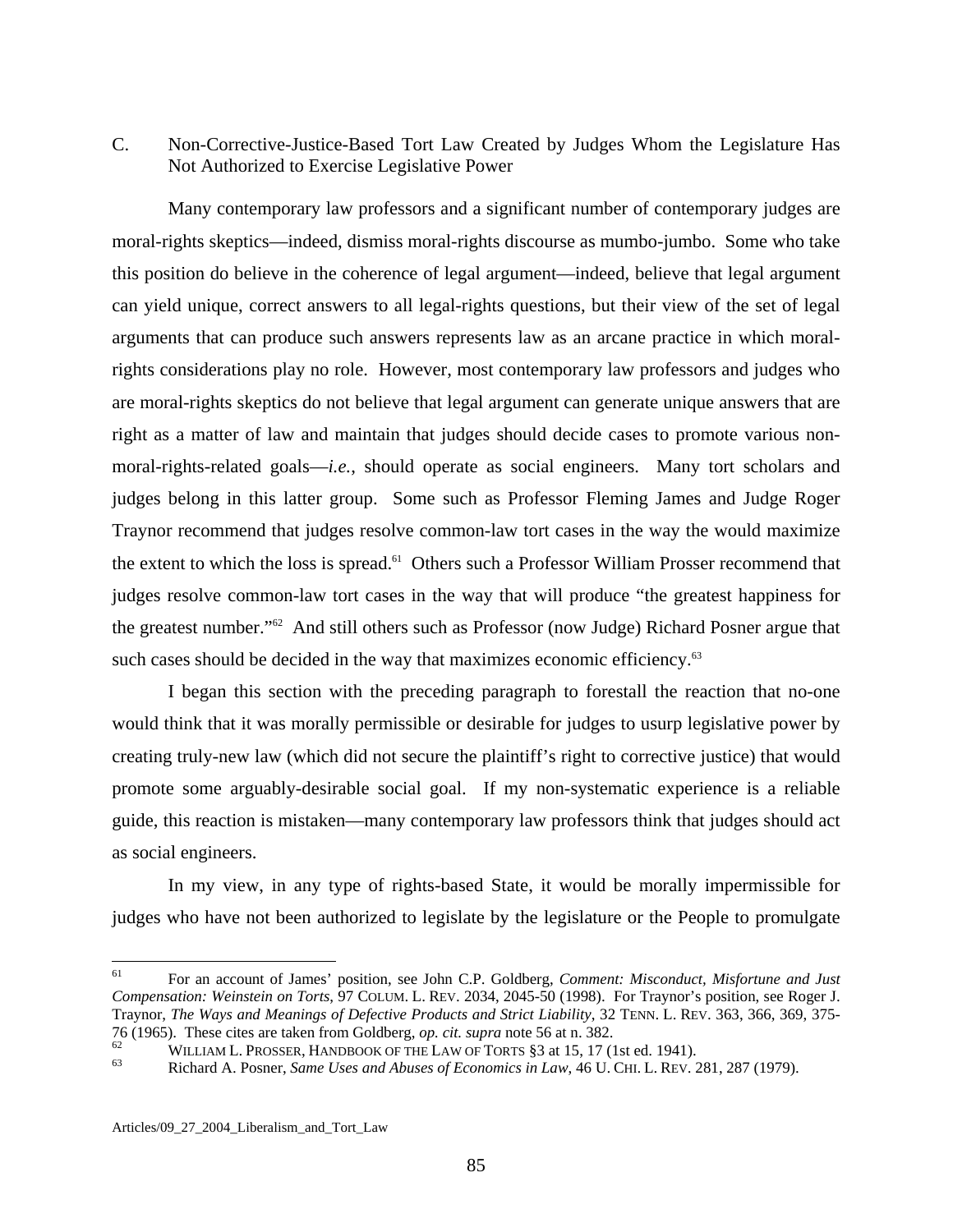new law to achieve the social good even if they applied the new law they promulgate only prospectively. Moreover this conclusion would hold *a fortiori* for such judges' usurping the power to create such truly-new law and then applying it retrospectively as well as prospectively.

 Regardless of the moral norm from which a given society derives its moral-rights conclusions, usurpations of political power violate the moral rights of the individuals who have the right to exercise or delegate that power. In a liberal, rights-based society (which is committed to treating all its members with appropriate, equal respect and concern), the empowered group consists of all society-members who have the capacity to make the relevant choices in a minimally competent fashion. This conclusion is a corollary of the basic duty such a society is committed to fulfilling since that duty requires that each member of such a society have an equal, appropriate opportunity to be the author of the laws that will govern him (an admittedly-hard-to-operationalize concept that I believe is clearly violated by usurpations of political power).[64](#page-86-0)

 Moreover, if judges apply retrospectively any truly-new law they create, their decision to do so will fail to show the respect that is owed the loser of the case in question by subjecting him to *ex post facto* legislation: even if such judicially-created legislation is not designed to punish personal or political enemies or to deter personal or political opposition, it disrespects its victims by failing to give them fair notice of the law they will be sanctioned for violating.

 I should add that, for at least three reasons, even if judicial usurpation of socialengineering power were morally permissible in a liberal, rights-based State (*i.e.*, did not violate the usurping judges' obligations and the rights of "the People"), it would probably be generically a bad idea. First, the training and professional experience of judges, the staffs that are available to them, and the decisionmaking procedures they are constrained to use make it less likely that they will perform social-engineering functions better than will legislatures or administrative

1

<span id="page-86-0"></span><sup>64</sup> Admittedly, one might argue that, given the reality that our actual political system falls far short of instantiating this liberal political-opportunity norm, judicial usurpation of political power might equalize the opportunity of society-members to influence the laws that will govern them because the individuals who have a higher-than-average ability to influence judicial social engineering have a lower-than-average ability to influence legislative and executive-branch social engineering. I question the accuracy of this empirical premise, am confident that its accuracy would decline if judges engaged more in social engineering, and have doubts about the legitimacy of taking this type of second-best approach to rights-violations: am inclined to think that—when political arrangements violate participation rights and increase on this account the probability that outcome-rights will be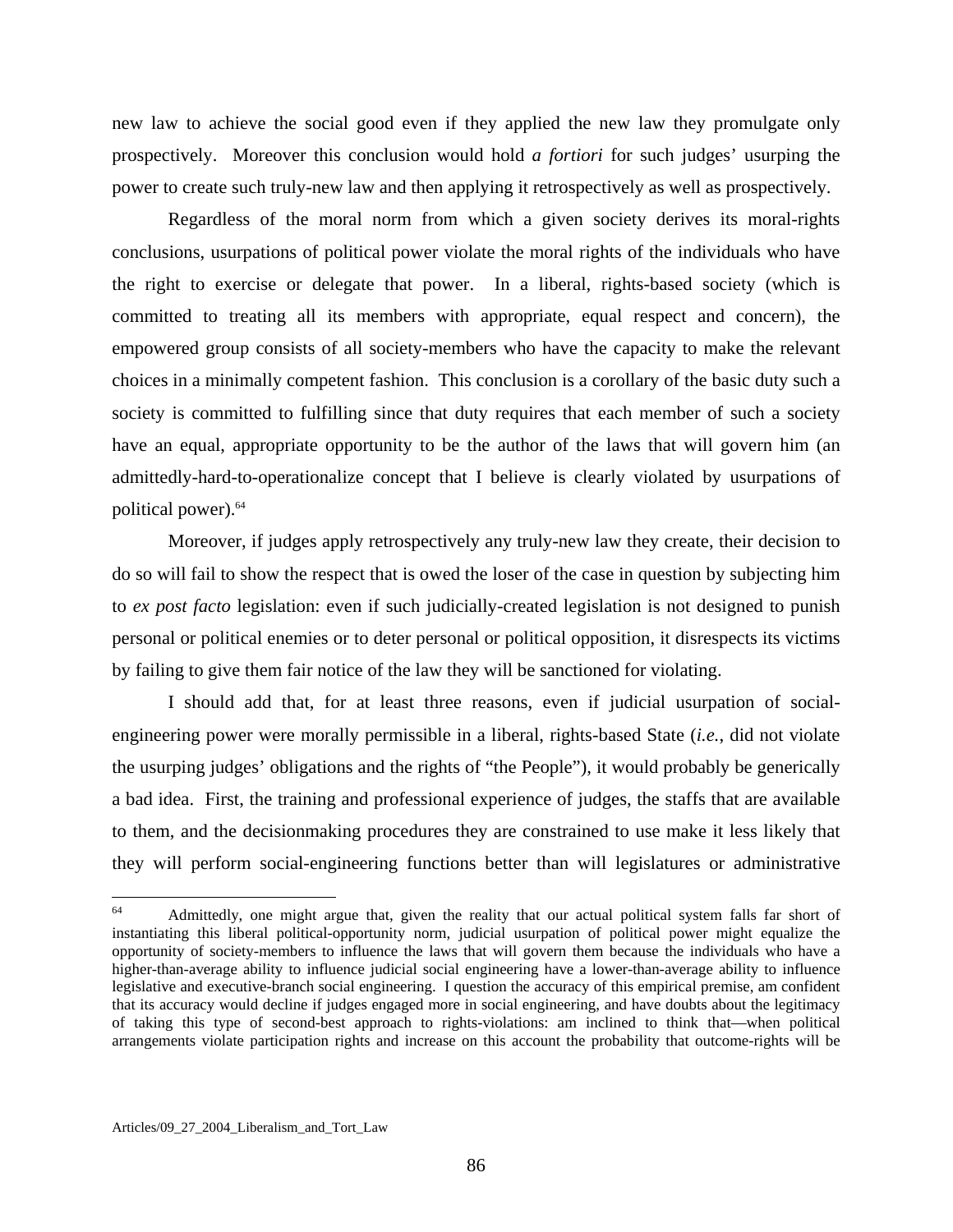agencies. Although many of the courses that students take in law school expose them to moralrights and other sorts of normative analyses even when taught by professors who claim that such analyses have no role to play or do not play an important role in legal argument and lawyers in their professional practices often make arguments that are either explicitly normative or are based on moral understandings (*e.g.*, arguments about whether historical argument should be broad-gauged or narrow-gauged), law schools do not train people to be social engineers and (I suspect) would be unlikely to do so as well as the public-policy schools, economics departments, and sociology departments that are increasingly likely to have trained administrative-agency personnel even if judges engaged in a lot more social engineering than they do at present. Although the preceding comparative disadvantage of judges might be offset in the short run by the lower likelihood that they would be "politically corrupt" in both a narrow and broad sense of that expression, I expect that any corruption advantage would diminish through time if judges increasingly performed a social-engineering role since this change in role would lead to changes in the kind of people who compete for judgeships and the processes through which and criteria by which judges are selected. Second, at least if one believes that there are internally-right answers to some tort-law questions and that cases in which such answers exist should be controlled by them, there is a risk that judges who choose to legislate in cases in which the only answer that is right as a matter of law is the rule that a plaintiff loses if he cannot establish more than a 50% probability that he is legally entitled to a verdict in his favor may choose to ignore the answer that is correct as a matter of law in cases in which the plaintiff or defendant can establish his legal right when the judge considers that internally-right answer to the legal-rights question to be wrong as a matter of policy. Third, if one thinks that rights-based societies of moral integrity are more morally desirable than goal-based societies of moral integrity, judicial usurpations of legislative power will also tent to be generally undesirable to the extent that they undermine the public's consciousness of the distinction between the right and the good and derivatively its rights-commitedness.

D. Tort Law Created by Administrative-Agency Officials Who Have Not Been Authorized by a Legislature or the People to Perform This Function

<u>.</u>

violated as well—rights-based societies must respond by eliminating "imperfections" rather than introducing offsetting imperfections.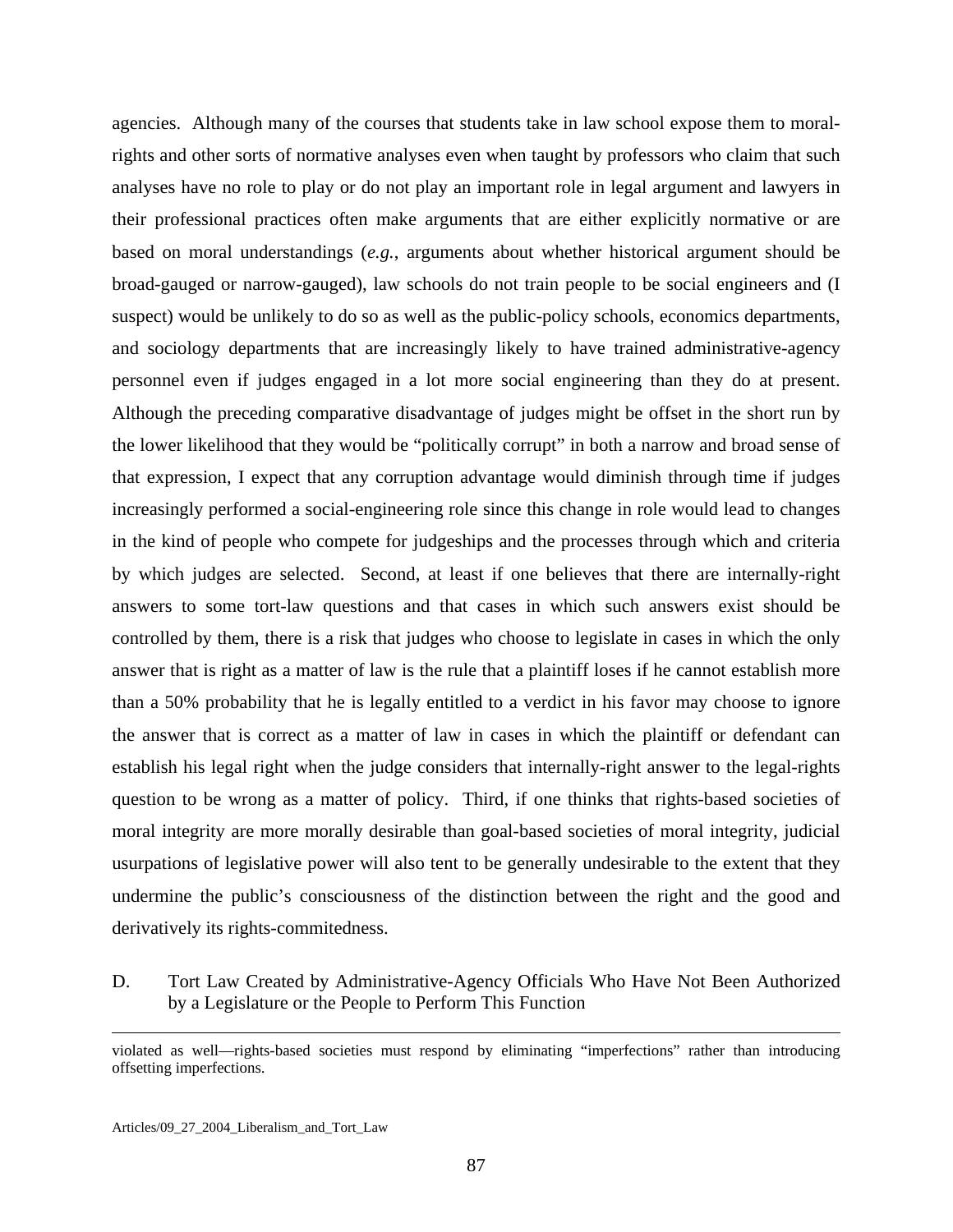I want to make five points about such law. First, in a rights-based society, administrative-agency usurpation of legislative power is equally-rights-violate as judicial usurpation of legislative power. Second, if administrative "regulations" truly do create new law, the retrospective application of such new law will be equally-rights-violative as the retrospective application of judicially-created new law. Third, the formal training and professional experience of administrative-agency officials, their ability to specialize, the staff that is available to them, and the procedures that they can use to create new law give them a comparative advantage over judges and possibly over legislatures at engaging in social engineering. Fourth, the specialization of administrative agencies may make them more vulnerable to capture than either legislatures or courts of general jurisdiction. And fifth, the concern that judges who are also supposed to adjudicate cases that raise issues for which there are internally-right answers will be less likely to perform this function properly if they act as social engineers in other situations will be equally salient in the administrative-agency context only if the agency officials who engage in social engineering are administrative hearing officers—*i.e.*, only if within the agency the legislative and adjudicatory roles are not assigned to different personnel and institutions.

## E. Non-Corrective-Justice-Based Tort Law Created by Judges or Administrative-Agency Officials to Whom the Legislature Has Delegated Such Power

 Legislative redelegations of legislative power to judges or administrative-agency officials raise only one issue not already considered: the moral permissibility and related constitutionality of the redelegation itself in a rights-based society. Regardless of whether it would be wise for them to do so, I suspect that it would not be morally impermissible for the members of a liberal, rights-based society to authorize state officials who also function as judges or administrative interpreters and appliers of legislation to promulgate new law that would apply exclusively prospectively. However, although the American public appears to have acquiesced to its legislatures' redelegating their legislative power to administrative agencies, I do find such redelegations morally problematic in rights-based societies if they are not explicitly authorized by the People regardless of whether the delegation is to an administrative-agency official or a judge and doubt that such redelegations can be legitimated *ex post* by considered social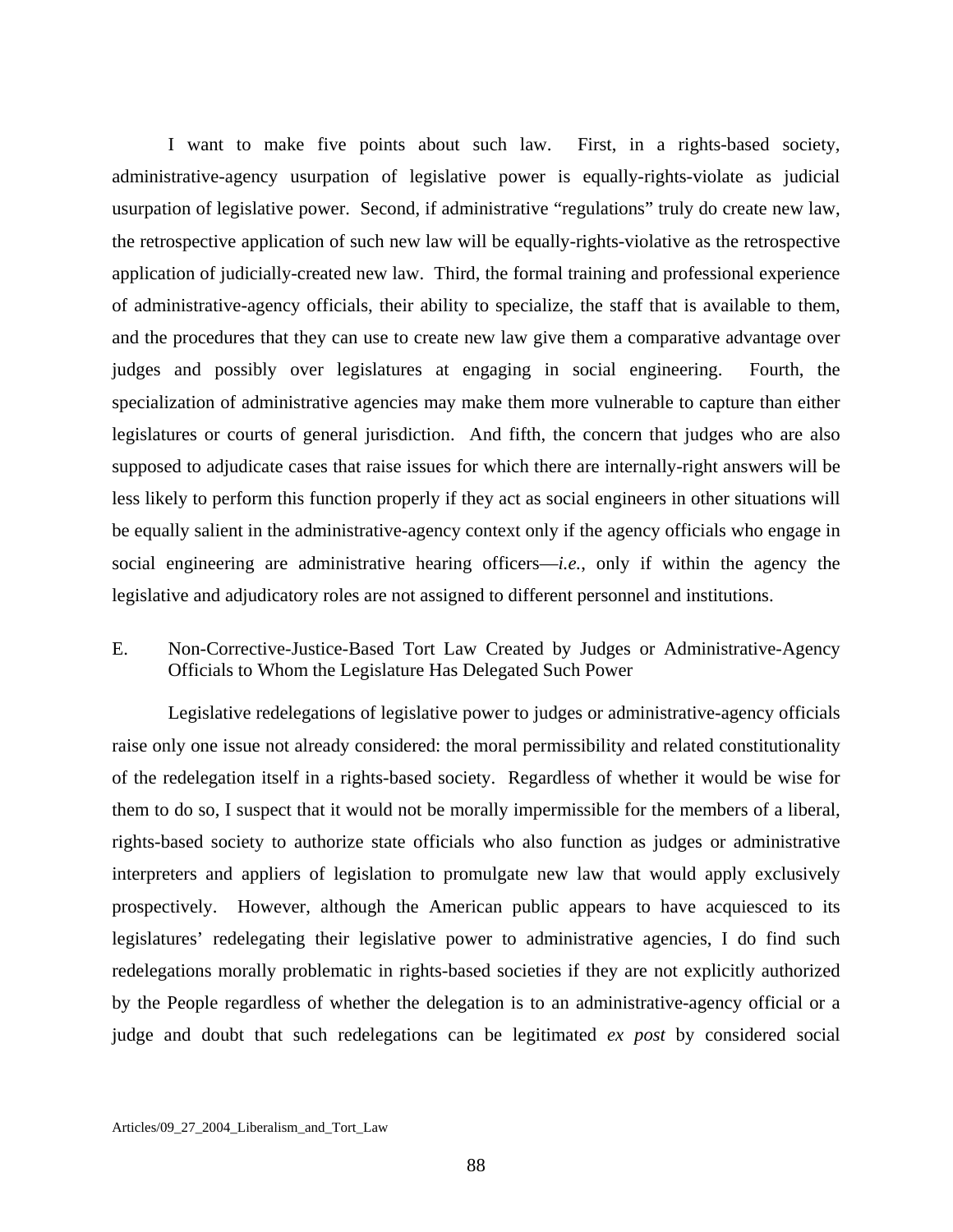acceptance even if that acceptance takes the form of an explicit vote on the redelegation in question.

## **CONCLUSION**

 Virtually all academic analyses of the relationship between "morality" and the content of American tort law take one of four tacks that I find unsatisfactory. Some such analyses claim that moral argument of any type is irrelevant to the determination of the answer to any tort question that is correct or a matter of law. I find this approach unsatisfactory because it is inconsistent with the combination of the fact that the United States is a rights-based State of moral integrity and the axiom that, to be morally legitimate, both legal argument in a given society and the law of that society must be consistent with the society's moral commitments. Other analyses claim that moral argument is relevant to the determination of the internally-right answer to any tort-law question only if the relevant moral principle is explicitly approved in the case-law or cited by some applicable statute (or perhaps provides the best account of the conclusions reached in the relevant cases or explicitly mandated by the relevant statute). I find this approach unsatisfactory not only because—since *Lochner*<sup>65</sup>—American judges have hesitated to include reference to moral principles in their opinions but, more fundamentally, because it assumes that legal practice is self-legitimating (because it ignores the fact that even a consistent legal practice can be morally illegitimate and legally invalid if it is inconsistent with the moral commitments of the society in question [because it ignores the fact that, although a society's legal discourse, conduct, and perceptions from part of the data-base from which one must determine its moral type, moral character, and specific moral commitments, such legal data form only a small part of the relevant data-base, which primarily consists of data on the society's members' prescriptive-moral discourse, conduct, and perceptions outside of legal fora]). Two other sets of tort-law scholars contend that moral argument is relevant to the determination of the answer to a tort-law question that is correct as a matter of law even when the moral argument in question has never been used by a judge in a tort-law case or referenced by a statute—indeed, claim that moral argument is not only relevant to the determination of the internally-right answer to tort-law questions but determines the internally-right answer to all or at least some such

<span id="page-89-0"></span>Articles/09\_27\_2004\_Liberalism\_and\_Tort\_Law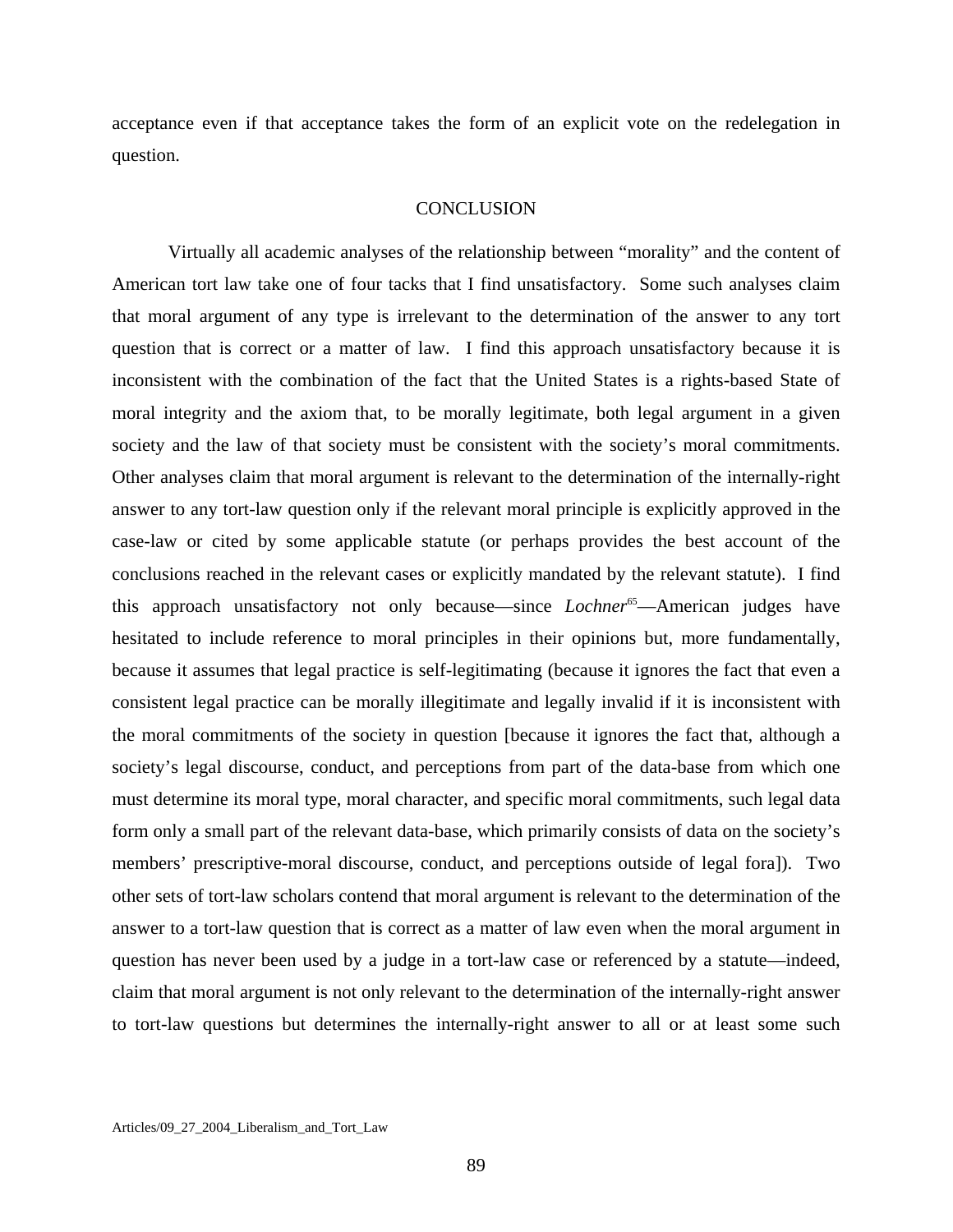questions. One set of such scholars think that the type of moral argument that plays this determinative role is purely-conceptual, so-called foundationalist argument from which one can derive objectively-true, universally-applicable norms of justice that determine the right answer to all tort-law questions. I reject this approach partly because I have never been convinced by any such foundationalist argument and partly because much statutory tort law is not designed to effectuate justice—is designed not to secure the corrective-justice interests of relevant moralrights holders but to achieve various defensible social goals or the parochial interests of its supporters. The other set of such scholars think that the type of moral argument that controls the internally-right answer to tort-law questions or the answer that should be given to such questions (1) given that there never is an internally-right answer to any question of law or (2) when there is no internally-right answer to a particular question of tort law is an argument that derives it conclusion from a moral norm whose instantiation the author favors but whose objective moral superiority or optimality (he admits) cannot be established. I reject this approach for three reasons: (1) because I believe that there are internal-to-law correct answers to all tort-law questions in the United States, (2) because I believe that the response that is the internally-right response to a tort-law claim in the United States that is based on the plaintiff's corrective-justice and corrective-justice-related rights is the response that is required by the American commitment to protecting liberal moral rights—a commitment that must be inferred from a philosophicallyinformed empirical analysis of our society's members' and governments' prescriptive-moral discourse, conduct, and perceptions and that may require legal outcomes that are inconsistent with those favored by the relevant scholar's preferred personal value, and (3) because I believe that the response that is the internally-right response to a tort-law claim in the United States that is based on a statute that does not violate any affected party's moral rights and is designed to secure some defensible social goal or the parochial interests of its supporters is (roughly speaking) the response that will most further that social goal or those interests, which may also not be the response favored by the relevant scholar's preferred personal value.

 This Article proceeds from different conclusions about the relevance of moral argument to the determination of the internal-to-law correct answer to tort-law questions in different societies. It begins by distinguishing between two types of prescriptive-moral argument—moral-

<sup>65</sup> Lochner v. New York, 198 U.S. 45 (1905).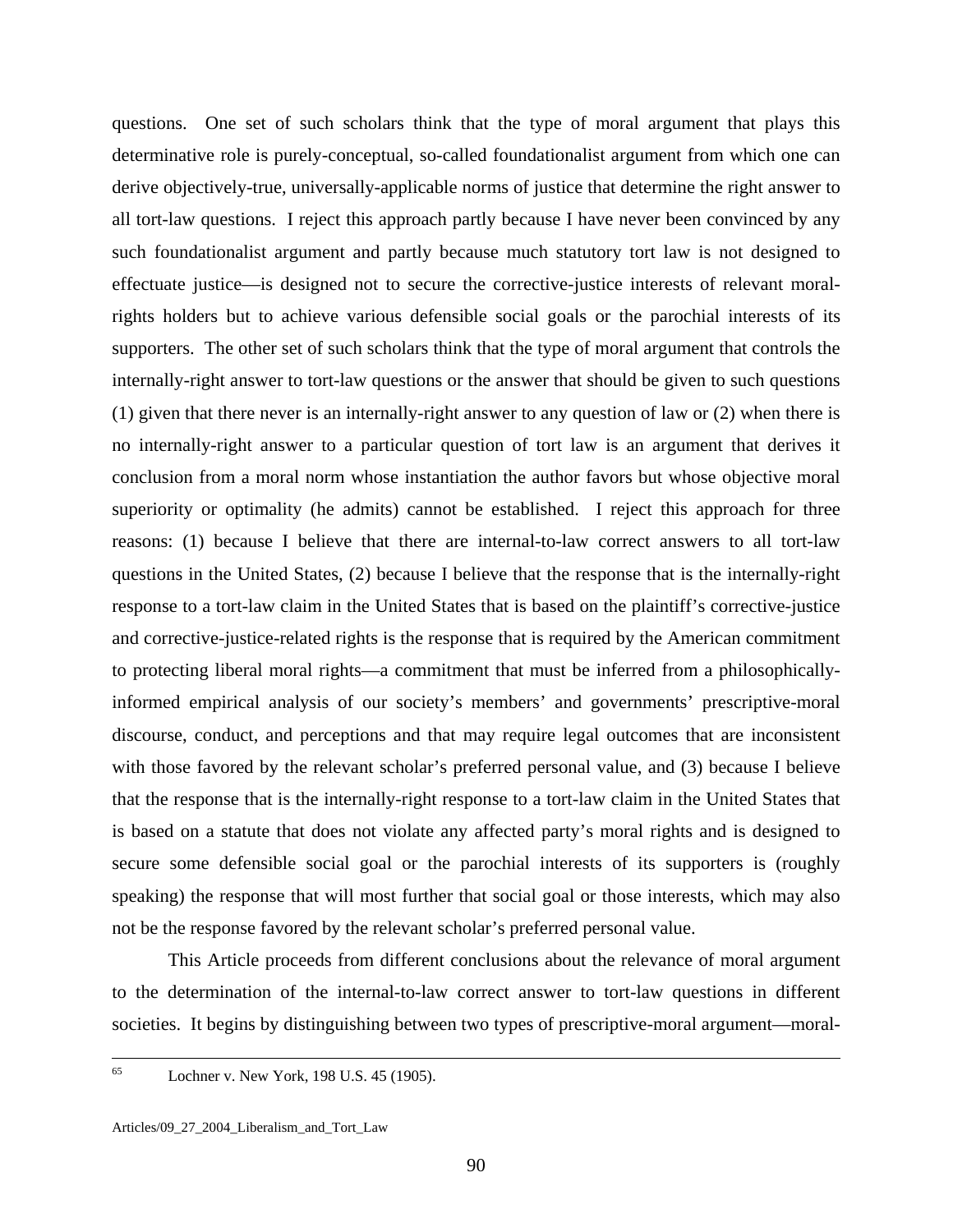rights arguments about the just (which derive their conclusions from moral norms I call "moral principles") and moral-ought arguments about the good (which derive their conclusions from moral norms I call "personal ultimate values"). It then argues that, although some societies do not draw a strong distinction between these two types of argument, other societies (so-called rights-based societies) do. After that, it develops a protocol for determining whether a society is a rights-based society or a goal-based society and another protocol for identifying the moral norm that any society of either type is committed to instantiating. Next, it asserts that the United States is a liberal, rights-based society of moral integrity and delineates (1) the basic obligation of such a society's members, participants, and governments and (2) the more concrete tortrelated corollaries of that basic obligation. In the course of executing these last analyses, the Article explains (1) why the common law of torts of any liberal, rights-based society that has common law will be exclusively concerned with protecting the liberal tort-related correctivejustice and corrective-justice-related rights of its members and participants, (2) why a liberal, rights-based society that does not fully secure its members' and participants' tort-related rights through the common law is constitutionally obligated to do so statutorily, (3) why a liberal, rights-based State's corrective-justice-securing tort law may not be allocatively efficient, (4) why a liberal, rights-based State may be morally and constitutionally obligated to protect its members and participants from losses that they cannot recover in contract law or property law when they also cannot establish or do not have a corrective-justice tort claim for compensation, (5) that a liberal, rights-based State may legitimately respond to loss-contingencies in ways designed to achieve various non-corrective-justice goals so long as their efforts to do so do not sacrifice rights-related interest on balance, (6) that decisions by judges in rights-based States to create non-corrective-justice-securing tort law are morally impermissible and hence unconstitutional absent authorization from the legislation or the People, morally impermissible and hence unconstitutional even if authorized if the new law is to be applied retrospectively, and generically of dubious desirability, moral rights and constitutional considerations aside, (7) that decisions by administrative-agency officials to create tort law are morally impermissible and hence unconstitutional if not authorized by the legislature or the People, and (8) that legislative decisions to redelegate the legislative power given them by the People to judges or